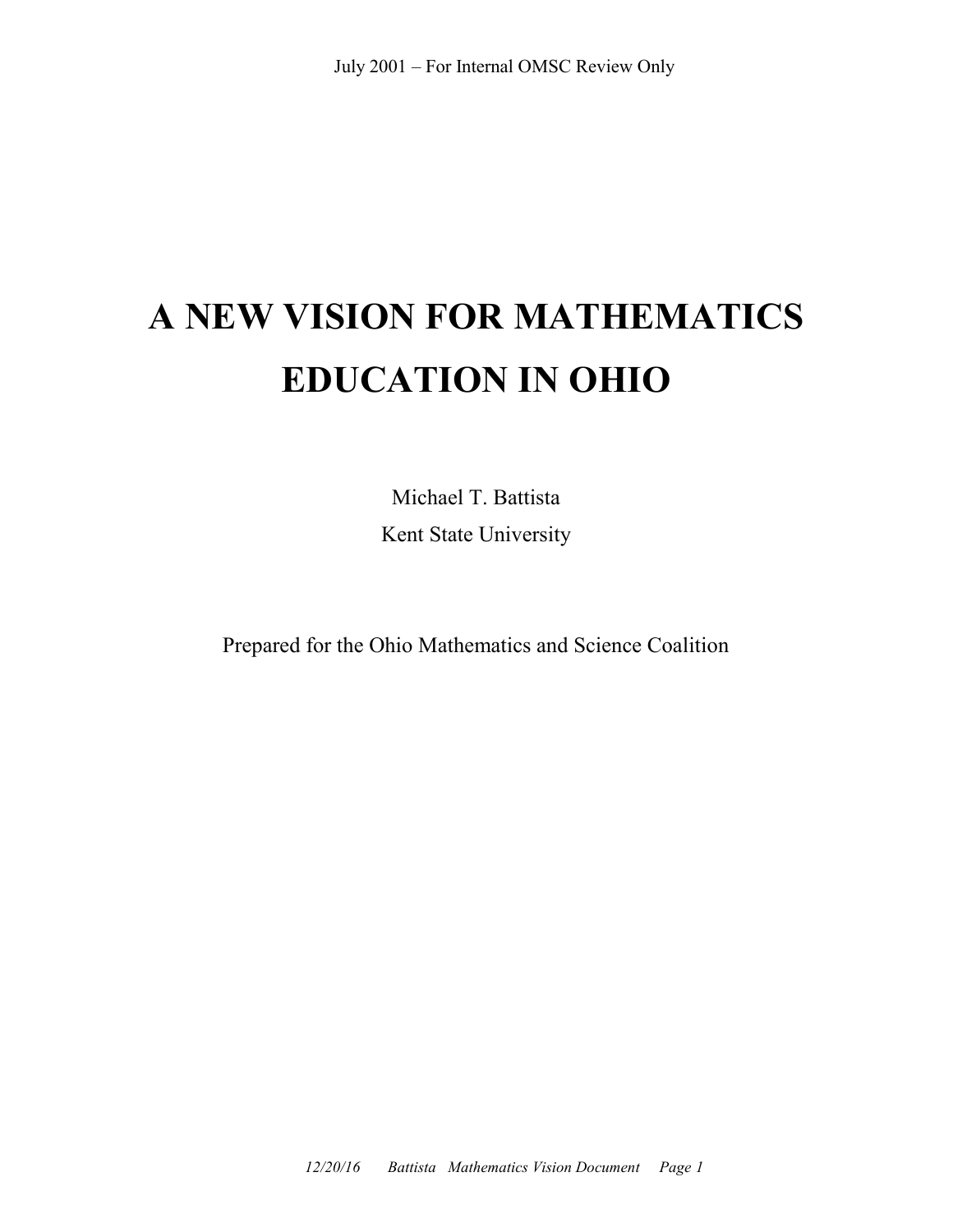## **TABLE OF CONTENTS**

| America's and Ohio's Economic Prosperity Is Dependent on ALL Students, Not Just the Elite, |  |  |
|--------------------------------------------------------------------------------------------|--|--|
|                                                                                            |  |  |
|                                                                                            |  |  |
|                                                                                            |  |  |
|                                                                                            |  |  |
|                                                                                            |  |  |
|                                                                                            |  |  |
|                                                                                            |  |  |
|                                                                                            |  |  |
|                                                                                            |  |  |
|                                                                                            |  |  |
|                                                                                            |  |  |
| A SCIENTIFICALLY SOUND AND PROFESSIONALLY RECOMMENDED APPROACH TO TEACHING AND             |  |  |
|                                                                                            |  |  |
|                                                                                            |  |  |
|                                                                                            |  |  |
|                                                                                            |  |  |
|                                                                                            |  |  |
|                                                                                            |  |  |
| Teacher Knowledge of Mathematics and of Students' Mathematical Thinking Is Critical in     |  |  |
|                                                                                            |  |  |
|                                                                                            |  |  |
|                                                                                            |  |  |
|                                                                                            |  |  |
|                                                                                            |  |  |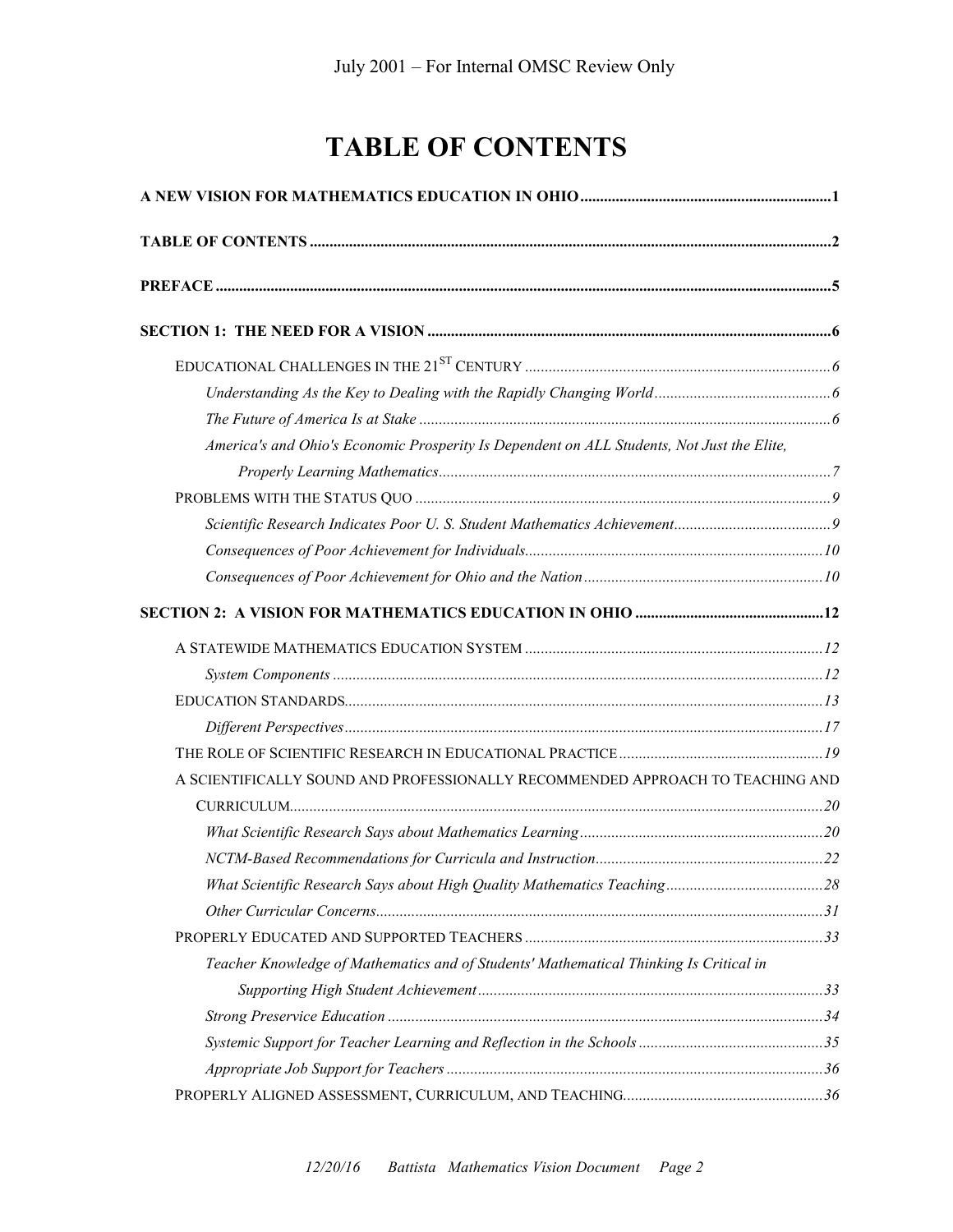| SECTION 3: PROFILE OF THE CURRENT CONDITION OF MATHEMATICS EDUCATION IN                     |  |
|---------------------------------------------------------------------------------------------|--|
|                                                                                             |  |
|                                                                                             |  |
|                                                                                             |  |
|                                                                                             |  |
|                                                                                             |  |
|                                                                                             |  |
|                                                                                             |  |
|                                                                                             |  |
|                                                                                             |  |
| Traditional Mathematics Teaching: The Wrong Mathematics Taught in the Wrong Way 47          |  |
| The American Public's Lack of Understanding of Mathematics, How Students Learn Mathematics, |  |
|                                                                                             |  |
|                                                                                             |  |
|                                                                                             |  |
|                                                                                             |  |
|                                                                                             |  |
|                                                                                             |  |
| Teacher Beliefs and Knowledge that Are Inconsistent with Professional Recommendations and   |  |
|                                                                                             |  |
| Teacher Beliefs and Knowledge Insufficient to Implement Professional and Research-Based     |  |
|                                                                                             |  |
|                                                                                             |  |
|                                                                                             |  |
|                                                                                             |  |
|                                                                                             |  |
|                                                                                             |  |
|                                                                                             |  |
| THERE MUST BE A COHERENT, SHARED VISION FOR OHIO MATHEMATICS EDUCATION 62                   |  |
| THERE MUST BE A COMPREHENSIVE AND COORDINATED STATE MATHEMATICS EDUCATION                   |  |
|                                                                                             |  |
| OHIO'S MATHEMATICS EDUCATION SYSTEM MUST BE FIRMLY GROUNDED IN SCIENTIFIC                   |  |
|                                                                                             |  |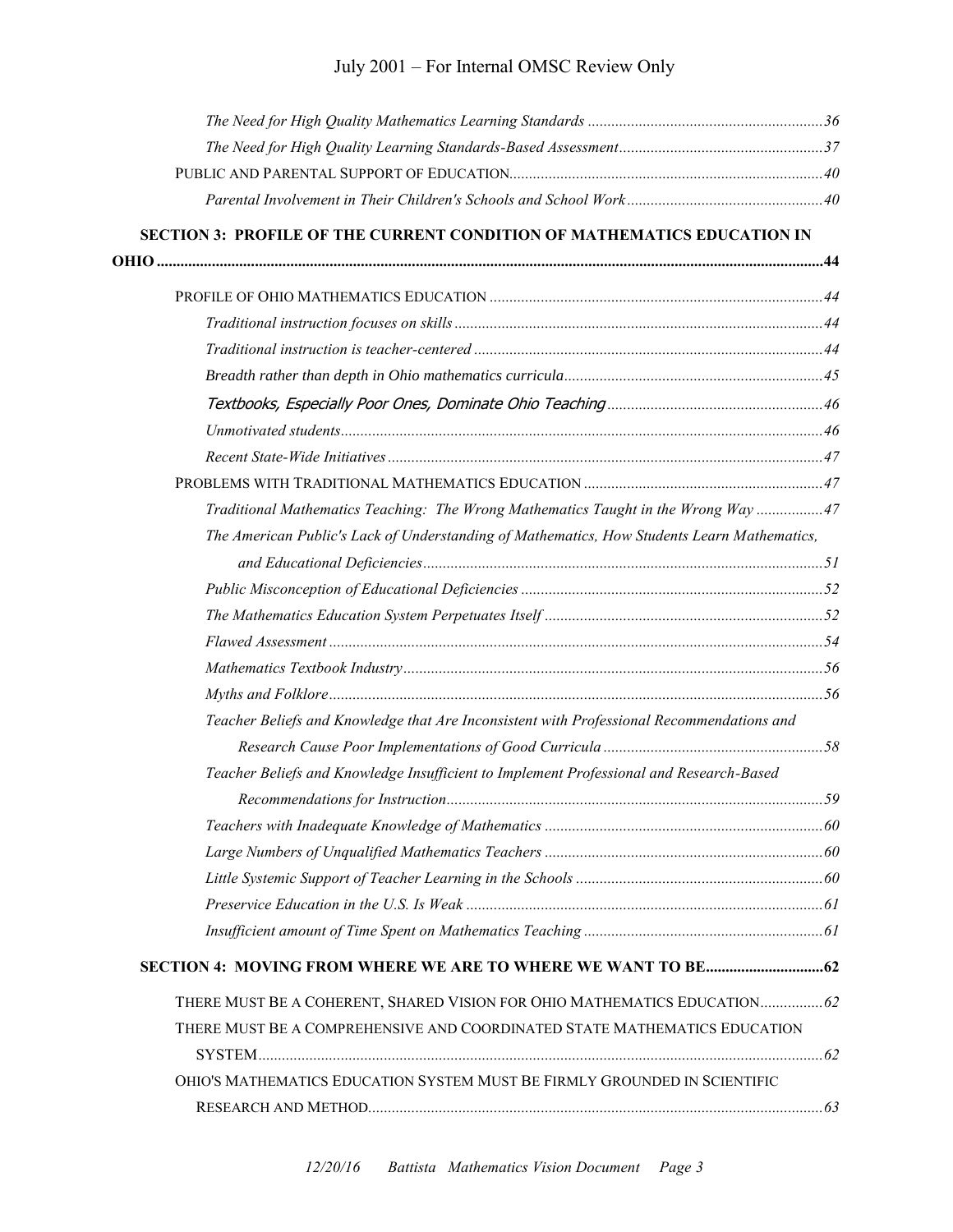## July 2001 – For Internal OMSC Review Only

| THE MATHEMATICS EDUCATION SYSTEM MUST BE CENTERED AROUND A SET OF             |  |
|-------------------------------------------------------------------------------|--|
| SCIENTIFICALLY SOUND, PROFESSIONALLY RECOMMENDED LEARNING STANDARDS 63        |  |
| STUDENT LEARNING MUST BE MEASURED WITH A SCIENTIFICALLY SOUND, PROFESSIONALLY |  |
|                                                                               |  |
| AN APPROPRIATE TEACHER LICENSURE AND TEACHING REQUIREMENT SYSTEM MUST BE      |  |
|                                                                               |  |
| AN APPROPRIATE TEACHER INSERVICE PROFESSIONAL DEVELOPMENT SYSTEM MUST BE      |  |
|                                                                               |  |
| OPERATION OF THE ENTIRE MATHEMATICS EDUCATION SYSTEM MUST BE MONITORED 66     |  |
|                                                                               |  |
|                                                                               |  |
|                                                                               |  |
|                                                                               |  |
|                                                                               |  |
|                                                                               |  |
|                                                                               |  |
|                                                                               |  |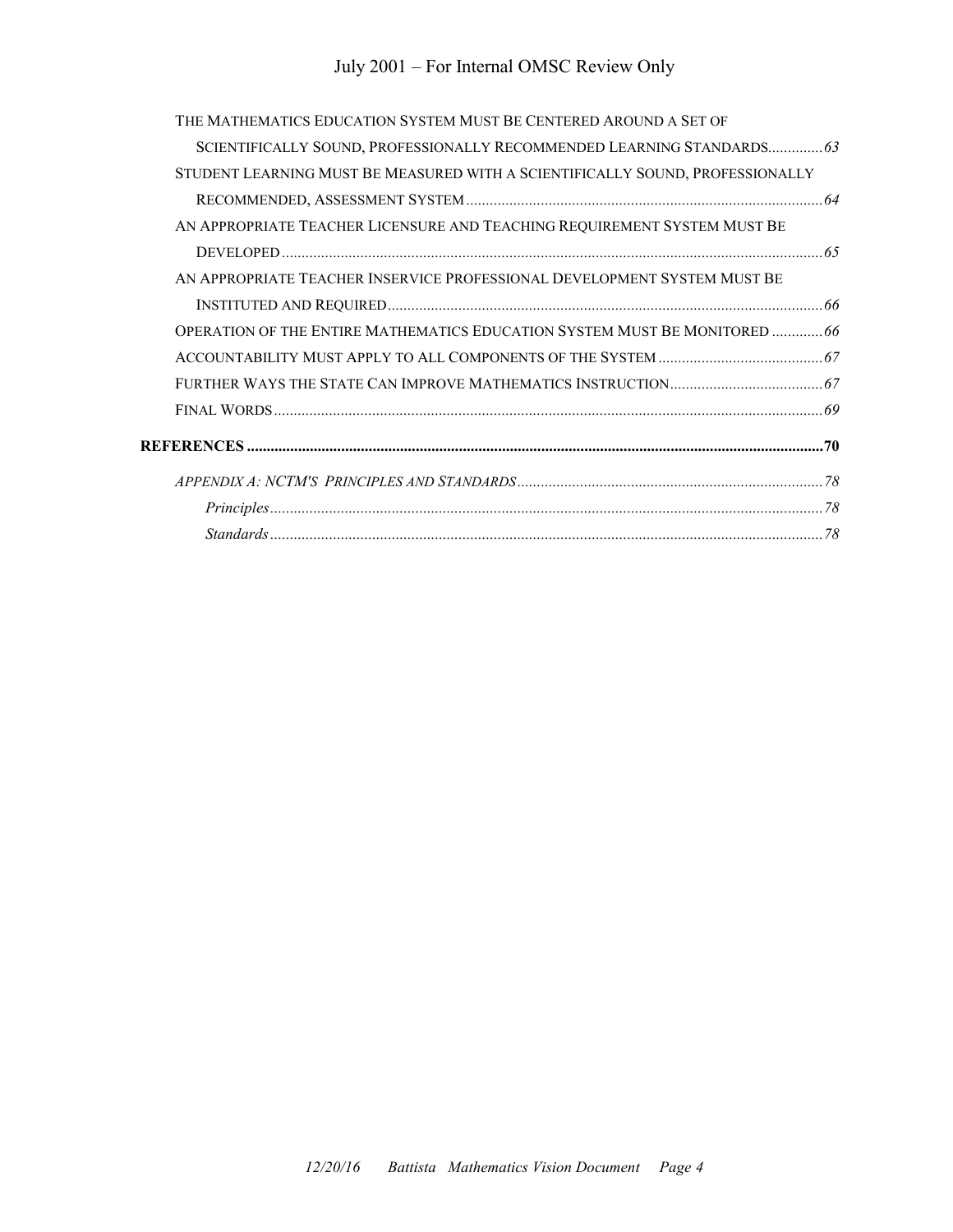## **PREFACE**

Ohio has a problem. Numerous research reports indicate that the great majority of Ohio students—like their peers all across America—are failing to become proficient in mathematics. Because the importance of mathematical understanding is increasing as the world becomes increasingly technological, the failure of Ohio mathematics education not only is taking a severe toll on students as they move into their adult lives, it threatens the economic viability of Ohio and America in a globally competitive world.

Almost everyone agrees that Ohio must do something about the mathematics education problem. However, there are two major reasons why past attempts at a solution have failed. First, Ohio is not guided by a clear statewide vision for how the mathematics education system should work. Second, policy and practice in Ohio mathematics education are not properly guided by scientific research on mathematics learning and teaching.

The goal of the mathematics education vision document is to create a scientifically sound description of how Ohio mathematics education can become genuinely effective for all students. This vision can be achieved only if it is fully informed by and based on a basic understanding of a scientific description of the problems of mathematics learning and teaching. Myths and tradition must be replaced by scientifically sound theories and findings. Scientific understanding of mathematics learning and teaching—which forms the core of all genuine solutions—must become the foundation for Ohio mathematics education.

As the vision document discusses issues in Ohio mathematics education, it highlights the scientific theories and research that form the foundation for understanding the problems and solutions. Although the vision document discusses policy—especially where current policies conflict with scientific research—it is not a "policy document." Instead, it discusses in detail the fundamentals on which sound policy must be based.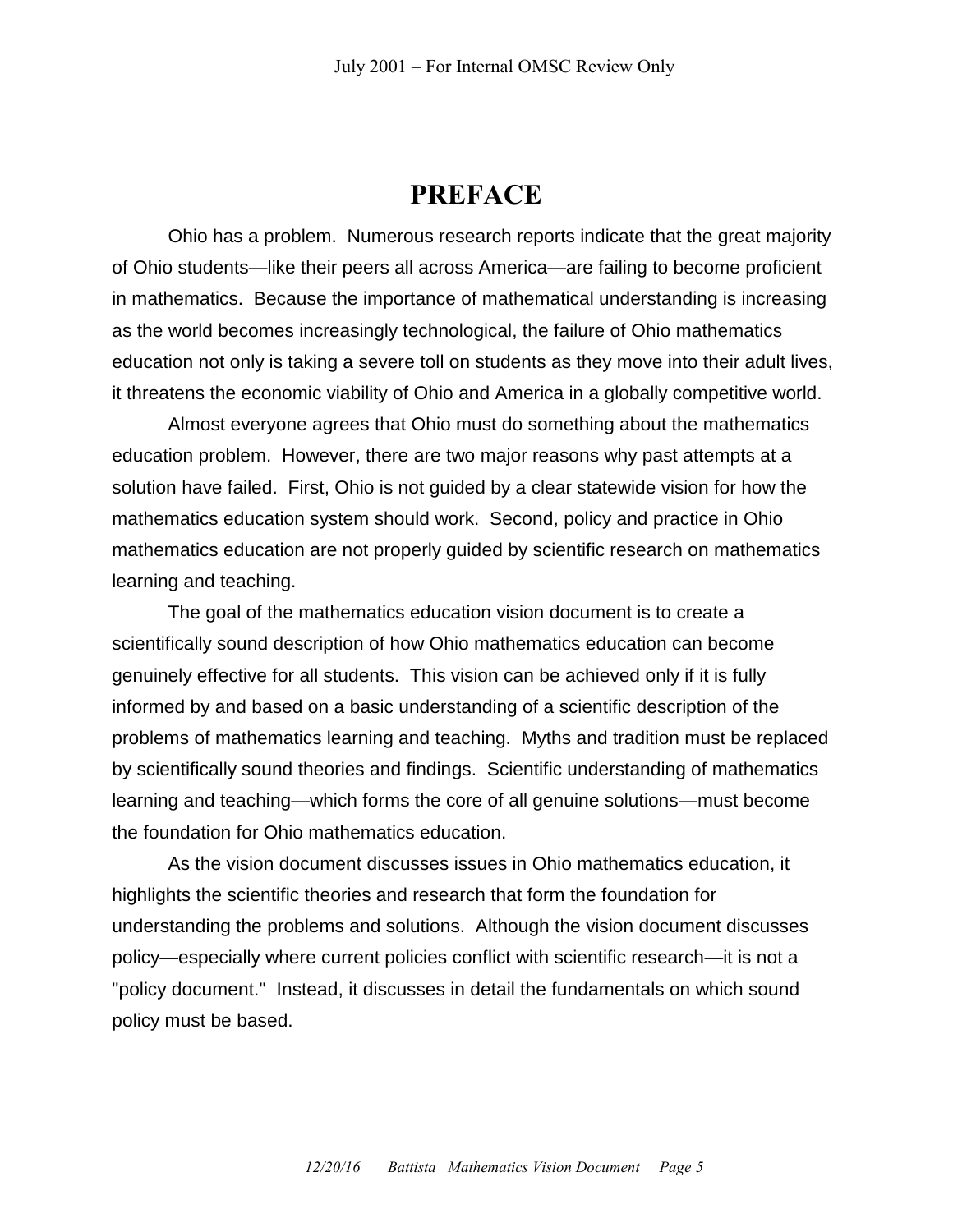## **SECTION 1: THE NEED FOR A VISION**

## **Educational Challenges in the 21st Century**

#### **Understanding As the Key to Dealing with the Rapidly Changing World**

The world is changing at an ever increasing pace. The social, technological, and work environments that current students will encounter throughout their lifetimes will be significantly different from those of the present or past—offering new opportunities and posing new challenges.

To productively deal with tomorrow's opportunities and challenges, today's students must develop numerous intellectual skills that differ substantially from those needed in the past. Today's students must become fluent and adaptable problem solvers who can develop solutions to ever-changing sets of problems. They must become lifelong learners who can independently acquire new knowledge, skills, and reasoning. The development of these intellectual fluencies is especially important in mathematics, where advancing technology has caused many traditional skills to become obsolete and made other previously neglected skills basic.

At the core of the new basic skills in mathematics is understanding (Hiebert et. al., 1997). Understanding is critical because only ideas learned with genuine understanding can support flexible problem solving, can be adapted to new situations, and can serve as the foundation for new learning. Learning ideas with deep understanding is the intellectual foundation on which education for a fast-changing and unpredictable world must be built.

#### **The Future of America Is at Stake**

According to the United States Commission on National Security, (a) education is the foundation of America's future, and (b) that future is in jeapardy (2001). The commission argues that, "the inadequacies of our systems of research and education pose a greater threat to U.S. national security over the next quarter century than any potential conventional war that we might imagine" (USCNS, 2001, p. ix). "Our systems of basic scientific research and education are in serious crisis….In the next quarter century, we will likely see ourselves surpassed, and in relative decline, unless we make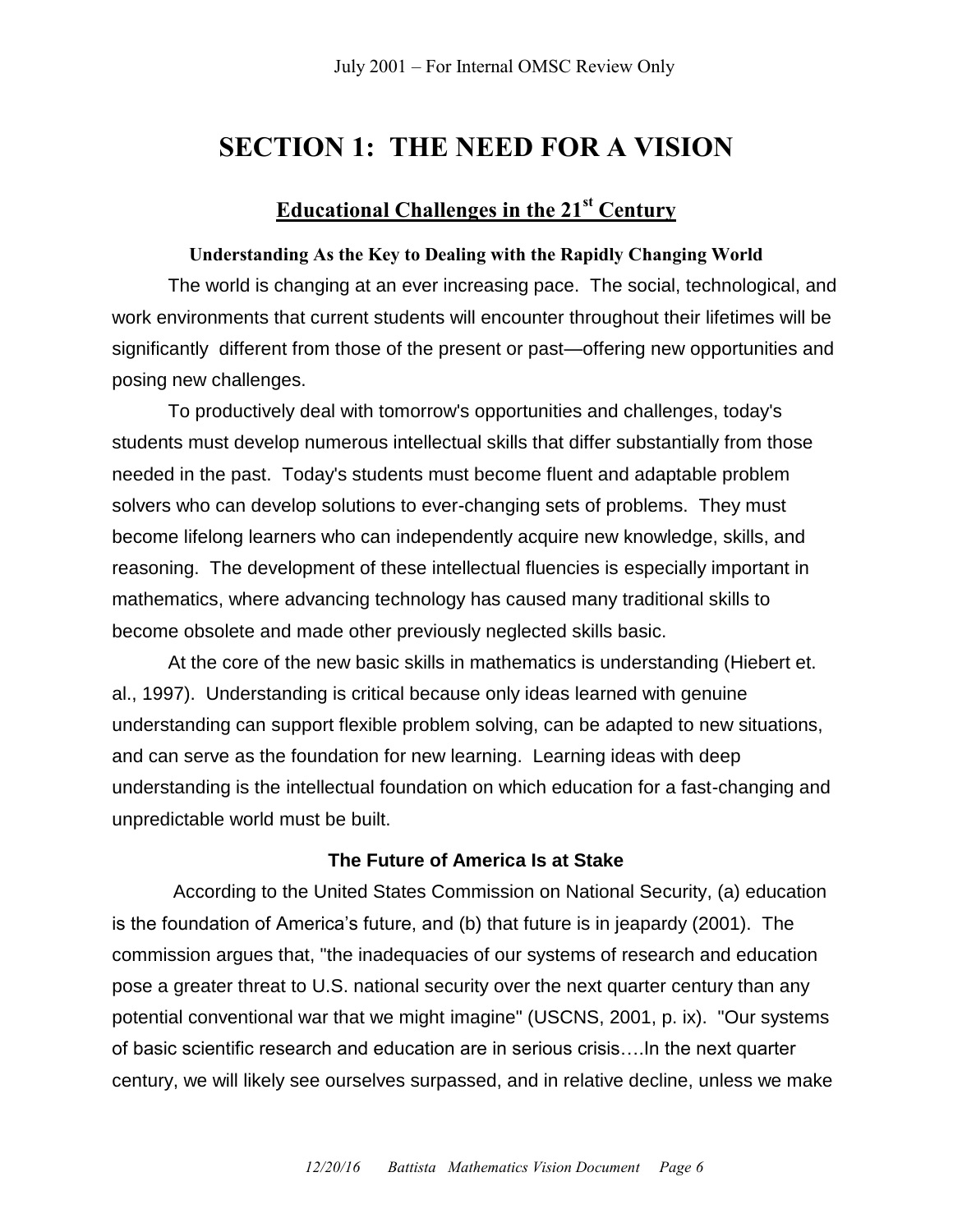a conscious national commitment to maintain our edge" (2001, p. ix). "The capacity of America's educational system to create a 21st century workforce second to none in the world is a national security issue of the first order. As things stand, this country is forfeiting that capacity" (2001, p. 38). "There will not be enough qualified American citizens to perform the new jobs being created today—including technical jobs crucial to the maintenance of national security" (2001, p. 39). "Given the exigencies of advanced 21st century economies, it is not good enough that we produce a sufficient elite corps of science, math, and engineering professionals. We must raise levels of math, science, and technology literacy throughout our society" (2001, pp. 45-6).

Similarly, according to the Organization for Economic Cooperation and Development, evidence shows that business productivity is positively related to investment in education and training. To compete internationally, adapt to new technologies, and attain higher levels of efficiency and productivity, business and industry require highly skilled employees (OECD, 2000). To remain competitive in the new knowledge-based global economy, companies are increasingly utilizing management practices such as multi-skilling, teamwork, reduced hierarchical levels, and delegation of responsibility to individuals and teams—all of which leads firms to demand more flexibility and higher levels of skills from the workforce (OECD, 2000). High level skills "are becoming increasingly important in the knowledge economy, both for individuals and at the macro level. Countries with higher levels of skills will adjust more effectively to challenges opened by globalisation because their firms will be more flexible and better able to absorb and adapt new technologies and to work with new equipment. The skill level and quality of the workforce will increasingly provide the cutting edge in competing in the global economy" (OECD, 2000, p. 11). Unfortunately, a recent OECD analysis concluded that the US has lost its international lead in educating workers for the knowledge-based economy. "Thirty years ago, the United States was the undisputed leader in educating its population….The United States not only lost the lead for participation in education, but the US has been overcome by countries doing a better job in regards to quality" (Mollison, 2001).

## **America's and Ohio's Economic Prosperity Is Dependent on ALL Students, Not Just the Elite, Properly Learning Mathematics**

*"Never before in history has the link between economic well-being and education been*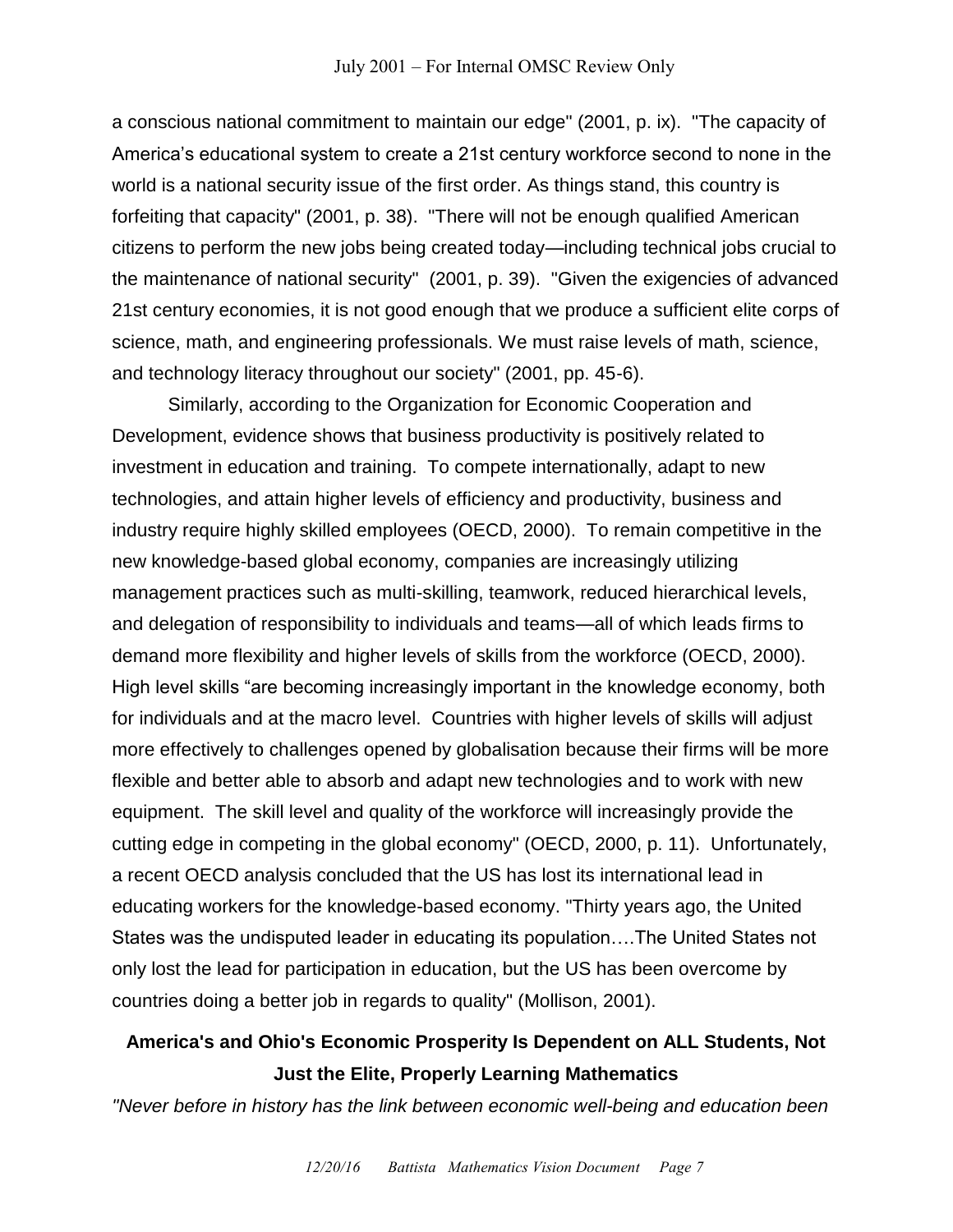#### *stronger" (Hershberg, 2000, p. 32).*

Because success in the modern economy requires an appropriate labor force, no factor is currently more important to the economic well-being of nations and states than the capacity to develop their human resources (Hershberg, 2000). In fact, if America is to remain a "middle-class society" in the high-tech and global economy, schools "must graduate all their students—not merely the top fifth—with new and far higher skills than were necessary in the past" (Hershberg, 2000, p. 32). Furthermore, as former U.S. Secretary of Education, Richard Riley, stated, "Today's students must master high-level mathematical concepts and complex approaches to solving problems to be prepared for college, careers of the 21st century, and the demands of everyday life" (CBMS, 2000).

The new need for universal, high level mathematics education is a stark break from the past. For most of the 20th century, it was acceptable for schools to educate only the top fifth of students reasonably well because the poor performance of the other 80 percent did not matter much; when these students left school they entered a manufacturing economy with an abundant number of decent-paying unskilled jobs (Hershberg, 2000). Because the majority of students found jobs in a manufacturing economy that required little innovative thinking, the traditional instructional focus in America's K-12 schools, which is rooted in the view of learning as memorization, was sufficient.

Now, however, new technologies and industries favor better-educated workers who are adept at reasoning, problem solving, and learning; mere memorization is insufficient (Bransford, Brown, & Cocking, 1999; Hershberg, 2000). As a consequence, school mathematics programs must focus on developing students' mathematical reasoning and problem-solving skills, in addition to helping students build the intellectual wherewithal for further learning. In mathematics, students must learn to ask questions, make and test predictions, use evidence and logic to draw conclusions, and independently make sense of new information. And the basis for all these critical activities is, as suggested earlier, deep conceptual and principled understanding of mathematics.

UC Ohio Survey Highlight. In 2000, a survey was completed in which 1,527 adults randomly selected to be representative of the Ohio population were asked questions about mathematics and science education in Ohio (UC 2000). A large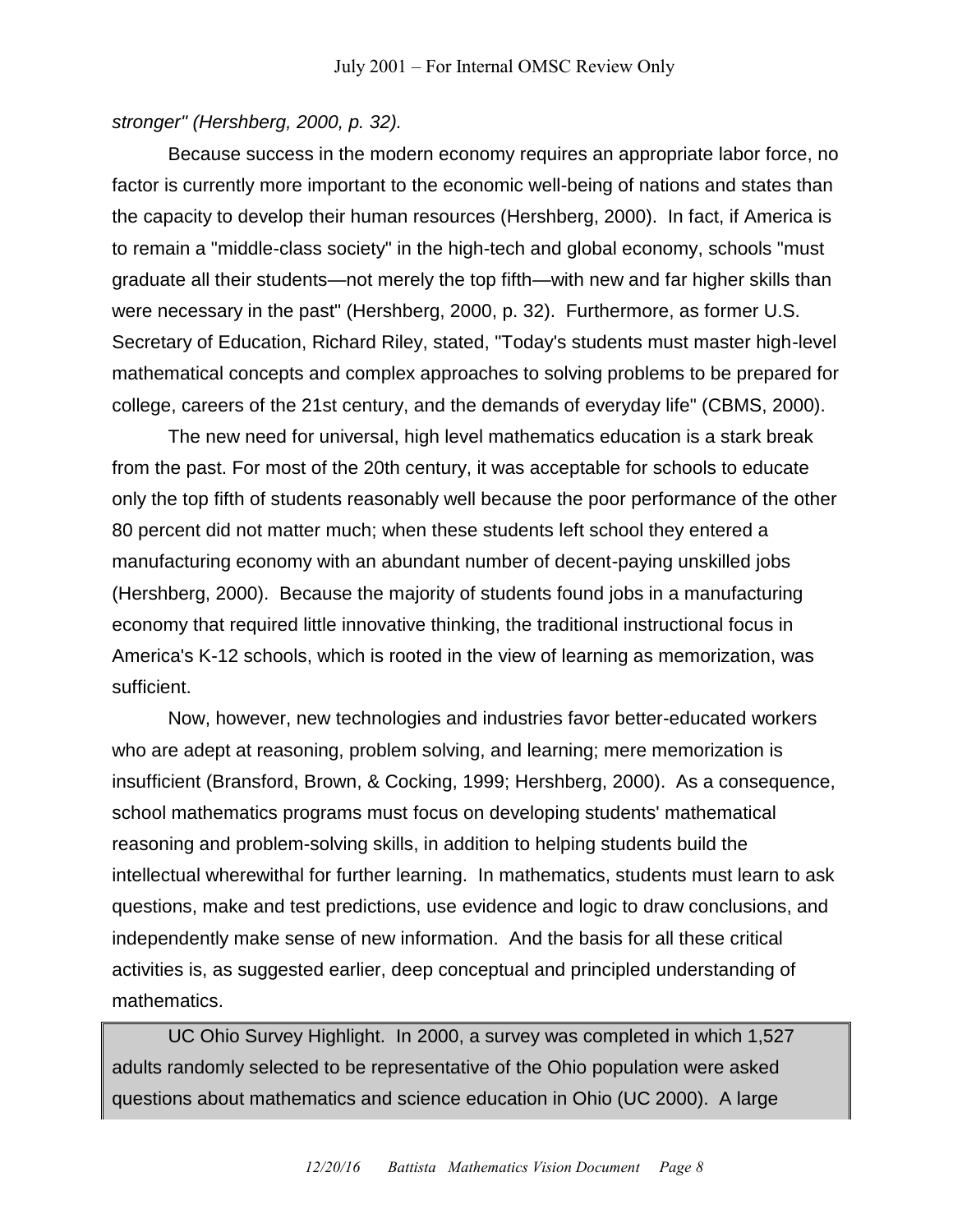majority of participants agreed that mathematics education has practical value: 92% agreed that mathematics had value in the workplace and the economy; and 94% agreed that improvements in mathematics education would improve children's job opportunities.

UC Ohio Survey Highlight. Sixty-eight percent of respondents believed that basic mathematics skills have changed over the past 30 years. Importantly, 94% agreed that mathematics should help students make sense of the world around them. (Note that 29% of respondents believed that mathematics basics have not changed; so a large number of Ohioans need to be educated about the need for change.)

### **Problems with the Status Quo**

Unfortunately, instead of keeping pace with the needs of a modern technological society, American mathematics education, including that in Ohio, is still clinging to outdated and inadequate curriculum goals and instructional methods (Battista, in press; NCREL, 2000, 2000; Resnick, 1995). This has serious consequences both for individuals and the nation.

#### **Scientific Research Indicates Poor U. S. Student Mathematics Achievement**

Numerous studies have shown that U. S. students' mathematics learning is deficient, especially in the area of problem solving and reasoning (Mullis, Dossey, Owen, & Phillips 1993; NCES, 1996; Hiebert, 1999). Indeed, results published by the National Assessment of Educational Progress indicate that only about 13-18% of grade 12 students are proficient in mathematics (Mullis, Dossey, Owen, & Phillips, 1993; Reese, Miller, Mazzeo, & Dossey, 1997). According to the recent Third International Mathematics and Science Study mathematics results, although U.S. students are a bit above the international average at 4th grade, by  $8<sup>th</sup>$  grade they are below it; and by 12<sup>th</sup> grade they are near the bottom in international rankings<sup>1</sup> (NCREL, 2000, 2000; TIMSS documents). In fact, there is hardly anywhere in America that the majority of students are performing at internationally competitive levels (Hershberg, 2000; Stevenson,

 $\overline{a}$ 

<sup>&</sup>lt;sup>1</sup> In mathematics, of the 21 countries for which we have scores, the U.S. was fifth from the bottom. Statistically speaking, the U.S. mean was significantly lower than the international mean. The U.S. mean was significantly lower than the mean for 13 countries and significantly higher than the mean for only 2 countries.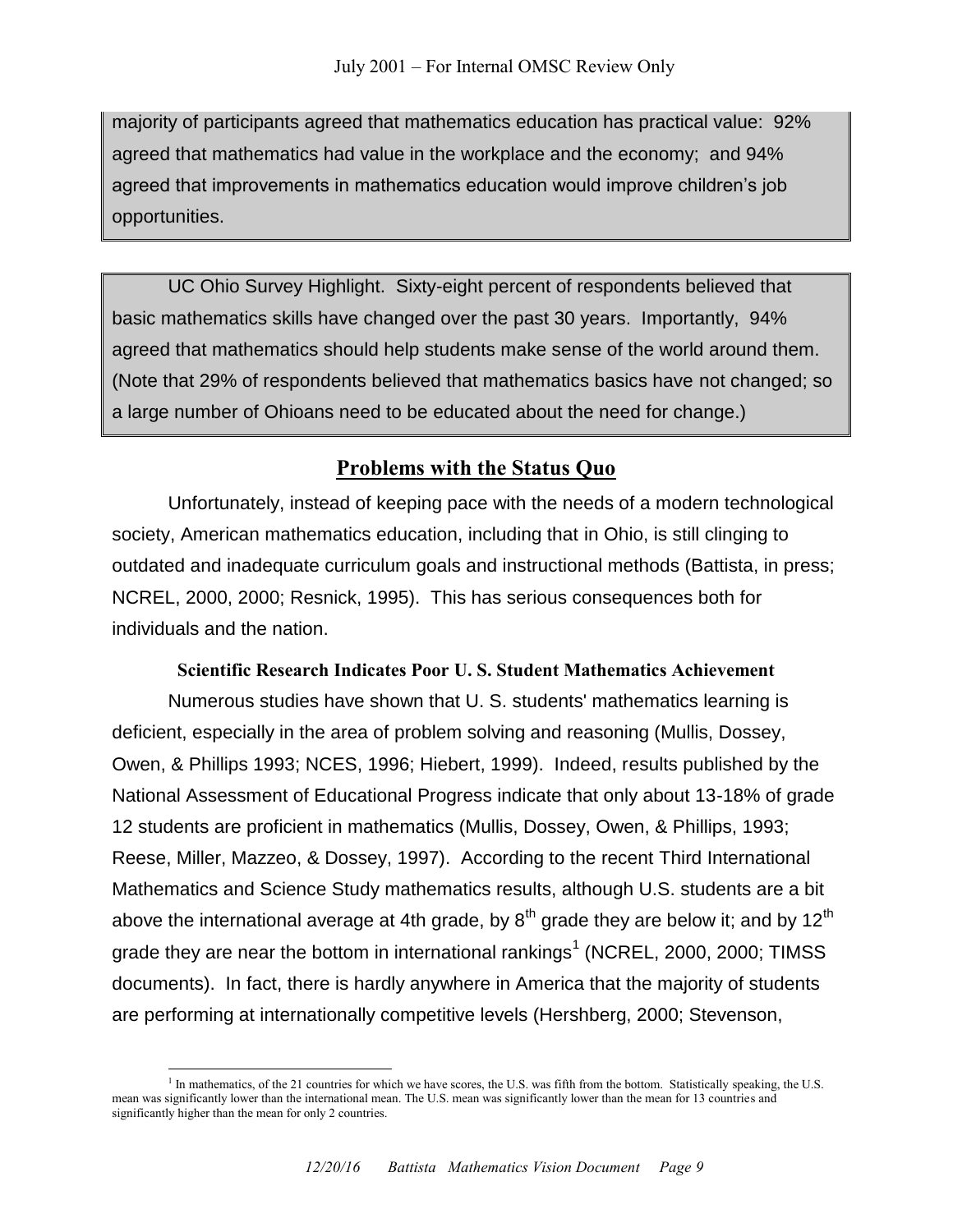1995). For example, in the suburbs of one major American city in which the median family income is 30 percent higher than the national average, while three-quarters of students are at or above the international standard for computation, only between onefifth and one-third meet the international standard in mathematics problem solving, "the quintessential skill required for the new economy" (Hershberg, 2000, p. 34).

#### **Consequences of Poor Achievement for Individuals**

In the U.S., the current system of mathematics education is taking a toll on both individuals and the nation. For individuals, the effects are like a long-term hidden illness that gradually incapacitates its victims (Battista, 1994). Although virtually all students enter school mathematically healthy, enjoying mathematics as they solve problems in ways that make sense to them, most exit school apprehensive and unsure about doing all but the most trivial mathematical tasks. Mathematics anxiety is widespread. So rampant is innumeracy in the U.S. that there is little stigma attached to it. Many adults readily confess "I was never good at mathematics," as if displaying a badge of courage for enduring, what for them, was a painful and useless experience. In contrast, no one freely admits that they can't read.

Furthermore, research shows that relatively few U.S. students graduate from high school equipped to handle the diverse mathematical and quantitative tasks required in their work, further education, informed citizenship, parenting, or personal finance (Gal, 1997). A full 75% of Americans stop studying mathematics before they complete career or job prerequisites (NRC, 1989).

#### **Consequences of Poor Achievement for Ohio and the Nation**

For the nation, the effects of mathematical miseducation are frightening. Because almost 40 percent of 17-year-olds do not have the necessary mathematics skills for a production job in manufacturing, today's manufacturers often must hire college graduates for work that high school graduates should be able to perform (NCREL, 2000, 2000). The business sector spends as much on remedial mathematics education for employees as is spent on mathematics education in schools, colleges, and universities combined. And 60% of college mathematics enrollments reteach what should have been learned in junior or senior high school (NRC, 1989; NCREL, 2000, 2000). Moreover, the problem is getting worse. By the year 2005, it is estimated that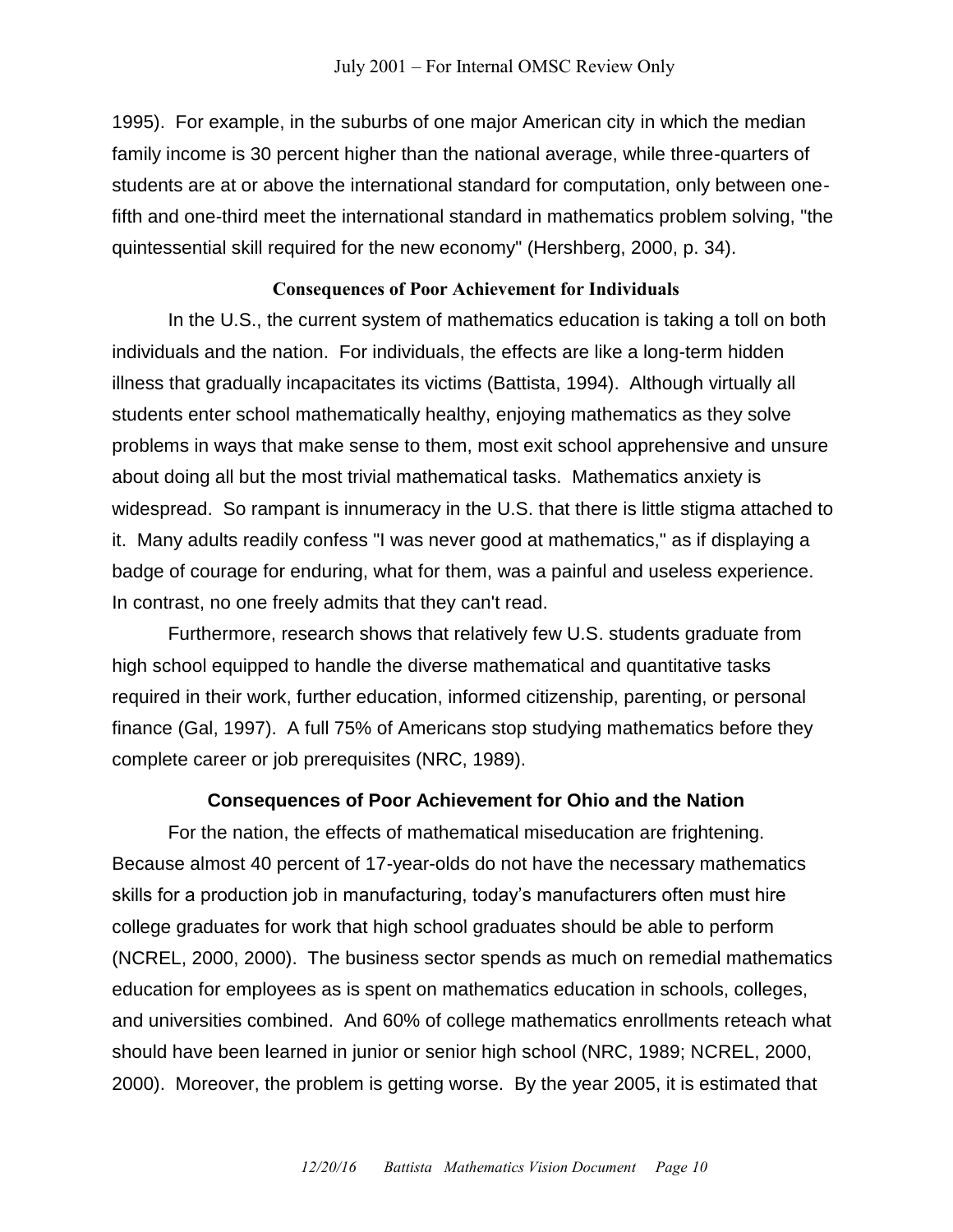employers will have to increase expenditures by more than \$15 billion to match the \$63 billion spent training professional and technical workers in 1991 (NCREL, 2000, 2000). Already, numerous technical jobs go unfilled or are given to foreign nationals because U.S. citizens lack sufficient mathematical and technical expertise (USCNS, 2001). Even the most elementary mathematical knowledge is in short supply in the work force (Packer, 1997), and only one in five business owners with firms that have 20-99 employees described themselves as "very" or "extremely" satisfied with the pool of employees available to them (Triangle Coalition, 2000). In fact, as the number of hightech jobs in the US has grown by 1 million since 1993, the number of college graduates in the fields of mathematics, computer science and engineering has declined 5 percent (Triangle Coalition, 2000). "We're seeing industry add jobs, but the people with the right, specialized skills just aren't there," comments Michaela Platzer, vice president of research and industry trends at the American Electronics Association (Triangle Coalition, 2000).

In summary, within the context of the growing importance of universal high quality mathematics education for our nation's health and prosperity, international comparisons of students' mathematics achievement should stir a sense of foreboding about the nation our children will inherit. And Ohio's economic well-being is in double jeopardy; not only must it compete internationally, but it must compete with other states. Supporting only an elite class of students in mathematics education is no longer acceptable. *It is high time for Ohio's schools to start universally developing students' mathematical capability rather than merely selecting it.* Proper mathematics education is essential for individuals and governments (cf., Schmidt, McKnight, Raizen, 1997). It is an essential component in creating literate and informed citizens—the foundation for a well-functioning democracy. It helps each individual reach his or her full potential, both in work and personal life. It is an essential component for Ohio's and America's economic prosperity within a globally competitive, increasingly technological environment.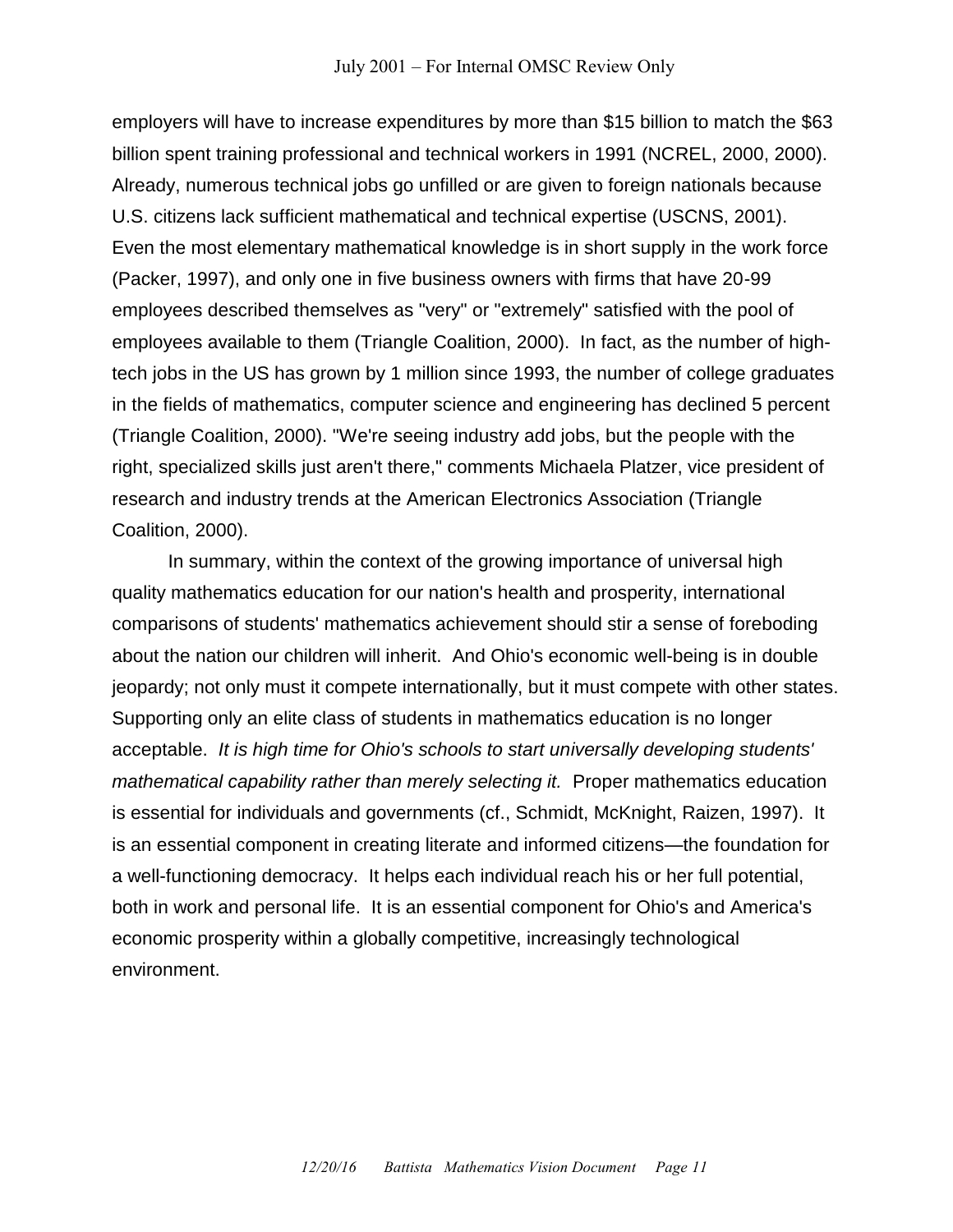## **SECTION 2: A VISION FOR MATHEMATICS EDUCATION IN OHIO**

#### **A Statewide Mathematics Education System**

Implementing high quality, world class mathematics education in Ohio requires the development of a comprehensive and coordinated statewide mathematics education *system*. To understand how to make this system maximally effective, we must first consider its components and how it operates.

#### **System Components**

The state mathematics education system consists of four major components: K-12 classrooms, school districts, universities, and state education agencies. The classroom, which consists of pupils and a teacher, is the central component because it is where student learning—the ultimate goal of the educational process—occurs. The other three components, however, have major effects on classroom learning.

School districts, which consist of pupils, teachers, and classrooms, along with administrators and the organizational structures that hold schools systems together, institute policies that affect classroom learning. For instance, districts determine how many students are in each class, how students are grouped in classes, which teachers teach what subjects and students, which tests are used to measure student performance, how teachers are supported in the classroom and out, and so on.

Universities, which consist of colleges of education and academic content area departments, have three major effects on classroom learning. First, they are responsible for educating teachers; and teacher quality has a major effect on classroom learning. Second, because universities are a major "consumer" of K-12 school systems, universities strongly influence the goals of K-12 education. Third, university faculty play a major role in conducting research on student learning and procuring funding for teacher inservice programs.

Finally, state education agencies heavily influence classroom learning because they determine learning goals through high-stakes tests, high school graduation requirements, regulations for teacher licensing, general educational regulations, and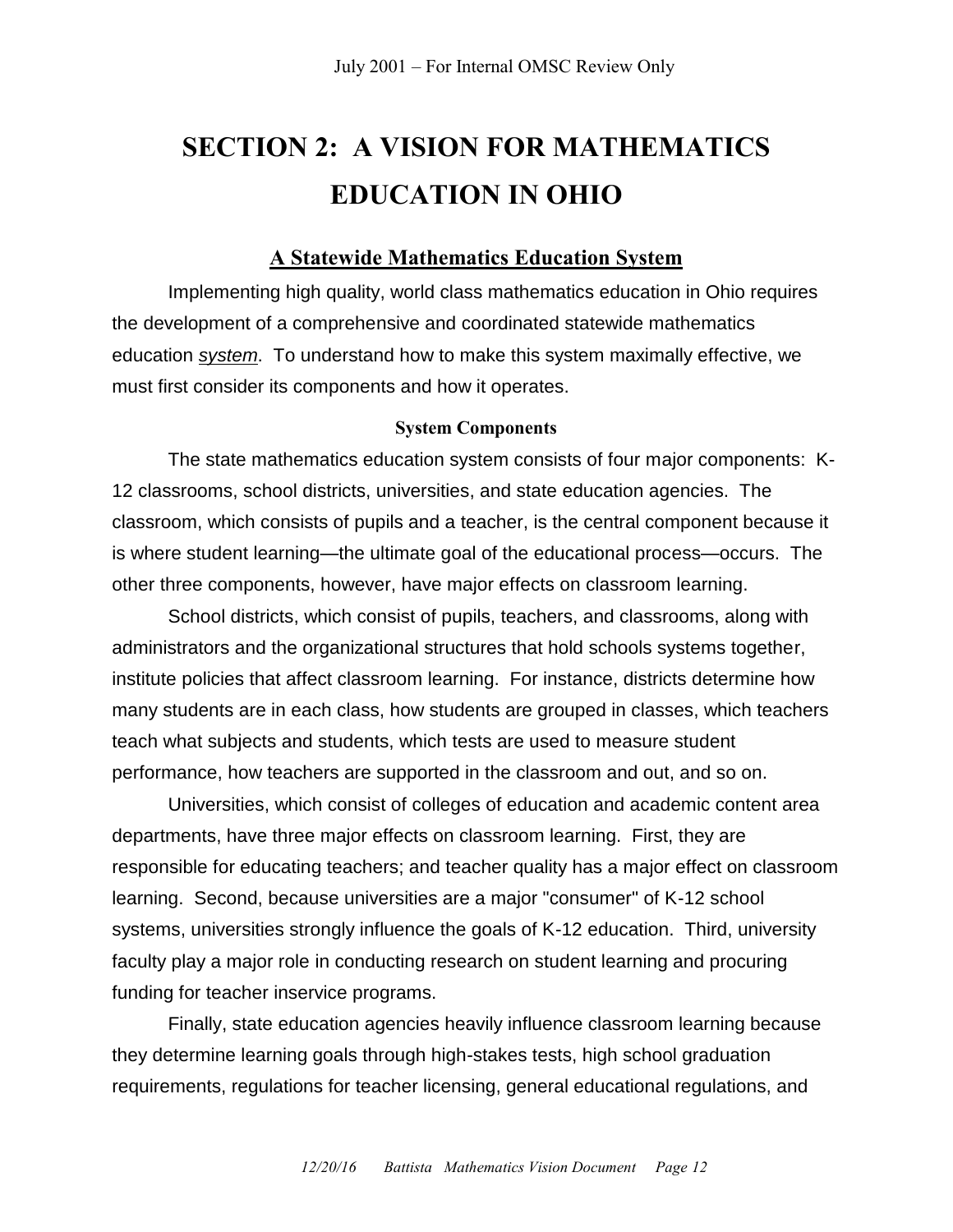many school funding policies.

In analyzing this system, we must also consider one essential element that is not formally part of the system but is indirectly embedded throughout it. This critical element is the public, along with its mechanism for determining policy, governmental bodies. The public consists of people, along with the special interest groups into which they align themselves—parents and nonparents, business and industry, and so on. The public affects education policy formally through the mechanism of government and informally through influence-peddling activities of special interest groups. To have an effective state mathematics education system, not only must the four components of the system be integrated into a coherent whole, but the operation of this system must be properly connected with and supported by the public/government element.

To function properly, Ohio's mathematics education system must contain appropriate lines of communication with the public/government sector, but it must not be subject to undue interference that threatens its scientific and professional integrity. That is, although it is important that all stakeholders in the educational enterprise have appropriate input on the goals of education, because members of the public, in general, are not experts in mathematics education, often their beliefs about proper instruction conflict with scientifically sound educational practices. Thus, mechanisms must be instituted that (a) protect the professional practice of education from undue influence by nonexperts, and (b) educate members of the public and members of relevant governmental bodies about the benefits of implementing scientifically sound, professionally recommended practices in mathematics education. This can best be accomplished by bringing together leaders from the various components of Ohio's mathematics education system and public/government sector so that they can cooperatively improve the system in a coordinated and responsible way. And that is exactly the task that the Ohio Mathematics and Science Coalition is attempting to achieve.

#### **Education Standards**

NCREL, 2000 Highlight: "In poll after poll, the public strongly supports standards. However, polls tell us little about what the content of standards should be. 'Basics first' is a common refrain and one the public often equates with a call for standards. However, 'basics first'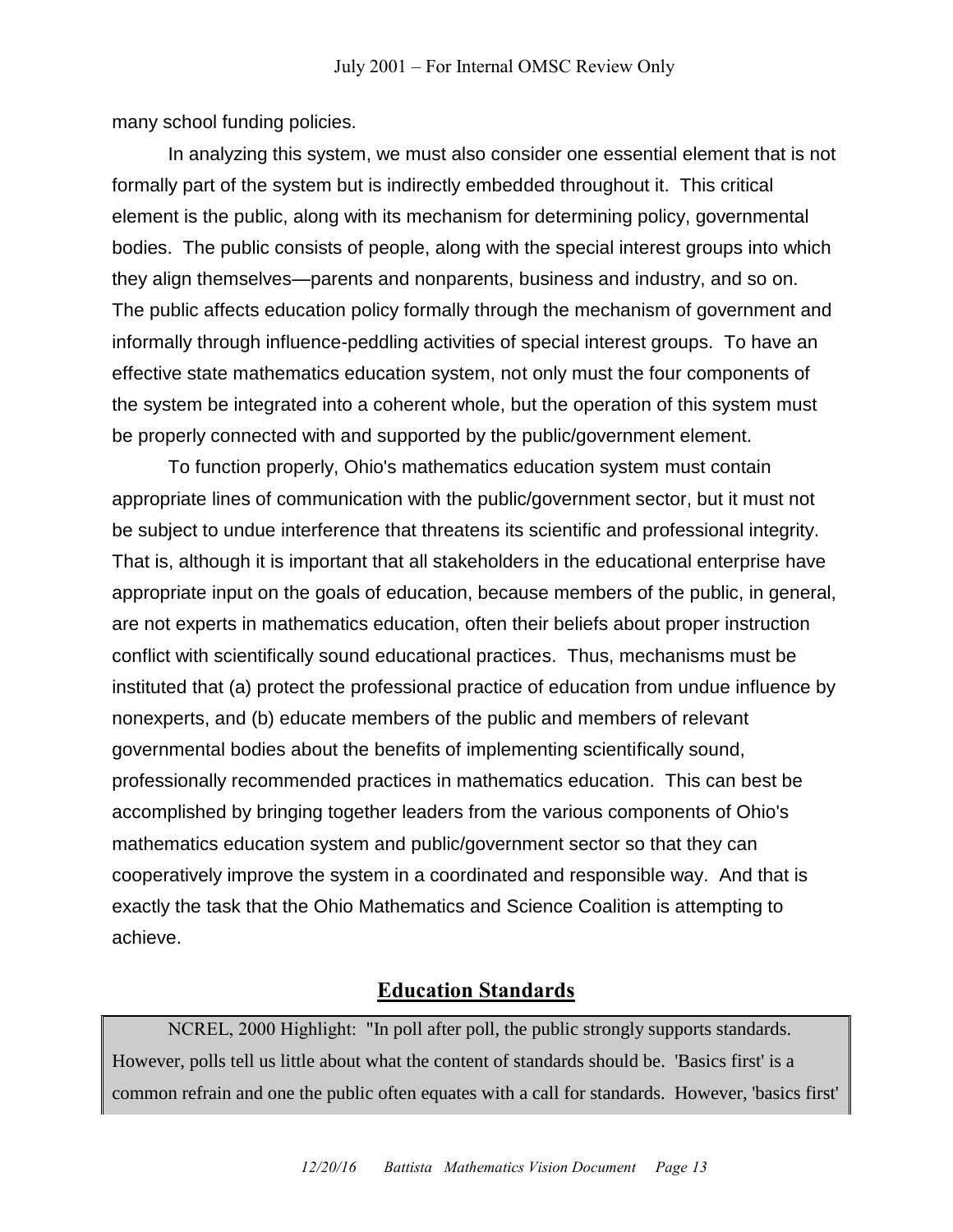#### does not fit well with current research about teaching and learning."

Although there is much talk about standards in education today, there is a need to clarify what standards are and how they are being used. This section attempts to clarify some of the issues surrounding educational standards.

According to the Oxford English Dictionary, a standard is "An authoritative or recognized exemplar of correctness, perfection, or some definite degree of any quality," or "The substance or thing which is chosen to afford the unit measure of any physical quantity." In thinking about educational standards, therefore, we must decide what things or qualities we wish to examine, what degrees of correctness or perfection we desire for these qualities, and how to measure amounts of the qualities.

As used in NCTM's PSSM, "Standards are descriptions of what mathematics instruction should enable students to know and do—statements of what is valued for school mathematics education." (NCTM, p. 6). In fact, when most people think about educational standards, they generally focus on standards for student learning (and quite often, they consider only minimum standards). However, it is clear from the following statement that the developers of PSSM had more than learning standards in mind: PSSM is intended to "set forth a comprehensive and coherent set of goals for mathematics for all students…that will orient curricular, teaching, and assessment efforts…serve as a resource for teachers, education leaders, and policymakers to use in examining and improving the quality of mathematics instructional programs; guide the development of curriculum frameworks, assessments, and instructional materials; stimulate ideas and ongoing conversations…about how best to help students gain a deep understanding of important mathematics." (p. 5). That is, even though these standards include learning standards, statements about teaching, curricula, and assessment are intended.

Taking a systemic approach to mathematics education, therefore, cannot be limited to learning standards. In fact, there are four critical system components for which standards must be developed: (a) student learning (including goals—both cognitive and behavioral—and levels of performance), (b) teaching, (c) curricula (including textbooks), and (d) assessment. Specifying one component does not necessarily determine the others. If we are going to describe the nature of a high quality educational *system*, we must consider interrelated, aligned standards for all four components. And for clarity's sake, we should always specify to which components our standards refer.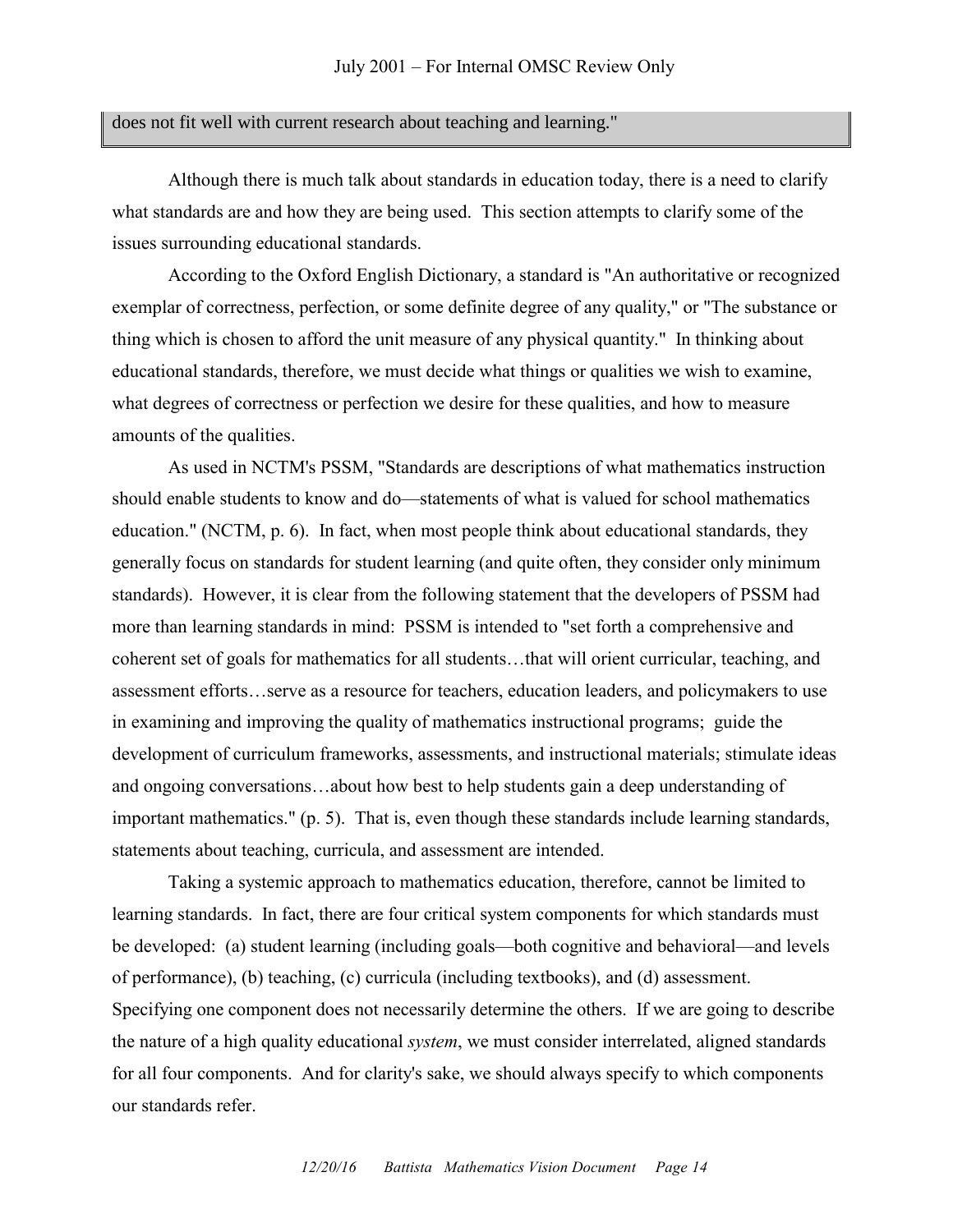#### **Learning Standards**

Because student learning must be the major focus of the mathematics education system, learning standards are critically important to specify. Mathematics learning standards should specify precisely the mathematical knowledge and competencies, as well as conceptualizations and ways of thinking and reasoning, that students should gain as a result of instruction. Learning standards should describe not only what formal mathematics students should know, but the exact nature of students' developing mathematical conceptualizations and ways of reasoning, as well as the particular age levels at which they should occur.

Consider, for example, the essential concept of place value, which can be understood at numerous levels of sophistication. The NCTM 1989 Standards state that students in grades K-4 should "understand our numeration system by relating counting, grouping, and place value concepts." PSSM states that students in grades PreK-2 should "use multiple models to develop initial understandings of place value and the base-ten number system;" and in grades 3-5, "understand the place-value structure of the base-ten number system and be able to represent and compare whole numbers and decimals." Ohio's 1990 Model Competency-Based Mathematics Program states that students at grade 2 should "develop the concept of place value with concrete models of hundreds, tens, and ones" and "find equivalent forms of numbers using hundreds, tens, and ones;" students at grade 4 should "develop concepts of place value to include numbers through millions." And Ohio's draft Academic Content Standards for Mathematics state that at the end of the K-3 program, students should "use place value concepts to represent whole numbers using numerals, words, expanded notation, and physical models;" and at the end of the grade 4-5 program "use place value structure of the base-ten number system to read, write, represent and compare whole numbers and decimals." (Of course, use of the place-value concept is also embedded in many other objectives.)

None of these statements is precise enough, nor are they properly connected to research on students' mathematical cognition, to serve as a proper learning standard. For instance, supposedly consistent with all these standards, an activity in a second grade textbook commonly used in Ohio during the 1990's has an activity in which students are shown pictures of different configurations of tens and ones blocks and asked to write the number of tens and ones for each configuration. One configuration shows 2 tens rods and 11 ones and asks how many tens and ones. One second-grader answered that there were 3 tens and 1 one. But her teacher told her this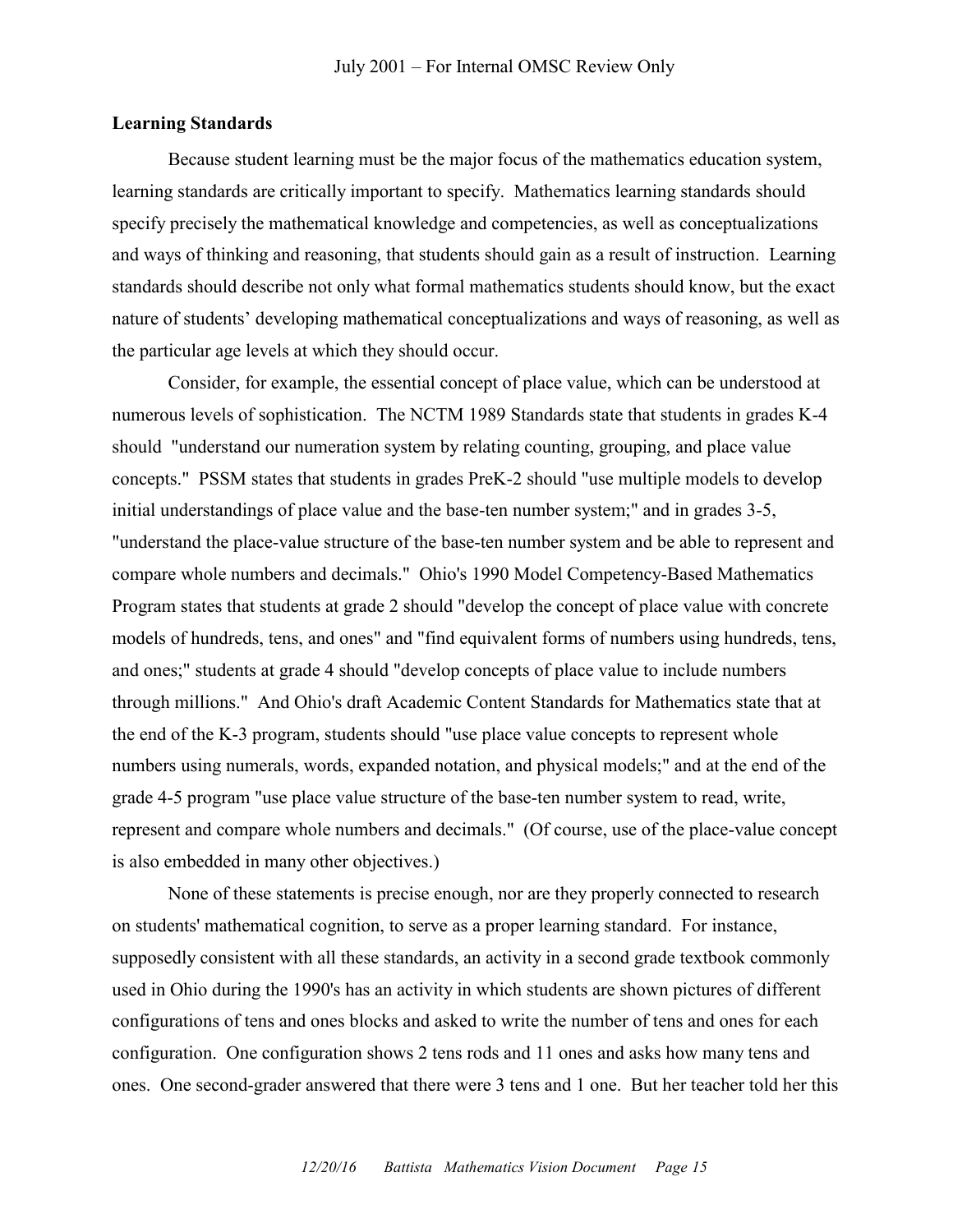answer was wrong; that the answer was 2 tens and 11 ones. The student became confused and frustrated. And she had a right to be confused! There are several correct answers for this problem, even though only one was accepted by the text and teacher: 3 tens and 1 one, 2 tens and 11 ones, 1 ten and 21 ones, 0 tens and 31 ones.

Worse, research suggests that activities and standards like these that disembed place value from its use in more general numeric thinking may be too abstract for primary-age students to understand (Thompson, 2000). Instead, place-value understanding at the primary ages should manifest itself in children's invention and use of ways to add and subtract multidigit numbers. Children seem to naturally progress from adding numbers using a counting-by-ones strategy to a counting-by-tens-and-ones strategy or the strategy of collecting-tens-and-ones (Fuson et al. 1997). For instance, to add 35 and 27, students who are supported by appropriate instruction naturally progress to an abbreviated form of counting that incorporates an implicit understanding of place value—35, 45, 55, 56, 57, 58, 59, 60, 61, 62; or they might say 30 and 20 makes 50, 5 and 7 makes 12, so the answer is  $50 + 12 = 62$ . So, an appropriate learning standard for place value at the primary grades might be that by the end of second grade, students possess an implicit understanding of place value that enables them to add and subtract 2-digit numbers using the counting-by-tens-and-ones and the collecting-tens-and-ones strategies.

Forcing students to use the standard addition algorithm—or to think abstractly in terms of tens or ones in preparation for use of that algorithm (as in the above "tens-ones" activity)—can cause students to bypass the critical process of constructing meaning for these ideas from counting. (And using this algorithm does not indicate understanding of place value because most students learn it rotely.) Because meaning for numeric ideas must be grounded in counting, the overly abstract view of place value and numbers promoted in traditional texts and many mathematics learning standards can derail students' construction of genuine meaning for these critical ideas.

The place-value example illustrates that specification of mathematics learning standards is extremely complex. It cannot be accomplished without careful analysis of (a) scientific research on students' learning for particular ideas, and (b) detailed descriptions of students' mathematical cognitions. Because current Ohio and national standards are too general and are insufficiently based on research, they are inadequate for guiding teaching, curriculum, and assessment. We need more precise, research-based, and carefully thought-out standards. (Ohio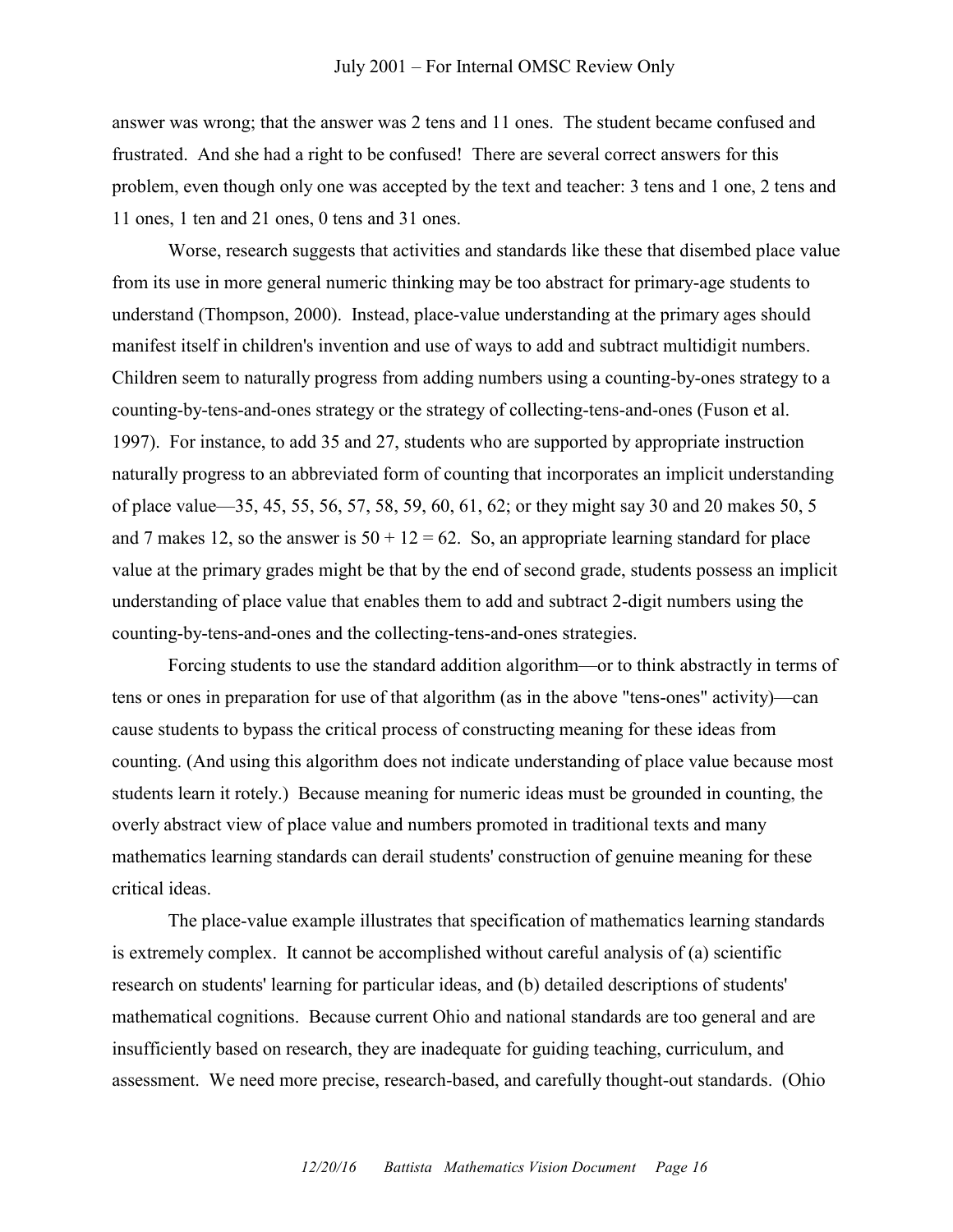and national standards are valuable in that they indicate, in a general way, the mathematical content that professionals agree are important for students to learn. But they do not specify the nature of student learning that must occur for students to acquire that content, and this is what is needed to guide instruction.)

#### **Different Perspectives**

#### **Levels of Engagement of Students in Mathematics Learning**

When different people or groups within the mathematics education system consider learning standards, goals, assessment, and success, they often focus on very different aspects of students' participation in school instruction. The "levels of engagement" scale below is useful for understanding the various approaches, goals, and perspectives that have been taken in assessing the effectiveness of mathematics instruction and curricula.

#### **Level 0: Students disengaged from the intellectual life of school**

Perhaps because of a mismatch between the goals and culture of the school with those of particular students, students "drop out" of the intellectual activities in school and involve themselves only in its social aspects.

## **Level 1: Students engaged in the intellectual life of school but disengaged from**  *mathematics* **learning**

Students attempt to involve themselves in academic aspects of school. But, perhaps because of past failures, or because students see no relevance of mathematics to their lives, students decide that doing well in, or even enrolling in, mathematics courses is not important to their lives.

## **Level 2: Students engaged in learning mathematics as memorization and mimicry, but disengaged from mathematical sense making**

Students do not find intrinsic value or gratification in learning mathematics. But because they have embraced the overall academic values of school, they still try to get good grades and enroll in appropriate mathematics classes. However, because traditional instruction has made personal sense making inaccessible for them, these students resort to memorization and mimicry as the primary focus of learning.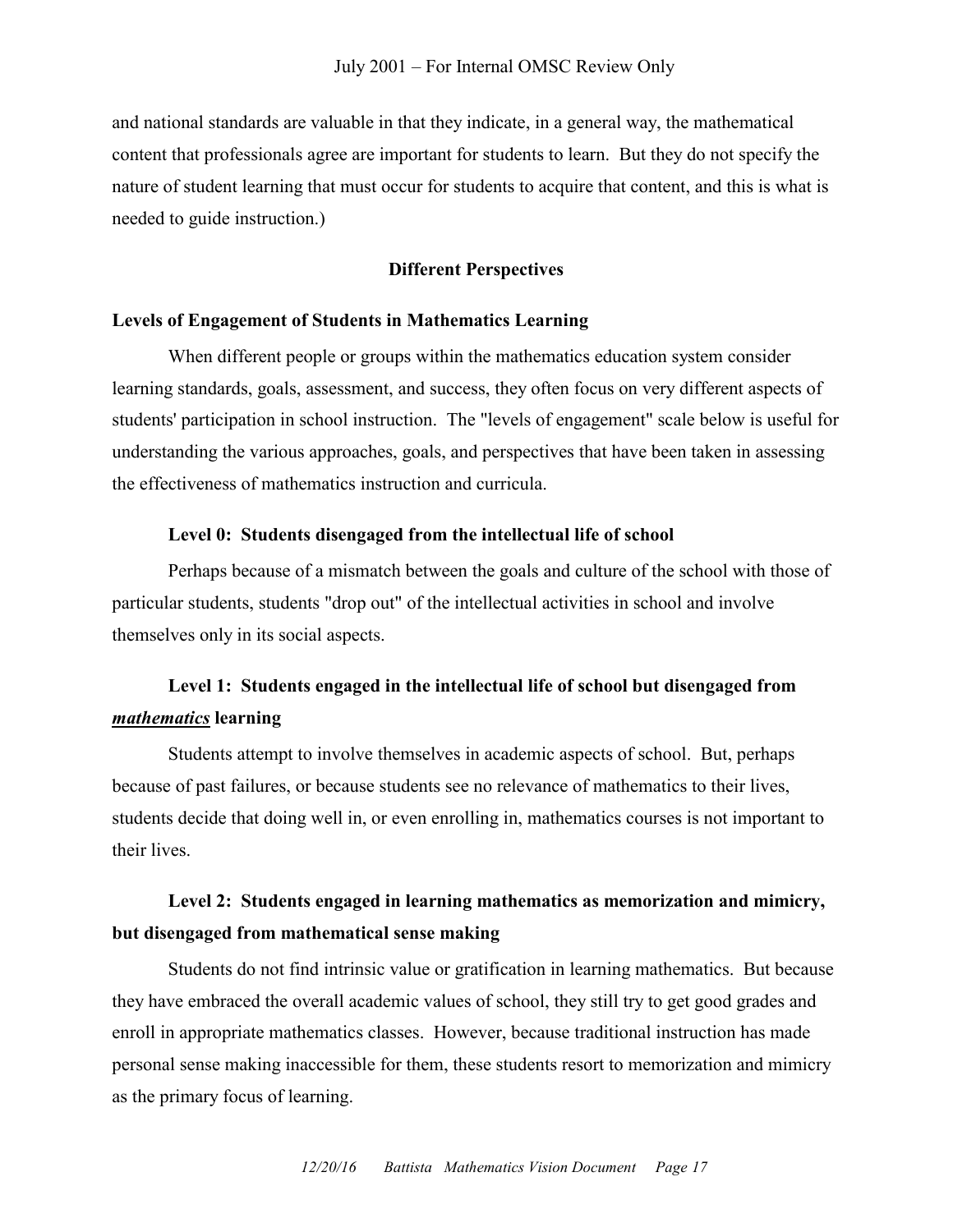#### **Level 3: Students engaged in learning mathematics as sense making**

Students attempt to make personal, physical, quantitative, and abstract sense of mathematics. They not only find extrinsic, career-oriented value, but intrinsic value and gratification in learning mathematics.

#### **Implications**

An effective mathematics education system must consider all four levels on this scale. Although the first level does not fall exclusively within the purview of mathematics education, both it and the second level can be addressed by making mathematics more interesting and relevant to students. One way to do this is for instruction to focus on real-world applications. But at a fundamentally deeper level, instruction must focus on mathematical sense making and understanding. That is, students will be more interested and persistent in mathematics courses and curricula that enable them to be successful in personal sense making. Students who are given opportunities to be successful at understanding mathematics throughout their education will experience the internal rewards that keep them meaningfully engaged in mathematics learning. Students who fail to genuinely understand mathematics and must resort to rote memorization will feel little intrinsic satisfaction and are likely to withdraw from mathematics learning. "Understanding breeds confidence and engagement; not understanding leads to disillusionment and disengagement" (Hiebert et al., 1997, p. 2). Thus, *focusing on personal sense making and understanding is the key to the overall success of a mathematics education program*. Instructional programs with such a focus not only increase the quality of students' mathematics learning, but the quantity of mathematics taken (COMPASS, 2000).

The scale also helps us understand different approaches to improving and evaluating the success of mathematics programs. For instance, many programs focus on moving students from Levels 0 and 1 to Level 2. As a measure of success, they typically examine trends in mathematics course enrollment or completion data. Obviously, increasing student enrollment in appropriate mathematics classes is valuable. However, many programs with this goal fail to consider the core role that personal sense making plays in students' successful mathematics learning. For instance, there are numerous calls for all students to complete high school algebra. But simply requiring students to take traditional high school algebra, a course which research shows is extremely ineffective, is unlikely to provide genuine long-term solutions to the problem. In fact, all that may happen is that as more students enroll in traditionally ineffective courses,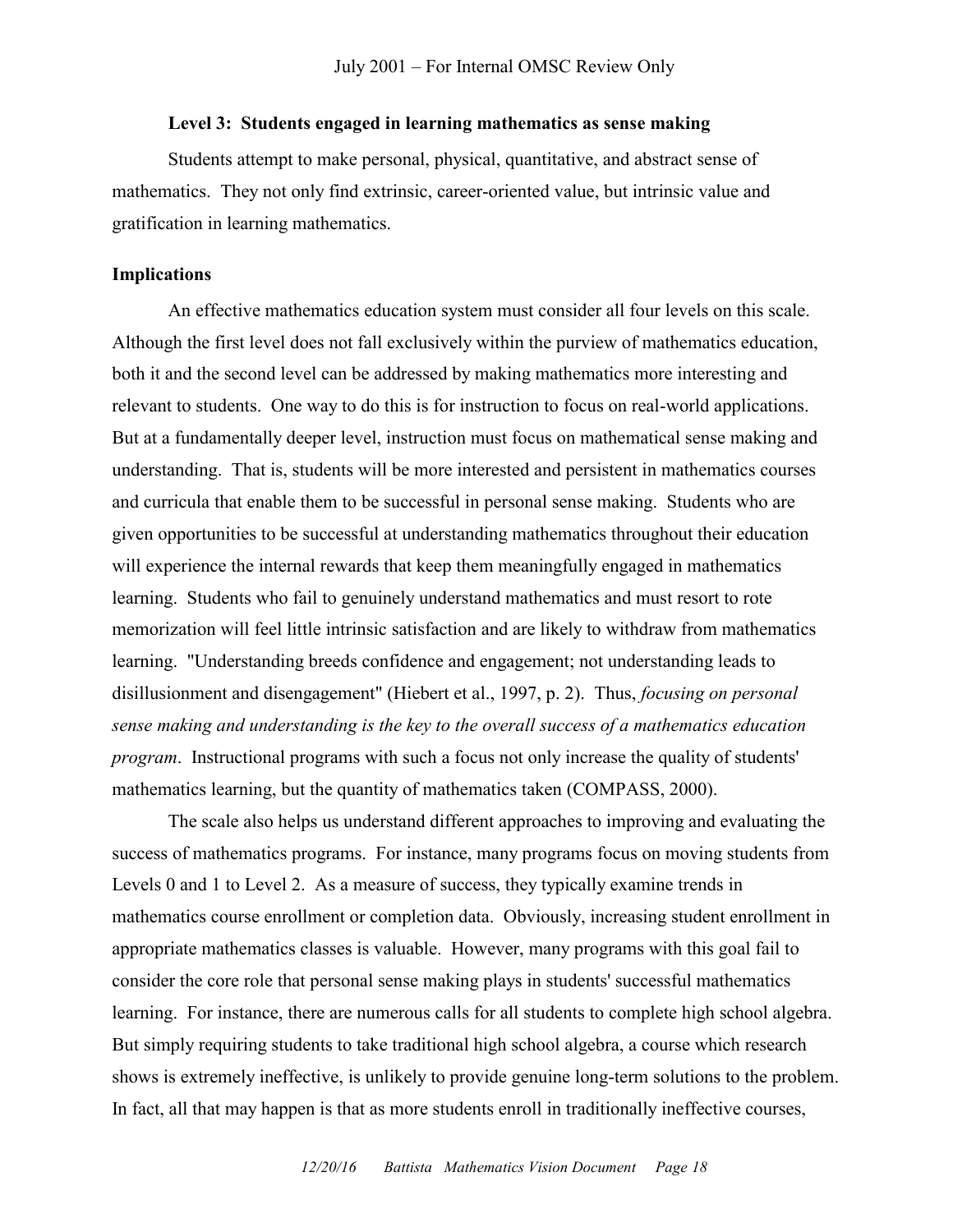failure rates will skyrocket (or course standards will decline). As another example, increased mathematics requirements for high school graduation are praiseworthy. But if the courses offered to students do not appropriately support their mathematical sense making and understanding, the additional courses may have little long term effects on student learning (Bell, 1989) and, instead, increase mathematics anxiety among students.

In summary, while various techniques for increasing enrollments and participation in mathematics courses can sometimes be valuable, genuine improvement in students' mathematics learning can only be accomplished through scientifically sound instructional techniques that elicit and support students' personal mathematical sense making and genuine understanding.

#### **The Role of Scientific Research in Educational Practice**

*Today, the world is in the midst of an extraordinary outpouring of scientific work on the mind and brain, on the processes of thinking and learning, on the neural processes that occur during thought and learning, and on the development of competence. …A new theory of learning is coming into focus that leads to very different approaches to the design of curriculum, teaching, and assessment than those often found in schools today. (Bransford, Brown, & Cocking, 1999).*

*Although they have been profoundly challenged by the past three decades of research in cognitive science and related disciplines, the assumptions [about learning and teaching] of the 1920s are firmly ensconced in the standard operating of today's schools. (Resnick & Hall, 1998).* 

One of the major reasons that American educational practice in general, and school mathematics programs in particular, make so little progress in improving students' learning is because they ignore scientific research findings and fail, in their practice, to adhere to scientific methodology. That is, most educational programs and methods used in schools are formulated with a total disregard for modern scientific research on mathematics learning. Because educational practice is neither properly grounded in scientific research nor subject to the critical scrutiny of scientific analysis and review, educators continually "reinvent the wheel," often following one bandwagon after another. In fact, Wilson and Daviss (1994) liken the current state of educational curriculum development in the United States to that of aeronautics before the time of the Wright brothers at Kitty Hawk.

*A century ago, people making airplanes were usually solitary, self-taught visionaries or eccentrics following their own theories or hunches. They lacked a good deal of information about aerodynamics...They continued to work separately, often unknowingly crossing and recrossing each other's tracks, unable to take advantage of or build on each other's successes. (Wilson and Daviss, 1994)*

To steer Ohio's mathematics education system toward significant improvement of student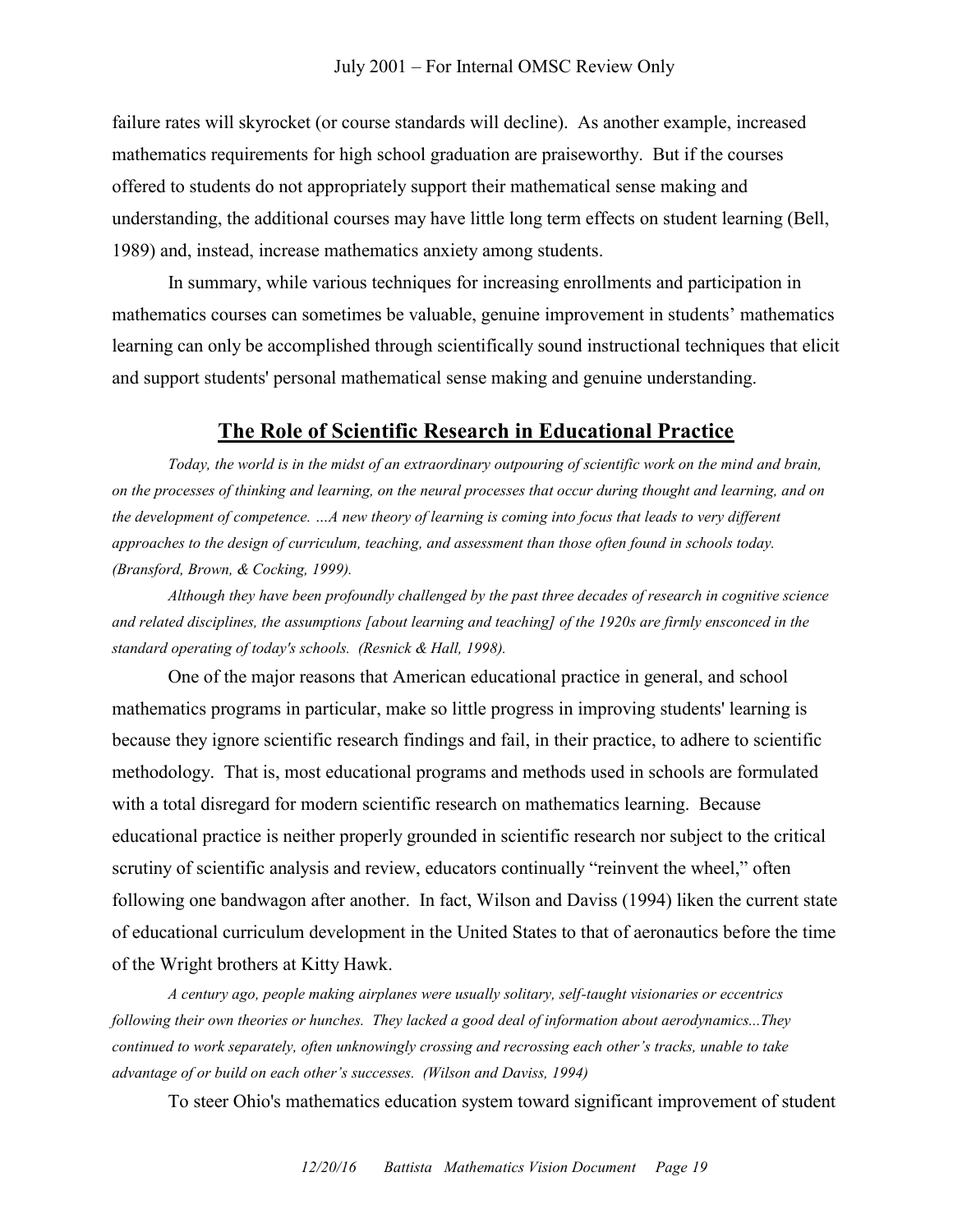#### July 2001 – For Internal OMSC Review Only

learning, educational practice must be based on and conducted with methods from scientific research about how students learn. Because scientific knowledge is constructed according to rigorous standards of reasoning and verification upheld by scholars who constantly review, test, critique, and build on each others' work, scientific knowledge is more reliable than the commonsense ideas and folk wisdom most people use to make judgments about teaching and learning. Moreover, because most educated members of our culture hold scientific knowledge in high esteem, relying on scientific knowledge and analysis can serve as a focal point for consensus building in rational discussions of educational practice.

Certainly, however, research alone cannot specify mathematics curricula; much of what is taught is determined by the goals decided upon by various stakeholders in the educational system. Nevertheless, research can tell us what goals are achievable, which students are attaining goals, how various goals can be achieved, and how different factors affect goal attainment. Thus, while it is appropriate for Ohio's mathematics education to consider public input, it is absolutely critical that the system's practices and policies be firmly grounded in scientific research and analysis.

## **A Scientifically Sound and Professionally Recommended Approach to Teaching and Curriculum**

#### **What Scientific Research Says about Mathematics Learning**

NCTM Recommendation: *Students must learn mathematics with understanding, actively building new knowledge from experience and prior knowledge….In recent decades, psychological and educational research on the learning of complex subjects such as mathematics has solidly established the important role of conceptual understanding in the knowledge and activity of persons who are proficient. (NCTM, 2000, p. 20)* 

#### **What Does It Mean to Understand Mathematics**

The central goal in NCTM's view of mathematics education is for students to make sense of mathematics, to understand it. But *understanding* is a difficult concept to characterize precisely. Hiebert et al. (1997) state that we understand something when we see how it is related or connected to other things, and that understanding comes about as we reflect and communicate. In fact, knowledge is understood and "usable" not when it consists of a mere list of disconnected facts, but when it is connected and organized around important concepts (Bransford, Brown, & Cocking, 1999). Johnson-Laird extends the description of understanding: "If you know what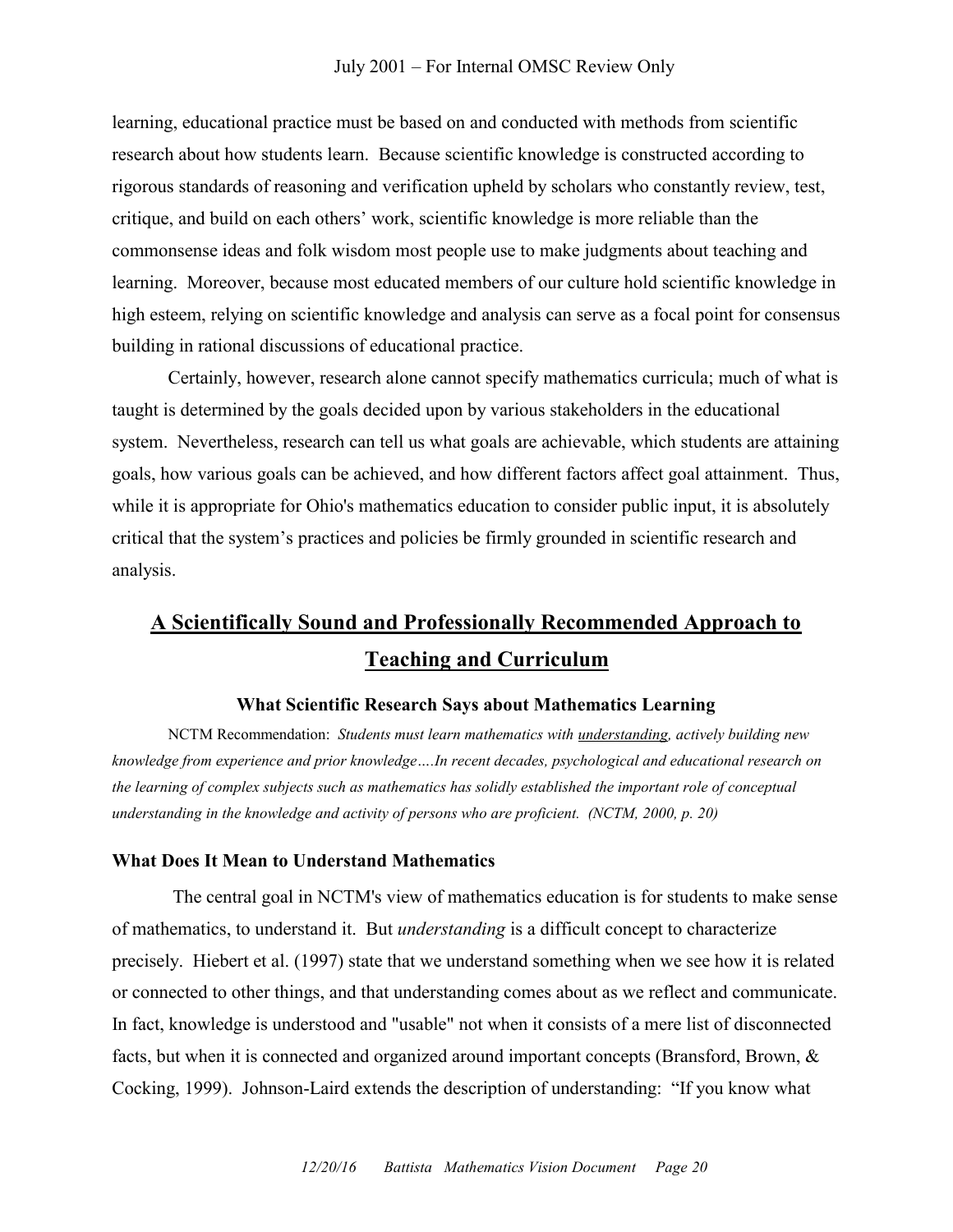causes a phenomenon, what results from it, how to influence, control, initiate, or prevent it, how it relates to other states of affairs or how it resembles them, how to predict its onset and course, what its internal or underlying 'structure' is, then to some extent you understand it" (1983).

Johnson-Laird and many other researchers claim that the psychological core of understanding consists in having a working mental model of the phenomenon in your mind. Mental models are nonverbal recall-of-experience-like mental versions of situations that have structures identical to the perceived structures of the situations they represent. They are abstracted from experiences and reflection on those experiences, and most often have an imagelike quality. When using a mental model to reason about a situation, a person can mentally move around, move on or into, manipulate, combine, and transform objects, as well as perform other operations like those that can be performed on objects in the physical world. Thus, genuine mathematical understanding and personal sense making must always be grounded in appropriate mental models for mathematical phenomena.

#### **Personal Sense Making Is Critical to Learning with Understanding**

All current major scientific theories describing how students learn mathematics with genuine understanding (instead of by rote) agree that (a) mathematical ideas must be mentally constructed by students as they intentionally try to make personal sense of situations, (b) how students construct new ideas is heavily dependent on the cognitive structures students have previously developed, and (c) to be effective, mathematics teaching must carefully guide and support the processes by which students construct mathematical ideas (Battista & Larson, 1994; Bransford, Brown, & Cocking, 1999; Cognition and Technology Group at Vanderbilt, 1993; De Corte, Greer, & Verschaffel, 1996; Goldin, 1992; Greeno, Collins, & Resnick, 1996; Lesh & Lamon, 1992; NRC, 1989; Lester, 1994; Hiebert & Carpenter, 1992; Mack, 1990; McCombs, 1993; Prawat, 1999; Resnick, 1995; Romberg, 1992; Schoenfeld, 1994; Steffe & Kieren,1994). According to this scientific theory and research, the way a student interprets, thinks about, and makes sense of newly encountered mathematical ideas is determined by the elements and organization of the set of relevant mental structures that the student has previously constructed and is currently using to process his or her mathematical world. Consequently, instruction that promotes understanding cannot ignore students' current ideas and ways of reasoning, including their many informal, even incorrect, ideas. "If students' initial ideas and beliefs are ignored, the understandings that they develop can be very different from what the teacher intends" (Bransford,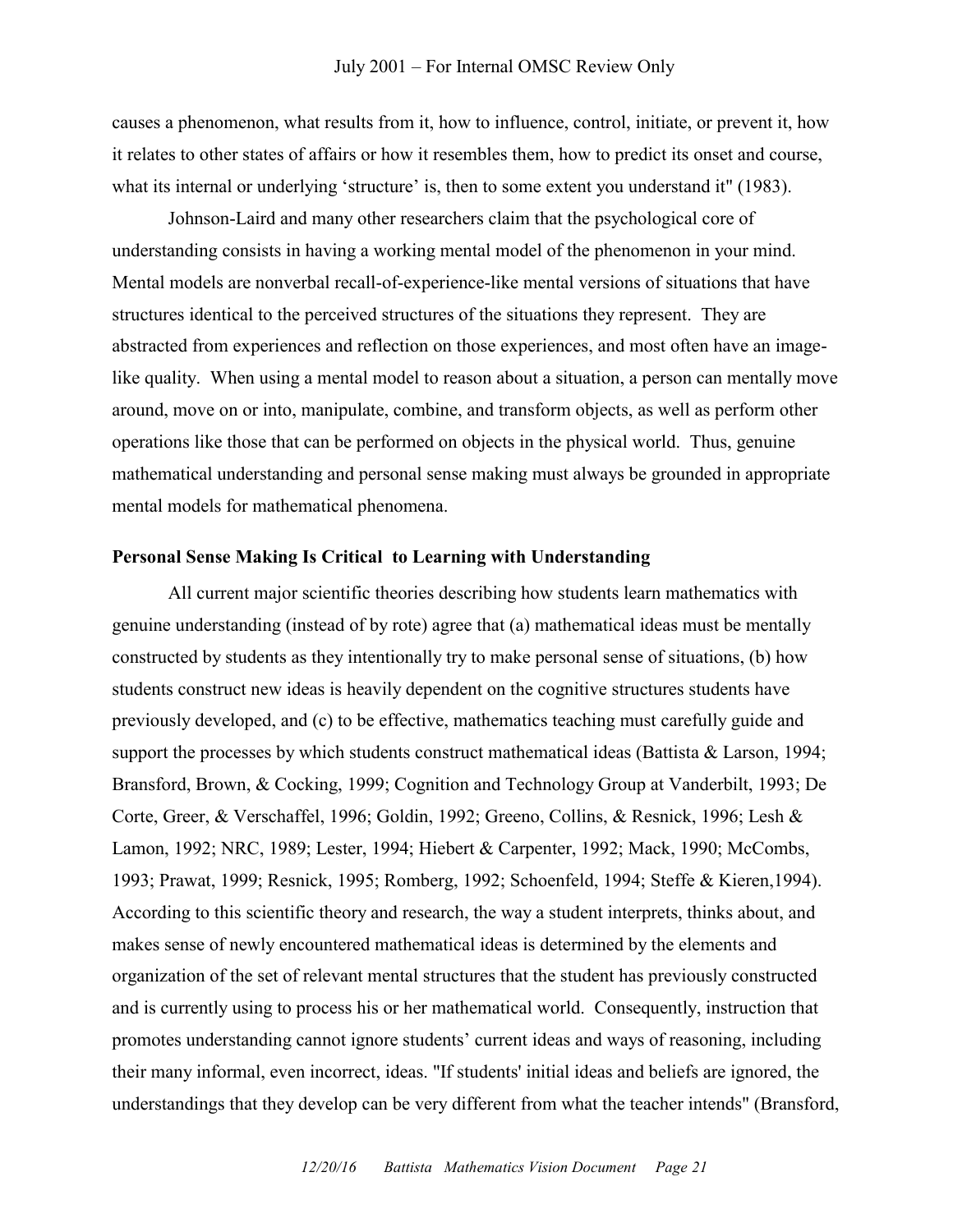et al., 1999, p. 10).

Thus, mathematics instruction that produces conceptual understanding rather than rote memorization, and genuine problem solving ability rather than "mindless mimicry," must be based on careful and detailed analyses of (a) students' current concepts and ways of reasonings, (b) the mental processes by which students' construct new mathematical knowledge and (c) the actual concepts and ways of reasoning students construct as they attempt to learn particular mathematical ideas.

#### **Organization of Knowledge Is Critical**

Another critical finding of modern research on learning is that mathematical knowledge is truly understood and usable when it is organized around and interconnected with important core concepts, not when it consists of lists of disconnected facts (Bransford, Brown, & Cocking, 1999; Hiebert et al., 1997). Unfortunately, traditional mathematics curricula, like many other school curricula, "make it difficult for students to organize knowledge meaningfully. Often there is only superficial coverage of facts before moving on to the next topic; there is little time to develop important, organizing ideas" (Bransford, Brown, & Cocking, 1999). Indeed, one of the major findings of TIMSS is that U.S. mathematics curricula cover too many topics, so most students learn them at a surface level, at best (Schmidt, McKnight, & Raizen, 1997). That is, while nations that do better than the U.S. teach 5 to 7 "fundamental concepts" per year, American schools attempt to teach 25 to 30, resulting in superficial, poorly sequenced instruction that TIMSS characterized as "a mile wide and inch deep." Though the same topics are taught and retaught year after year in American schools, many are never learned, few are truly understood.

Similarly, despite research indicating that learning with understanding, instead of learning by memorization, produces better ability to transfer knowledge so that it can be applied in new situations (Bransford, Brown, & Cocking, 1999; Mayer & Wittrock, 1996), traditional American instruction places more emphasis on memorization and imitation than on understanding, thinking, and reasoning (De Corte, Greer, & Verschaffel, 1996; Greeno, Collins, & Resnick, 1996; Silver & Stein, 1996). That is, traditional instruction focuses on what is easy to teach and assess rather than what students need to learn.

#### **NCTM-Based Recommendations for Curricula and Instruction**

In response to (a) the documented failure of traditional methods of teaching mathematics,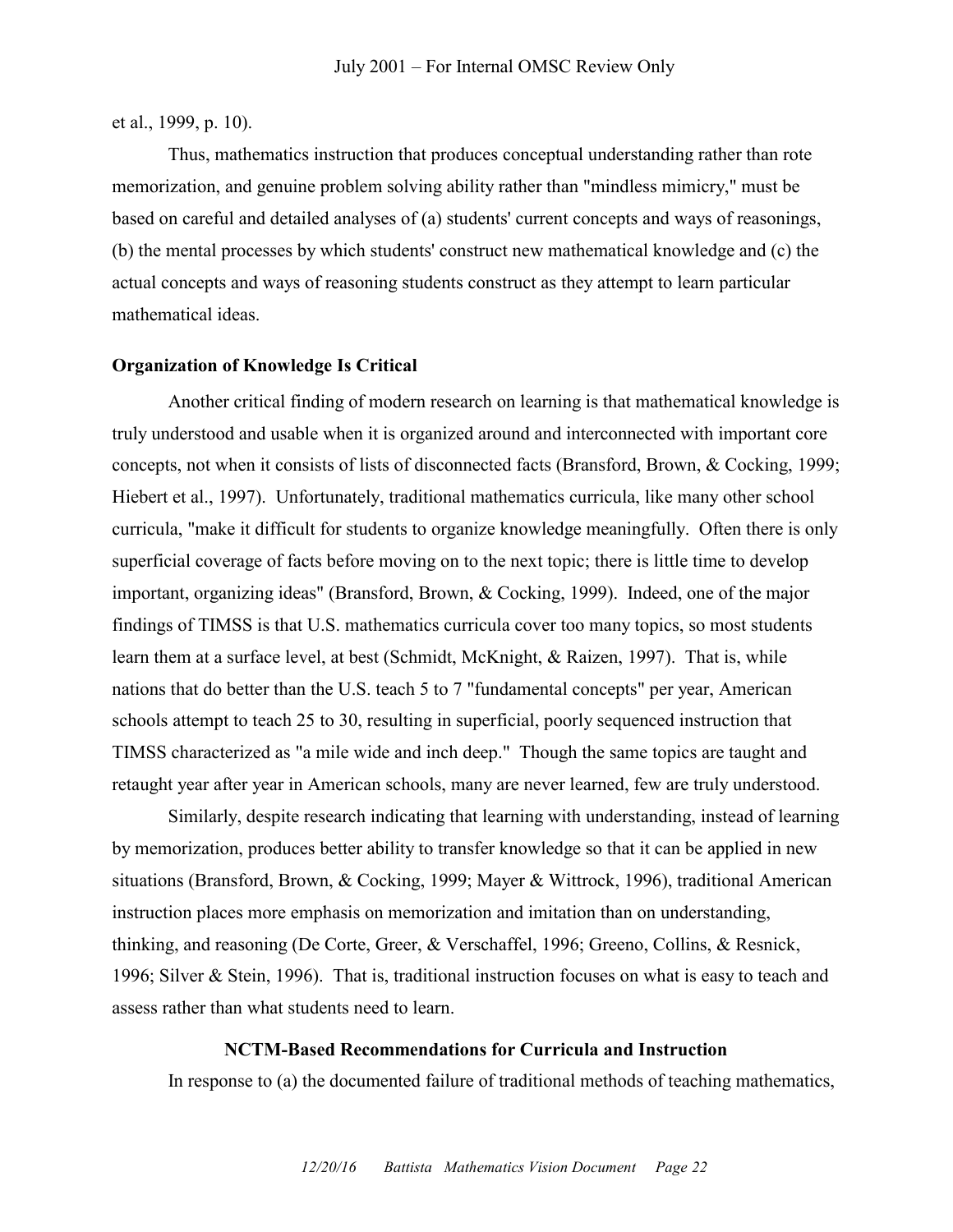(b) curriculum changes necessitated by the widespread availability of computing devices, and (c) a major paradigm shift in the scientific study of mathematics learning, the movement to revamp and improve school mathematics instruction began in the mid-1980s. The most conspicuous component of the improvement efforts has been the attempt by schools and teachers to implement the recommendations given in the "standards" for school mathematics published by the National Council of Teachers of Mathematics (NCTM) (1989, 2000). These recommendations deal with how mathematics is taught, what mathematics is taught, the nature of school mathematics, and who should learn mathematics. (A summary of NCTM's latest "principles" and "standards" for school mathematics is given in Appendix A.)

#### **How Mathematics Is Taught: Teaching Sense Making and Problem Solving**

The focus in the classroom environments envisioned by NCTM is on inquiry, sense making, and problem solving. In such classrooms, teachers provide students with numerous opportunities to solve complex and interesting problems; to read, represent, discuss, and communicate mathematics; and to formulate and test the validity of their mathematical ideas using demonstrations, drawings, and physical objects—as well as formal mathematical and logical arguments. As emphasized in the *Curriculum and Evaluation Standards for School Mathematics* (NCTM, 1989), teachers "need to create an environment that encourages children to explore, develop, test, discuss, and apply ideas. They need to listen carefully to children and to guide the development of their ideas" (p. 17).

#### **Research-Guided Inquiry-Based Teaching**

One of the major techniques that sense-making instruction uses to nurture students' construction of meaning of mathematical ideas is inquiry-based instruction. According to the National Academy of Science (NSF, 1997), inquiry is a multifaceted activity that involves making observations; posing questions; examining sources of information to see what is already known; planning and conducting investigations; gathering, analyzing, and interpreting data; proposing and testing solutions, explanations, and predictions; arguing and debating; and communicating the results for others to scrutinize. Inquiry teaching supports students' natural inquisitiveness and sense making. It involves students in personal sense making and knowledge construction in a culture of collaborative involvement with problem-solving activities. As students reflect on ideas that they generate in attempting to solve problems, and as they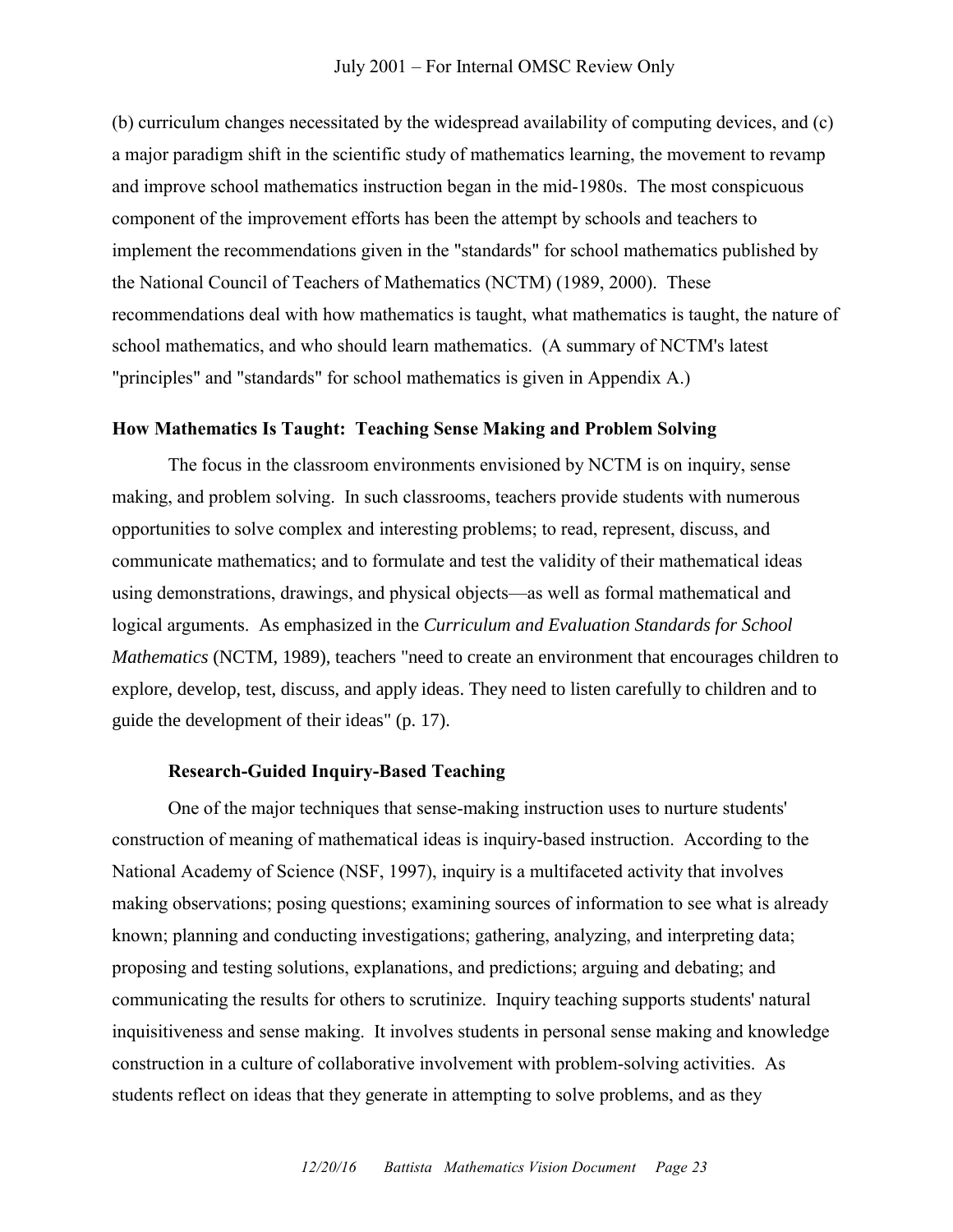communicate their ideas to others and reflect on ideas communicated by others, they construct their own personal versions of those ideas based on their already existing relevant knowledge.

But truly effective inquiry-based teaching must be research-based (Battista, in press). That is, maximally effective inquiry-based instruction (a) is based on careful analysis of research on students' learning of particular mathematical ideas, and (b) poses appropriate sequences of tasks and engages students in appropriate discussions of those tasks to carefully guide students' *personal construction* of mathematical ideas. Research-guided inquiry-based instruction stimulates and supports students' development of personal mathematical meanings that are more complex, abstract, and powerful than they currently possess.

Note that lecture and demonstration, long-cherished tools in traditional instruction, can promote meaningful mathematics learning in students only if two conditions hold. First, students must be mathematical sense makers (i.e., they must believe that they can make sense of mathematics, be committed to making such sense, and have developed sense making skills). Second, students must have the intellectual wherewithal to make personal sense out of the mathematics presented (i.e., the material presented is within students' current "zones of construction"). Neither condition is likely to exist if students have not previously been involved in significant amounts of genuine research-guided inquiry-based mathematics instruction.

NCREL, 2000 Highlight: Results from a Conference with Board Certified Ohio Teachers. Teachers believe that classroom instruction should consist of in-depth explorations of fewer topic areas consist of real-world contexts and connections to life experiences consist of project and inquiry-based activities shift from teacher talk to group-centered work provide writing, speaking opportunities for student self expression build on student knowledge model a passion for mathematics

#### **What Mathematics Is Taught: Focusing on Basic Skills of Today, Not of 40 Years Ago**

In traditional mathematics instruction, students spend most of their time attempting to learn traditional paper-and-pencil computational procedures—procedures that can now be implemented far more quickly and accurately on a calculator. Few students develop any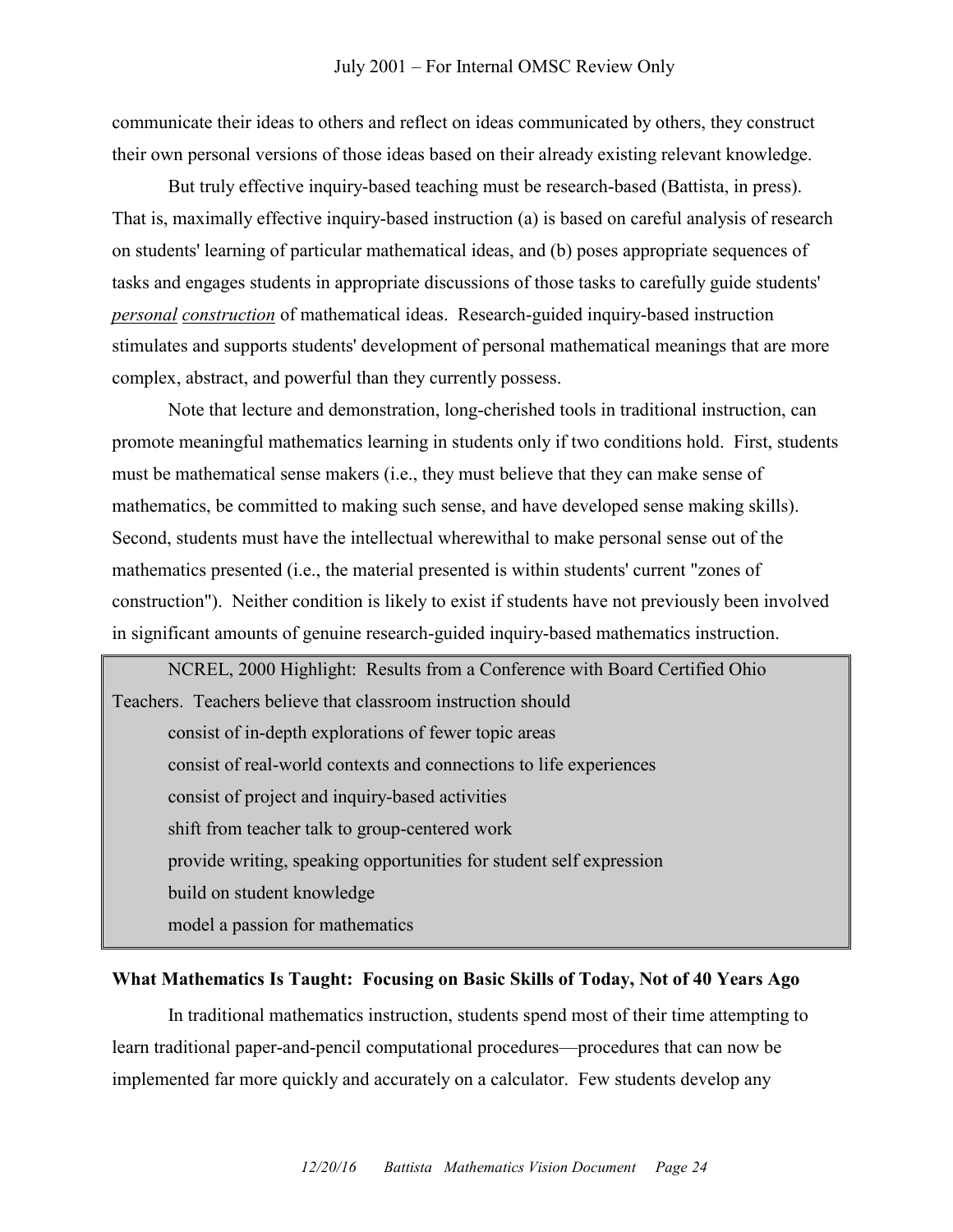substantive understanding of why computations work or, more importantly, when they should be applied.

In mathematics curricula recommended by NCTM and all other professional organizations that deal with mathematics education, the exclusive emphasis that traditional teaching places on paper-and-pencil computation is moderated. Increased attention is given to mathematical reasoning and problem solving as well as previously-neglected topics such as statistics and the use of computational devices in mathematical analysis. These curricula focus on the basic skills of today, not those of 20 or 40 years ago. Problem solving, reasoning, justifying ideas, making sense of complex situations, and independently learning new ideas—not paper-and-pencil computation—are now critical skills for all Americans. In the information-andweb era, obtaining information is not the problem; analyzing and making sense of it is.

UC Ohio Survey Highlight. Almost all respondents identified basic arithmetic (98%) as necessary for all students before graduation from high school. A high percentage (95%) identified reasoning and problem-solving as important; 72% identified algebra as important. Knowing how to communicate and explain mathematics (75%) and using calculators and computers to do mathematics (71%) were also identified as important. (The later two figures show that there are still substantial numbers of Ohioans who need further education on the nature of mathematics needed by school children.)

Only 56% of respondents identified geometry as important, indicating that this topic, which is internationally recognized among mathematics educators as important, is not being taught in a way that engenders appropriate learning and appreciation among students.

## **The Nature of School Mathematics: Seeing Mathematics As Reasoning Rather than Rule-Following**

Mathematics is first and foremost a form of reasoning. In the context of analytically reasoning about particular types of quantitative and spatial phenomena, mathematics consists of thinking in a logical manner; formulating and testing conjectures; making sense of things; as well as forming and justifying judgments, inferences, and conclusions. We do mathematics when we recognize and describe patterns; construct physical as well as conceptual models of phenomena; create symbol systems to help us represent, manipulate, and reflect on ideas; and invent procedures to solve problems.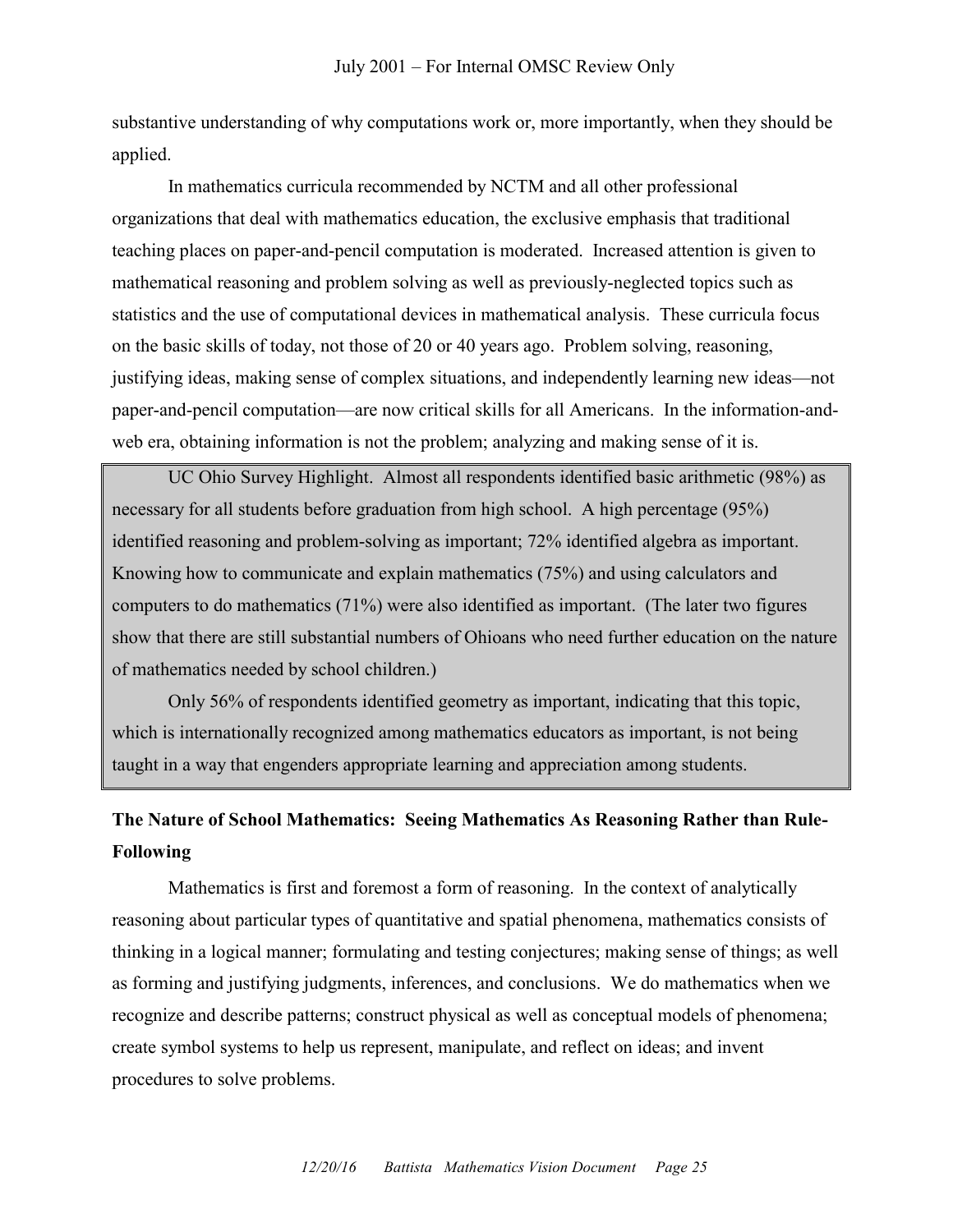#### **Meaningful Mathematics Learning versus Parroting Procedures**

To illustrate the difference between instruction that emphasizes personal sense making and instruction that emphasizes computation, consider the problem, "What is  $2\frac{1}{2}$  divided by  $\frac{1}{4}$ ?" Traditionally-taught students are trained to solve such problems by using the "invert and multiply" method (which students memorize, quickly forget, and almost never understand):

$$
2\frac{1}{2} \div \frac{1}{4} = \frac{5}{2} \times \frac{4}{1}
$$

In the traditional, computation focused curriculum, those students who are lucky enough to be able to compute an answer to this problem rarely can explain or demonstrate why the answer is correct (other than saying something like "My teacher said we are supposed to invert and multiply"). But worse, students rarely know when the computation should be applied in realworld contexts (e.g., Kouba, Zawojewski, & Strutchens, 1997; Ma, 1999).

In contrast, in a sense-making curriculum, students do not need a symbolic algorithm to compute an answer to this problem. Because they interpret the symbolic statement in terms of

appropriate mental models of quantities, they are quickly able to reason that, since there are 4 fourths in each unit and 2 fourths in a half, there are 10 fourths in  $2\frac{1}{2}$ .

(Younger students might draw a picture to support such reasoning.) Furthermore, such students are able to quickly recognize when to apply such thinking in real-world situations.



Students in sense-making mathematics curricula are not manipulating symbols, oblivious to what the symbols should represent, but are purposefully and meaningfully reasoning about quantities. They are not blindly following rules invented by others, but are making personal sense of ideas. These students develop powerful conceptual structures and reasoning patterns that enable them to apply their mathematical knowledge to numerous real-world situations, giving them intellectual power and autonomy in their mathematical reasoning.

Obviously, not all problems can be easily solved using intuitively appealing strategies such as that demonstrated with this fraction problem. Students must also develop understanding of and facility with symbolic manipulations, and even an appreciation for the workings of axiomatic systems that describe how to deal formally with mathematical symbols. That is, it is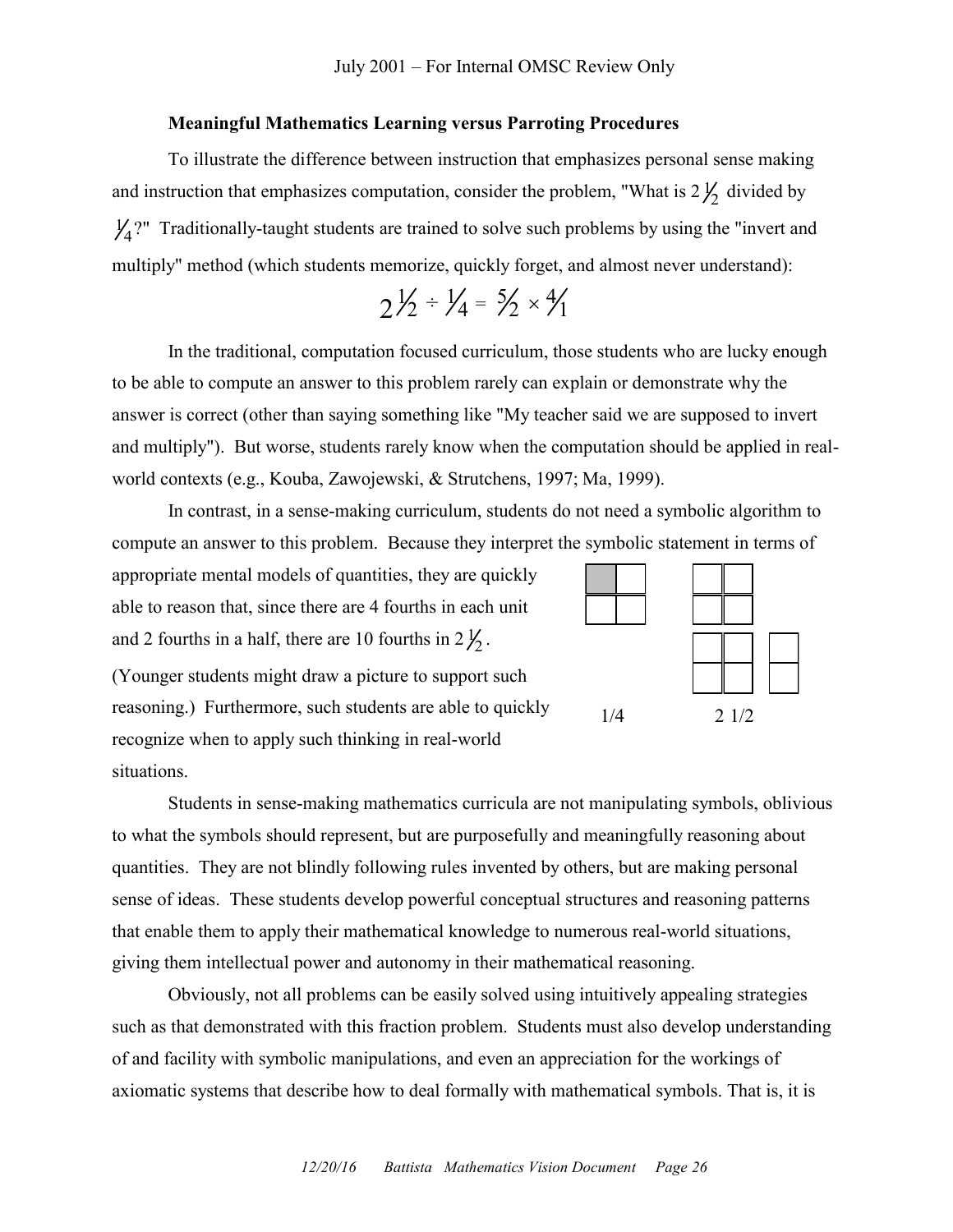#### July 2001 – For Internal OMSC Review Only

not enough to involve students only in sense making, reasoning, and the creation of new mathematical knowledge. Sound curricula must have clear long-range goals for assuring that students become *fluent* in utilizing those abstract concepts and mathematical perspectives that our culture has found most useful. They should possess appropriate knowledge that supports mathematical reasoning. For instance, students should know the "basic number facts" because such knowledge is essential for mental computation, estimation, computation with multidigit numbers, and problem solving.

Nonetheless, students' learning of symbolic manipulations must never become disconnected from their reasoning about real-world quantities. For when it does, they become overwhelmed with trying to memorize countless rules for manipulating symbols. Even more, when students lose sight of what symbol manipulations imply about real-world quantities, doing mathematics becomes an academic ritual that has no real-world usefulness. Indeed, to be able to use mathematics to make sense of the world, students must first make sense of mathematics.

#### **Differences between school mathematics and mathematics as a discipline**

Significantly, the view of mathematics that emerges in reform classrooms is similar to how many mathematicians describe the process of doing mathematics, as opposed to how the results of mathematical activity are formally recorded in books and journals. For instance, mathematician Saunders MacLane's states: "Mathematics starts from a variety of human activities, disentangles from them a number of notions which are generic and not arbitrary, then formalizes these notions and their manifold interrelations" (as quoted in Pinker, 1997, p. 340). George Polya observes: "Finished mathematics presented in a finished form appears as purely demonstrative….. Yet mathematics in the making resembles any other human knowledge in the making. You have to guess a mathematical theorem before you prove it; you have to have the idea of the proof before you carry through the details. You have to combine observations and follow analogies; you have to try and try again" (as quoted in Hersh, 1997, p. 36). Finally, Reuben Hersh says, "In developing and understanding a [mathematical] subject, axioms come late. Then in the formal presentations, they come early….The view that mathematics is in essence derivations from axioms is backward. In fact, it is wrong…..The standard exposition purges mathematics of the personal, the controversial, the tentative, leaving little trace of humanity in the creator or consumer" (1997, p. 6). The picture of mathematics that traditionally taught students develop is a mere caricature of genuine mathematical activity.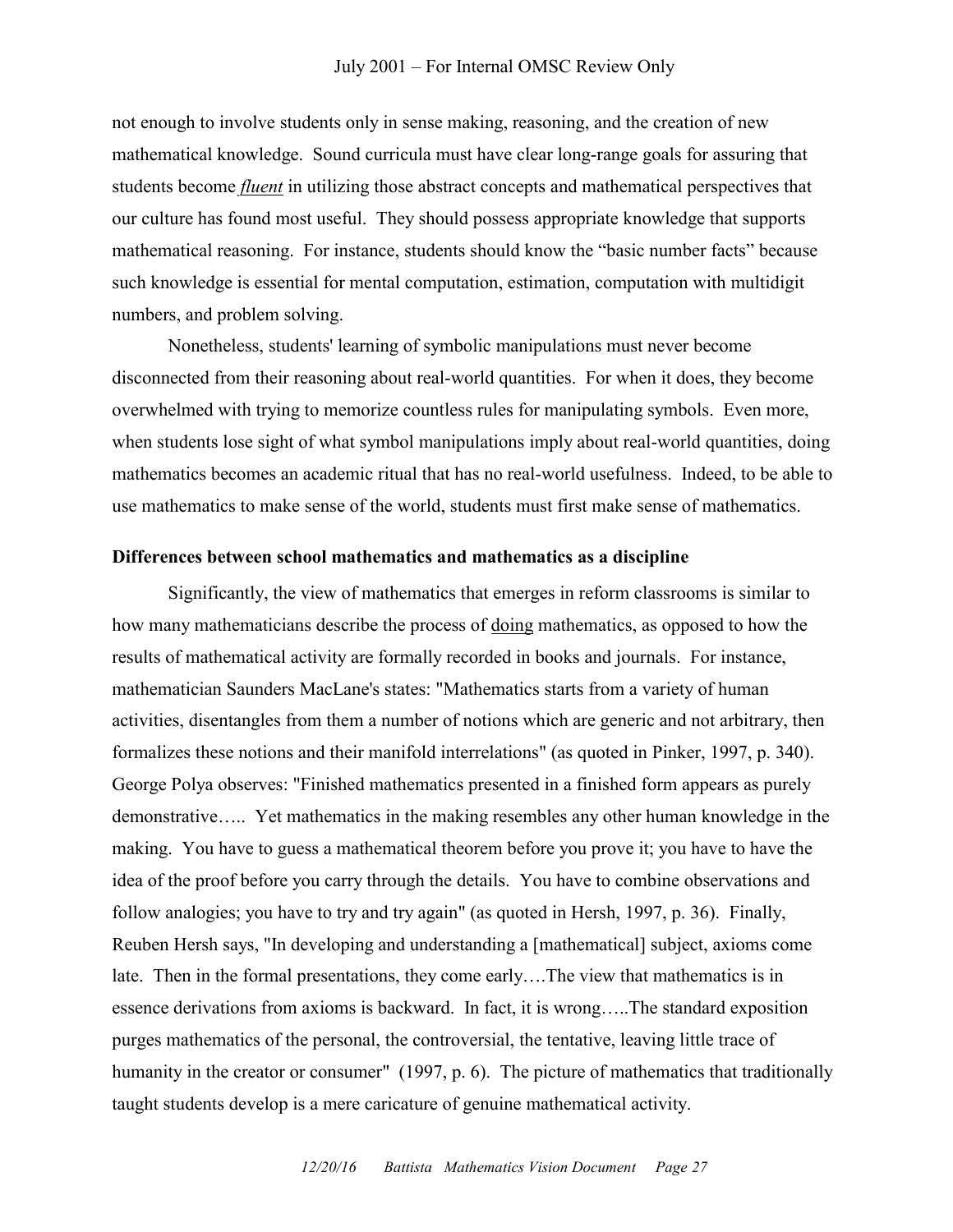| In Schools                                                                                                                                                          | As a Discipline                                                                                                                                                                                                                  |                      |
|---------------------------------------------------------------------------------------------------------------------------------------------------------------------|----------------------------------------------------------------------------------------------------------------------------------------------------------------------------------------------------------------------------------|----------------------|
| Mathematics is neat and concise.<br>It is about memorizing correct<br>procedures or algorithms for solv-<br>ing well-defined problems.                              | Mathematics is messy. It involves a<br>search for sense and order from<br>complex, ill-defined situations.                                                                                                                       |                      |
| Speed and correct answers are<br>emphasized.                                                                                                                        | Persistence and flexibility are<br>essential to mathematical pursuits.<br>Mathematicians often spend years<br>trying to solve a single problem.                                                                                  |                      |
| Answers are validated by the<br>teacher or answer book.                                                                                                             | There is no answer book. Often<br>there are no "best" answers or<br>even a guarantee that an answer<br>will be found.                                                                                                            |                      |
| Calculators may be used only<br>once basic skills are mastered.<br>Computers and other technolo-<br>gies are useful primarily for drill<br>but also for enrichment. | Tools (manipulatives, computers,<br>calculators) are continuously used<br>to examine and represent ideas or<br>extend thinking. Tedious computa-<br>tions are done by machines.<br>Thinking and reasoning are done<br>by people. |                      |
| Math is done in isolation, working<br>quietly from a textbook or a work-<br>sheet.                                                                                  | Math is a collaborative endeavor<br>with mathematicians and others<br>working together, communicating<br>their ideas and building on one<br>another's ideas and experiences.                                                     | (NCREL, 2000, 2000). |

NCREL, 2000 Highlight: Results from a Conference with Board-Certified Ohio Teachers. Teachers believe that students should: be independent, critical, analytical thinkers be intellectual, creative, innovative risk takers be managers in addition to seekers of information be problem solvers be self-confident, passionate, socially conscious understand mathematics rather than rotely manipulate formulas see concepts rather than correct solutions make connections within and beyond their knowledge work collaboratively, communicate effectively, be accepting of, and discuss different approaches present sound arguments understand mathematics as a way of thought rather than a set of formulas and definitions use mathematics concepts as tools to solve problems rather than as objects to memorize apply mathematics to real-world problems

#### **What Scientific Research Says about High Quality Mathematics Teaching**

NCTM Recommendation: *Effective mathematics teaching requires a serious commitment to the development of students' understanding of mathematics. Because students learn by connecting new ideas to prior knowledge, teachers must understand what their students already know. Effective teachers know how to ask questions and plan lessons that reveal students' prior knowledge; they can then design experiences and lessons that respond to, and build on, this knowledge. (NCTM, 2000, p. 17)*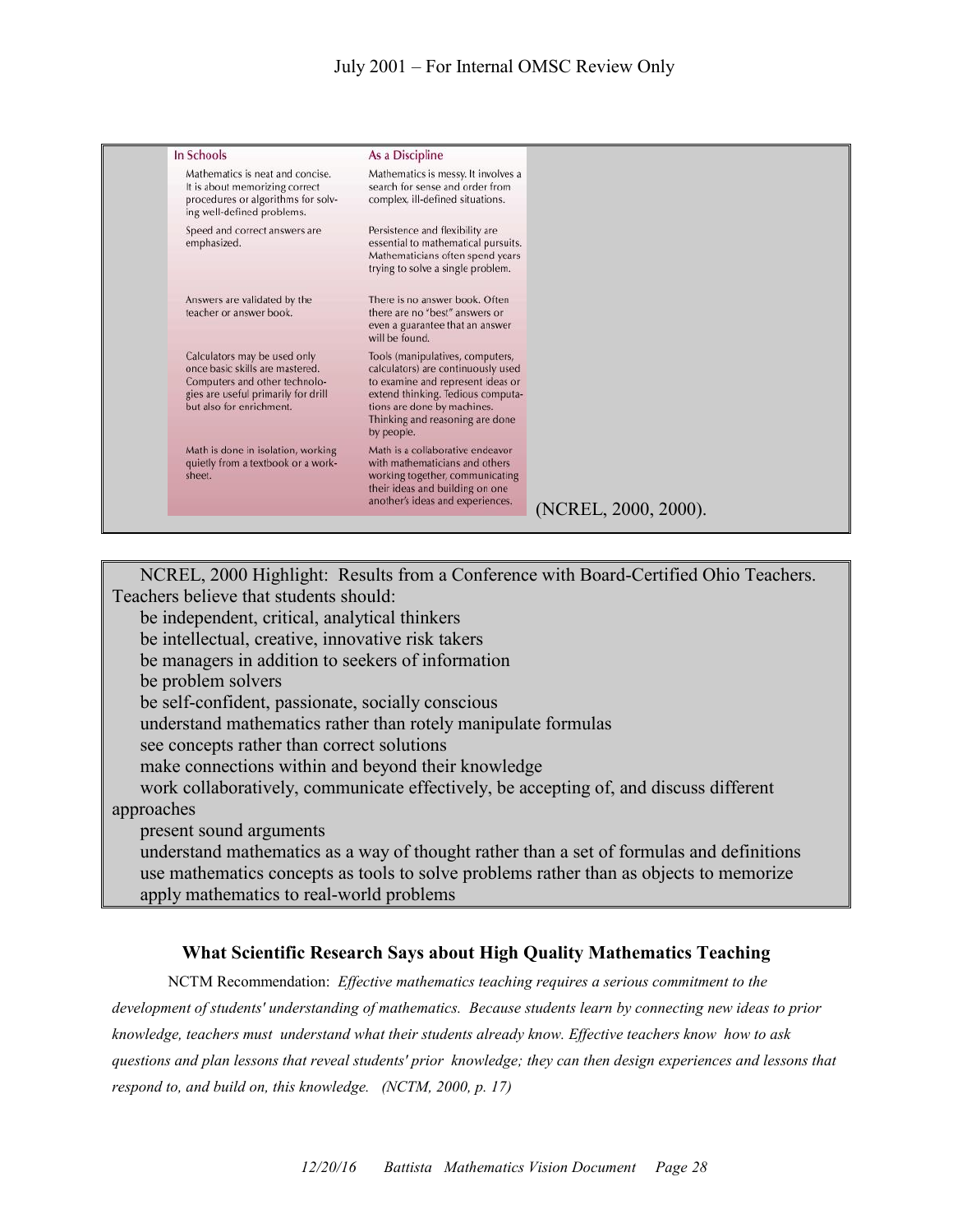Fluency in mathematical problem solving and reasoning is a critical basic skill in the modern world and must be supported for all students, not just the privileged few, as has happened traditionally. Research shows that the type of mathematics learning that supports such fluency is based on deep conceptual understanding of mathematical ideas (Carpenter & Lehrer, 1999). And to produce such deep conceptual understanding of mathematics in students, curricula and instruction must be firmly grounded in a firm understanding of students' mathematical cognition, the type produced by modern research in mathematics education.

#### **Good Teaching Guides Students' Personal Construction of Mathematical Ideas**

To develop powerful mathematical thinking in students, instruction must focus on, guide, and support students' personal construction of meaning for ideas. In contrast to traditional instruction's tight focus on students parroting standard formal mathematical procedures, meaning-centered instruction focuses on the ever-changing and complicated ideas that students construct as they struggle to make personal sense of mathematical ideas. Such instruction attempts to understand how students' understanding is developing and to use that knowledge to carefully nurture the development of students' thinking so that it evolves to the point where students can competently and comprehensibly utilize formal reasoning and techniques. Such instruction encourages students to formulate, test, and refine their own ideas rather than thoughtlessly follow procedures given to them by others.

For example, to be genuinely meaningful, students' thinking about symbolic procedures for manipulating fractions must be appropriately connected to their thinking about physical fractional quantities. That is, students make symbolic manipulations of fractions personally meaningful as they are carefully guided to connect these manipulations to their experiences dealing with physical fractional quantities. In this way, students' knowledge of symbolic procedures becomes grounded in and connected to their rich reasoning about physical quantities.

## **Teaching Must Be Continuously Guided by Teachers' Understanding of Students' Current Knowledge and Reasoning**

A consequence of the view that new knowledge must be constructed from existing knowledge is that instruction must explicitly attend to the informal ideas, naïve concepts, incomplete/incorrect understandings, and false beliefs that students bring with them when learning new mathematics. Teachers must find ways to help students build on their current ideas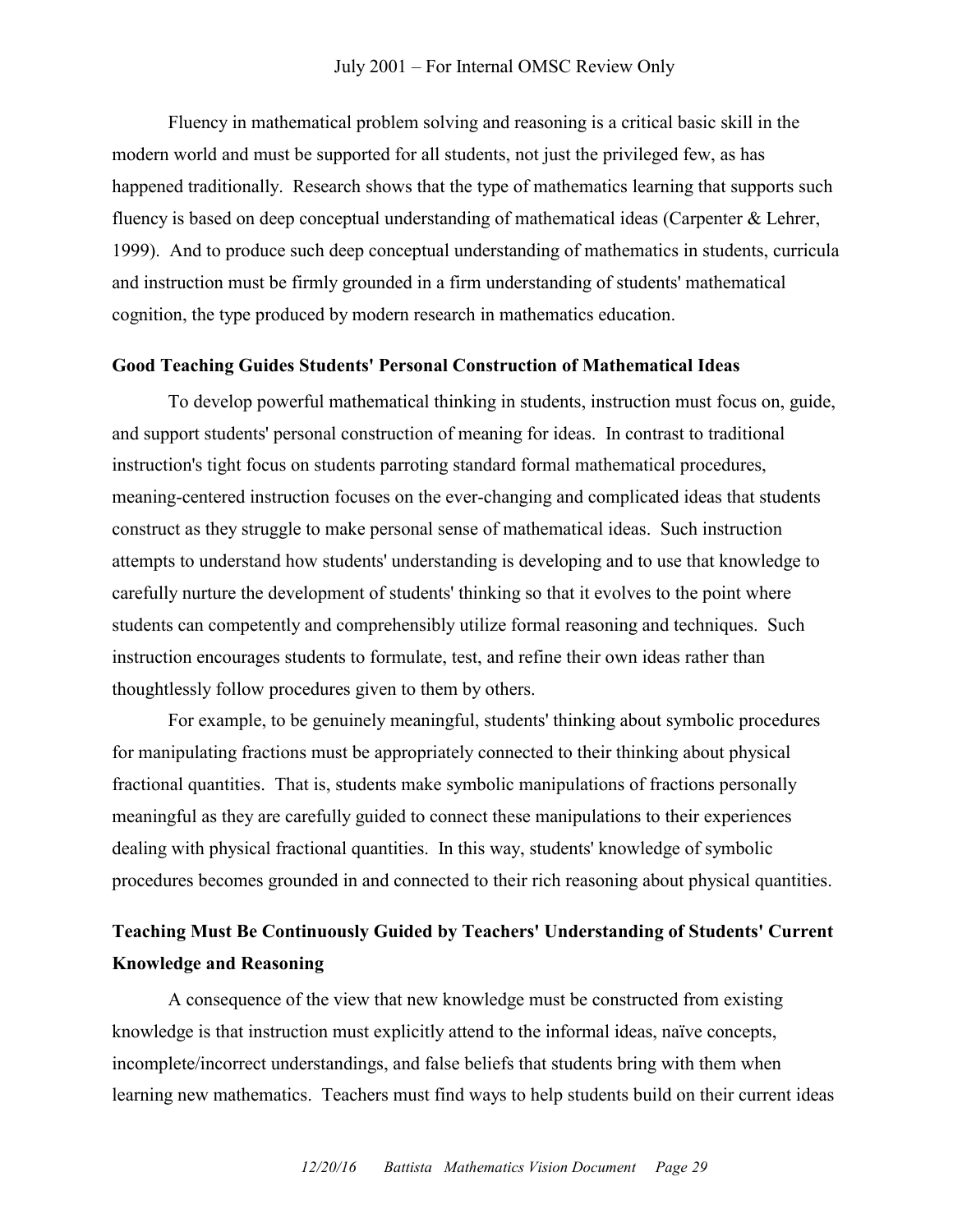in ways that enable each student to achieve more mature understandings. "There is a good deal of evidence that learning is enhanced when teachers pay attention to the knowledge and beliefs that learners bring to a learning task, use this knowledge as a starting point for new instruction, and monitor students' changing conceptions as instruction proceeds" (Bransford, Brown, & Cocking, 1999).

Thus, to be truly effective, teachers must make instructional decisions based on knowledge from scientific research on how students learn particular mathematical content. They must have an understanding of the stages that students pass through in constructing meaning for particular mathematical concepts and procedures, the strategies students use to solve problems at each stage, and the nature of the mental processes that support students' developing competence with these new mathematical topics (Carpenter & Fennema, 1991). **S**election of instructional tasks must be "grounded in detailed analyses of children's mathematical experiences and the processes by which they construct mathematical knowledge" (Cobb, Wood,  $& Yackel$ , 1990, p. 130). Without appropriate attention to and knowledge of student meanings and cognitive constructions —knowledge generated by modern research in mathematics education—teachers and curriculum developers cannot be successful in properly educating all students.

## **Scientific Support for Inquiry-Based Instruction that Is Guided by Research on Students' Mathematical Thinking**

An abundance of research has shown that reform-based mathematics instruction that focuses on inquiry, problem solving, and personal sense making produces powerful mathematical thinkers who not only can compute but have strong conceptions of mathematics and problemsolving skills (Hiebert, 1999). For example, in a year-long project conducted by Cobb et al. (1991), 10 second-grade classes that participated in mathematics instruction that was compatible with the tenets described above were compared to 8 traditional classes. At the end of the study, the levels of computational performance of the two groups were comparable, but students in reform-based instruction had higher levels of conceptual understanding in mathematics; held stronger beliefs about the importance of understanding and collaborating; and attributed less importance to conforming to the solution methods of others. Similarly, Wood and Sellers (1996, 1997) compared classes receiving problem-centered mathematics instruction in second and third grade for two years to traditional classes. Results indicated that in reform-based classes, students scored significantly higher on standardized measures of computational proficiency as well as on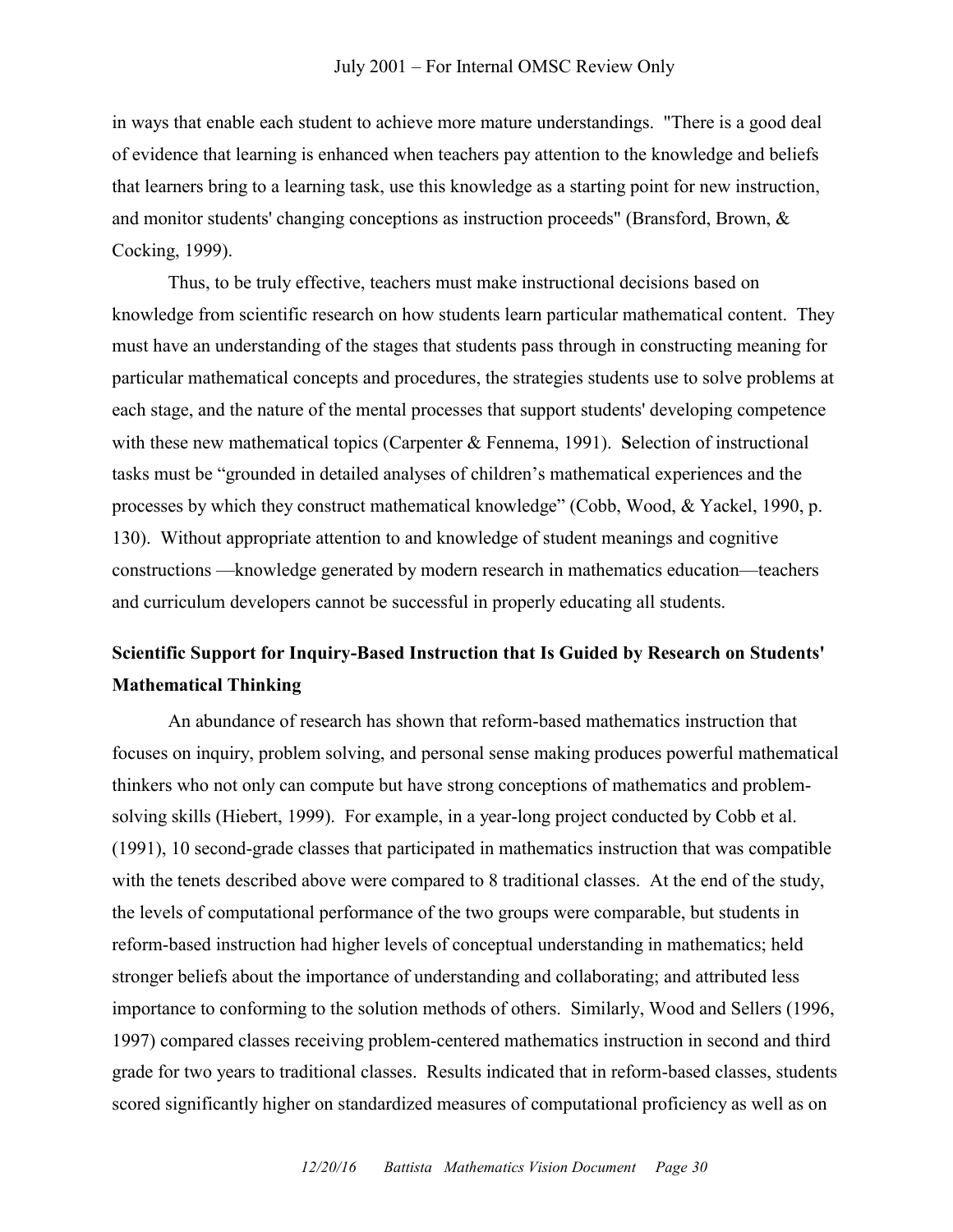conceptual understanding. Research by Muthukrishna and Borkowski (1996) found that the meaningful mathematics learning performance of third graders in reform-based instruction not only was superior to that of students in direct instruction and traditional instruction, but that the reform-based students evidenced greater use of "deep processing strategies."

Similar positive results for inquiry- and problem-solving-based, sense making instruction were obtained by Fennema et al. (1996) and Carpenter et al. (1998) at the primary grade level; Ben-Haim et al. (1998) and Silver et al. (1996) at the junior high level, with the latter in urban districts, and Quinn at the university level (Quinn, 1997). At the senior high level in England, Boaler (1998) found that "Students who followed a traditional approach developed a procedural knowledge that was of limited use to them in unfamiliar situations. Students who learned mathematics in an open, project-based environment developed a conceptual understanding that provided them with advantages in a range of assessments and situations."

#### **Other Curricular Concerns**

#### **Equity—Making Teaching Appropriate for ALL Students, Not Just the Elite**

One of the major thrusts of the reform movement in mathematics education is the push to provide a high-quality mathematics education for ALL students, including minority as well as majority students, females as well as males, those who are going to college or into scientific fields and those who are not. In the traditional approach to mathematics instruction, only the very top students, most from the cultural majority, have been served (and even their learning has not been optimized).

In equitable educational programs, the goal is for all students to learn with understanding. The unwritten but common traditional notion that only smart students can learn with understanding must be purged. Research indicates that, with appropriate instruction, all students can learn with understanding (Hiebert et al., 1997). Indeed, the attitude that all students can succeed if they work hard enough and are taught properly is part of the educational philosophy in many countries in which school students' mathematics achievement greatly exceeds that in the U.S. (Stevenson, 1995).

#### **Making Mathematics Instructionally Relevant, But Not Vocational**

In attempts to make mathematics education more inclusive, there are calls to make mathematics more relevant to students' lives. It is argued that teaching academic skills in the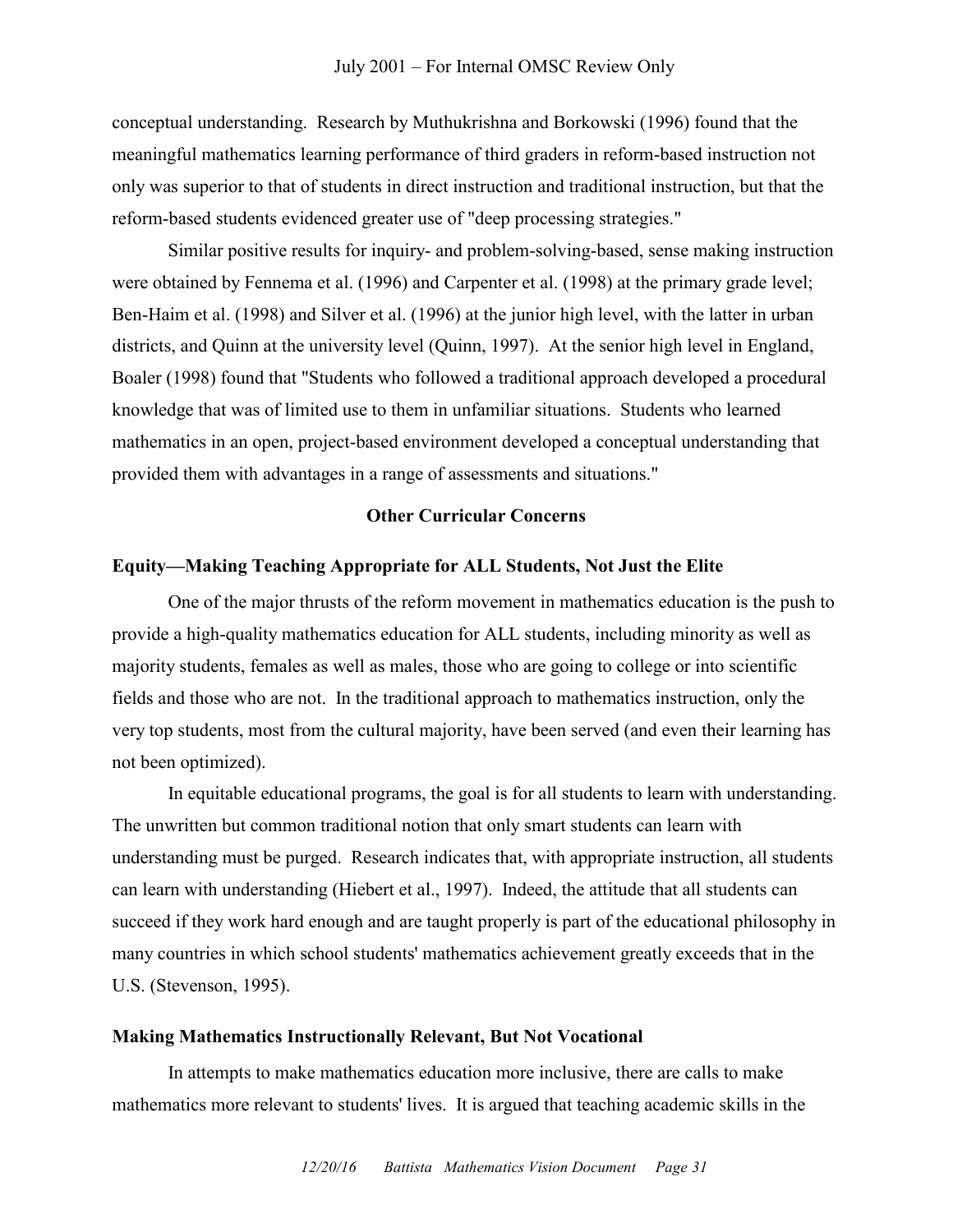context of realistic applications provides motivational benefits, imparts deeper understanding, increases retention, and enhances students' ability to apply their academic skills (Bailey, 1998). But in moving towards relevance, instruction should not become vocation specific, narrow, or focused on low level skills (Hoachlander, 1997, p 124-5). For instance, "Most advanced high school mathematics has rigorous, interesting applications in the work world" (Hoachlander, 1997, p 135). In fact, many high-level thinking goals in the NCTM *Standards* are essential in the work world. For instance, Fessenden argues that the ability "to inhabit simultaneously the business world and the mathematical world, to translate between the two, and, as a consequence, to bring clarity to complex, real-world issues is of extraordinary importance" (1998, p. 21). This process is the heart of mathematical modeling. Another critical skill needed in business is the ability to listen to a presentation and evaluate which results are reliable, which are subject to reinterpretation, which are judgments not supported by appropriate analysis, and which are hypotheses that require further research (Fessenden). These are precisely the skills promoted in the inquiry-based mathematics classrooms recommended by reform (and almost totally ignored in traditional mathematics instruction).

#### **Preparing All Students to Enter College**

Another major push in the equity component of reform is for high schools to prepare all students for college, in particular, getting all students to remain in college-appropriate mathematics courses. One reason for doing this is to keep students' options open as they embark on their adult lives. For instance, Taylor claims that algebra, the traditional gateway to higher mathematics, is important for all students: "Algebra is also important for those students who do not currently aspire to mathematics-based careers, in part because a lack of algebraic skills puts an upper bound on the types of careers to which a student can aspire" (1998, p. 31). Moreover, to achieve an adequate level of numeracy in today's fast-changing, information/technology intensive world, school mathematics instruction should not only make students technically competent, it should make them comfortable enough with mathematics so that they will later be willing to invest in further mathematics-based learning when they need it (Gal, 1997).

The other reason for encouraging all students to remain in college appropriate curricula is the wage gap between college and high school graduates: "During the last twenty years, the real wages of high school graduates have fallen and the gap between the wages earned by high school and college graduates has grown significantly. Adults with no education beyond high school have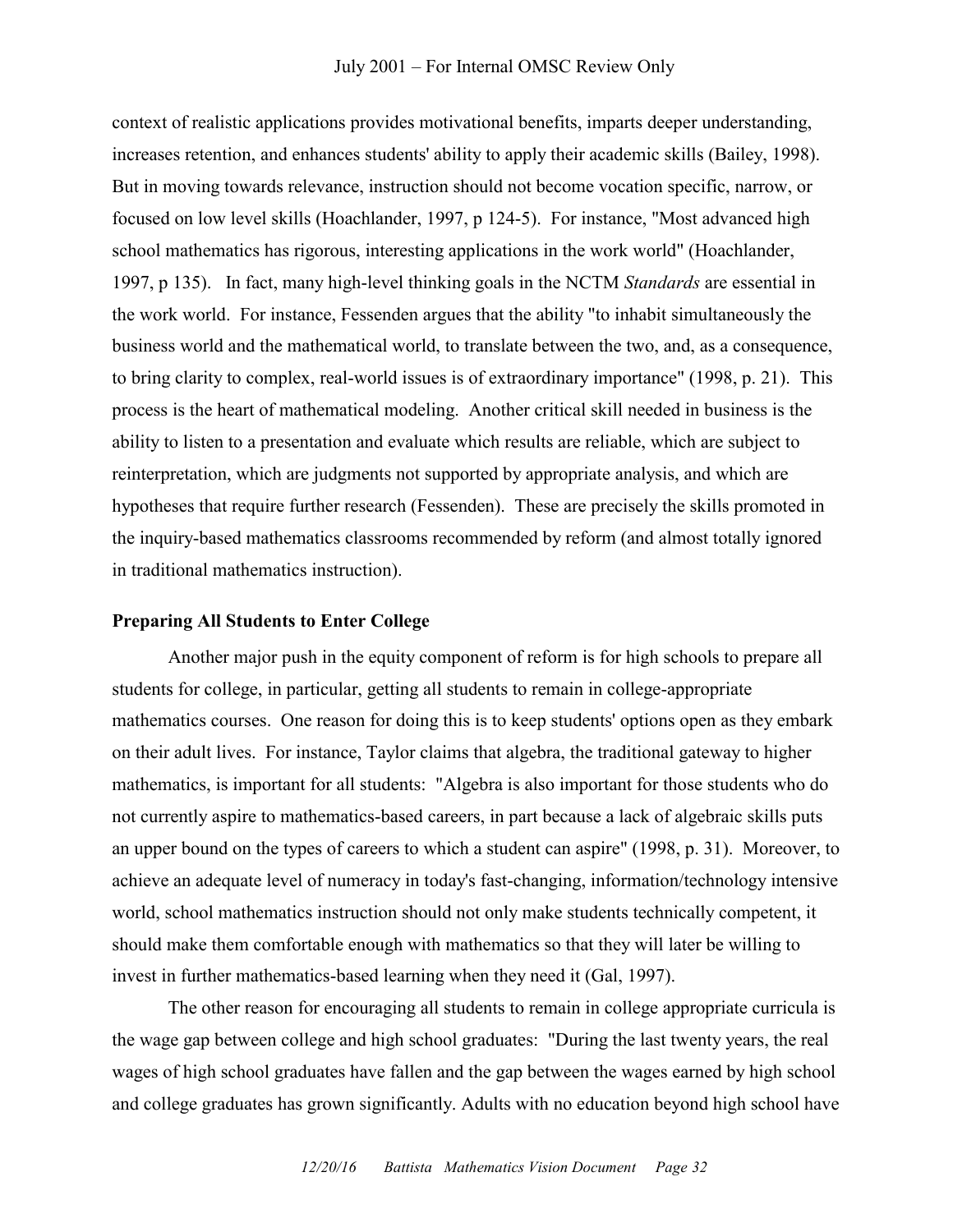very little chance of earning enough money to support a family with a moderate lifestyle. Given these wage trends, it seems appropriate and just that every high school student at least be prepared for college, even if some choose to work immediately after high school" (Bailey, 1998, p. 26).

#### **Properly Educated and Supported Teachers**

It has been found repeatedly that reforms are rendered effective or ineffective by the knowledge, skills, and commitments of teachers and principals (Hammond & Ball, 1997). Thus, school systems must select, prepare, and retain teachers and principals who understand and can implement a modern, scientifically based perspective on teaching and learning of mathematics.

## **Teacher Knowledge of Mathematics and of Students' Mathematical Thinking Is Critical in Supporting High Student Achievement**

A number of studies have shown that teacher expertise is an important factor in determining student achievement (Hammond & Ball, 1997). What teachers understand about mathematics, student learning, and teaching shapes their instructional methods and interactions with students, their selection of instructional materials, their assessment of students' learning, and, indeed, their teaching effectiveness.

#### **Knowledge of mathematics**

There is an overall consensus among teacher educators and researchers that the education of teachers needs to focus much more attention on basic mathematical reasoning (Ball, in press; MSEB, 1996; Lappan & Even, 1994; Ma, 1999). In fact, "Recent research highlights the critical influence of teachers' subject matter understanding on their pedagogical orientations and decisions. . . . Teachers' capacity to pose questions, select tasks, evaluate their pupil's understanding, and make curricular choices all depend on how they themselves understand the subject matter" (McDiarmid, Ball, and Anderson, in press).

Preparing future teachers to be effective in implementing reform-based mathematics instruction requires teachers to develop an understanding of mathematics that is far deeper, broader, and richer than most teachers currently possess. (Schifter & Bastable, 1995). This understanding must have both depth (organizing knowledge around conceptually central ideas) and breadth (being able to connect topics to similar ideas, knowing how a topic develops in sophistication as grade level increases). It must enable teachers to see how school mathematics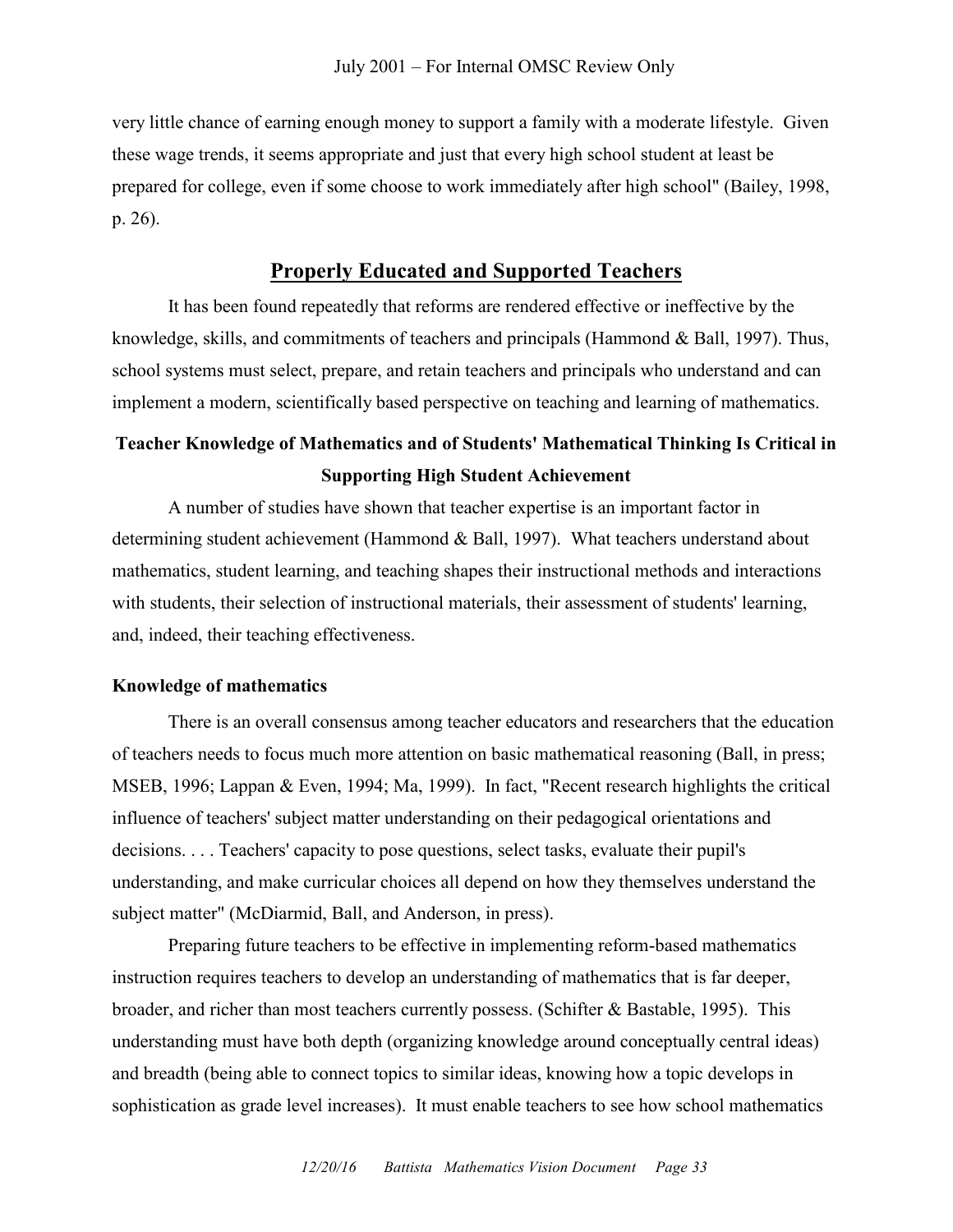concepts are connected to both concrete embodiments and formal abstract mathematical representations. Unfortunately, there is currently a vicious cycle in which too many future teachers enter college with serious holes in their understanding of school mathematics, have little college instruction focused on the mathematics they will teach, and so enter their classrooms inadequately prepared to teach mathematics (Battista, 1994).

## **Pedagogical knowledge: Knowing students' mathematical thinking and appropriate instructional methods**

However, care must be taken in focusing on teachers' knowledge of mathematics. Even when teachers are taught additional mathematical content, little improvement in teaching may result. For instruction to improve, teachers must learn content in a way that applies to their teaching (MSEB, 1996). In fact, to be effective, teachers need more than a firm understanding of mathematics; they must also understand how students construct understandings of specific mathematical topics and they must be able to capably employ instructional methods that support and optimize these the constructive processes. Indeed, research shows that, "the extent of teachers' preparation in mathematics methods, curriculum, and teaching is as important in predicting effectiveness as is preparation in mathematics itself" (Hammond & Ball, 1997). ―Teachers who have spent more time studying teaching are more effective overall, and strikingly so for developing higher order thinking skills and for meeting the needs of diverse students" (Hammond & Ball, 1997). Especially when it comes to teaching for understanding, teachers' mathematical content knowledge and their knowledge of students' mathematical cognition are critical.

#### **Strong Preservice Education**

Consistent with the knowledge requirements for teachers described above, graduates of teacher education programs must have firm knowledge of mathematics, how students learn mathematics, and effective instructional methods for producing mathematics learning. Mathematics content and methods courses must not be squeezed out of the curriculum by courses in general pedagogical preparation. Connections must be made between what is taught in mathematics content courses, methods courses, and what future teachers will teach. Student teaching experiences must be arranged with teachers who are skilled in scientifically sound, professionally recommended practices for teaching mathematics (as opposed to traditional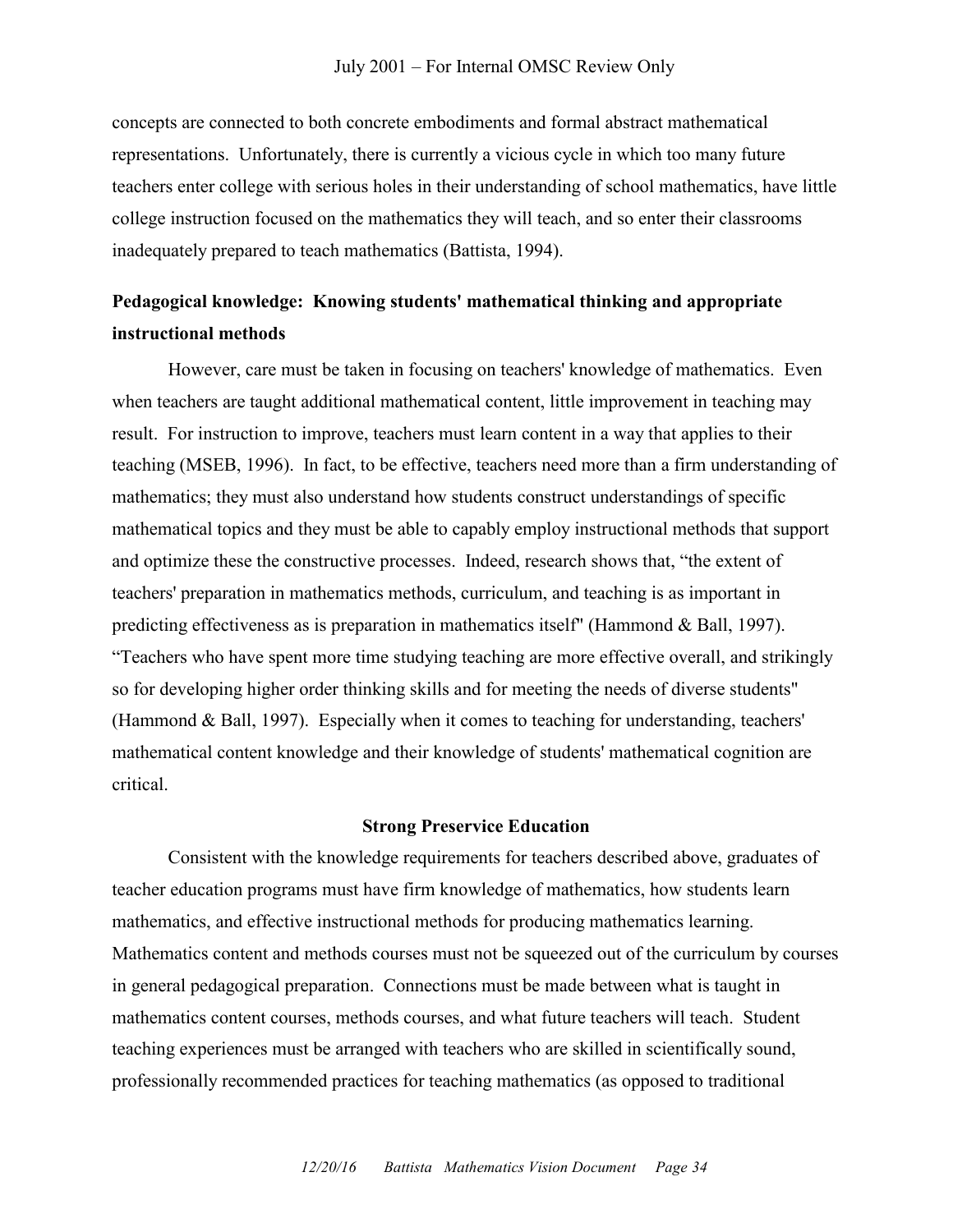methods).

Preservice teachers must be taught mathematics properly before we can expect them to teach it properly. Universities must take the lead in making changes in the way mathematics is taught (Battista, 1994). Teacher education institutions need to offer numerous mathematics courses for teachers that treat mathematics as sense making, not rule-following. Mathematics courses should be taught through inquiry-based methods and should promote future teachers' personal sense making so that they experience as students the kind of high quality mathematics teaching we expect them to deliver to their pupils. As the National Research Council states, ―Teachers themselves need experience in doing mathematics—in exploring, guessing, testing, estimating, arguing, and proving...[they] should learn mathematics in a manner that encourages active engagement with mathematical ideas" (1989, pp. 65-66).

#### **Systemic Support for Teacher Learning and Reflection in the Schools**

Participation in continuous, in-depth, school-based professional development must be considered part of a teacher's job (Stigler & Hiebert, 1999). Consequently, there must be systematic and systemic school district support for this critical professional activity. Indeed, in many countries whose students outperform U.S. students in mathematics, teachers spend between 15 and 20 hours per week with students and the remaining time working with colleagues on joint planning and curriculum development, pursuing classroom-relevant research, participating in ongoing teacher-led study groups, offering demonstration lessons to one another, as well as working with students and parents individually. "Thus, teaching is both more thoughtfully guided and more consciously adapted to students' learning needs in many other countries whose students achieve at high levels" (Hammond & Ball, 1997).

In fact, opportunities for reflection and analysis are central to learning to teach well. Teachers need time and encouragement to reflect on ways to improve their teaching (Stigler  $\&$ Hiebert, 1999). They must see that their own learning—about mathematics and about their pupils' mathematical thinking—is critical to their instructional practice; they must learn how to inquire systematically into their pedagogical practice.

UC Ohio Survey Highlight. Overall, respondents felt that the most important changes that should be made in the delivery of mathematics education were to provide teachers with professional training to update their skills (83%), provide up-to-date computers and other technology in mathematics classrooms (77%), and to hire more teachers with strong backgrounds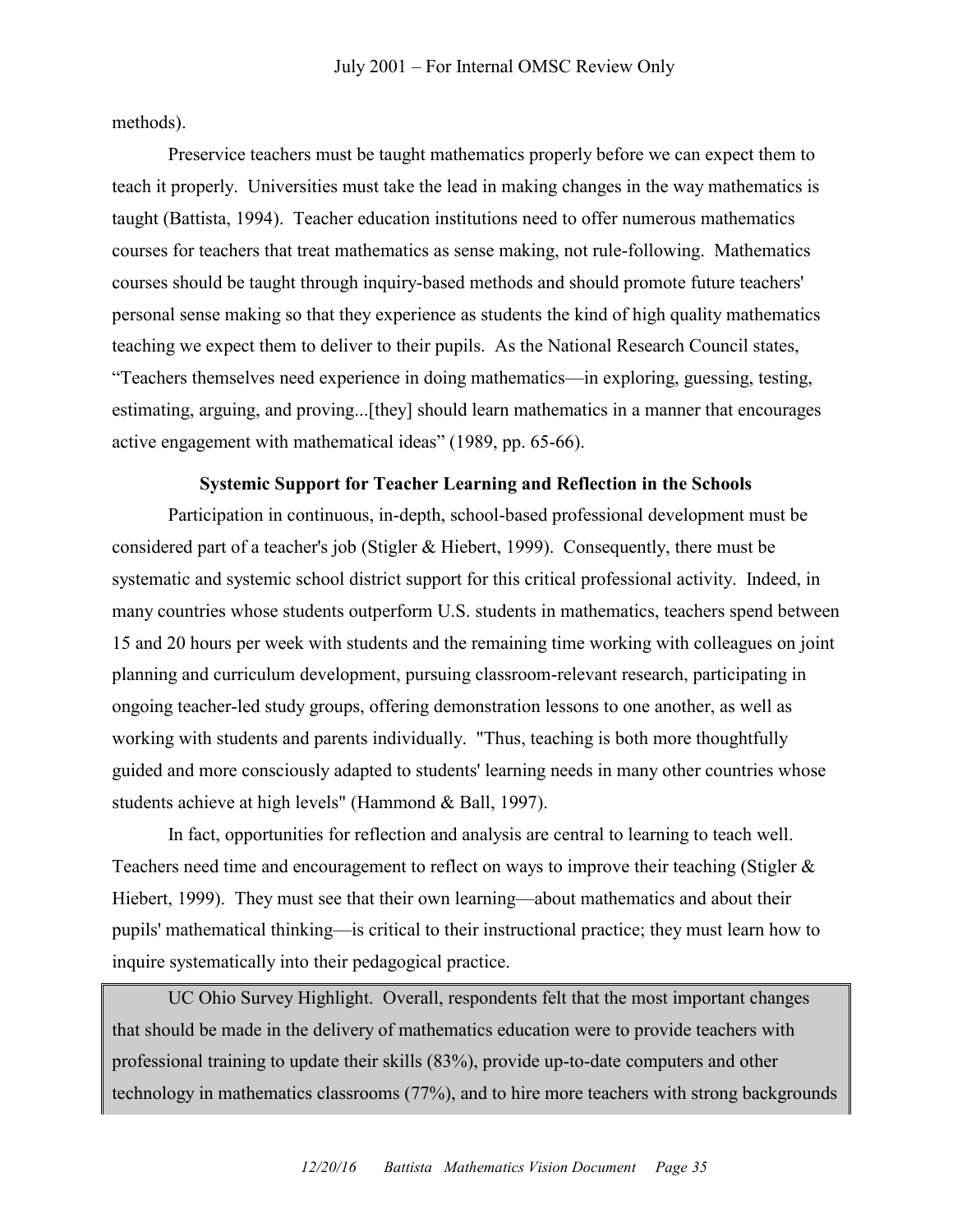in mathematics (67%). Fewer than half (44%) felt that it was very important to provide teachers with more planning time.

Unfortunately, the "planning time" finding shows that there is not much public appreciation for the professional, research recommended idea of supporting teachers in their serious study of classroom learning and instruction. However, it is likely that the public does not really understand what is involved here. Also, use of the term "planning time" does not convey well what teachers should be doing during this time.

NCREL, 2000 Highlight: Results from a conference with Board Certified Ohio teachers. Teachers believe that for teacher education:

preservice education should focus on rigorous disciplinary courses, ranges of strategies, student diversity, practical applications, connections to mentoring and staff development programs;

professional development opportunities should be engaged in each day, should provide access to mentors, immersion in learning experiences, and encourage National Board certification;

schools should provide in-school support for professional interaction with colleagues, flexible scheduling, support of administrators, business, industry.

#### **Appropriate Job Support for Teachers**

Staffing mathematics classes with appropriately qualified teachers requires not only strong recruitment of teachers into the field, it also demands that teachers be appropriately supported in their jobs. Important factors here include appropriate salaries, proper administrative support with discipline problems, sufficient instructional supplies, and societal respect. Certainly the modern trend of blaming teachers for educational ills without considering all the other systemic factors and policies that affect students' learning contributes to teachers' lack of job satisfaction.

### **Properly Aligned Assessment, Curriculum, and Teaching**

#### **The Need for High Quality Mathematics Learning Standards**

To produce effective student mathematics learning, an educational system must tightly align standards for curriculum, instruction, and assessment with a comprehensive set of mathematics learning standards. These learning standards should lay out what students should know (facts, concepts, understandings, and principles), be able to do (procedures, ways of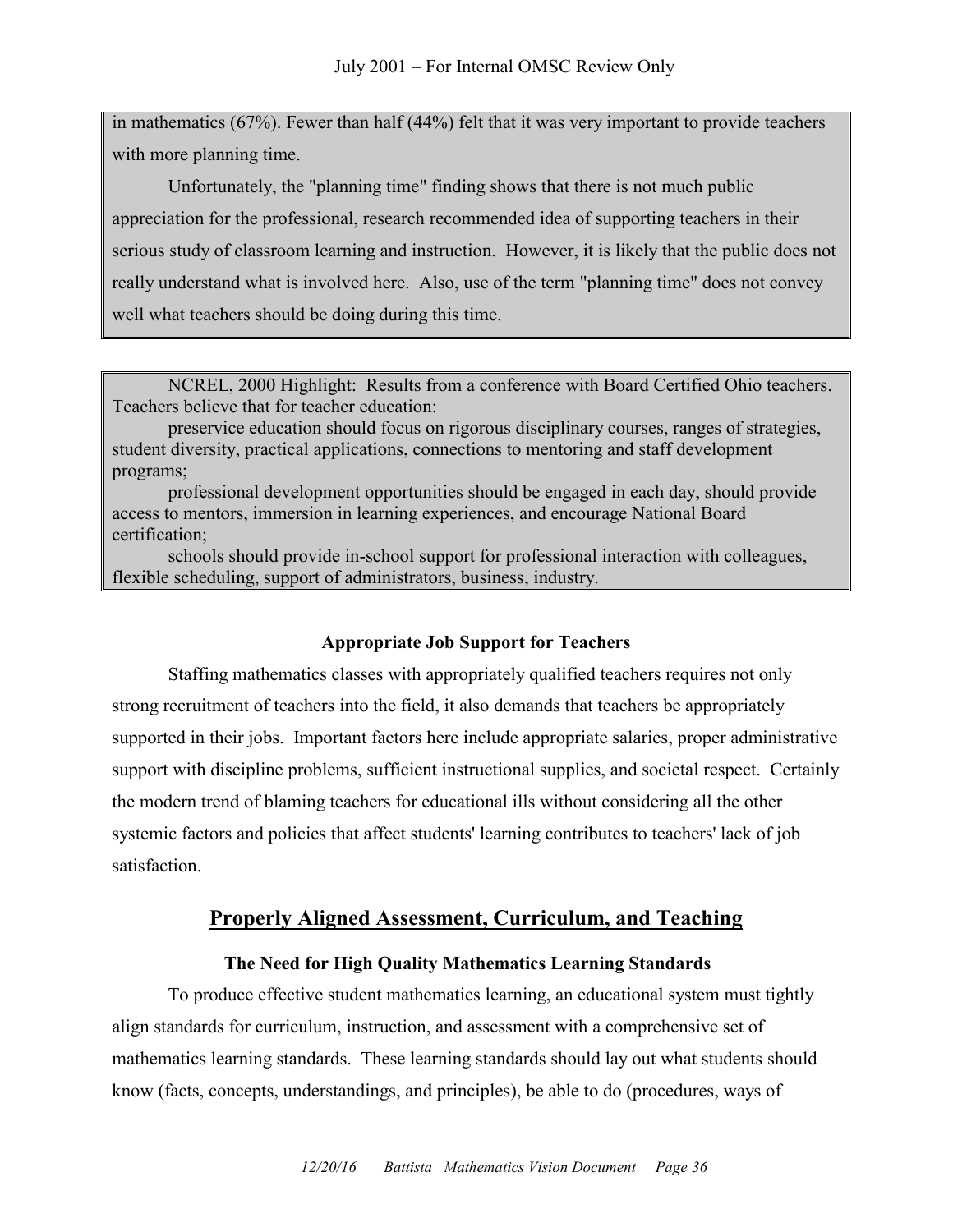reasoning, ways of justifying, types of problems to solve), and the dispositions students should have toward the content. (Curriculum and instruction standards should specify the types of instructional experiences students should have.)

Just as mathematics instruction must be consistent with scientific research on how students learn mathematics, *it is absolutely critical that learning standards be based on the findings of modern research on students' mathematics learning*. Research can indicate the precise nature of learning goals that are achievable at each grade level, how instruction can be structured to help students achieve goals, and how different factors affect goal attainment. Setting learning standards without carefully considering research on mathematics learning dooms an educational system to inefficiency and failure.

UC Ohio Survey Highlight. Almost all respondents (93%) indicated that they supported standards for teaching and learning mathematics and science.

#### **The Need for High Quality Learning Standards-Based Assessment**

A critical factor in keeping curriculum and instruction properly aligned with learning goals is for assessments to be completely interconnected with learning standards. Assessments must specify, measure, and report whether students meet *specific* content learning standards, not simply give an overall score or pass/fail judgement. Mathematics assessment should specify whether students have met the learning standards for major mathematical topics<sup>2</sup> and major mathematical intellectual processes<sup>3</sup>. Learning standards-based assessment must also assess levels of students' understanding of mathematical topics as specified by cognition-based scientific research on learning (e.g., Bright & Joyner, 1998).

Norm-referenced tests—the traditional form of assessment that merely *compares* student performance—are inappropriate for assessing students' attainment of learning standards. Instead, standards-based assessment must specify the levels of performance that must be attained on specific blocks of items to demonstrate that a given learning standard has been attained.

Also, appropriate standards-based assessment cannot be restricted to multiple choice items in which students merely choose answers from a list (Glaser & Silver, 1994). To assess the

 $\overline{a}$ 

 $<sup>2</sup>$  Examples of major mathematical topics are whole numbers; whole number operations; fractions; fraction operations;</sup> properties of 2D figures; properties of 3D figures; length, area, and volume measurement; solving linear equations in one variable, graphing quadratic equations in two variables.

<sup>3</sup> Examples of major mathematical intellectual processes are problem solving, justification and proof, communication,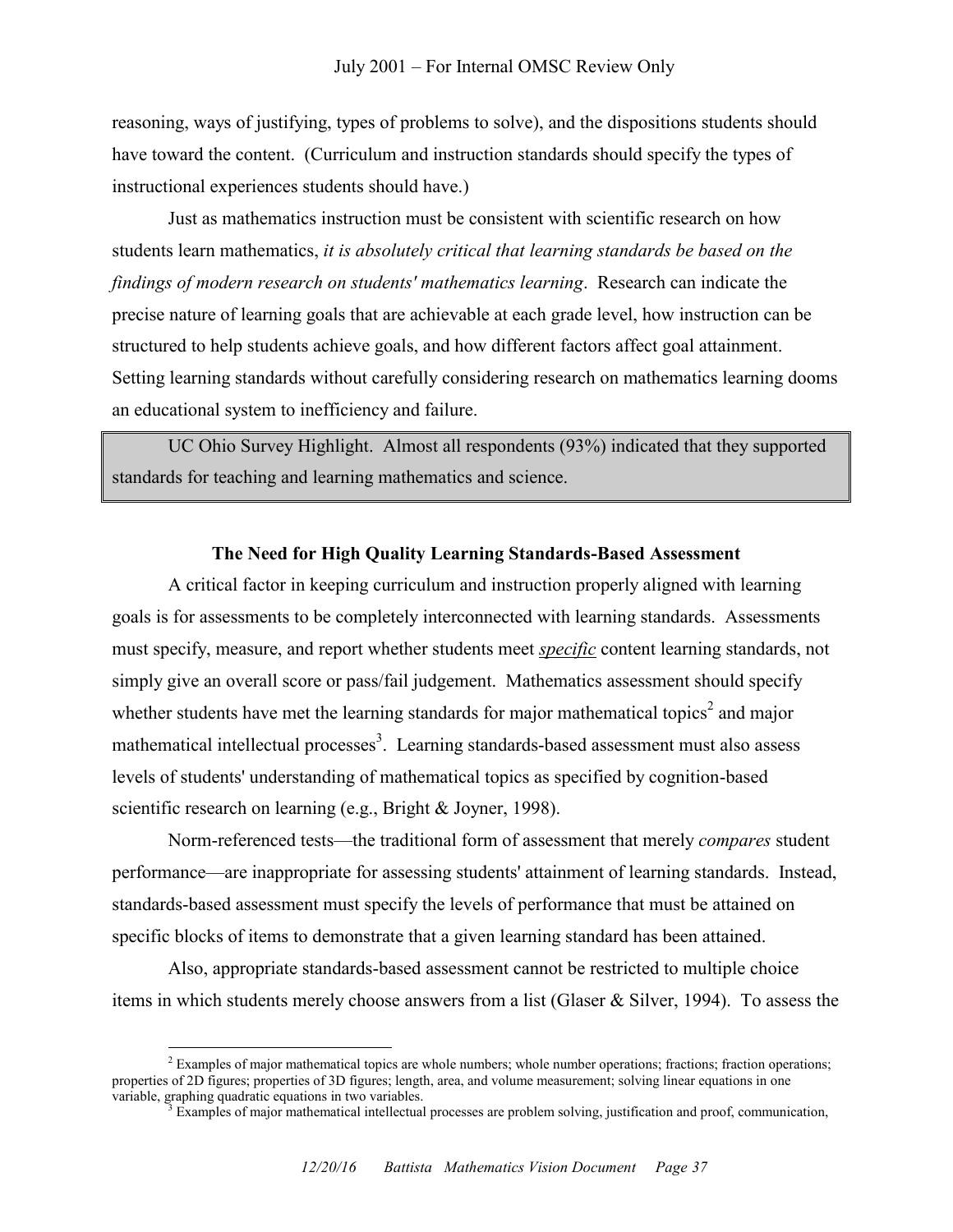broad range of learning goals specified by NCTM and suggested by research, assessment must include items in which students formulate, provide, and explain their answers. "Given the current interest in promoting complex reasoning and problem solving, the fact that these assessments have tended not to include questions in which students are required to produce their own answers, to display the processes used to obtain an answer, to explain the thinking or reasoning associated with their response, or to exhibit alternative approaches to or interpretations of a problematic situation has severely limited the extent to which they are seen as related to important curricular goals" (Glaser & Silver, 1994, p. 15). As the National Research Council (1989) states, "We must ensure that tests measure what is of value, not just what is easy to test. If we want students to investigate, explore, and discover, assessment must not measure just mimicry mathematics" (Glaser & Silver, 1994, p. 70).

UC Ohio Survey Highlight. Only 49% of respondents felt that the Ohio proficiency tests were a fair measure of how well students learn mathematics.

### **Cognition Based Assessment**

High-quality and valid assessment must be cognition-based. That is, it must be firmly linked to scientific research on students' mathematics learning, something that is sorely missing in traditional assessment paradigms (Battista, 1999a; Lesh, Lamon, Behr, & Lester, 1992; Masters & Mislevy, 1993; Webb, 1998). To be consistent with such research, *assessment must be situated within research-based descriptions of students' mathematical cognitions* (Goldin, 2000; Lesh & Kelly, 2000); "assessment that is no longer limited to discrete, low-level mathematical skills requires…a sound cognitive model for describing the capabilities to be assessed" (Goldin, 1992, pp. 67-68).

A cognition-based assessment system should include the following (Battista, 2001):

- Descriptions of the core principled, generative mathematical ideas and reasoning processes around which students' sense making and understanding of mathematics cohere.
- For each core idea, and within appropriate cognition-based theoretical frameworks, descriptions of the cognitive processes, milestones, and fluencies that underlie and compose students' development of the idea throughout school.
- For each core idea, coherent sets of assessment items that enable users to characterize

 $\overline{a}$ 

use of symbolism and representations, mathematical modeling.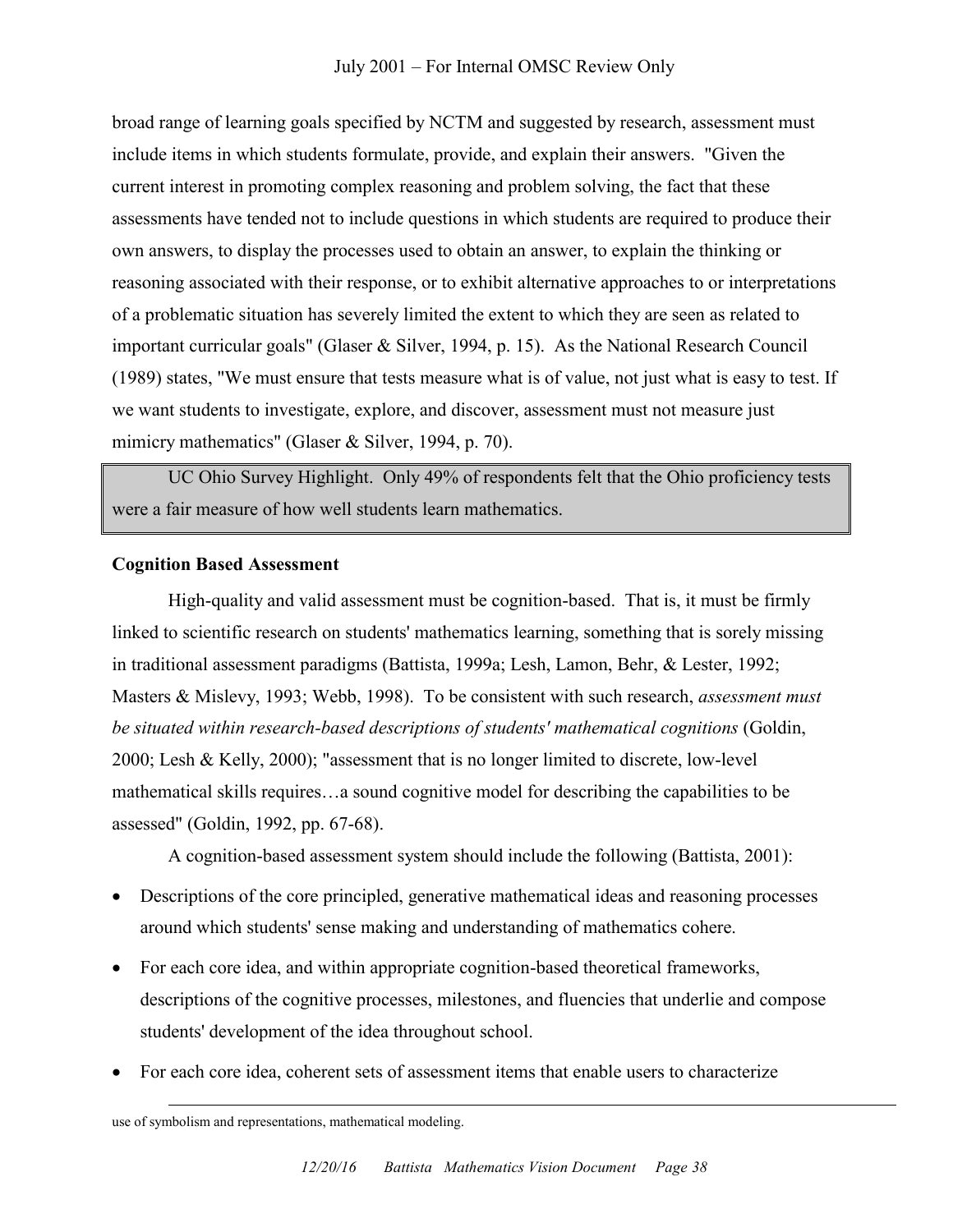students' cognitions and precisely locate students' positions in the "constructive itineraries" typically taken in acquiring competence with the idea.

A cognition-based assessment system can (a) support teachers who are trying to implement the type of cognition-based reform instruction recommended by research on students' mathematics learning and professional organizations; (b) motivate teachers who retain traditional teaching techniques to change their instruction when the CBAS reveals that their students are not learning mathematics as well as they assume; (c) provide a teacher-education vehicle to conceptually deepen teachers' understanding of core ideas in K-5 mathematics and enlighten teachers about how students learn those ideas; and (d) provide educators and researchers interested in examining the effectiveness of various curricula and instructional methods with an assessment system that can be used to evaluate the genuine progress students are making in acquiring powerful and deep understanding of core mathematical ideas (Battista, 2001).

#### **Assessment and Reform**

Assessment plays a critical role in this reform in two fundamental ways. First, appropriate assessment of student learning is a critical component in implementing instruction and curricula consistent with modern research on students' learning (Battista, in press; Black & Wiliam, 1998). Second, to validly evaluate the effectiveness of various education reforms and mathematics programs, assessments that precisely describe the *quality* of students' mathematics learning are critical (NSF-IMD RFP).

And there are two fundamentally different approaches to assessing student learning (Battista, 2001). Most instructional effectiveness comparisons, accountability assessments, and teacher-constructed tests measure student learning with testing instruments that determine if students have acquired particular mathematical knowledge, skills, types of reasoning, and so on (often simply by comparing student performance). In contrast, techniques developed in modern research on students' mathematics learning enable researchers to investigate more precisely what students learn, along with the factors (both mental and social) that affect that learning. Such research utilizes qualitative microgenetic studies that carefully examine the exact nature of students' cognition. Unfortunately, assessment of the "what" type is almost non-existent in nonqualitative research settings, in classroom practice, in high-stakes testing, and most curriculum comparison studies.

*To truly understand the effects of instruction*—be it reform versus traditional teaching, or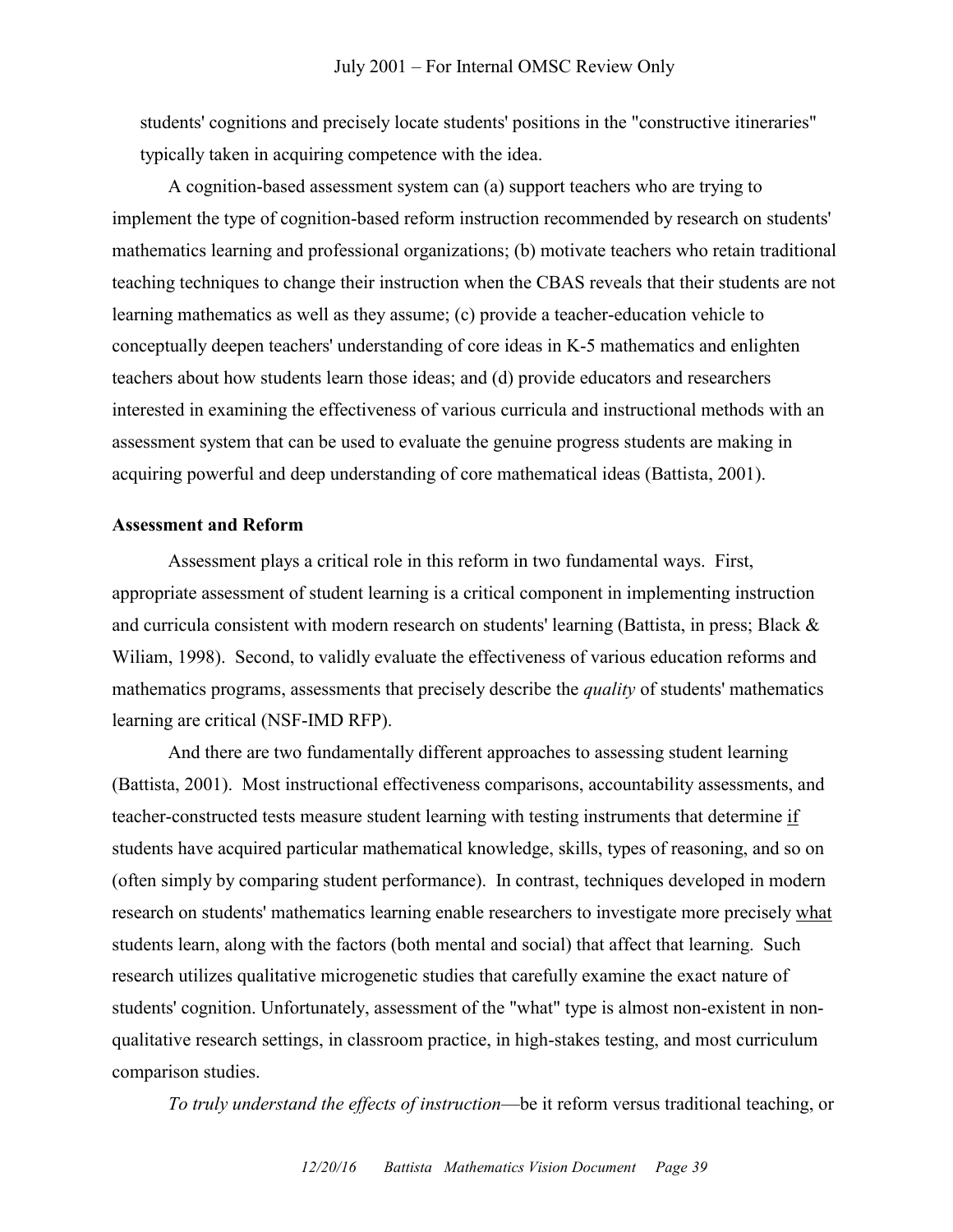the differential achievement of various groups of students—and to properly design and guide instruction, *mathematics educators need both the "if" and the "what" approaches to assessment.* On the one hand, after learning goals have been set, we need to determine if students achieve these goals. On the other hand, we must determine more precisely what ideas and reasoning students develop as they participate in mathematics instruction.

# **Public and Parental Support of Education**

Although most people are strongly concerned about the quality of public education, only about half have taken any action to help schools (Fredreka Schouten, 4/17/01, *USA Today*). In fact, an *Education Week* survey found that 55% of survey respondents said they would be motivated to get involved in education only by a crisis such as a school shooting. Only 37% said low test scores would inspire their involvement (Schouten, 4/17/01). And only 22% of respondents said that people in their community take a lot of responsibility for ensuring quality in public schools.

#### **Parental Involvement in Their Children's Schools and School Work**

Given the public apathy reported above, it is no surprise that increasing parent involvement in their children's education has been touted by many as an important factor in improving students' academic success. This notion is bolstered by international comparisons of mathematics education. For instance, Stevenson et al. (1986) investigated the reasons for the high academic achievement (AA) of Chinese and Japanese children compared with US children. Their studies indicated greater attention to academic activities and success among Chinese and Japanese children and parents. "Members of the 3 cultures differed significantly in terms of parents' interest and involvement in their children's AA, parents' beliefs and expectations concerning their children's AA, and parents' and children's beliefs about the relative influence of effort and ability on AA" (Stevenson et al., 1986).

However, although some research suggests a positive relationship between parental involvement and student academic success (Shaver & Walls, 1998), caution must be exercised in interpreting the results. First, of the research that has shown a positive relationship between parental involvement and student achievement, most has been correlational in nature. Such research cannot establish a causal relationship between parental involvement and student academic success. That is, the fact that parental involvement is positively related to student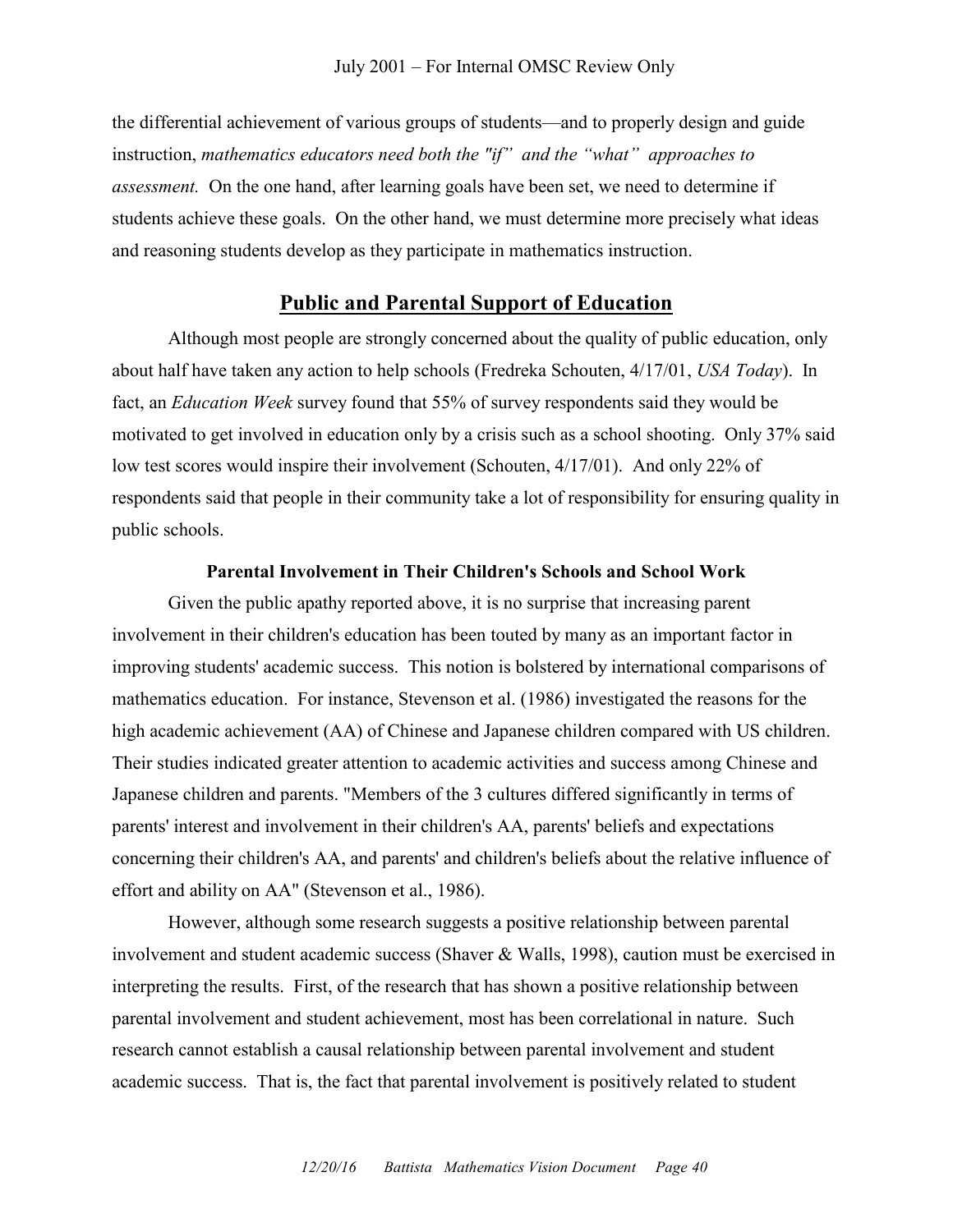academic success does not imply that increased parental involvement causes increased achievement. It could be, for instance, that parents who are more involved in schools become involved because of the higher value they place on schooling, which they transmit to their children, which in turn, makes their children more motivated to do well in school. So the causal factor is not involvement in schools, but a value system that is consistent with and supports schooling.

Second, in examining effects of parental involvement, researchers have not adequately distinguished between different types of parental involvement. For instance, Sui-Chu & Willms (1996) found that parental involvement as school volunteers and with PTO meetings differed significantly among schools, but had only a modest effect on students' reading achievement and a negligible effect on their mathematics achievement. In contrast, discussing school activities at home and helping children plan their programs had the strongest effect on academic achievement, but did not differ significantly among the studied schools. So the aspects of parental involvement that varied among schools did not affect achievement much; whereas the aspects of involvement that did not vary affected achievement. Other studies too have looked at parental involvement more carefully. For instance, even when parents are positively involved in their children's learning, they sometimes confuse or frustrate their children while trying to help them (Balli, 1998).

Looking deeper into this issue, research suggests that (a) American students have low motivation for school work, and (b) student motivation is strongly affected by the beliefs about schooling held by parents and society and passed on to children. On the first point, researchers have found lower motivation for academic learning among American students than students in China and Japan, two countries whose students consistently outperform American students in international studies of mathematics achievement (Stevenson, 1995). Indeed, time spent studying outside of school and percent of time attending to lessons in school are both lower for American than for Chinese and Japanese students. Furthermore, American students report that they spend more time on jobs, dating, and socializing with friends than do Chinese and Japanese students.

On the second point, one belief that seems to affect student motivation to expend time and effort on academic activities is satisfaction with academic success. Parents and students who are satisfied with students' school performance apparently see little reason for students to take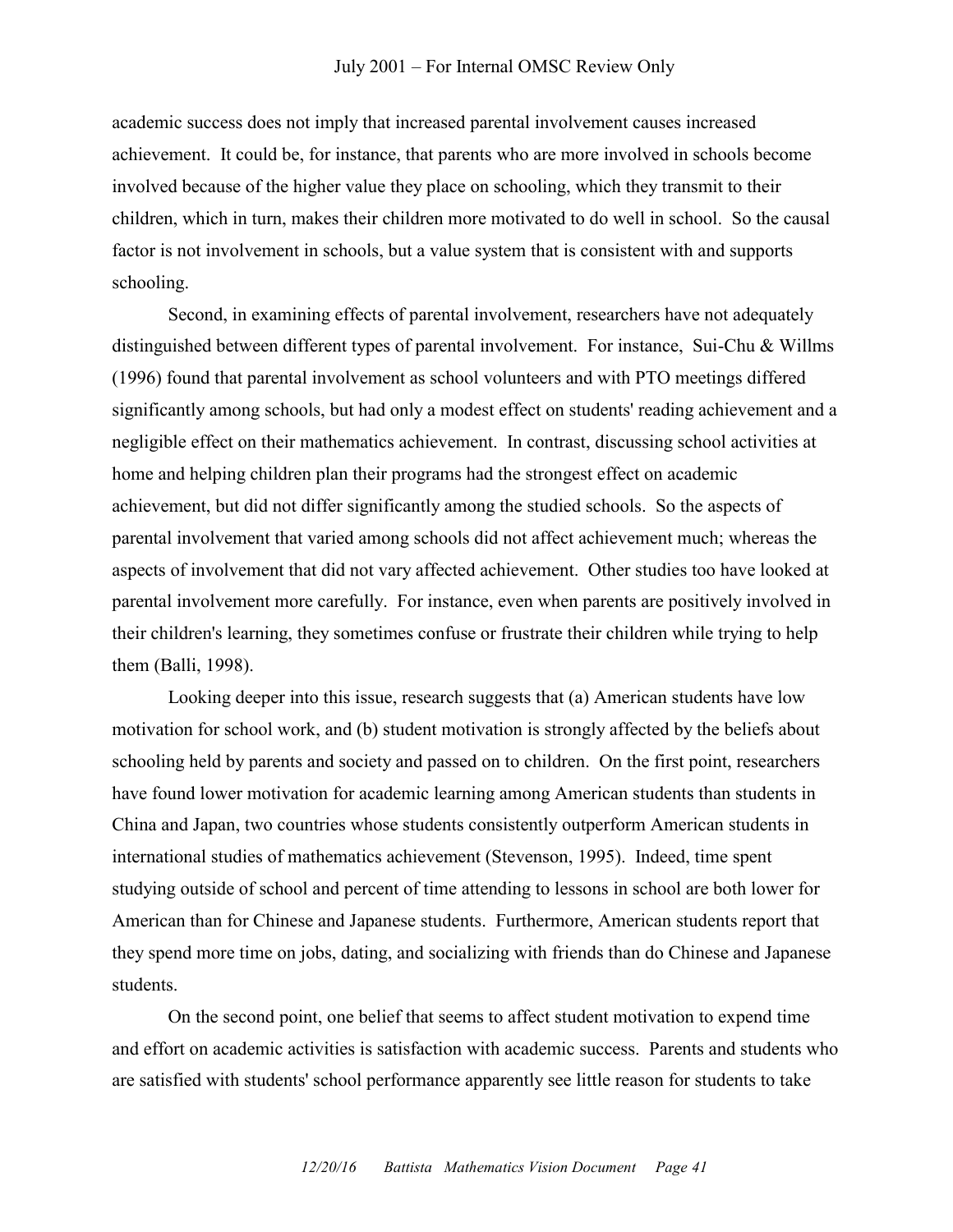school more seriously or study harder (Stevenson, 1995). Consistent with this view, Chinese and Japanese parents and their children are less satisfied with the children's school performance, while American students and their parents exhibit excessive confidence in students' academic abilities and performance. "American mothers did not require their child to demonstrate high levels of academic achievement for them to be satisfied. Nor were they dissatisfied unless the child's performance was notably below average….From the perspective of these American mothers, it is better for children to be bright than to be good students. The situation is very different in Taiwan and Japan. Going to school and doing well academically are the children's two major responsibilities" (Stevenson & Lee, 1990, p. 97). And perhaps one reason for the lack of dissatisfaction among American parents and students is the lack of clear national learning standards for mathematics (unlike mathematics education in China and Japan). Thus, according to Stevenson & Lee, "Two factors that work strongly against high achievement by American children are the low academic standards held by parents and the overestimations that parents make of their children's abilities" (p. 100).

Another factor that affects students' academic motivation is their beliefs about factors that influence school achievement. As an explanation for achievement, American parents and students place greater emphasis on ability; Chinese and Japanese parents and students place greater emphasis on effort (Stevenson & Lee, 1990, p. 97). In fact, Stevenson & Lee argue that the belief that success in school depends on ability rather than effort makes effortful participation in academic activities less likely. Parents who believe in the primacy of ability may question such activities for low ability children because they believe that these students will fail no matter how much effort they expend, and for high ability children because they believe that these children do not need to exert much effort to succeed. "A greater emphasis on ability appears to be related, therefore, to American children's lower accomplishments" (Stevenson & Lee, 1990, p. 66). Indeed, in China, "children accept the philosophy that the major path to success is through effort, and they incorporate their parent's beliefs about the importance of academic achievement. They enter school with a clear purpose and a willingness to work hard. Because they have internalized the value of learning, their motivation remains high throughout the elementary school years" (Stevenson & Lee, 1990, p. 99). (Keep in mind, however, that student motivation also depends heavily on the quality of classroom instruction, which is discussed in other parts of this paper.)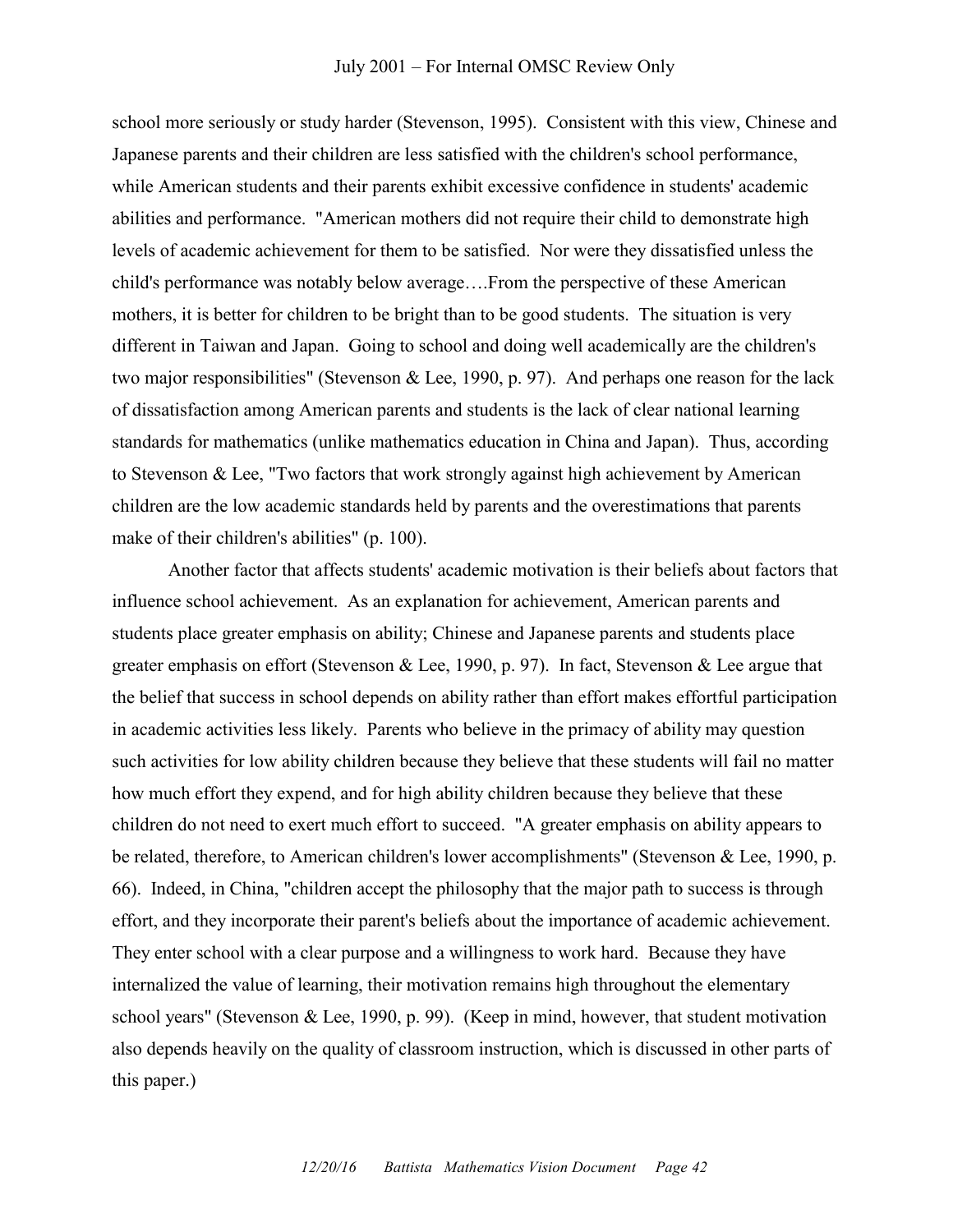#### July 2001 – For Internal OMSC Review Only

In conclusion, while it seems worthwhile to encourage parents to get involved in their children's schooling, care and thought must be given to the nature of that involvement. First, if parents are encouraged to help students with homework, parents must be aided and guided with this task. Schools must help parents genuinely understand the goals of the school curricula and homework. Schools must also help parents learn how to help their children in ways that support rather than impede school curriculum goals. However, for most parents to genuinely aid their children with school work in modern mathematics curricula, parents themselves would need instruction on mathematics and pedagogy—something that most schools do not have the resources to provide.

Second, and by far most important, parents must be encouraged to show strong interest in their children's academic progress and to demonstrate, as well as strongly encourage, a high value for academic achievement. Parents must emphasize and strongly encourage hard work in school, promoting in their children the belief that school learning is critical and that effort pays off in academics (and life).

To accomplish this change in values among parents and children requires a change in the values and belief structures of the whole American culture. Academics must be more strongly valued throughout our society. Business, education, and political leaders need to make a concerted effort in word and deed to change these values. For instance, they could cooperatively sponsor TV campaigns that help adults and children understand the importance of mathematics education, school learning, and hard work in schools. But the effort cannot stop with publicity. Businesses and universities must require students to demonstrate academic success before admitting them—this is the "bottom line" for most students. As long as businesses and universities do not require high standards of academic success in hiring and admittance, the value of education in our culture will remain diluted.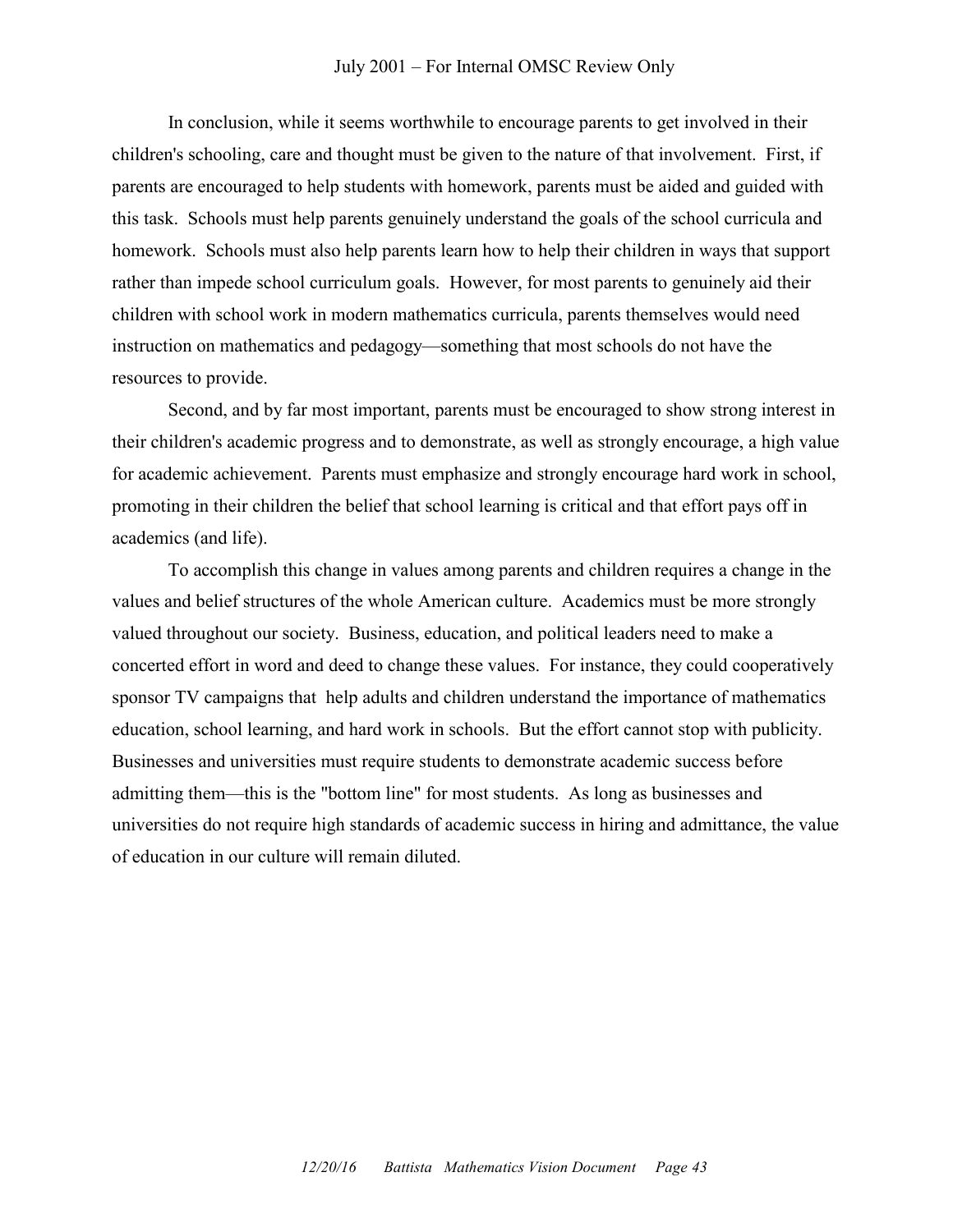# **SECTION 3: PROFILE OF THE CURRENT CONDITION OF MATHEMATICS EDUCATION IN OHIO**

# **Profile of Ohio Mathematics Education**

Ohio's current mathematics education system is typical of that in the United States. It focuses on rote skills rather than concepts, uses curricula that are a "mile wide and an inch deep," favors teacher-centered rather than student-centered instruction, utilizes inappropriate textbooks, and exhibits student achievement below international averages and below that of many of our economic peers (Schmidt, McKnight, & Raizen, 1997).

# **Traditional instruction focuses on skills**

According to NCREL, 2000 (2000), when asked for the main thing they wanted students to learn from a lesson,  $61\%$  of U.S. eighth-grade mathematics teachers responded "skills," while only 21% answered "thinking." In contrast, responses from Japanese teachers, whose students score near the top in most international mathematics achievement comparisons, were reversed; 73% said "thinking," while 25% said "skills." Consistent with this finding, 72% of U.S. fourthgrade and 59% of eighth-grade mathematics teachers report they have their students practice computational skills during most or all lessons. In Ohio, the comparable percentages for practicing computational skills are higher: 82 percent in third and fourth grade and 74 percent in seventh and eighth grade. Even in Ohio's 12th-grade classes, computational practice occurs in most or all classes, according to 58 percent of the mathematics teachers (NCREL, 2000, 2000). In addition, typically, in Ohio and the rest of the U. S., homework consists of repetitive practice exercises. As a group, U.S. teachers spend more time reviewing homework in class than teachers in other countries. Teachers in most other countries spend little or no time on homework in class.

# **Traditional instruction is teacher-centered**

Although research suggests that learning is enhanced when students do most of the work during a mathematics lesson rather than watching the teacher do the work for them, U.S. and Ohio schools continue to be teacher-centered. Indeed, in Japan, students are asked to perform 40 percent of the mathematics work in class, whereas U.S. students are asked to do only about 9 percent of the work (NCREL, 2000). Furthermore, although cooperative group instruction can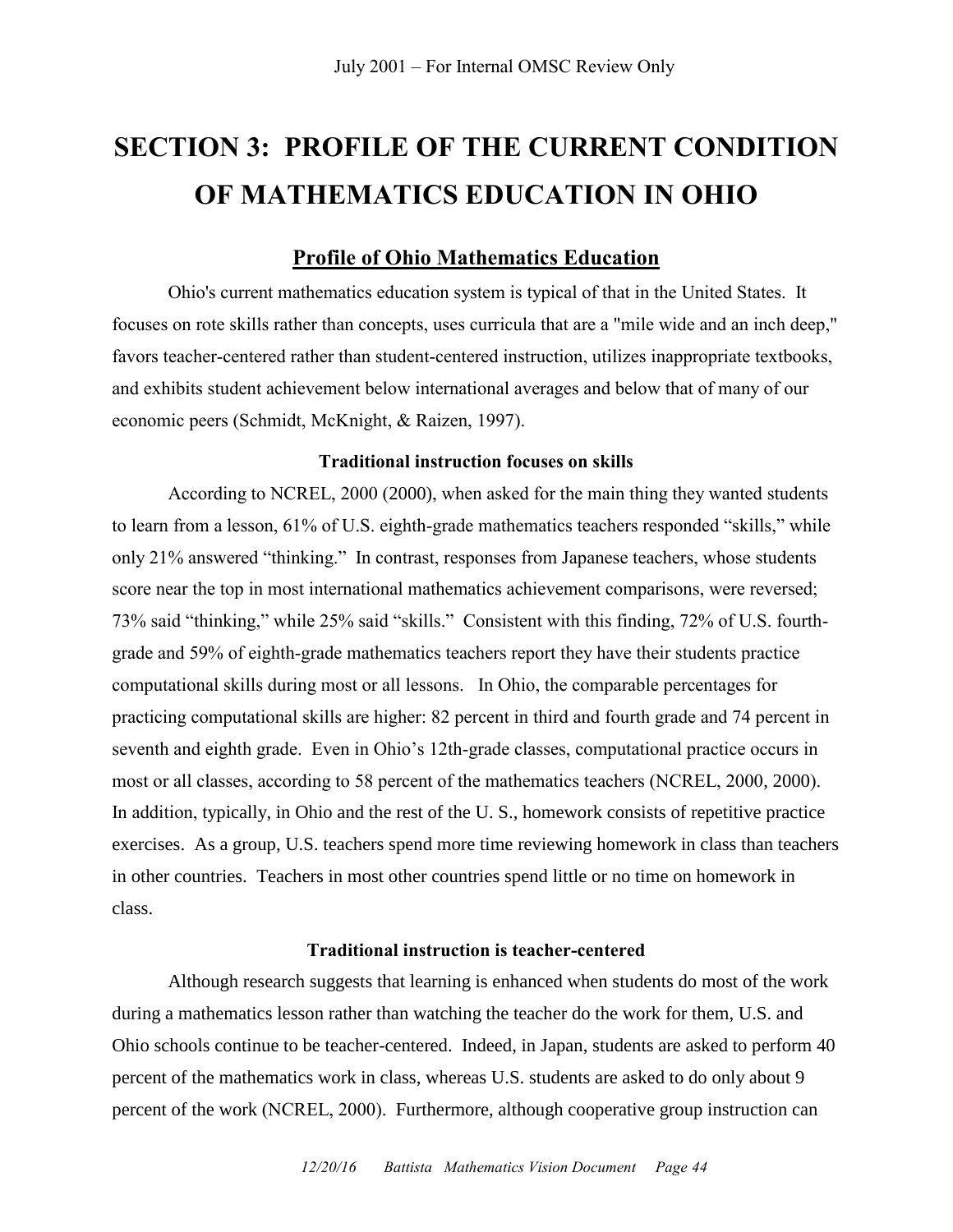produce higher student achievement if properly implemented, such instruction is not used often in U.S. nor Ohio schools (approximately 10% of teachers used it consistently) (NCREL, 2000, 2000).

*NCREL, 2000 Highlight:* TIMSS "results revealed great differences between American classroom practice and most especially Japan's, where student achievement in mathematics…is consistently higher. Overall, Japanese teachers use methods that, according to current research, are proven to be effective. By contrast, U.S. teachers use more outdated practices and techniques". (#9)

#### **Breadth rather than depth in Ohio mathematics curricula**

Learning tasks chosen by Ohio's teachers are not unlike those in the rest of the nation's classrooms (NCREL, 2000, 2000). About 20% of Ohio mathematics teachers report that they explain the reasoning behind ideas in every mathematics lesson they teach; 50% claim they explain the reasoning most of the time; and 30% only some of the time. Twelfth-grade teachers are the most likely to explain ideas most or all of the time. Ohio mathematics teachers are much more likely to ask older students to work on problems for which there is no obvious solution, a practice that is equally important for students of all ages.

### **Mathematical Content: Breadth rather than Depth**

In examining patterns of mathematics topics to be taught, NCREL, 2000 researchers concluded that the Japanese pattern is consistent with a system that establishes the basics thoroughly before middle school and thereafter focuses the curriculum each year on a small number of new topics (2000). The American and Ohio patterns appear more consistent with systems that introduce many topics early but none deeply and thereafter repeat the topics annually, presumably deepening instruction each time. NCREL, 2000 researchers also found that Ohio school districts' mathematics curricula are not challenging or conceptually deep, that Ohio students are not expected to learn much in the elementary grades, and that topics are repeated over and over in Ohio classrooms.

Indeed, most Ohio teachers spend less than 5 lessons on any one mathematics topic, merely scratching the conceptual surface of the topics. No doubt that is why so many topics have to be retaught so frequently; 30 to 40 percent of Ohio teachers report spending time on whole numbers, fractions, and percents, with more than half spending at least a week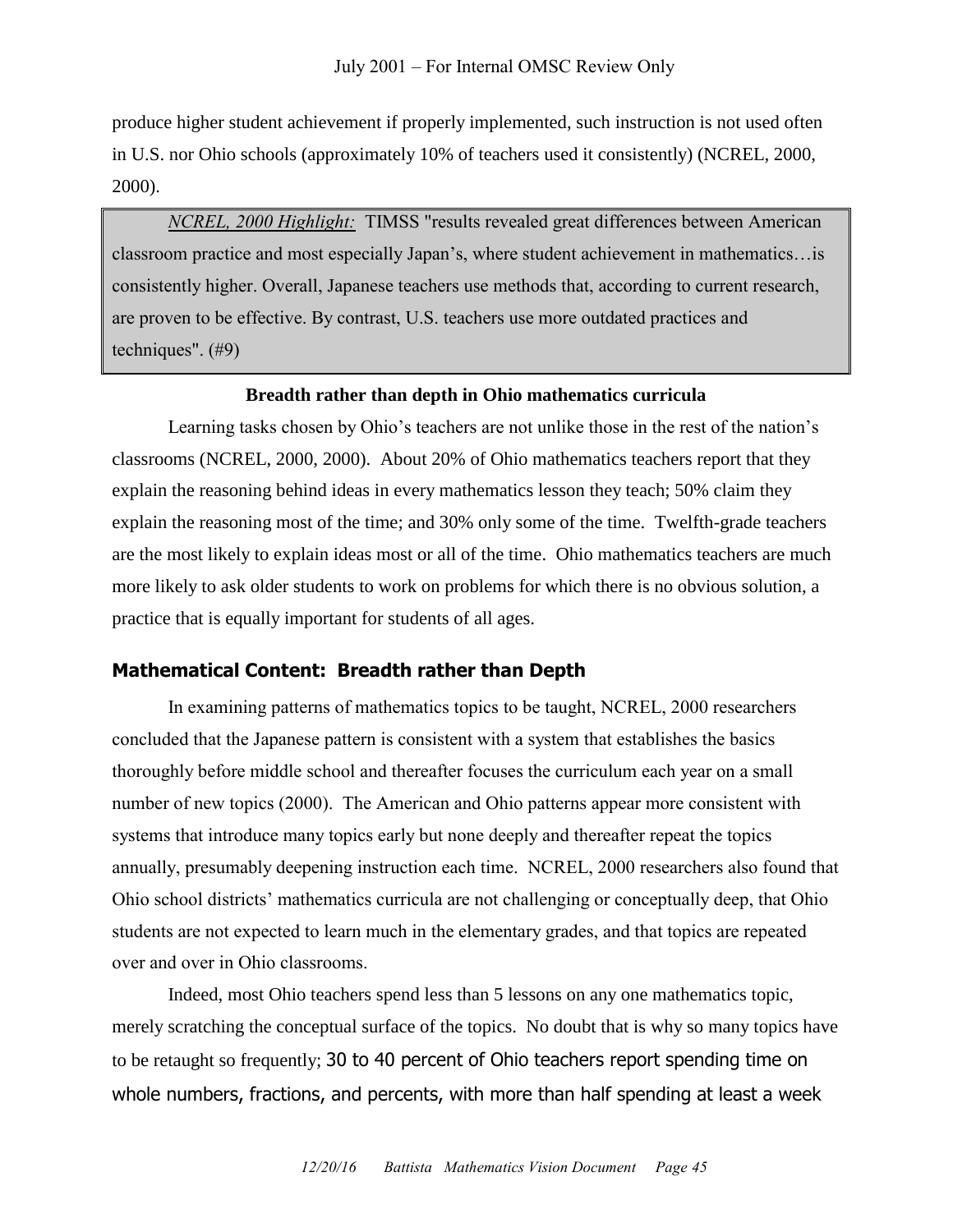on each (NCREL, 2000, 2000). In sum, the data suggest that Ohio teachers focus more on breadth rather than engaging students in a deep, meaningful, and satisfying study of mathematics (NCREL, 2000, 2000).

# **Textbooks, Especially Poor Ones, Dominate Ohio Teaching**

According to NCREL, 2000 researchers, local district and school curriculum guides dominate the resources Ohio teachers use to decide what to teach. Ohio Proficiency Test guidelines play a major role in grades where the tests are given. Ohio teachers rarely cite as resources the Ohio model mathematics curriculum or NCTM Standards. Instead, textbooks dominate Ohio teachers' decisions about how to teach mathematics. Even more, the large variety of mathematics textbooks in use and the limited teaching of algebra suggest that, despite the relative clarity of Ohio's model mathematics curriculum and the relative specificity of the Proficiency Test guidelines, there is little consensus among districts, schools, and teachers about what should be taught and what constitutes a good textbook (NCREL, 2000, 2000).

Moreover, Ohio mathematics teaching is dominated by inappropriate textbooks. Indeed, the two middle school textbooks most often used in Ohio are both rated "unsatisfactory" by AAAS' Project 2061, while texts rated "satisfactory" or "acceptable" are used by only 7% of Ohio teachers. Only about 16 percent of Ohio's seventh and eighth grade mathematics teachers use a textbook rated exemplary or promising by a U.S. Department of Education expert panel.

#### **Unmotivated students**

Many Ohio students see few incentives to do well in school or school mathematics (NCREL, 2000, 2000).

*NCREL, 2000 Highlight:* Recent studies of American high schools suggest that many students see little reason to take school seriously. Over 50 percent of students say they could bring home grades of C or worse without their parents getting upset. Twenty-five percent say they could bring home grades of D or worse without upsetting parents. Nearly 20 percent of students "do not try as hard as they can in school because they are worried about what their friends might think." Over one-third get through the school day primarily by "goofing off with friends. (#7)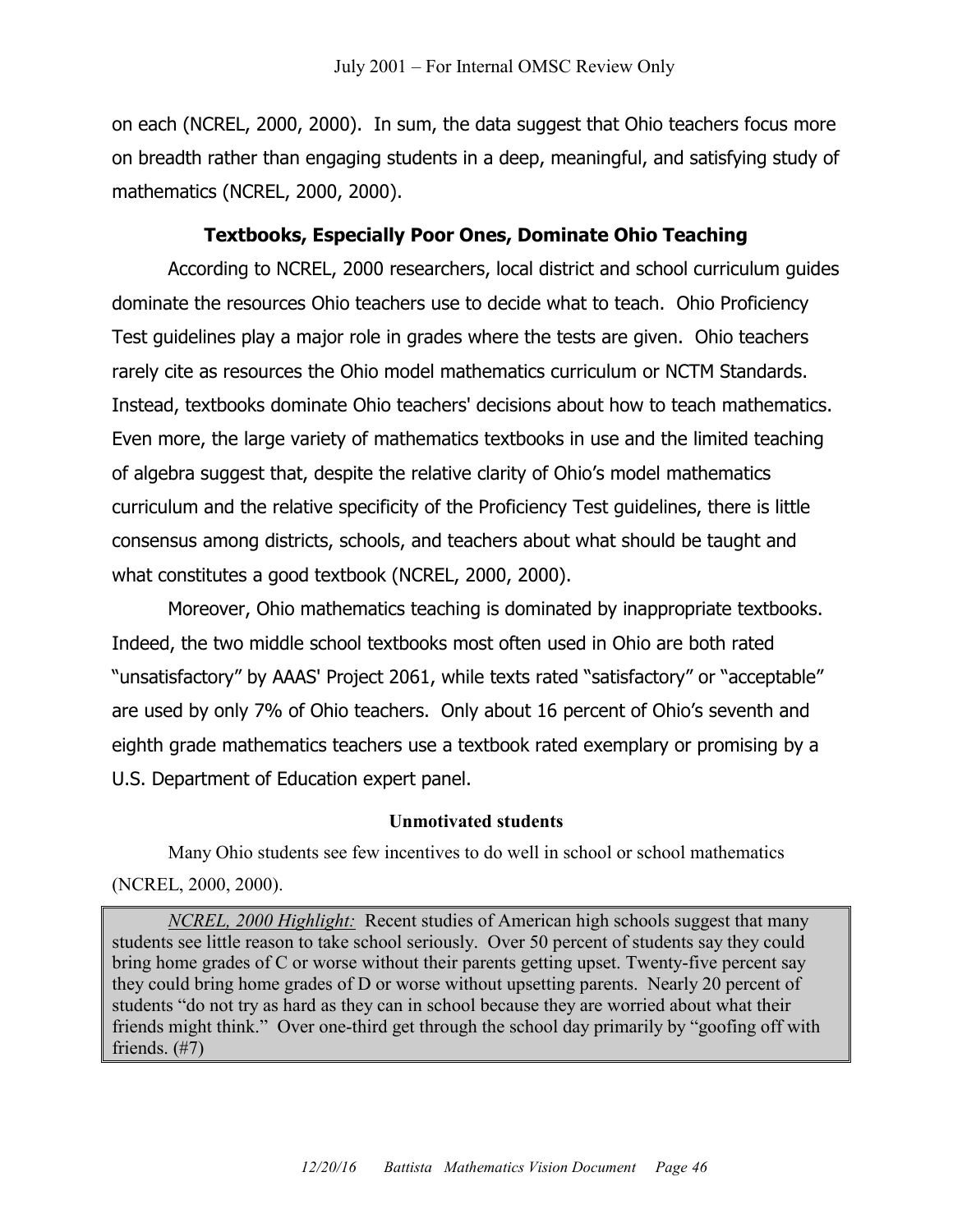*NCREL, 2000 Highlight:* Companies that hire high school graduates rarely, if ever, ask to see transcripts or school records. Thus, there need to be more incentives for students to take schooling more seriously. One incentive is to make school more interesting and relevant for students. Another is for universities and businesses to require higher educational standards for entrance.

#### **Recent State-Wide Initiatives**

Recent attempts to improve mathematics instruction in Ohio include use of Proficiency Tests and District Report Cards; writing of the Ohio Model Curricula; professional development programs such as NSF/Ohio sponsored SSI, USIs, LSIs; development of a new Teacher Licensure system; continuation of OSI *Discovery* and *Project* SUSTAIN. Another force for improving mathematics education in Ohio is the Ohio Mathematics and Science Coalition.

### **Problems with Traditional Mathematics Education**

As we have seen, mathematics education in Ohio is traditional; it is very much like the mathematics education that is being implemented and has been implemented for decades across America. This section describes the major problems that exist in traditional American mathematics education.

#### **Traditional Mathematics Teaching: The Wrong Mathematics Taught in the Wrong Way**

*Much of the failure in school mathematics is due to a tradition of teaching that is inappropriate to the way most students learn (NRC, 1989, p. 6).* 

Mathematics teaching in the United States has changed little over the last 50 years. Despite the fact that numerous scientific studies have shown that traditional methods for teaching mathematics are not only ineffective but seriously stunt the growth of students' mathematical reasoning and problem-solving skills (Battista & Larson 1994; Lindquist 1989), and despite professional recommendations for fundamental changes in mathematics curricula and teaching (NCTM, 1989, 2000; AAAS, 1999), traditional teaching continues almost unabated (Hiebert 1999, TIMSS).

In traditional mathematics instruction, teachers demonstrate, while students memorize and imitate, the use of formal symbolic procedures. Despite research indicating that learning that emphasizes sense making and understanding, rather than memorization, produces better facility in "transferring" that learning to new situations (Bransford, Brown, & Cocking, 1999; Mayer & Wittrock, 1996), traditional instruction places more emphasis on memorization and imitation than on understanding, thinking, and reasoning (De Corte, Greer, & Verschaffel, 1996; Greeno,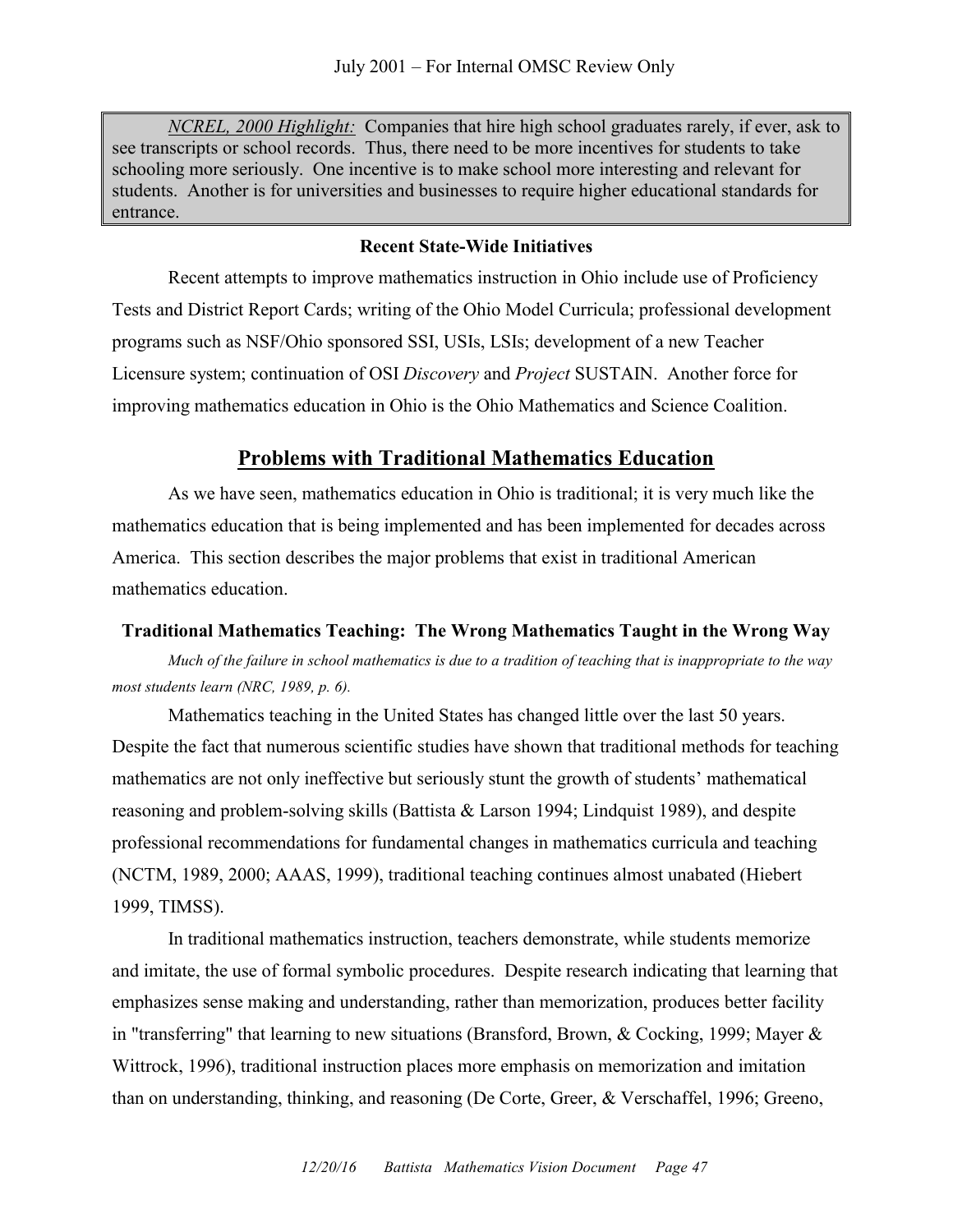Collins, & Resnick, 1996; Silver & Stein, 1996). Indeed, according to TIMSS, for close to 80% of the topics covered in  $8<sup>th</sup>$  grade American mathematics classes, teachers merely demonstrated or stated procedures, not explained or developed them, and 90% of students' seatwork involved practicing procedures that had already been demonstrated (Hiebert, 1999). Furthermore, even when traditional instruction attempts to promote understanding, it does so using derivations and justifications that are too formal and abstract for most students to make personal sense of (Battista & Larson, 1994; Bransford, Brown, & Cocking, 1999). Thus, for most students, school mathematics is an endless sequence of memorizing and forgetting facts and procedures that make little sense. The National Research Council dubbed the "learning" produced by such instruction as "mindless mimicry mathematics." Instead of understanding what they are doing, students parrot what they have seen and heard.

#### **Traditional Mathematics Learning as Academic Rituals**

Because traditional instruction focuses so much on symbolic computation procedures, many students come to believe that mathematics is mainly a matter of following formal rules, that it consists mostly of symbol manipulation, and that the rules and symbols have no connection to their own intuitive ideas about dealing with realistic situations (De Corte, Greer,  $\&$ Verschaffel, 1996; Hiebert & Carpenter, 1992). In fact, students in traditional classrooms believe that the school "mathematical" tasks they engage in have no "real-world" value, but rather are simply what they have to *do* to meet their obligations in the social situation of the classroom (Nickson, 1992). Instead of seeing mathematics as a worthwhile intellectual endeavor involving exploration, reflection, and discussion, students see it as a set of procedures to be learned through imitation. Doing mathematics is an academic ritual that has no genuine usefulness. Such ritualistic mathematics, stripped of its power to explain anything that matters, and devoid of the interconnections that arise from sense making, becomes a hodgepodge of memorized—and easily forgotten—rules.

In sum, traditional instruction unintentionally encourages students to believe that doing mathematics consists of following procedures that have little or no relation to personal sense making or needs. This belief, in turn, causes students to focus on imitation rather than conceptual understanding, leading to disastrous results.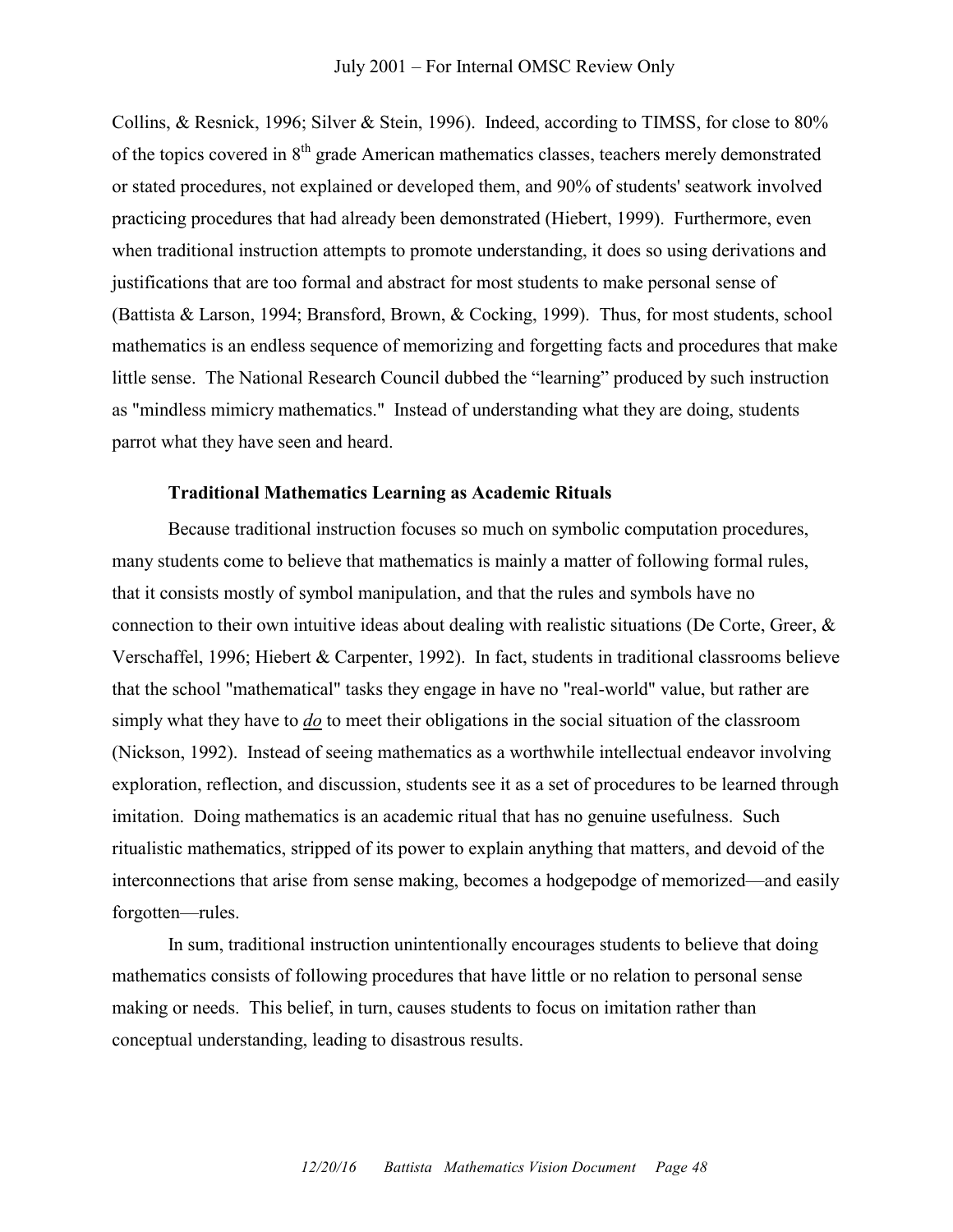*UC Ohio Survey Highlight*: Ninety-five percent of Ohioans agreed with the statement "Math & science should help students make sense of the world around them;" 80% agreed a lot with the statement. Thus, mindless mimicry mathematics is not what Ohioans want from their mathematics education system.

# **Disconnections between Student Real-Life Sense Making and School-Taught Mathematical Symbol Manipulation**

An example from Paul Cobb of Vanderbilt University poignantly illustrates the disconnect between students' mathematics and school mathematics. Second-grader Auburn was asked to solve the horizontal sentences  $16+9=$ ,  $28+13=$ ,  $37+24=$ , and  $39+53=$ . For each problem, she counted-on by ones as she sequentially put up fingers. (So , for example, for 16+9, she counted 16—17, 18, 19, 20, 21, 22, 23, 24, 25.) Two days later, Auburn was asked to complete a worksheet that presented these same problems in standard vertical form.

$$
16 \qquad 28 \qquad 37 \qquad 39
$$
  

$$
\underline{+9} \qquad \underline{+13} \qquad \underline{+24} \qquad \underline{+53}
$$

For each of these tasks, Auburn first added the ones column then the tens. However, she failed to "carry" and produced answers of 15, 31, 51, and 82. As soon as she completed the worksheet, the interviewer presented the horizontal sentence  $16+9=$  and Auburn counted-on and gave 25 as her answer.

I: So when we count we get 25 and when we do it this way (points to worksheet) we get 15. Is that OK to get two answers or do you think there should be only one?

A:(Shrugs shoulders.)

I: Which one do you think is the best answer?

A:Twenty-five.

I: Why?

A:I don't know.

I: If we had 16 cookies and 9 more, would we have 15 altogether?

A:No.

I: Why not?

A:Because if you counted them up together, you would get 25.

I: But is this (points to answer of 15 on the worksheet) right sometimes or is it always wrong?

A:It's always right. (1988, p. 98)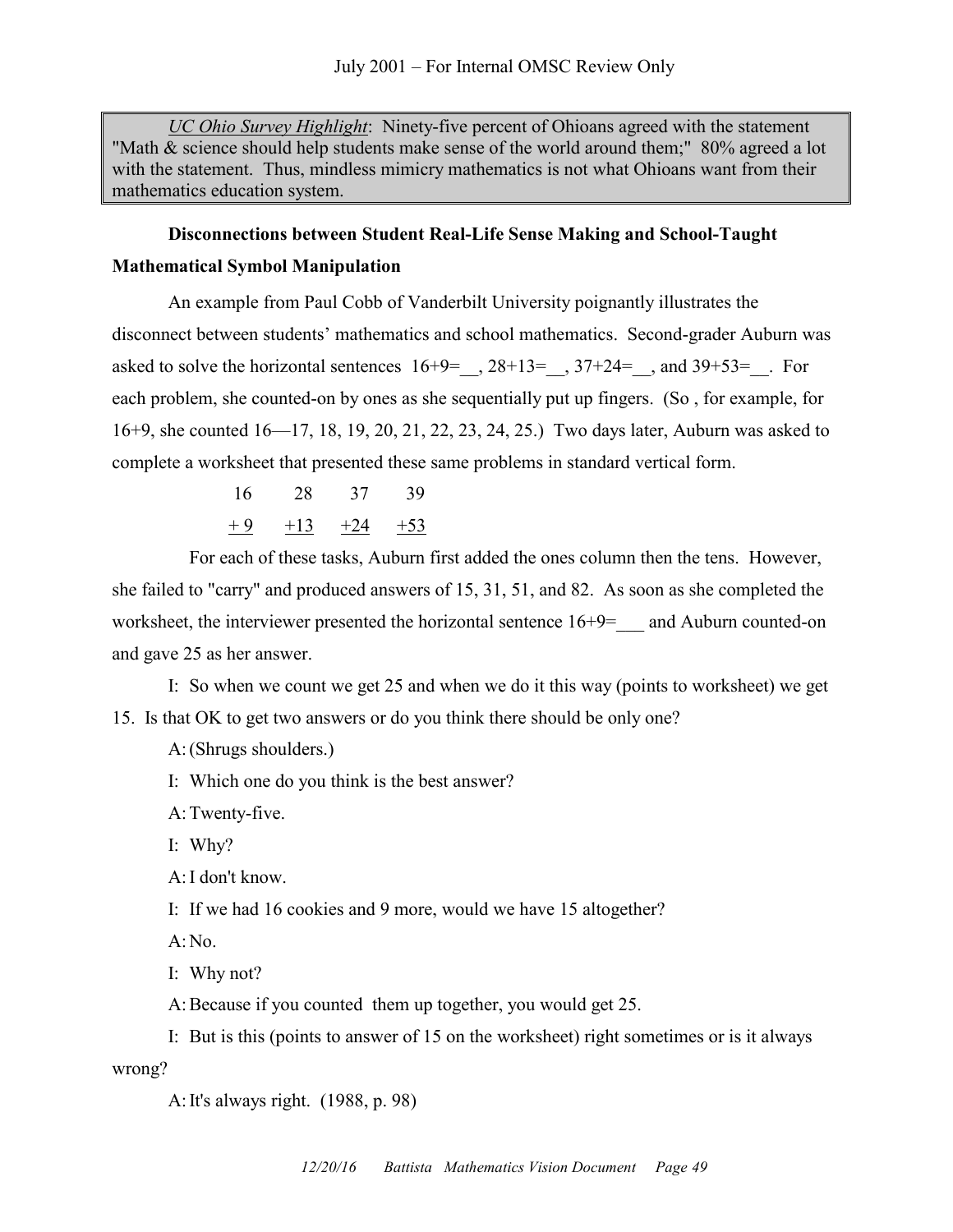As Cobb comments "The contrast between Auburn's behavior in the two parts of the interview and her final comment indicate that the arithmetic she was currently studying in school had nothing to do with the world of physical objects and real-life problems or her self-generated methods. For her, school arithmetic seemed to be an isolated, self-contained context in which the possibility of doing anything other than attempting to recall prescribed methods did not arise" (1988, p. 98). Auburn's loss of intellectual autonomy in the worksheet setting was almost complete. Authority had indicated that this was the correct method; it did not matter that the answer made no sense to her or that it was inconsistent with her self-generated methods for thinking about this type of situation.

# **Even Our Brightest Students' Learning Is Inadequate**

The effects of the instructional focus on imitating symbolic procedures rather than personal sense making, are not restricted to "lower level" students; even the brightest students are being affected. For instance, a bright Ohio eighth grader in a highly regarded Ohio school system who was three weeks from completing a standard course in high school geometry—so she was two years ahead of schedule for college prep students—responded as follows on the problem below (Battista, 1998).

| Collin has some packages that each contain two identical cubes. He wants to know how many of<br>these packages it takes to completely fill the rectangular box below. |                                         |     |                                          |  |
|-----------------------------------------------------------------------------------------------------------------------------------------------------------------------|-----------------------------------------|-----|------------------------------------------|--|
| packages made from 2 cubes<br><i>I</i> cube                                                                                                                           |                                         | box |                                          |  |
| Collin knows that he can fit 3                                                                                                                                        | He knows that he can fit 3              |     | He knows that he can fit 5               |  |
| packages along the height of<br>the box.                                                                                                                              | packages along the width of<br>the box. |     | packages along the length of<br>the box. |  |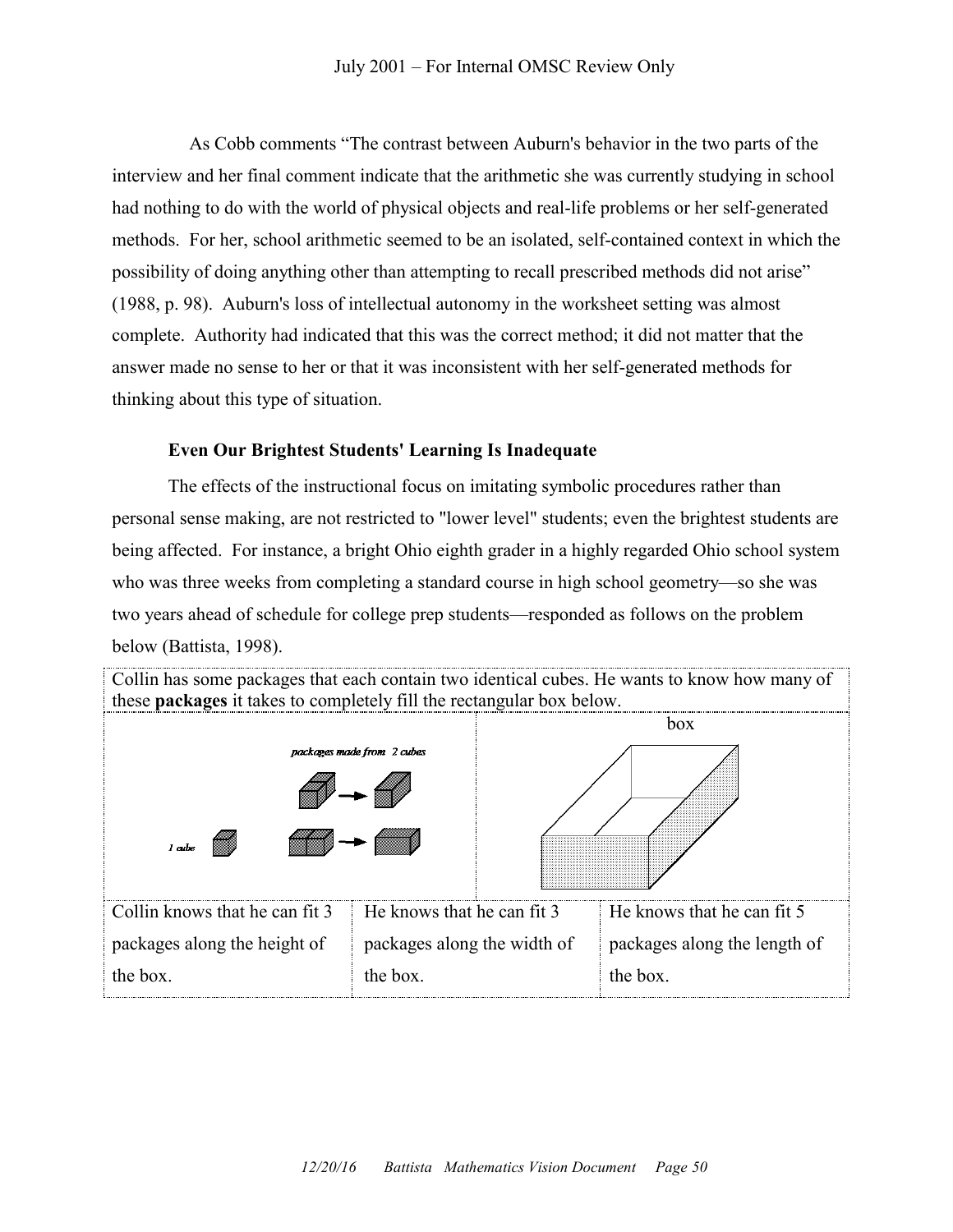### July 2001 – For Internal OMSC Review Only



| Student: | It's 45 packages. And the way I found it is I multiplied how many packages could fit in the height by the<br>number in the width, which is 3 times 3 equals 9. Then I took that and multiplied it by the length, which<br>is 5, and came up with 9 times 5, which is $45$ . |  |  |
|----------|-----------------------------------------------------------------------------------------------------------------------------------------------------------------------------------------------------------------------------------------------------------------------------|--|--|
| Obs:     | How do you know that is the right answer?                                                                                                                                                                                                                                   |  |  |
| Student: | Because the equation for the volume of a box is length times width times height.                                                                                                                                                                                            |  |  |
| Obs:     | Do you know why that equation works?                                                                                                                                                                                                                                        |  |  |
| Student: | Because you are covering all three dimensions, I think. I'm not really sure. I just know the equation.                                                                                                                                                                      |  |  |

This student did not understand that the mathematical formula she applied assumed a particularly structured mathematical model of a real-world situation, one that was inappropriate for the problem at hand. Indeed, research shows that despite its simplicity, genuinely understanding why the volume formula  $(V=1\times w\times h)$  works is surprisingly difficult for students (Battista & Clements, 1996). Although this bright student had learned an impressive amount of routine mathematical procedures, the above example illustrates that much of the learning she accomplished in her accelerated mathematics program was only at the surface level, a finding that is all too common among bright students. Indeed, only 38% of the students in her geometry class answered the item correctly, despite the fact that all of them had scored at or above the 95<sup>th</sup> percentile on a widely used standardized mathematics test in  $5<sup>th</sup>$  grade, all had already passed the state's 9<sup>th</sup> grade proficiency test in mathematics, and the class was taught by an excellent teacher. Because such students have the capability to make sense of mathematics if given the chance, the case could be made that these students, more than any others, are being terribly shortchanged by traditional mathematics instruction.

# **The American Public's Lack of Understanding of Mathematics, How Students Learn Mathematics, and Educational Deficiencies**

A major impediment to improving students' mathematics learning is adults' lack of knowledge—both of mathematics and of research on how students learn mathematics. Because mathematics has been taught so poorly for so long, few adults have a genuine understanding of mathematics or the mathematical enterprise. Most adults, who themselves have been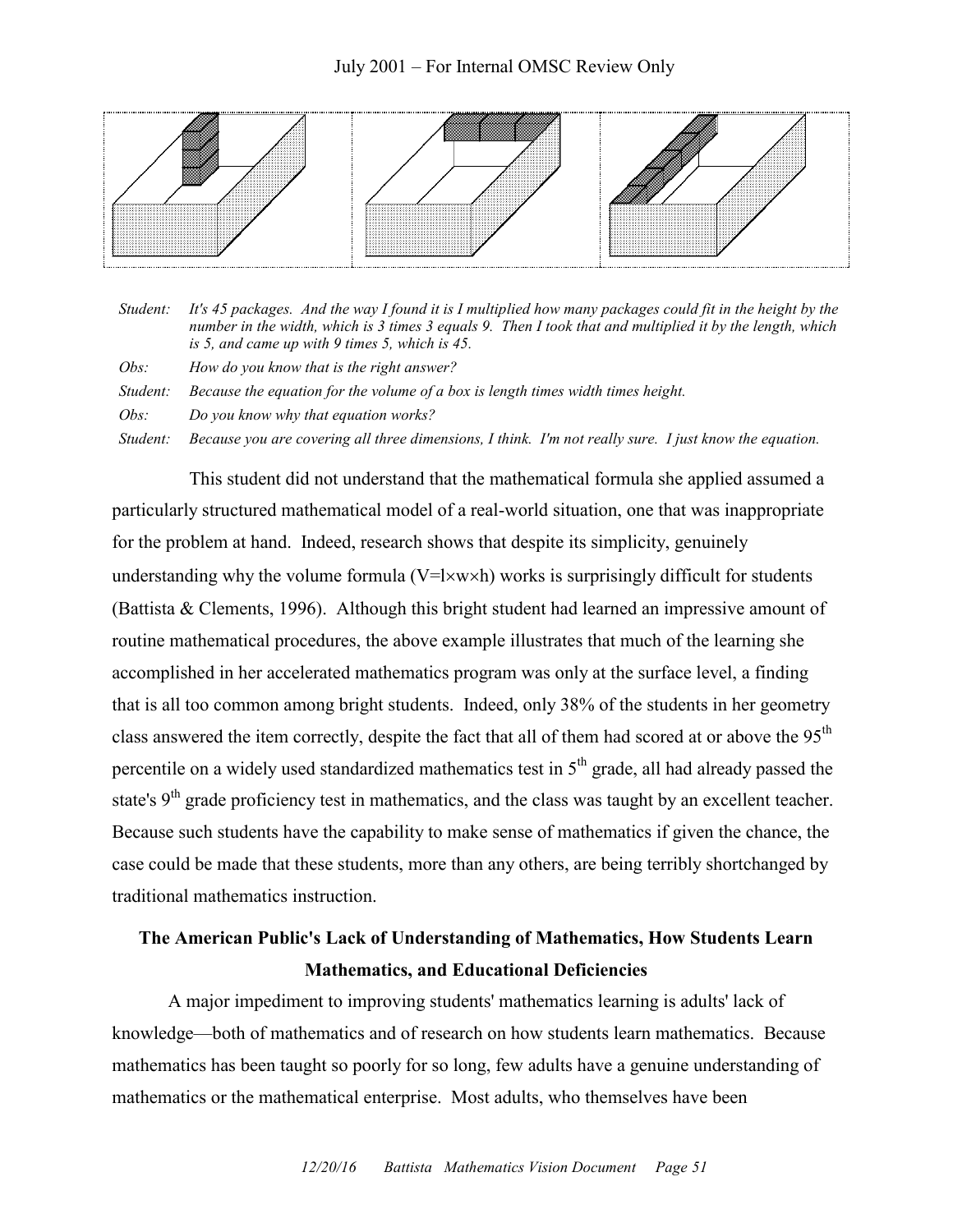mathematically miseducated, believe that mathematics involves, not sense making, but following rigid sets of rules invented by others. They have learned, and expect others to learn, mathematics in this way.

The situation is worse when it comes to scientific knowledge about students' mathematics learning. Not only do most adults not understand the scientific research on mathematics learning, too often the educational programs and methods used in schools are formulated by practitioners, administrators, laypersons, politicians, and professors of education, with a total disregard for this research.

### **Public Misconception of Educational Deficiencies**

In general, the public exhibits little understanding of deficiencies in American mathematics education. Hershberg suggests that the public naively believes that all we have to do to close the skills gap between American students and students in our economic competitor nations is to "kick the lazy students, teachers and school administrators in the pants" (2000, p. 34). However, he argues that unless American schools change their pedagogy to focus on developing the problem-solving skills students need for success in the new economy, the school reform-standards-accountability movement will fail, and the gap between the haves and havenots will grow larger, threatening the middle-class center that is the foundation of our nation.

Hershberg further argues that the majority of Americans, those who live outside large cities, mistakenly believe that the schools their children attend are doing a fine job (2000). They are complacent about their local schools' quality and think that all the problems with American education that they hear and read about occur elsewhere and do not affect them directly.

### **The Mathematics Education System Perpetuates Itself**

Teachers most often teach the way they were taught. Because almost all current teachers were educated at the elementary, secondary, and university levels in curricula that promote the conception of mathematics as imitation rather than sense making, their understanding of and beliefs about mathematics make it very difficult for them to use new and improved pedagogical methods and curricula (Battista, 1994). Thus, the traditional mathematics curriculum perpetuates itself; we are caught in a pernicious cycle of mathematical miseducation.

We might think that one place to break this cycle of miseducation is with mathematics courses taught in teacher education programs. Unfortunately, most university mathematics courses reinforce rather than debunk the view of mathematics as a set of procedures to be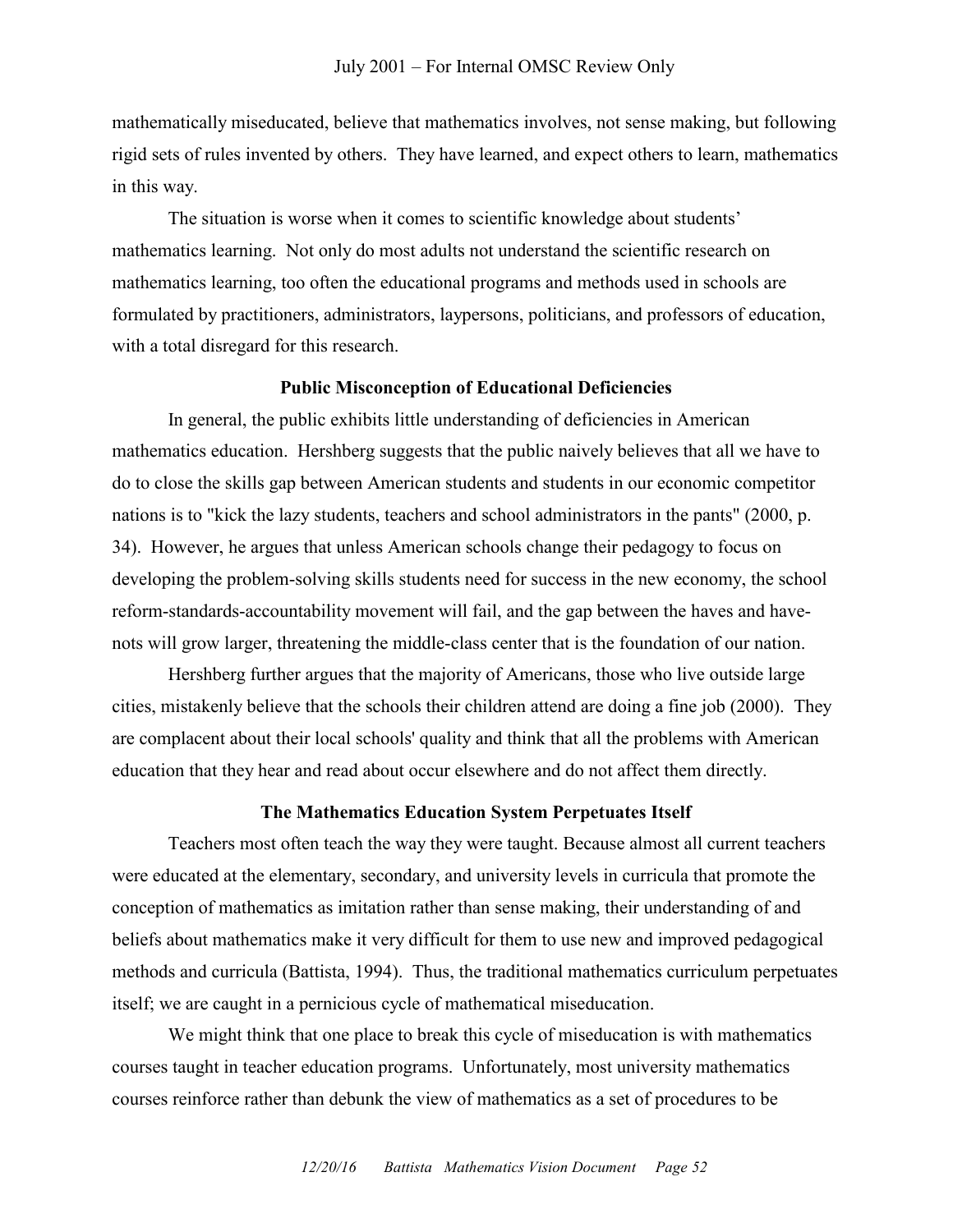memorized. As described by the National Research Council, they present mathematics "only in the authoritarian framework of Moses coming down from Mt. Sinai." (It is also true that teacherinservice programs focus so much on general education courses that teachers almost never take a sufficient number of courses dedicated to mathematics and teaching mathematics.)

Indeed, all of undergraduate mathematics education is in need of reform. Because we now live in a highly competitive and technological worldwide economy, America is struggling to move from a mathematics education system for educating the elite few who are to become mathematicians and scientists to educating the broad workforce. "Given…21st century economies, it is not good enough that we produce a sufficient elite corps of science, math, and engineering professionals. We must raise levels of math, science, and technology literacy throughout our society" (USCNS, 2001). The traditional "filtering" approach utilized in university mathematics programs is insufficient for current individual and societal needs.

Consequently, according to Hyman Bass, esteemed mathematician and current president of the American Mathematical Society (AMS), academic mathematical scientists, who typically spend at least half of their professional lives teaching, must reconsider their role as educators, paying more and deeper attention to pedagogy (1999). Unfortunately, the disposition of many mathematicians toward the problems of education "implicitly demeans the importance and substance of pedagogy" (Bass, 1999). Most mathematical scientists typically address educational issues exclusively in terms of subject matter content and technical skills, ignoring the issue of the cognition that underlies learning. Furthermore, "many mathematical scientists have tended to look upon education professionals with doubts bordering on ill-disguised contempt" (Bass, 1999). Echoing this sentiment, the Conference Board of Mathematical Sciences stated that "the reality today is that…there is considerable distrust between mathematicians and mathematics educators" (2000).

To remedy this problem, serious efforts are needed to foster cooperation, mutual understanding, and respect between mathematicians and mathematics educators. Critical to enhancing America's undergraduate mathematics education system is the need to "establish contexts for respectful communication and professional collaboration between mathematical scientists and education professionals" (Bass, 1999).

*UC Ohio Survey Highlight*. Only 50% of respondents believed that colleges and universities are doing a good job of preparing mathematics teachers.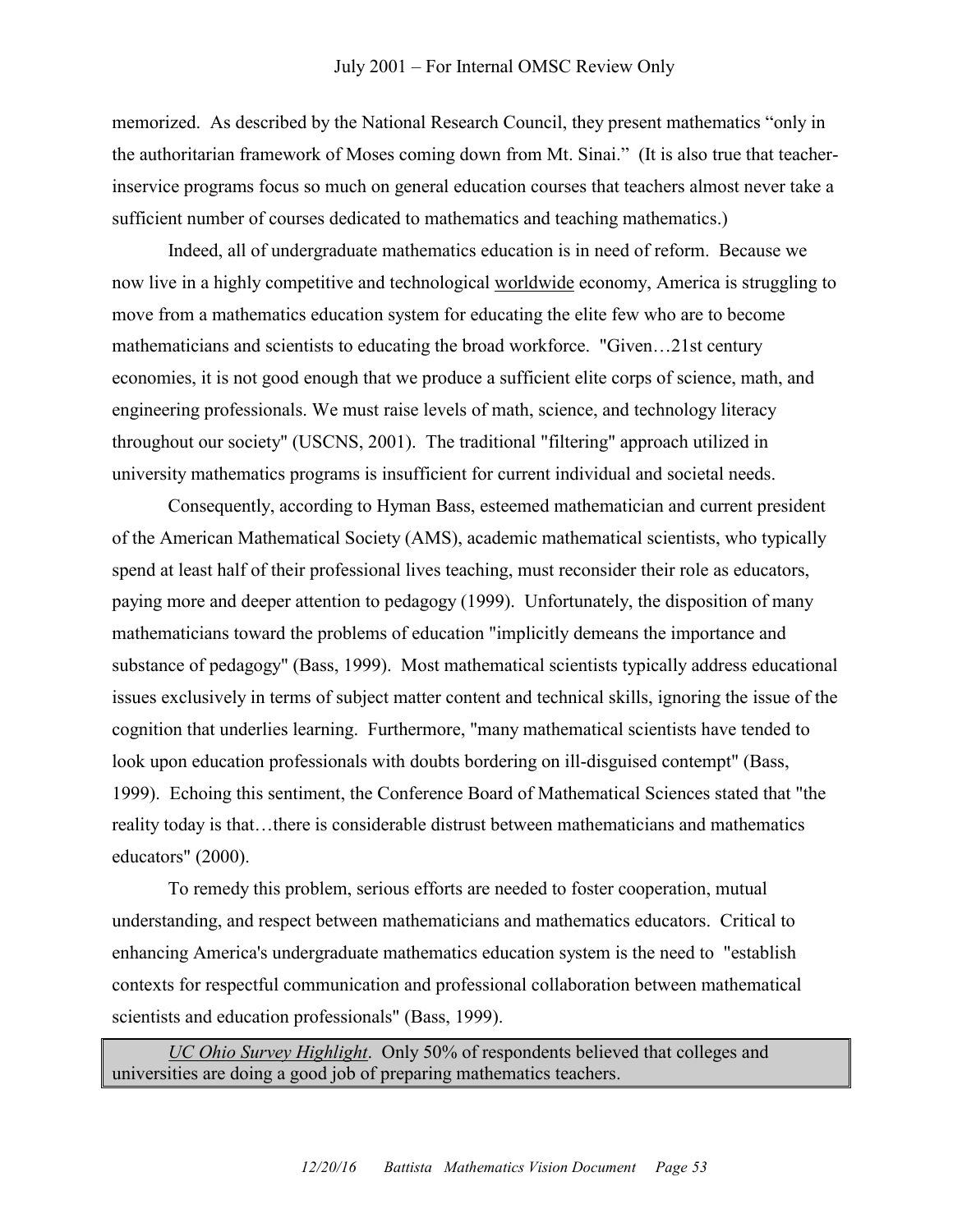#### **Flawed Assessment**

Most school districts rely heavily on standardized and state "proficiency" tests as "bottom line" measures of their students' learning progress, despite the fact that such assessments inadequately measure increases in students' understanding and reasoning in reform mathematics curricula and overestimate the quality of mathematics learning in traditional curricula (Battista, 1999c; Cooper, 1998; Lamon et al., 1996; Romberg et al., 1992). This practice has several undesirable consequences. First, because most high-stakes tests measure traditional rather than reform outcomes, their use maintains the inertia of traditional instruction and seriously impedes adoption of reform practices. Second, such tests rarely are consistent with scientific research on what mathematical understandings might reasonably be expected of students at various grade levels. Consequently, teachers, guided by the demands for "coverage" of content and pressured by administrators and parents to ensure that students pass such high-stakes tests, often demand that students use abstract mathematical procedures before students can make personal sense out of them. Students are thus forced either to "drop out" of mathematics learning or to resort to mindless mimicry.

#### **Test Preparation Versus Teaching**

Because one of the consequences of testing is to signal to students, teachers, and the public those aspects of learning that are valued, when assessments are used for state and district accountability purposes, teachers are pressured by the public and school administrators to spend increasing amounts of time preparing for the tests (Romberg et al., 1992). Poor understanding of the testing process creates the "teach to the test" phenomenon observed in so many school systems. Overly mindful of state-mandated proficiency tests, instead of teaching mathematical concepts and reasoning, most school programs rotely teach students how to solve the specific types of problems that appear on these tests. Test preparation replaces huge amounts of genuine instruction, with students spending most of their time working repetitively on questions that mimic assessment items, reducing the curriculum to mimicry mathematics. Teaching degenerates into a narrow type of instruction that focuses on practice and memorization of decontextualized fragments of mathematics instead of promoting understanding and problemsolving ability.

There is an abundant amount of evidence that such externally mandated assessments can limit and negatively affect the quality of mathematics instruction (Glaser & Silver, 1994). In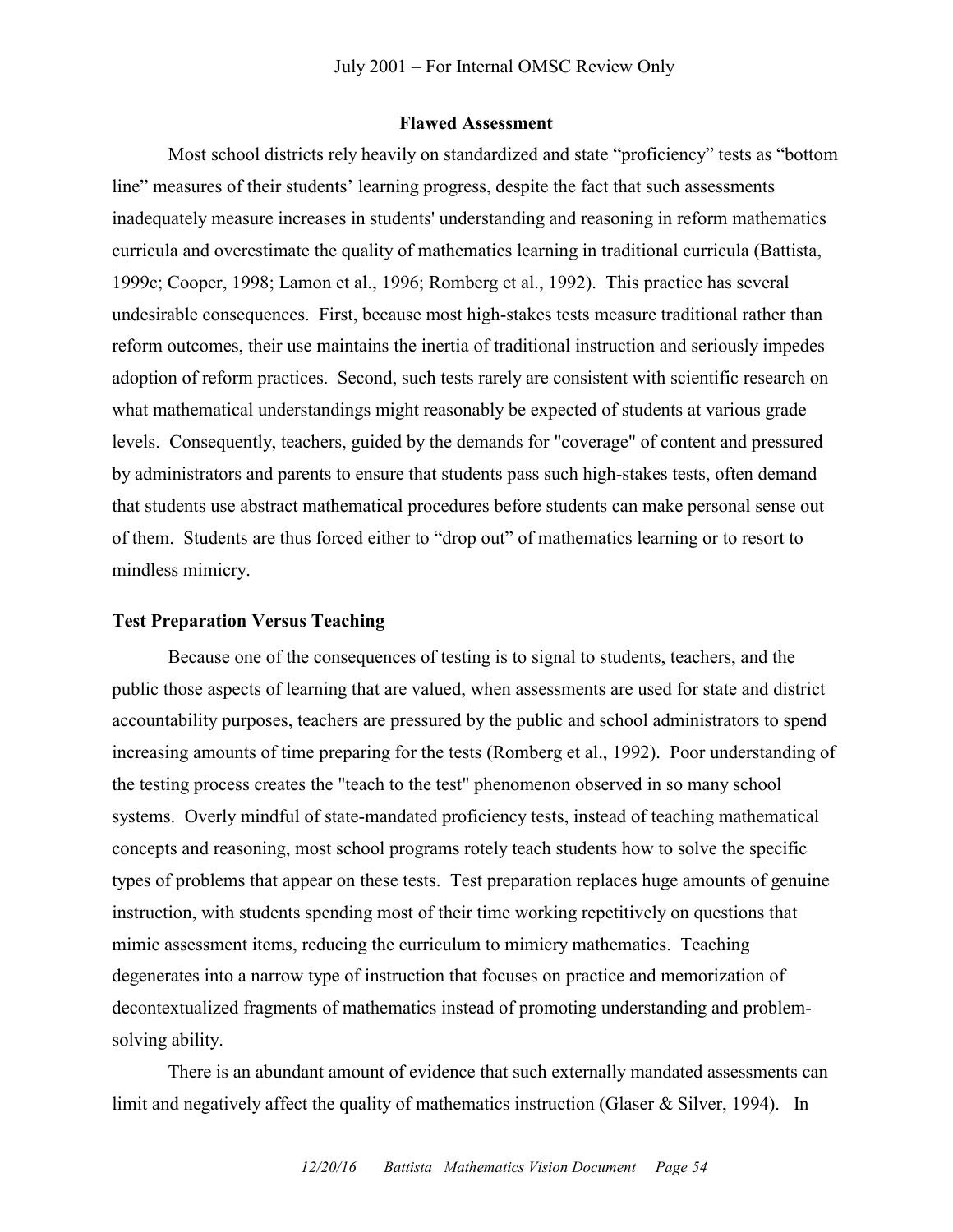particular, research suggests that teachers tend to narrow their instruction by giving a disproportionate amount of their time and attention to teaching the low-level specific content most heavily assessed rather than teaching underlying concepts or overarching principles.

#### **Accountability Uses of Tests Give Inflated Assessments of Learning**

There is also a great deal of evidence that "focused teaching to the test encouraged by accountability uses of results produces inflated notions of achievement" (Linn, 1998, p. 10). The evidence suggests that gains on initial administration of high-stakes standardized tests are due more to "learning to take the test" rather than increases in genuine mathematical knowledge. These findings, together with evidence that high-stakes use of standardized tests leads to a narrowing of the curriculum and an overemphasis on basic skills, strongly suggest that changes must be made in the nature of assessments and the degree to which they are aligned with the types of learning specified in content standards (Linn, 1998).

#### **Testing Can Exacerbate Equity Issues**

High-stakes tests can exacerbate equity issues. For instance, one study reported that 74% of the teachers of high-minority classes began test preparation activities at least 1 month before an externally mandated assessment, and more than 30% spent at least 20 hours on test preparation. However, only 32% of teachers of low-minority classes spent 1 month or more on test preparation before the assessment, and only 9% reported spending 20 or more hours (Glaser & Silver, 1994). "The problems appear to be worst in urban school districts, where more than 60% of mathematics and science teachers report that externally mandated assessments have a negative impact on their curriculum or instruction" (Glaser & Silver, 1994, p. 17).

#### **Assessments Do Not Support Teachers in Their Instructional Efforts**

Finally, a National Institute of Education report of a conference on assessment and instruction noted: "Current testing procedures are not helpful to teachers or students in their dayto-day efforts to teach and learn," and "present day testing programs are largely extraneous to everyday classroom teaching" (Glaser & Silver, 1994, p. 15). There is a need for test formats to be more aligned with learning goals, and test results to be more useful for instructional decision making (Glaser & Silver, 1994).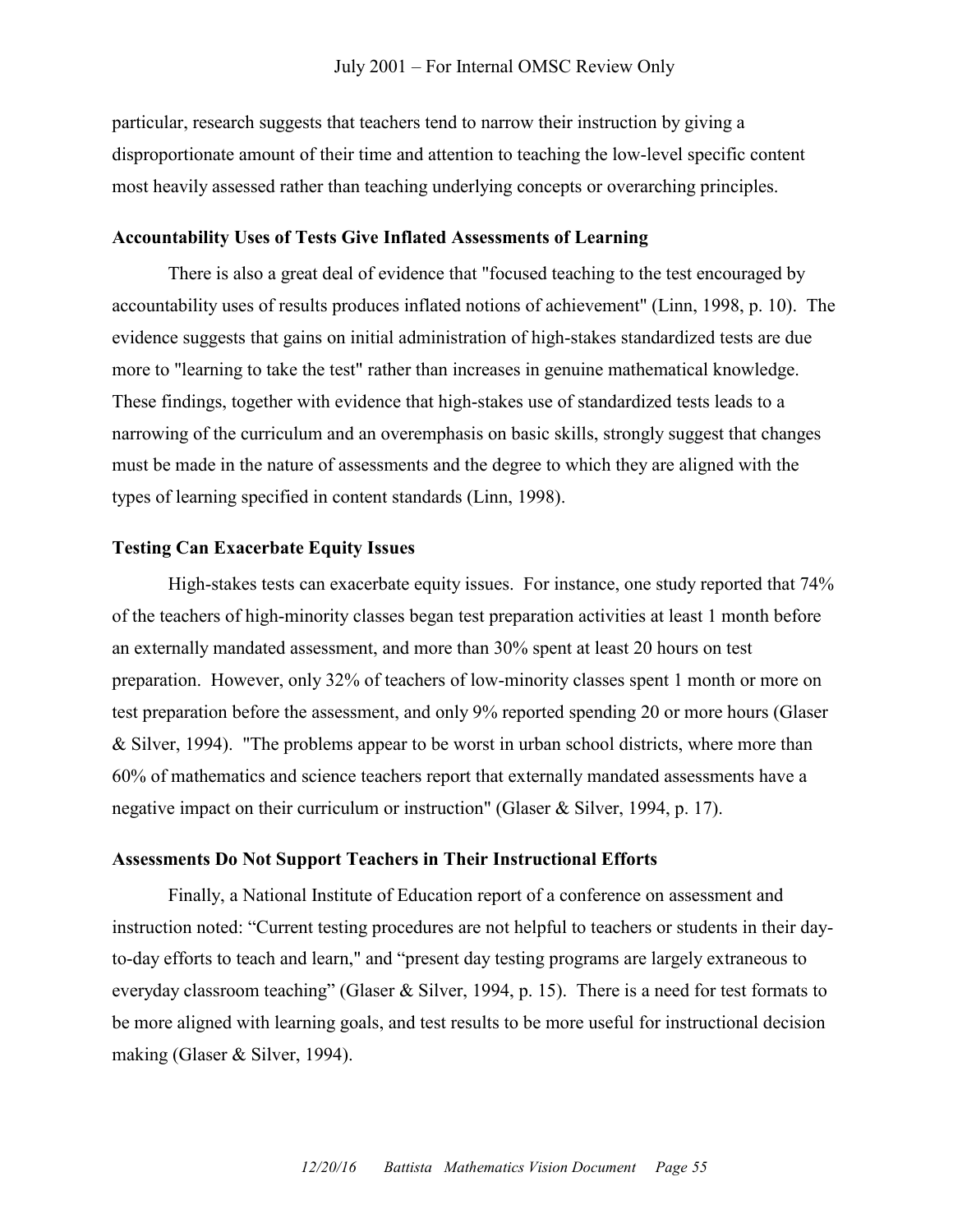#### **Mathematics Textbook Industry**

Because commercial textbook companies are for-profit organizations, for the most part, they publish what will sell, regardless of scientific research on students' mathematics learning and professional recommendations. Because most teachers do not have a firm understanding of research-based teaching but are familiar with highlights of the professional recommendations, they are easily sold on commercially available mathematics textbooks that consist of traditional curricula with enough superficial changes tacked on so that publishing companies can market them as "new" and consistent with professional recommendations. For the most part, textbook companies produce mathematical curricula that are mere caricatures of professionally recommended, scientifically sound instruction. Such textbooks are a powerful factor in maintaining the stranglehold of traditional mathematics instruction.

#### **Myths and Folklore**

The methods of traditional mathematics teaching are based, for the most part, on folk and outdated psychological theories. Typical of such theories are their inclusion of myths.

# **"Covering" Material: Teaching without Learning**

One of the major components of traditional mathematics teaching is the almost universal belief among mathematics teachers in the "myth of coverage." According to this myth, "If mathematics is 'covered,' students will learn it." This myth is so deeply imbedded in traditional mathematics instruction that, at each grade level, teachers feel tremendous pressure to cover huge amounts of material at breakneck speeds. It has encouraged a curriculum that is overly broad and lacks conceptual depth (TIMSS). It has encouraged acceleration rather than careful attention to understanding, even for the brightest students. Belief in this myth causes teachers to criticize reform curricula as inefficient because students in such curricula study fewer topics at each grade level.

#### **Research Debunks This Myth**

Research, however, has uncovered the fundamental flaw in the "coverage" myth, as shown in the figure below (Bell, 1989). Because students in traditional curricula learn ideas and procedures rotely rather than meaningfully, they quickly forget them, so the ideas must be retaught year after year. In contrast, in sense-making curricula, because students retain learned ideas for long periods of time, and because a natural part of sense making is to interrelate ideas,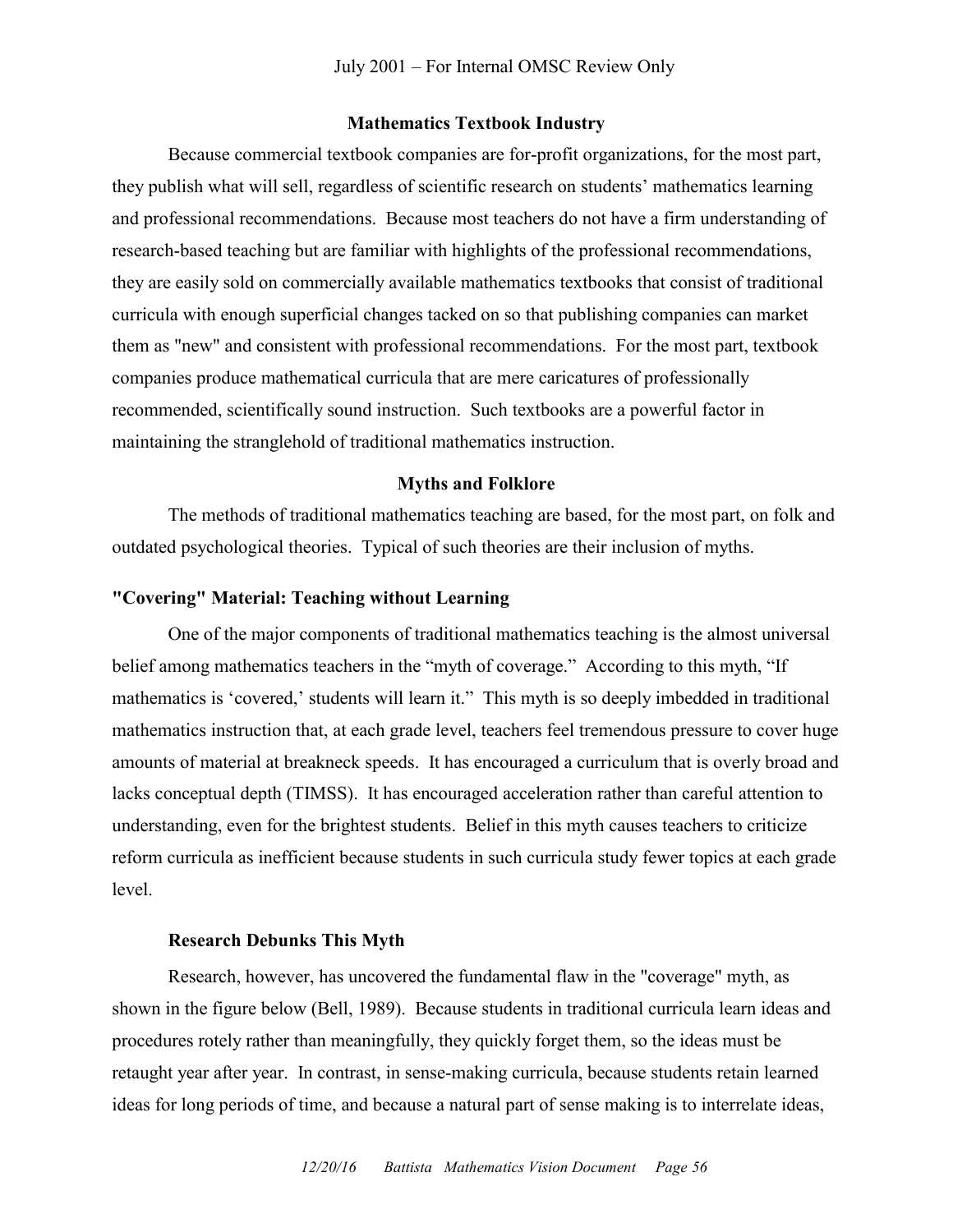rather than repeatedly forgetting the same ideas, students accumulate an ever-increasing store of well-integrated knowledge.



In fact, Alan Bell of the Shell Centre for Mathematical Education at the University of Nottingham turns the myth-based reasoning of coverage on its head: "It may be felt that there is no time for a method which involves intensive discussion of particular points. But on the evidence presented...we have to ask whether we can afford to waste pupils' time on [traditional] methods which have such little long term effect when...we could be doing so much better" (1989).

Indeed, consistent with Bell's claim, TIMSS data suggest that Japanese teachers, whose students significantly outperform U.S. students in mathematics, spend much more time than U.S. teachers having students delve deeply into mathematical ideas (NCES, 1996). Bransford, Brown, & Cocking suggest why focusing on coverage does not work: "Attempts to cover too many topics too quickly may hinder learning and subsequent transfer because students (a) learn only isolated sets of facts that are not organized and connected or (b) are introduced to organizing principles that they cannot grasp because they lack enough specific knowledge to make them meaningful" (1999, p. 46).

### **Skill Must Come Before Understanding.**

Many people, including many teachers, believe that students, especially those in lower level classes, should "master" mathematical procedures first, then later try to understand them. For instance, Wadsworth found "that 86 percent of the public believes kids should memorize the multiplication tables and learn to do mathematics by hand before they go on to use calculators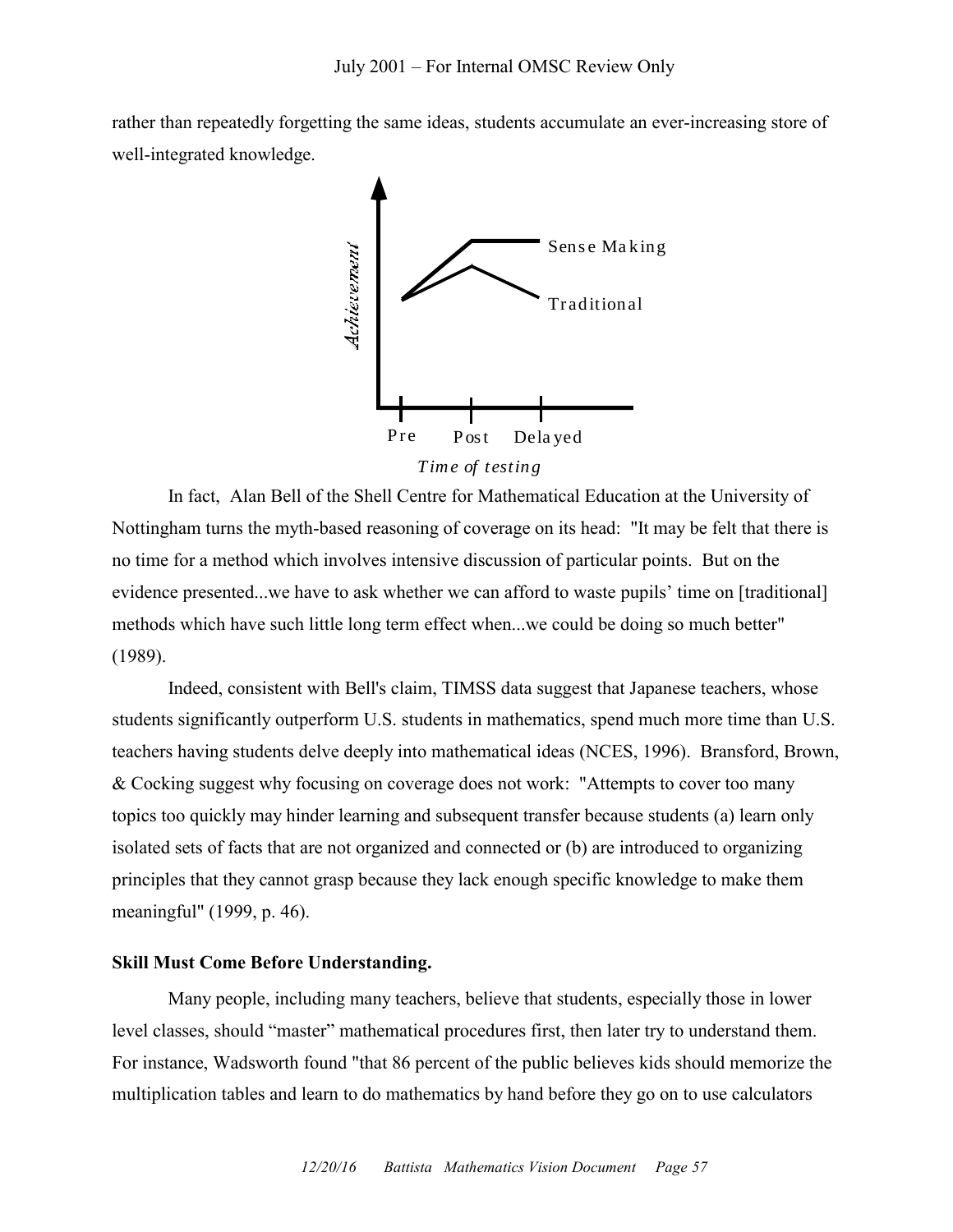and computers. Otherwise they will never fully understand mathematics concepts" (1997, p 15). "It is not that people think higher-order skills are unimportant, but rather that they are even more concerned about two other issues. The first is the belief that until the basics are acquired, nothing else can be learned at all. Second, they believe that many children in today's schools are not acquiring the basics" (Wadsworth, 1997, p. 17).

However, research indicates that if students have already memorized procedures through much practice, it is very difficult for them to later return to understand them (Hiebert, 1999; Mack, 1993; Pesek & Kirshner, 2000). For example, Wearne and Hiebert found that fifth and sixth graders who had practiced rules for adding and subtracting decimals by lining up the decimal points were less likely than fourth graders with no such experience to acquire conceptual knowledge from meaning-based instruction on decimals (Hiebert & Carpenter, 1992). In fact, researchers have found that the traditional practice of having students master computation skills then giving them relevant word problems is misguided. "Word problems should not be treated as applications of previously learned computational procedures, but as opportunities for problem solving and sense making. They should be viewed as a way to introduce new mathematical concepts" (Battista & Larson, 1994).

# **Teacher Beliefs and Knowledge that Are Inconsistent with Professional Recommendations and Research Cause Poor Implementations of Good Curricula**

Having an even greater effect on instruction than myths are teachers' beliefs and knowledge. Research has shown that teachers' knowledge and beliefs about mathematics, mathematics learning, and students' mathematical thinking can heavily influence the ways they teach. Unfortunately, though an abundance of scientific research has shown that traditional mathematics instruction is woefully ineffective, the majority of U.S. mathematics teachers still adhere to teaching that is traditional at its core (TIMSS). Furthermore, even though a fair number of teachers say they are familiar with teaching methods advocated by NCTM and even report using such methods, research has shown that teacher-reports greatly overestimate how consistent teacher practice is with these methods (Spillane & Zeuli, 1999). Finally, research shows that a great many U.S. mathematics teachers are deficient in knowledge of mathematics, knowledge of how students think about and construct mathematical ideas, and skill in creating instructional classroom environments in which students can inquire and make sense of mathematics (e.g., Grouws & Cebulla, in press; Ma, 1999).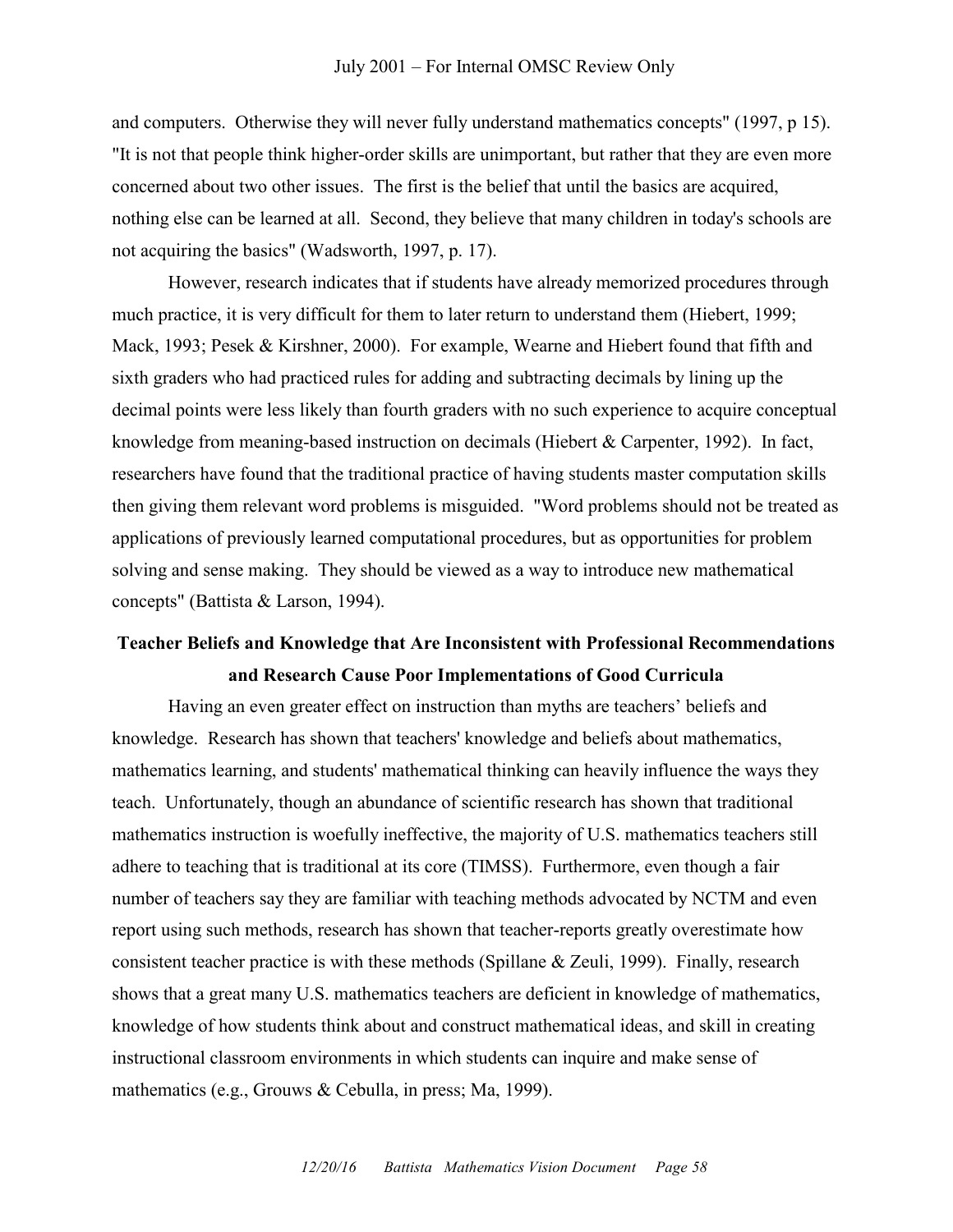# **Teacher Beliefs and Knowledge Insufficient to Implement Professional and Research-Based Recommendations for Instruction**

Although most U.S. commercial textbooks are still traditional at their core, there are U.S. curricula, developed with support from the National Science Foundation, that implement modern professional recommendations with high fidelity. Research conducted during development shows these curricula to be more effective than traditional curricula (National Science Foundation, 1995). (In fact, through a broad spectrum of studies, the view of learning and teaching supported by NCTM-related reforms has been scientifically established.)

However, even with these professional recommendation-consistent curricula, teachers with incorrect conceptions of and beliefs about mathematics or about how mathematics is learned can distort the original ideas of the curricula's creators (Battista, 1994; Spillane & Zeuli, 1999). Unfortunately, that is exactly what has been happening. High-quality curricula are being implemented by teachers who have not been properly educated in the curricula's use. In these low fidelity implementations, class discussions often wander aimlessly in free-for-all and showand-tell styles, ending without students ever coming to closure on ideas (the closure does not have to come at the end of a single period, but it does need to come); the major ideas that students must become fluent with are not properly revisited (perhaps because the teacher doesn't really see how the idea is threaded through a set of activities); and intended instructional goals are not clearly conceptualized and pursued. In fact, it is not unfair to characterize what is happening in these low fidelity implementations of reform curricula as "fuzzy mathematics." The point here is that insufficient teacher preparation and knowledge (concerning mathematics, students' mathematical thinking, and how to conduct high quality inquiry/sense making instruction) is a critical factor in implementations of reform. Without proper training and support, most teachers are unable to properly implement reform practices.

Another factor that contributes to poor implementations of the NCTM Standards is that, because they were meant as guidelines, the Standards were written rather generally to intentionally support variation in instructional practice, within given constraints. An unfortunate consequence of the "general" nature of the Standards is that many school districts claim to be implementing Standards-based mathematics curricula, but their implementations usually have distorted the tenets of the Standards greatly (Hiebert, 1999; NCES, 1996; TIMSS; Spillane & Zeuli, 1999). However, when such implementations fail to live up to expectations, reform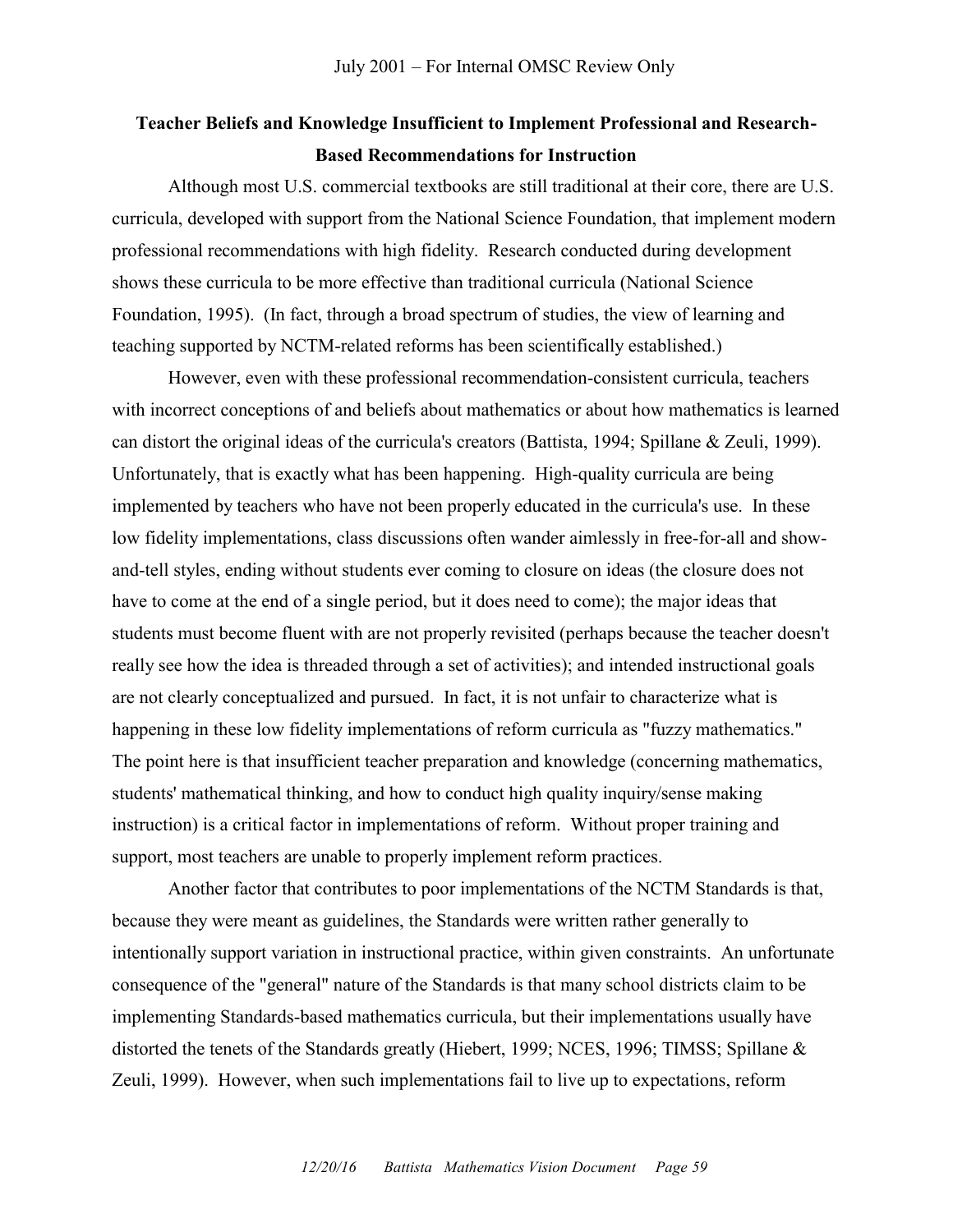mathematics is blamed, even though it is not reform, but a particular implementation of reform, that has failed. Just because a particular implementation fails, one cannot reasonably conclude that the theory and research are wrong, only that there are flawed mechanisms for putting the theory into practice—teacher training and inservice, textbook creation, and teaching.

### **Teachers with Inadequate Knowledge of Mathematics**

As has already been discussed, there is research support and an overall consensus among teacher educators that high quality teaching requires teachers to have sufficient understanding of mathematics (along with student learning and thinking and appropriate pedagogical techniques). Unfortunately, research strongly suggests that teachers' knowledge of mathematics is often shallow, rule-bound, and unconnected (Grouws and Cebulla, in press; also Ma).

UC Ohio Survey Highlight. 91% of respondents thought that teachers should be periodically tested on their knowledge and teaching of mathematics.

### **Large Numbers of Unqualified Mathematics Teachers**

Despite the documented importance of teacher expertise, whenever the U.S. has experienced shortages of mathematics teachers, states have typically met these problems by lowering teacher standards. In fact, "more than 30% of U.S. mathematics teachers were teaching out-of-field in 1991, and only 52% of U.S. mathematics teachers had both a license and a major in their field" (Hammond & Ball, 1997). More than 30% of secondary mathematics teachers do not have even a minor in mathematics. Twenty-seven percent of high school students taking mathematics are taught by out-of-field teachers. Furthermore, "the proportions of students taught by out-of-field teachers are much higher in lower track classes, in high-poverty schools, and high-minority schools" (Hammond & Ball, 1997). In schools with the highest minority enrollments, students have less than a 50% chance of getting a mathematics teacher who holds a license and a degree in the field they teach. There is also a particular problem with the shortage of properly qualified teachers teaching middle school mathematics, with many having only the meager mathematics preparation for elementary education .

#### **Little Systemic Support of Teacher Learning in the Schools**

The United States offers far less support for teacher learning than do industrialized countries that rank higher on educational outcome measures. In contrast with countries whose students outperform U.S. students, the United States lacks a genuine professional development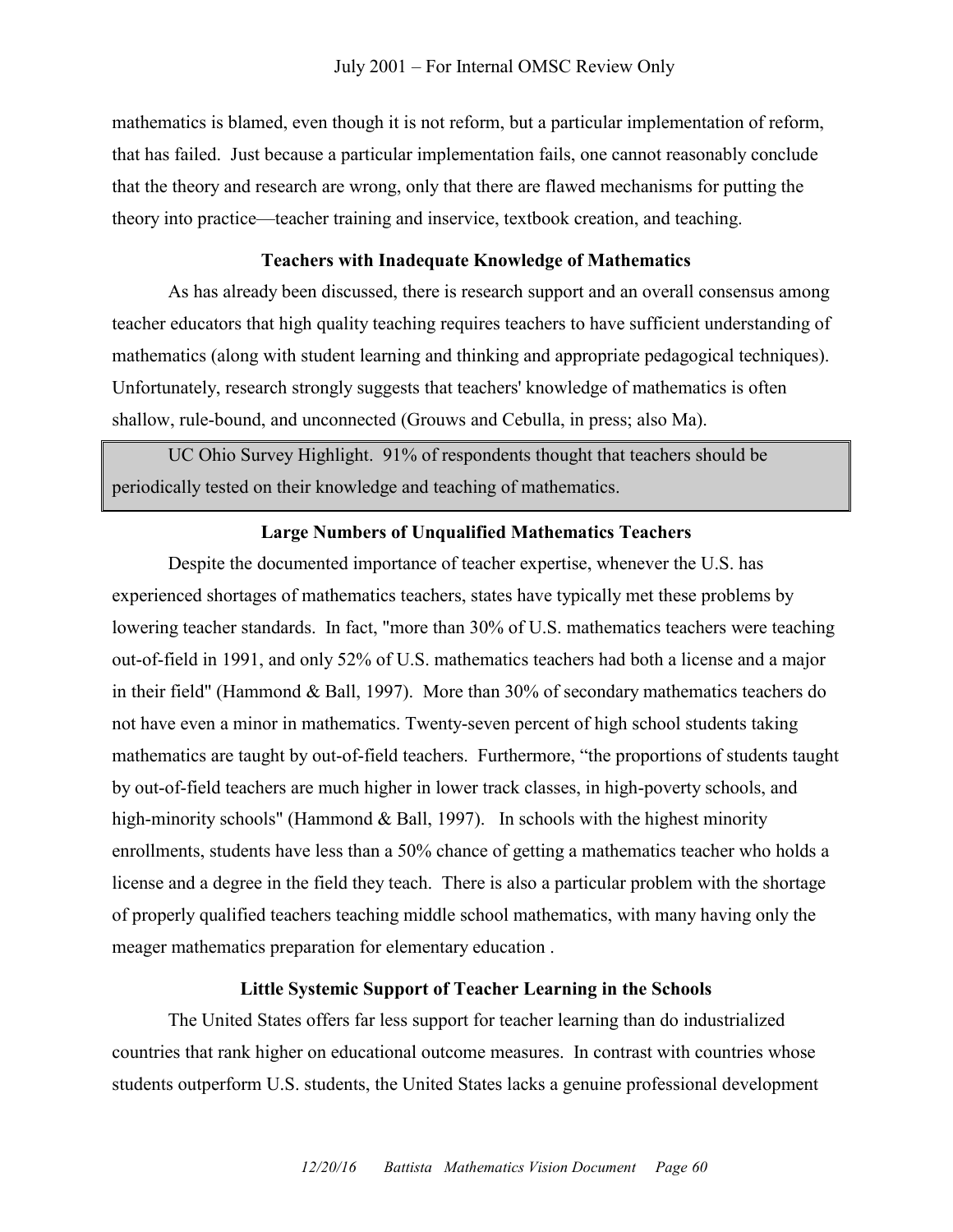#### July 2001 – For Internal OMSC Review Only

system for teachers. "Once in the classroom, U.S. teachers have only 3 to 5 hours a week in which to prepare their lessons, usually in isolation from their colleagues. Most have no time to work with or observe other teachers; they experience occasional hit-and-run workshops that are usually unconnected to their work and immediate problems of practice" (Hammond  $\&$  Ball, 1997). Indeed, in the U.S., "teachers are assumed to be competent once they have completed their teacher-training programs" (Stigler & Hiebert, 1999, p. 110). In contrast, Japan, which has much higher student achievement in mathematics, makes no such assumption. Participation in continuous, in-depth school-based professional development is considered part of a teacher's job (Stigler & Hiebert, 1999).

#### **Preservice Education in the U.S. Is Weak**

Making the problem worse, most teachers in the U.S. also have had a relatively weak program of preservice education. Their undergraduate teacher education programs necessarily make trade-offs between content preparation and pedagogical preparation (generally taught in unconnected courses), and many have weak student teaching experiences. In short, many U.S. teachers enter the profession with inadequate preparation, and few have many genuine opportunities to enhance their knowledge and skills over the course of their careers.

### **Insufficient amount of Time Spent on Mathematics Teaching**

Research also indicates that too little classroom time is being spent on mathematics teaching. In one study, 20% of students at grade 8 had teachers who reported spending less than or equal to 30 minutes per day on mathematics (Grouws & Cebulla, in press). In contrast, many reform-based mathematics curricula require that an hour per day be spent on mathematics teaching.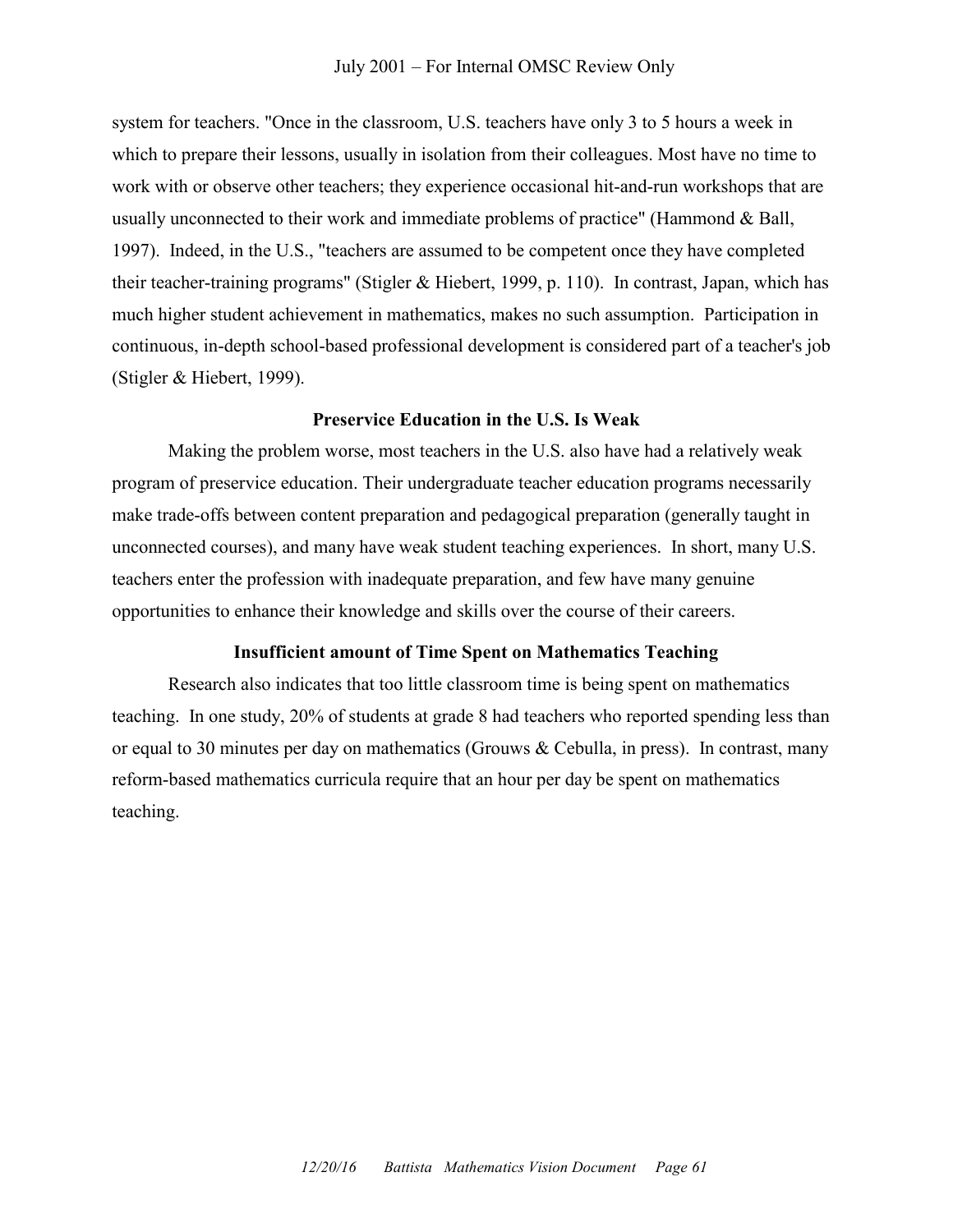# **SECTION 4: MOVING FROM WHERE WE ARE TO WHERE WE WANT TO BE**

There are several major changes required to make Ohio mathematics education worldclass. These will be summarized below.

# **There Must Be a Coherent, Shared Vision for Ohio Mathematics Education**

One of the major conclusions of TIMSS is that American mathematics education is guided by a disconnected set of restricted views rather than a single overarching coherent vision (Schmidt, McKnight, & Raizen, 1997). Thus, one of the major goals for mathematics education in Ohio should be to develop a coherent vision that guides all aspects mathematics teaching in the state.

As we have seen throughout this document, two fundamental principles form the core of this vision. First, mathematics curricula and instruction should focus on developing in students deep and genuine understanding of mathematical ideas. Depth of understanding should never be sacrificed for breadth of coverage. Second, the only way to instructionally support students' development of mathematical understanding, problem solving, and reasoning, is for curricula and teaching to focus on students' cognitions, not their behaviors. Teaching must guide and support the processes by which students mentally construct personal meaning for mathematical concepts and principles. Design of mathematics curricula and instruction must be grounded in detailed analyses of students' mathematical experiences and the ways that they construct mathematical knowledge. Supporting and guiding students' mathematical cognition can be achieved only by relying on scientific research on mathematics learning.

# **There Must Be a Comprehensive and Coordinated State Mathematics Education SYSTEM**

To implement a coherent and shared vision, Ohio must develop a comprehensive and coordinated state mathematics education system. This system should have at its head a special section of ODE. It should be lead by genuine experts in mathematics education (i.e., accomplished Ph.D.s in mathematics education). It should include active, regular participation by experts in mathematics education research to ensure that policies are scientifically sound. The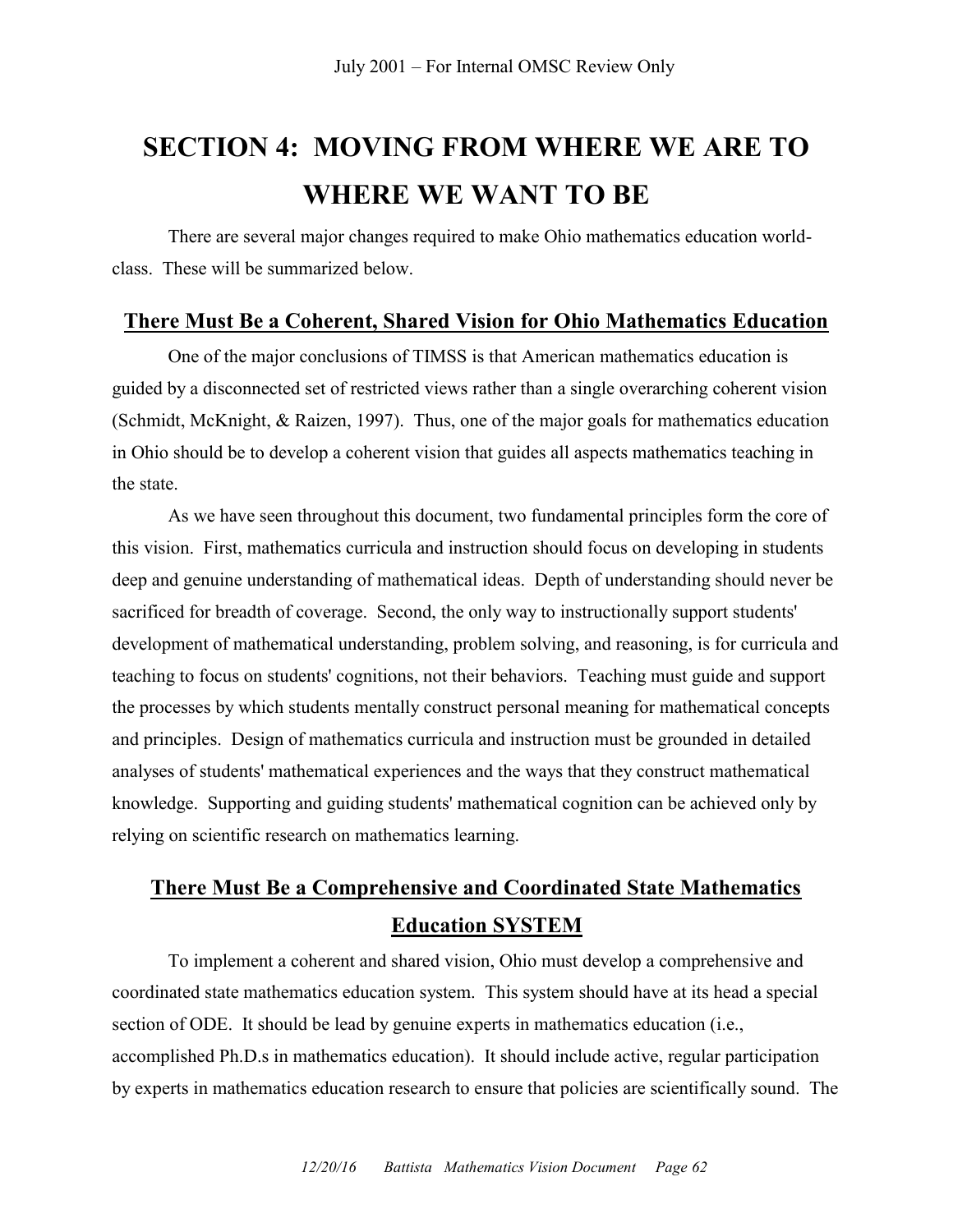system should coherently interconnect and guide all components of mathematics education in Ohio, including learning standards, assessment, teacher licensure, university-based teacher education, teacher professional development, and education funding.

However, throughout the development and implementation of the system, we must never lose sight of individual students engaged in the activity of learning. Genuine human learning can never be reduced to a set of standards or test scores. If the mathematics education system becomes a bureaucracy that takes on a life of its own, a life that, once born, loses sight of the human learning activity that it was created to nurture, it will not help improve the situation, but exacerbate it.

# **Ohio's Mathematics Education System Must Be Firmly Grounded in Scientific Research and Method**

All activities and programs carried out by Ohio's mathematics education system must be fully informed by, and consistent with, scientific research in mathematics education. Principles of that research have been outlined in earlier portions of this document. Political whim, education bandwagons, and weakly applicable recommendations of "general" education theory must be avoided. For instance, to insure that state assessment systems and mathematics content standards are consistent with scientific research, development teams must include expert researchers in mathematics learning on a *continuing* basis. (Volunteer work is insufficient and unfair for such continuing involvement; extensive paid consultant arrangements must be made.)

As part of becoming more scientific, all activities in Ohio's mathematics education system must be firmly grounded in the literature in mathematics education. Ohio must utilize the vast resources for improving mathematics education that have been created nationally and internationally. For example, to move toward standards-based mathematics curricula, teachers and mathematics educators in Ohio should not create their own curricula; they should utilize curricula developed by nationally and internationally recognized experts, and funded by the National Science Foundation.

# **The Mathematics Education System Must Be Centered Around a Set of Scientifically Sound, Professionally Recommended Learning Standards**

As discussed in earlier sections, Ohio must have a set of scientifically sound, professionally recommended, cognition-based learning standards in mathematics. The Ohio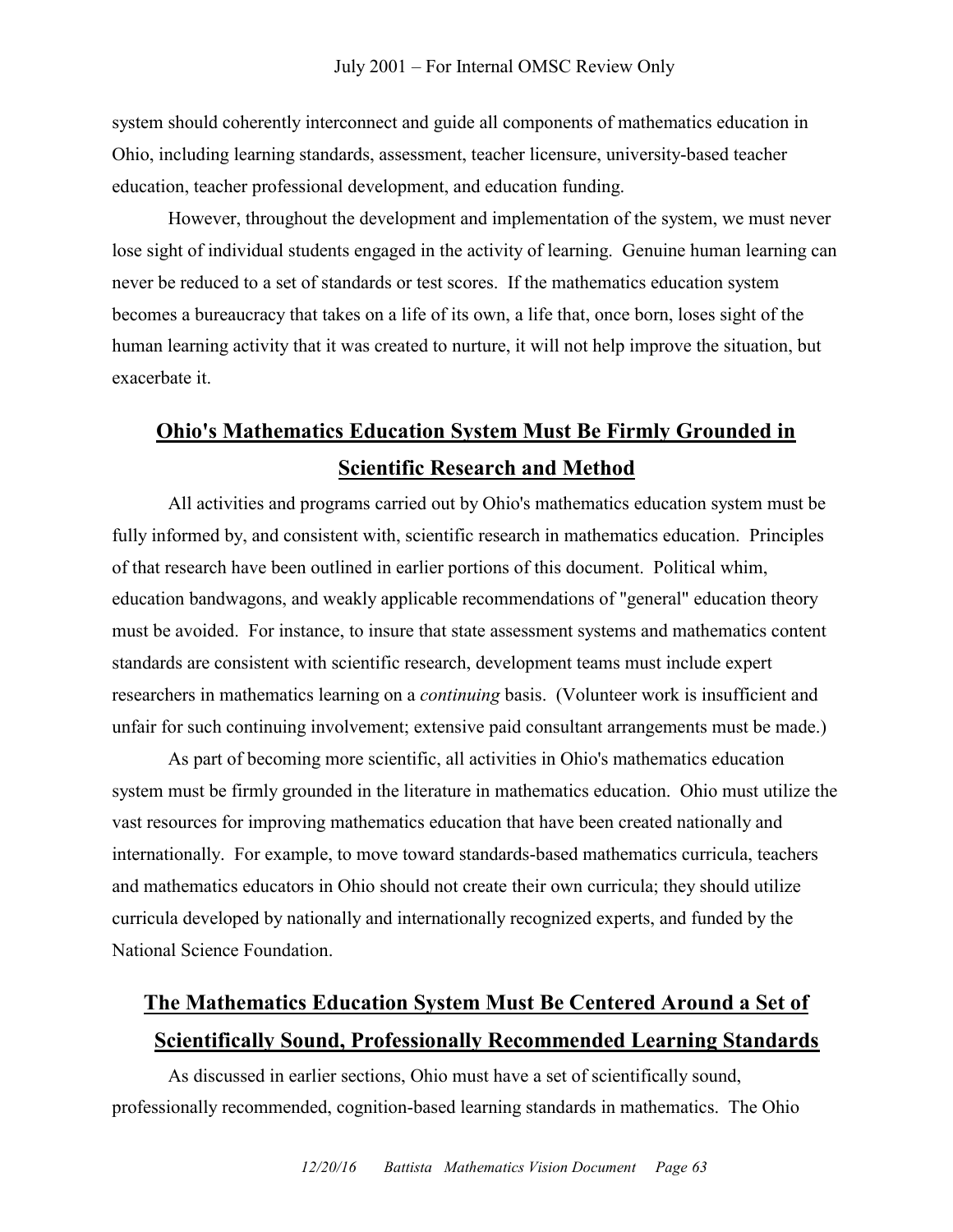Model Mathematics Curriculum, which was based on the NCTM Standards written in 1989, was a laudable attempt at creating such standards. However, because NCTM published a revised set of standards in April of 2000, because experience is a good teacher, and because we now have a decade more of relevant research to inform us, it is time to revise Ohio's standards. It is essential that these standards be formulated and documented in a scientifically sound way. Relying solely on professional recommendations, without careful review and documentation of relevant research, will lead to learning standards that are inconsistent with research-grounded instructional practice.

As part of these standards, Ohio must specify what mathematical knowledge is required for graduation from high school and what mathematical knowledge is required for entrance into its universities. Once standards for entering universities are specified, universities in Ohio should be prevented from accepting students who do not meet the standards. (Of course, specific and effective ways should be found to help students who want to go to college meet the entrance requirements. For instance, if students who were enrolled in a college prep program in high school do not meet college entrance requirements, it could be the high school's responsibility to provide the necessary remediation.)

# **Student Learning Must Be Measured with a Scientifically Sound, Professionally Recommended, Assessment System**

Ohio must develop a comprehensive, scientifically sound, professionally recommended, standards-based assessment system. This system must not only inform everyone about how effective the mathematics education system is working, it must provide timely feedback that schools and teachers can use to improve students' mathematics learning. It must include cognition-based assessment of students' learning progress as well as evaluation of students' behavioral competencies. Assessment analyses should be completed quickly enough so that teachers can use the results to help their current-year students.

One way to make Ohio's assessment system more useful is to make it two-tiered. Tier 1 assessments would be given by the State at, say, grades 4, 8 and 12 (the latter possibly being an exit exam that is first given in  $10^{th}$  grade). Tier 2 assessments would be designed/adopted by the State but administered by school districts; given in all grades except 4, 8, and 12; and focus heavily on cognition-based analyses that are critical to guiding instruction. So that individual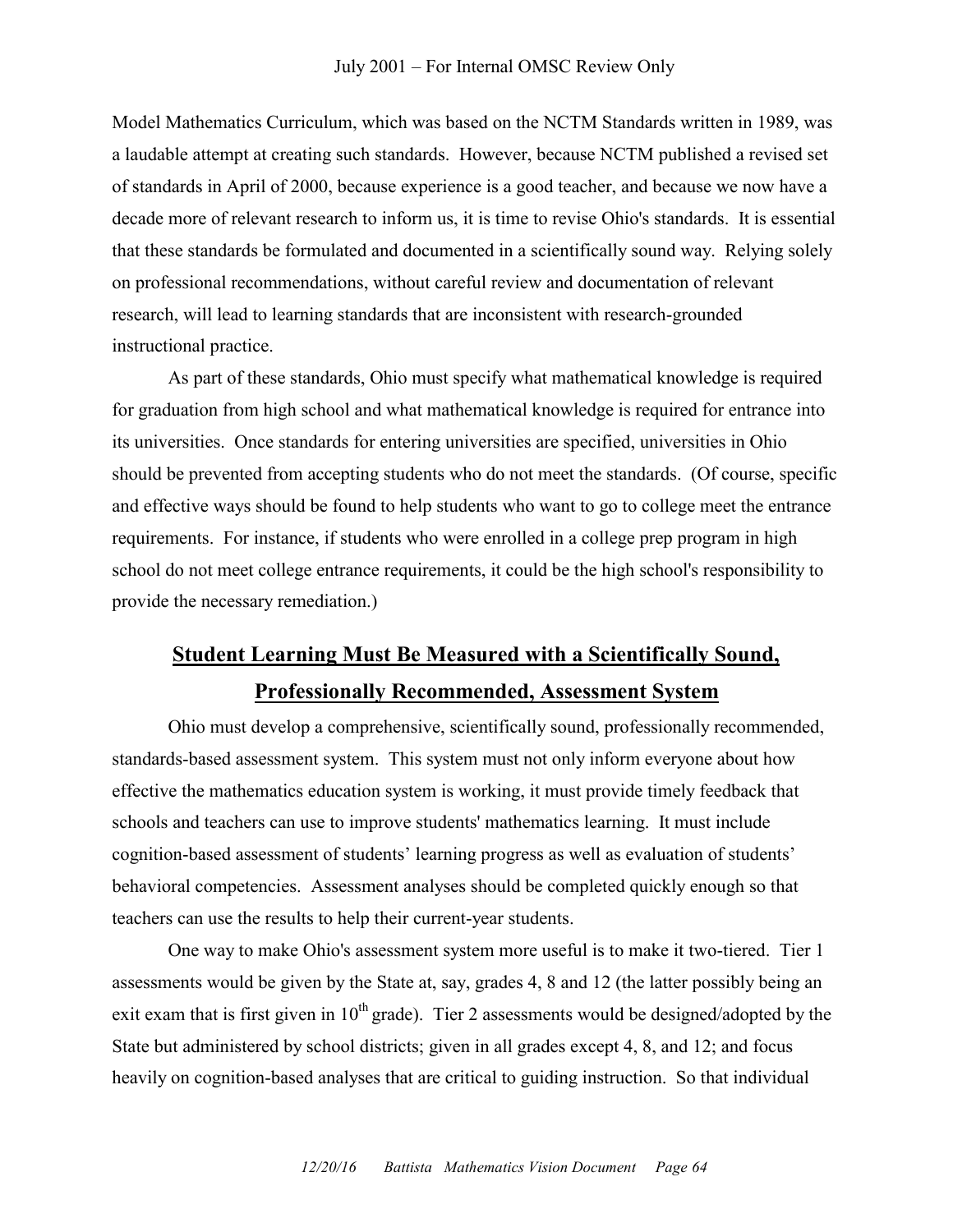students' learning progress could be constantly monitored, all tests would be cognition-based and tightly coordinated with the cognition-based learning standards. The assessments, both State and district-administered, would consist not only of multiple-choice items, but open-response and extended-response items. District administered tests would involve teacher committees in most of the grading (especially of open-response and rubric-graded items) so that teachers become intimately aware of, and constantly involved with, the standards-based assessment process. Some Tier 2 assessment items could be embedded in instruction so that they not only serve an assessment purpose but an instructional one.

The key to this assessment system is its coordination with learning standards and instruction. Every time one of the assessments is given, teachers should quickly receive feedback on how individual students are progressing toward the learning standards.

The State should also regularly participate in some nationwide assessments (like the NAEP, and normal standardized tests) to see how Ohio's students are doing in comparison to students in other states.

# **An Appropriate Teacher Licensure and Teaching Requirement System Must Be Developed**

Ohio must develop a licensure/qualification system that ensures that all teachers who teach mathematics know a sufficient amount of (a) mathematics, (b) research on how students learn mathematics, and (c) instructional methods for teaching mathematics, at ALL grades specified by their teaching license.

*The United States is one of the few countries in the world that continues to pretend—despite substantial evidence to the contrary—that elementary school teachers are able to teach all subjects equally well. It is time that we identify a cadre of teachers with special interests in mathematics and science who would be well prepared to teach young children both mathematics and science in an integrated, discovery-based environment. (National Research Council 1989, p. 64)*

In all but the primary grades (and even there, greatly increased knowledge is needed), increased knowledge requirements demand (as recommended by NCTM) that *mathematics education specialists teach mathematics*.

Although Ohio has made laudable progress in this domain with its new licensure system, the present system has one major gap. The knowledge requirements should apply to all teachers of mathematics, *experienced and new*; no "grandfather" exceptions should be granted, as is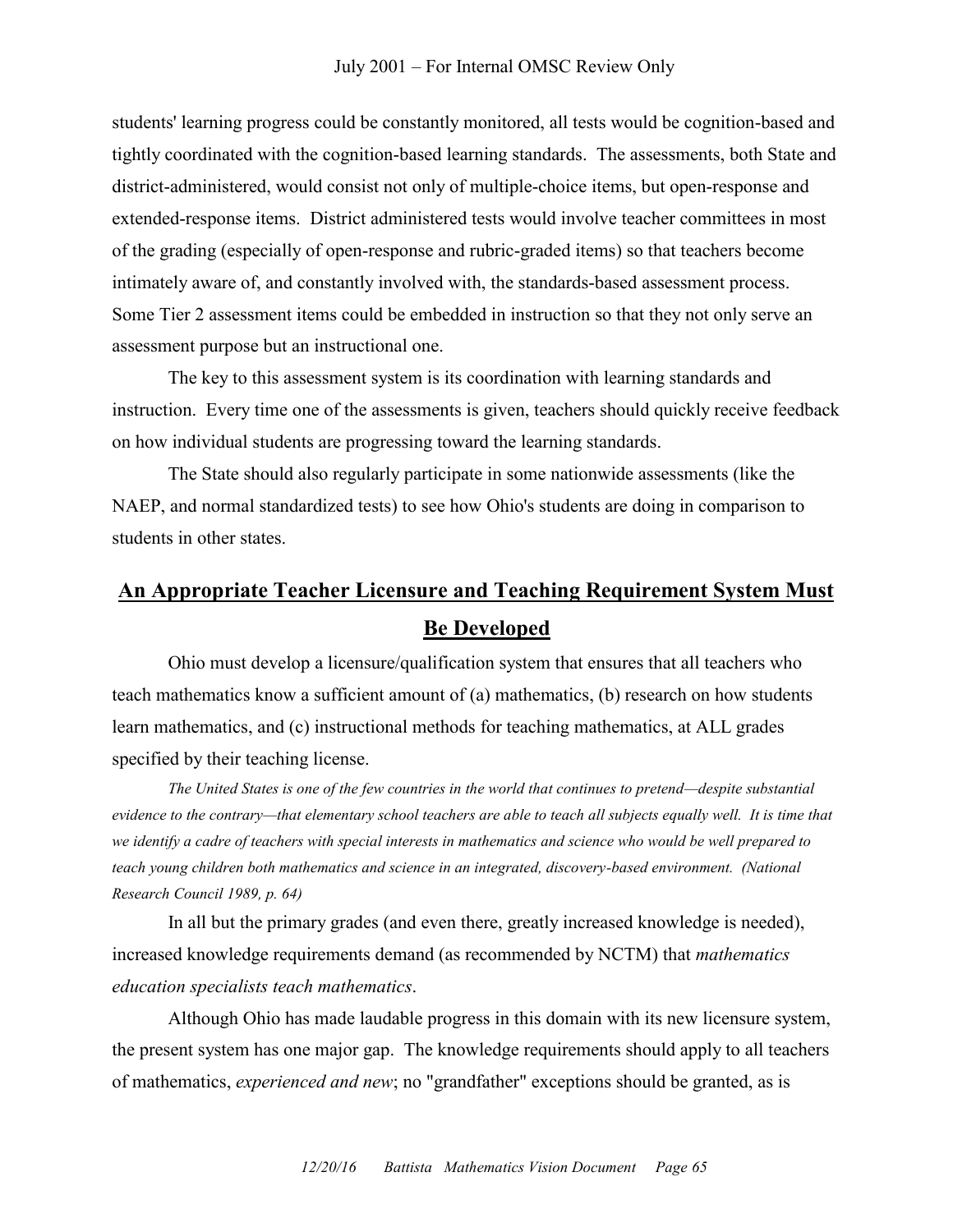currently done. Special inservice programs should be designed to help willing, previously certified teachers move into teaching mathematics full-time. But teachers who do not take advantage of these opportunities should not be permitted to continue teaching mathematics. Moreover, school districts must be required to utilize specialists in mathematics classrooms.

*UC Ohio Survey Highlight*. 86% of respondents felt that elementary teachers should have specialized training to teach mathematics.

# **An Appropriate Teacher Inservice Professional Development System Must Be Instituted and Required**

Because no undergraduate program can fully prepare teachers to teach mathematics well, Ohio must develop a comprehensive system for the continuous professional development of mathematics teachers that focuses on research-based methods for improving students' mathematics learning. The system should support teachers' regular and collaborative study of mathematics teaching by setting aside significant daily work time for such tasks—time away from "teaching" duties. During this set-aside time, teachers would be responsible for something like the Lesson Study program described by Stigler and Hiebert in the *Teaching Gap*. Involving teachers in the regular study of their own teaching not only is a form of professional development, it can be an essential part of the feedback/adjustment mechanism that continuously improves the functioning of the mathematics education system at the classroom level, where it counts most.

The state should offer leadership, support, and requirements in helping school districts implement continuous professional development programs. There are a number ways that it can do this. First, there can be requirements that, to continue teaching mathematics, mathematics teachers at all levels be required to get a masters degree with a significant amount of coursework appropriate for mathematics education, and that they periodically take "refresher" courses in mathematics education and mathematics throughout their careers. Second, the state could institute requirements for (a) the minimum number of paid hours that schools set aside for teachers to spend on appropriately specified professional development during each school week, and (b) the maximum number of hours that teachers can spend on actual teaching per week.

# **Operation of the Entire Mathematics Education System Must Be Monitored**

Ohio should develop a mechanism to monitor the functioning of the whole mathematics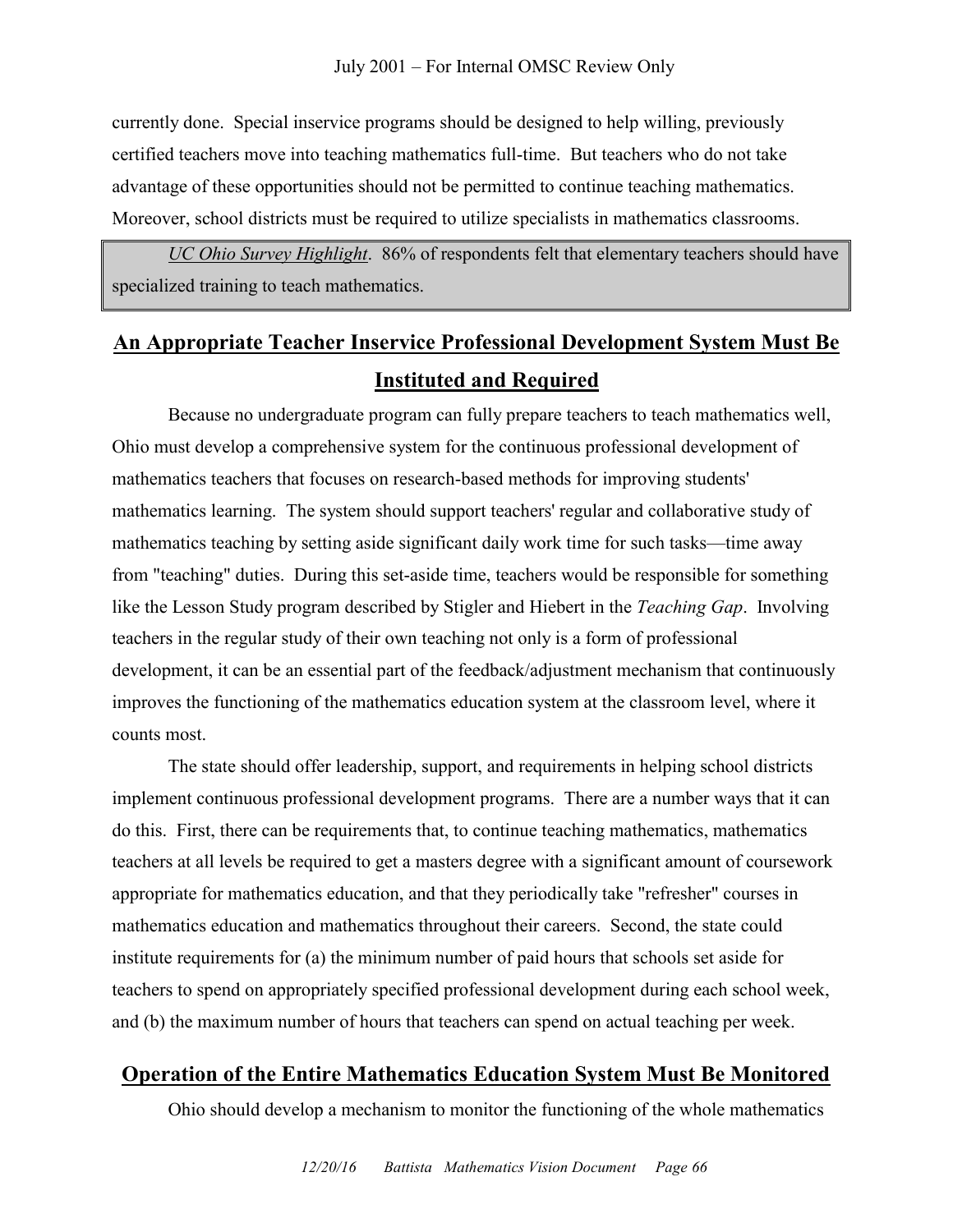education system. Data on the functioning of the system must be regularly collected and analyzed. An external review of all components of the system by outside experts in mathematics education should be conducted every 5 years. This review should be made public.

# **Accountability Must Apply to All Components of the System**

Accountability should apply not just to schools and teachers, but to state programs (including legislative mandates), universities, school districts, students, and parents. As we have seen, the mathematics education system consists of many components, all of which can profoundly affect student learning. To "blame" teachers or schools by holding only them accountable is intellectually dishonest because it fails to consider that each component can contribute to poor student learning. It is also counterproductive because it diverts attention from factors that may be causing poor learning but are not under the control of schools or teachers. For instance, high-stakes testing that focuses on behavioral rather than cognition-based learning goals drives teachers to teach superficially to the tests, which research shows leads to poor student learning. Thus, blaming teachers and schools for low student achievement diverts attention from the real problem—inadequate assessment and learning standards.

This does not mean that Ohio should not have statewide assessments and standards for learning mathematics. However, the assessments and standards should be consistent with current research on mathematics learning, and teachers should be supported in learning and implementing instructional methods that promote high level mathematics learning in their students.

To improve mathematics learning in Ohio, we must change the whole system; focusing on single components will not work. In fact, since there is sufficient evidence that mathematics learning can be improved by following the tenets provided in this document, the case could be made that all components in the mathematics education system that are inconsistent with these tenets should be blamed for students' poor achievement.

# **Further Ways the State Can Improve Mathematics Instruction**

The state can:

 Require that superintendents and principals take appropriate courses that help them understand research and reform in mathematics education. Such courses can help administrators become part of the solution to the problem, not part of the problem.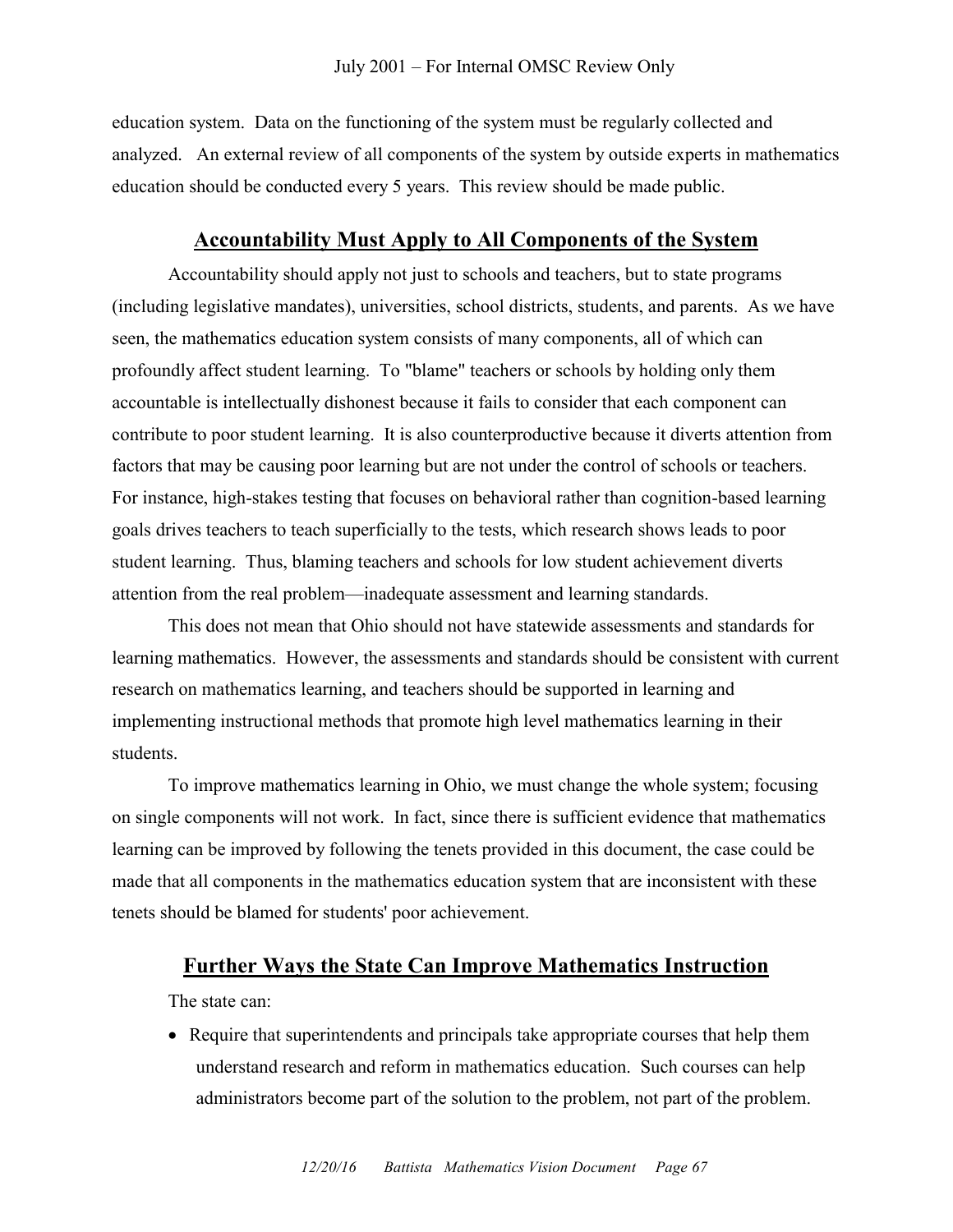The state should also institute ways monitor whether administrators are implementing policies that are consistent with these reform principles and research.

- Require that school systems use professionally recommended and scientifically sound mathematics curricula.
- Require that sufficient classroom time be mandated for mathematics instruction each day.
- Require that school districts employ only qualified mathematics teachers for mathematics instruction.
- Require that universities implement scientifically sound, professionally recommended teacher education programs at both the preservice and inservice levels.
- Require that mathematics teaching in universities be consistent with professional curricular and teaching standards.
- Require that increased financial support be given to colleges and universities for mathematics teacher education programs.

The state could also sponsor a systematic program that educates the public about the importance of schooling in general, and mathematics education in particular. Both print materials and TV advertisements should be used to convince students and the public that knowledge of mathematics is essential to personal, community, state, and national well-being.

Business and industry should require that the employees they hire have graduated from high school and have succeeded in appropriate mathematics courses.

*NCREL, 2000 Highlight:* The Education Commission of the States (ECS) recommends a set of incentives for students, including the following:

• Standards for graduation from high school: Recommendations include requiring students to take a larger core of academic classes and to achieve an aggressive minimum score on end-of-course exams or comprehensive exit exams before graduating.

• Clear and specific requirements for admission to higher education: Clarifying standards and expectations could persuade students that academic performance in high school matters.

• Academic requirements for employment or apprenticeship programs: The National Alliance of Business (NAB) campaign Making Academics Count encourages companies of all sizes to ask applicants for high school records as part of the hiring process.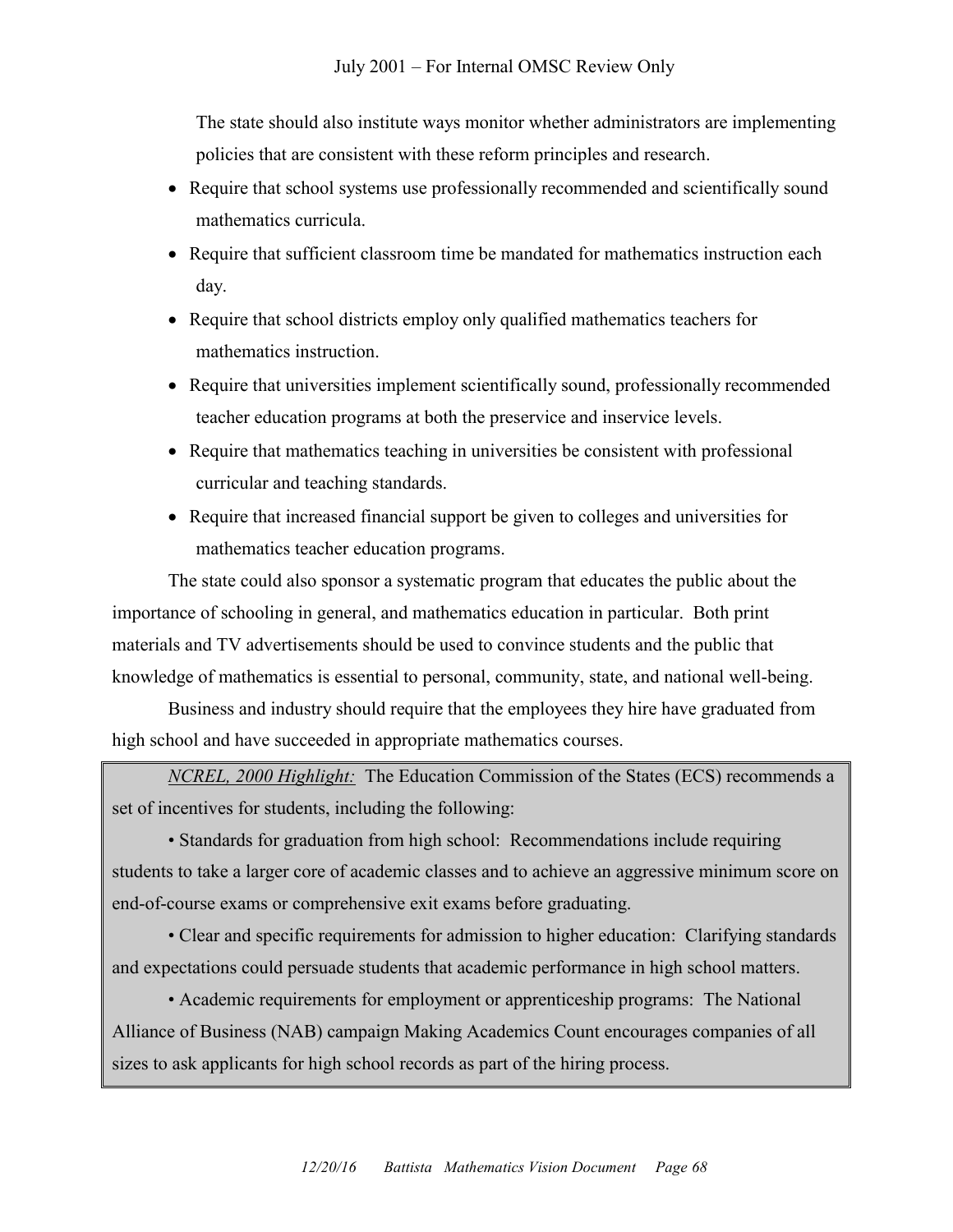### **Final Words**

Mathematics education is not working as well as it should or could in Ohio. It is disjointed, with no coherent, shared vision. Most teachers are teaching in ways that are inconsistent with recommendations made by professional organizations and scientific research. State learning standards and assessments need revision. And, most importantly, students' mathematics learning is inadequate.

However, there is a ray of hope shining into this gloom. Research and professional organizations have found more effective ways to teach mathematics, and they have clarified the new basic skills for the 21st century. If Ohio can muster the will and wherewithal to implement the curricular, instructional, assessment, and professional development practices recommended by research, great improvements in student learning can result. But change will require a totally different mindset by all stakeholders on all aspects of mathematics education. Current polices and programs must be changed. The vision toward improvement is clear; the question is, do we have the strength and commitment to follow it.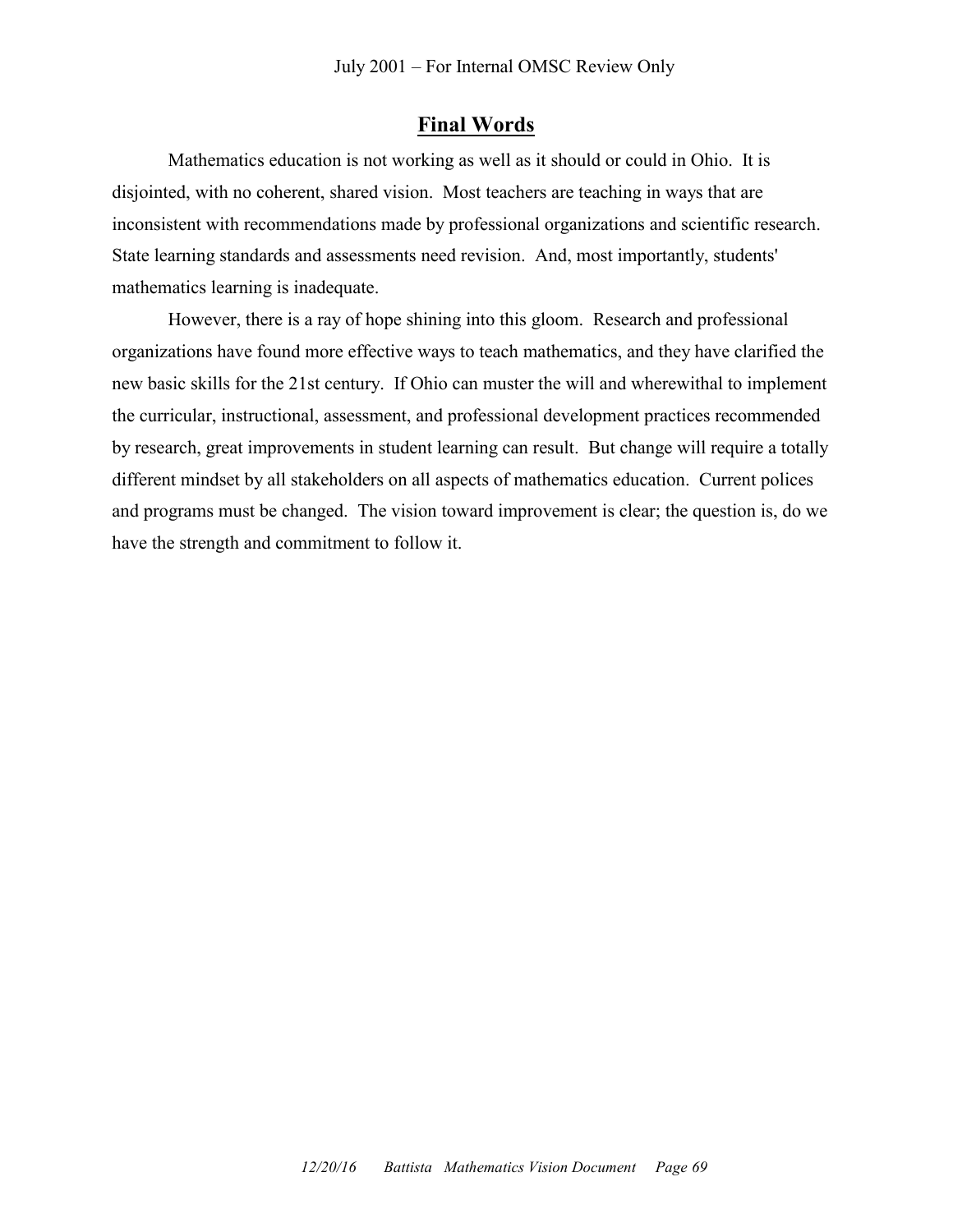# **REFERENCES**

- American Association for the Advancement of Science (AAAS). (1999). *Middle grades mathematics textbooks: A Benchmarks-based evaluation*. Washington, D.C. http://www.project2061.org/matheval/index.htm.
- Anderson, O. R. (1997). A neurocognitive perspective on current learning theory and science instructional strategies. *Science Education, 81*(67–89).
- Bailey, T. (1998). Integrating vocational and academic education. In Author (Ed.), *High school mathematics at work* (pp. 24-29). Washington, D.C.: Mathematical Sciences Education Board, National Academy Press.
- Ball, D. L. (in press). Research on teaching mathematics: Making subject matter knowledge part of the equation. In J. Brophy (Ed.), *Advances in research on teaching: Vol. 2. Teachers' subject matter knowledge and classroom instruction* . Greenwich, CT: JAI Press.
- Balli, S. J. (1998). When Mom and Dad help: student reflections on parent involvement with homework. *Journal of Research and Development in Education*, 31, 142-146.
- Baroody, A. J., & Ginsburg, H. P. (1990). Children's learning: A cognitive view. In R. B. Davis, C. A. Maher, & N. Noddings (Eds.), *Constructivist views on the teaching and learning of mathematics. Journal for Research in Mathematics Education Monograph Number 4*. (pp. 51-64). Reston, VA: National Council of Teachers of Mathematics.
- Bass, H. (1999). Keynote address: Mathematicians as educators. *Contemporary Issues in Mathematics Education*, 36, 1-6.
- Battista, M. T. (in press). How Do Children Learn Mathematics? Research and Reform in Mathematics Education. In Thomas Loveless (Ed.), *How Should We Teach Reading and Mathematics?* Brookings Press.
- Battista, M. T. (2001). The Development of a Cognition-Based Assessment System for Core Mathematics Concepts in Grades K-5. Project funded by the National Science Foundation, 2001-2004.
- Battista, M. T. (1999c). *Mathematics education reform at Lafayette Middle School*. Paper presented at the annual meeting of the American Educational Research Association, Montreal, Canada.
- Battista, M. T. (1999b). Fifth Graders' Enumeration of Cubes in 3D Arrays: Conceptual Progress in an Inquiry-Based Classroom. *Journal for Research in Mathematics Education, 30*(4), 417-48.
- Battista, M. T. & Larson, C. L. (November 1994). The role of JRME in advancing the learning and teaching of elementary school mathematics. *Teaching Children Mathematics,* 178-82.
- Battista, M. T. (February 1994). Teacher beliefs and the reform movement in mathematics education. *Phi Delta Kappan*, 75(6), 462-470.
- Battista, M. T. (February 1999a). The mathematical miseducation of America's youth: Ignoring research and scientific study in education. *Phi Delta Kappan, 80*(6), 424-433.
- Battista, M. T. (March-April 1998). How many blocks? *Mathematics Teaching in the Middles Grades*, 404-411.
- Battista, M. T. & Clements, D. H. (1996). Students' understanding of three-dimensional rectangular arrays of cubes. *Journal for Research in Mathematics Education*, *27*(3), 258- 292.
- Battista, M. T., Clements, D. H., Arnoff, J., Battista, K., & Borrow, C. V. A. (1998). Students' spatial structuring and enumeration of 2D arrays of squares. *Journal for Research in*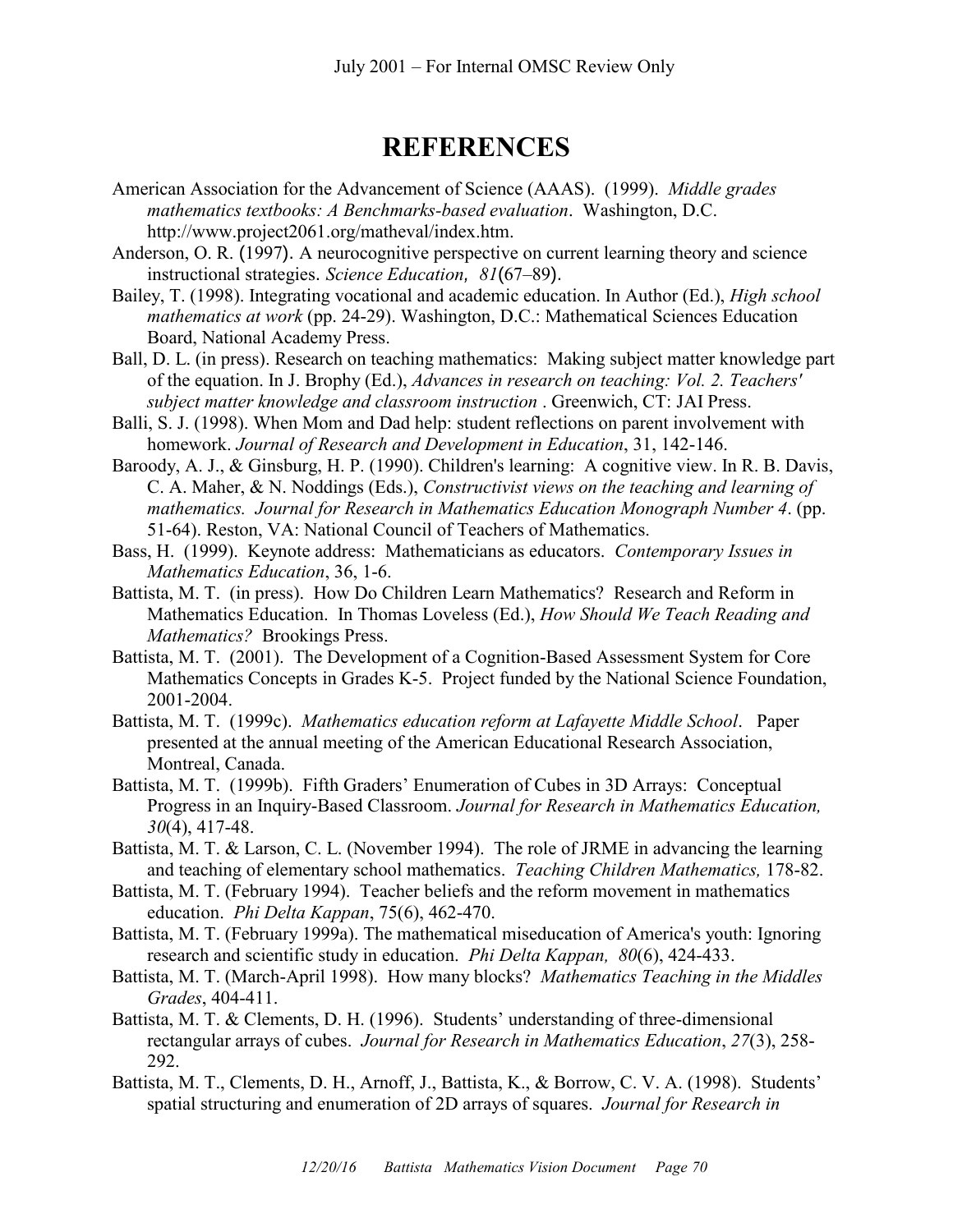*Mathematics Education, 29*(5), 503-532.

Beaton, A. E., Mullis, I.V.S., Martin, M.O., Gonzalez, E.J., Kelly, D.L., & Smith, T.A. (1996). *Mathematics Achievement in the Middle School Years: IEA's Third International Mathematics and Science Study (TIMSS).* Chestnut Hill, MA: Boston College.

Bell, A. (October 27, 1989). Teaching for the test. *The Times Educational Supplement, London*.

- Ben-Chaim, D., Fey, J. T., & Fitzgerald, W. M. (1998). Proportional reasoning among 7th grade students with different curricular experiences. *Educational Studies in Mathematics, 36*(3), 247-273.
- Black, P., & Wiliam, D. (1998). Raising standards through classroom assessment. *Phi Delta Kappan*, 80(2), 139-148.
- Boaler, J. (1998). Open and closed mathematics: Student experiences and understandings. *Journal for Research in Mathematics Education, 29*(1), 41-62.
- Bransford, J. D., Brown, A. L., & Cocking, R. R. (1999). *How people learn: Brain, mind, experience, and school*. Washington, D.C.: National Research Council.
- Bright, G. W., & Joyner, J. M. (Eds.). (1998). *Classroom assessment in mathematics*. New York: University Press of America.
- Bruner, J. (1990). *Acts of meaning*. Cambridge, MA, London, England: Harvard University Press.
- Carpenter, T. P. & Moser, J. M. (May 1984). The Acquisition Of Addition And Subtraction Concepts In Grades One Through Three. *Journal for Research in Mathematics Education, 15*, 179-202.
- Carpenter, T. P., & Fennema, E. (1991). Research and cognitively guided instruction. In E. Fennema, T. P. Carpenter, & S. J. Lamon (Eds.), *Integrating research on teaching and learning mathematics* (pp. 1-16). Albany: State University of New York Press.
- Carpenter, T. P., & Lehrer, R. (1999). Teaching and learning mathematics with understanding. In E. Fennema & T. A. Romberg (Eds.), *Mathematics classrooms that promote understanding* (pp. 19-32). Mahwah, NJ: Lawrence Erlbaum.
- Carpenter, T. P., Franke, M. L., Jacobs, V. R., Fennema, E., & Empson, S. B. (1998). A longitudinal study of invention and understanding in children's multidigit addition and subtraction. *Journal for Research in Mathematics Education, 29*(1), 3-20.
- Cobb, P. (1988). The tension between theories of learning and instruction in mathematics education. *Educational Psychologist, 23*, 87-103.
- Cobb, P., & Wheatley, G. (1988). Children's initial understanding of ten. *Focus on learning problems in mathematics, 10*(3), 1-28.
- Cobb, P., & Yackel, E. (1995). Constructivist, emergent, and sociocultural perspectives in the context of developmental research. In D. T. Owens, M. K. Reed, & G. M. Millsaps (Eds.), *Proceedings of the Seventeenth annual meeting of the North American chapter of the International Group for the Psychology of Mathematics Education*, (Vol. 1, pp. 3-29). Columbus, OH: ERIC Clearinghouse for Science, Mathematics, and Environmental Education.
- Cobb, P., Boufi, A., McClain, K., & Whitenack, J. (1997). Reflective discourse and collective reflection. *Journal for Research in Mathematics Education, 28*, 258-277.
- Cobb, P., Wood, T., & Yackel, E. (1990). Classrooms as learning environments for teachers and researchers. In R. B. Davis, C. A. Maher, & N. Noddings (Eds.), *Constructivist views on the teaching and learning of mathematics. Journal for Research in Mathematics Education Monograph Number 4.* (pp. 125-146). Reston, VA: National Council of Teachers of Mathematics.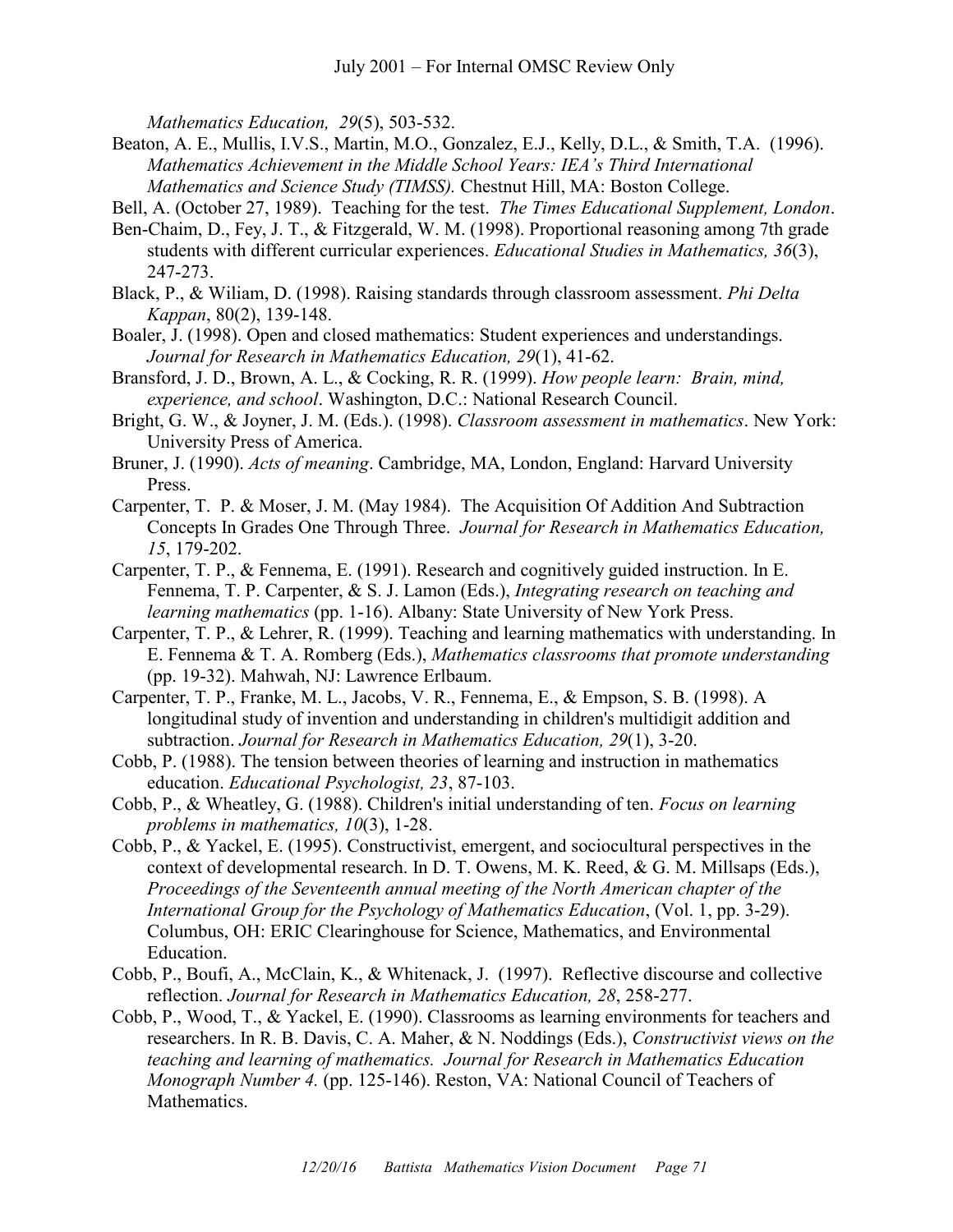- Cobb, P., Wood, T., Yackel, E., & McNeal, B. (1992). Characteristics of classroom mathematics traditions: An interactional analysis. *American Educational Research Journal, 29*(3), 573- 604.
- Cobb, P., Wood, T., Yackel, E., Nicholls, J., Wheatley, G., Trigatti, B., & Perlwitz, M. (1991). Assessment of a problem-centered second-grade mathematics project. *Journal for Research in Mathematics Education, 22*(1), 3-29.
- Cognition and Technology Group at Vanderbilt. (1993). The Jasper series: Theoretical foundations and data on problem solving and transfer. In L. A. Penner, G. M. Batsche, H. M. Knoff, & D. L. Nelson (Eds.), *The challenge in mathematics and science education: Psychology's response* (pp. 113-152). Washington, D.C.: American Psychological Association.
- COMPASS. (2000). *Cross-School Analysis of Transcripts for the Class of 1993 for Three High Schools: A component of IMP's five-year, longitudinal evaluation*. Madison: Wisconsin Center for Education Research: http://www.ithaca.edu/compass/curricu.htm.
- (CBMS) Conference Board of the Mathematical Sciences. (2000). *CBMS Mathematical Education of Teachers Project: Draft Report - September 2000*. Washington DC.
- Cooper, B. (1998). Assessing national curriculum mathematics in England: Exploring children's interpretation of key stage 2 tests in clinical interviews. *Educational Studies in Mathematics, 35*, 19-49.
- De Corte, E., Greer, B., & Verschaffel, L. (1996). Mathematics teaching and learning. In D. C. Berliner & R. C. Calfee (Eds.), *Handbook of educational psychology* (pp. 491-549). New York: Simon & Schuster Macmillan.
- Feldman, C. F., & Kalmar, D. A. (1996). Some educational implications of genre-based mental models: The interpretive cognition of text understanding. In D. R. Olson & N. Torrance (Eds.), *The handbook of education and human development* (pp. 434-460). Oxford, UK: Blackwell.
- Fennema, E., & Franke, M. L. (1992). Teachers' knowledge and its impact. In D. A. Grouws (Ed.), *Handbook of research on mathematics teaching* (pp. 127-164). Reston, VA: National Council of Teachers of Mathematics/Macmillan.
- Fennema, E., Carpenter, T. P., Franke, M. L., Levi , L., Jacobs, V. R., & Empson, S. B. (1996). A longitudinal study of learning to use children's thinking in mathematics instruction. *Journal for Research in Mathematics Education, 27*(4), 403-434.
- Fessenden, R. (1998). Market launch. In Author (Ed.), *High school mathematics at work* (pp. 18- 23). Washington, D.C.: Mathematical Sciences Education Board, National Academy Press.
- Forman, E. A., & Cazden, C. B. (1985). Exploring Vygotskian perspectives in education: The cognitive value of peer interaction. In J. V. Wertsch (Ed.), *Culture, communication, and cognition: Vygotskian perspectives* (pp. 323-347). Cambridge, UK: Cambridge University Press.
- Fuson, K. C. et al., (1997). Children's Conceptual Structures for Multidigit Numbers and Methods of Multidigit Addition and Subtraction. *Journal for Research in Mathematics Education*, 28(2), 130-162.
- Gal, I. (1997). Numeracy: Imperatives of a forgotten goal. In L. A. Steen (Ed.), *Why numbers count* (pp. 36-44). New York: College Entrance Examination Board.
- Glaser, R., & Silver, E. (1994). *Assessment, testing, and instruction: Retrospect and prospect* (CSE Technical Report 379). Pittsburgh: CRESST/Learning Research and Development Center.
- Goldin, G. A. (1992). Toward an assessment framework for school mathematics. In R. Lesh & S.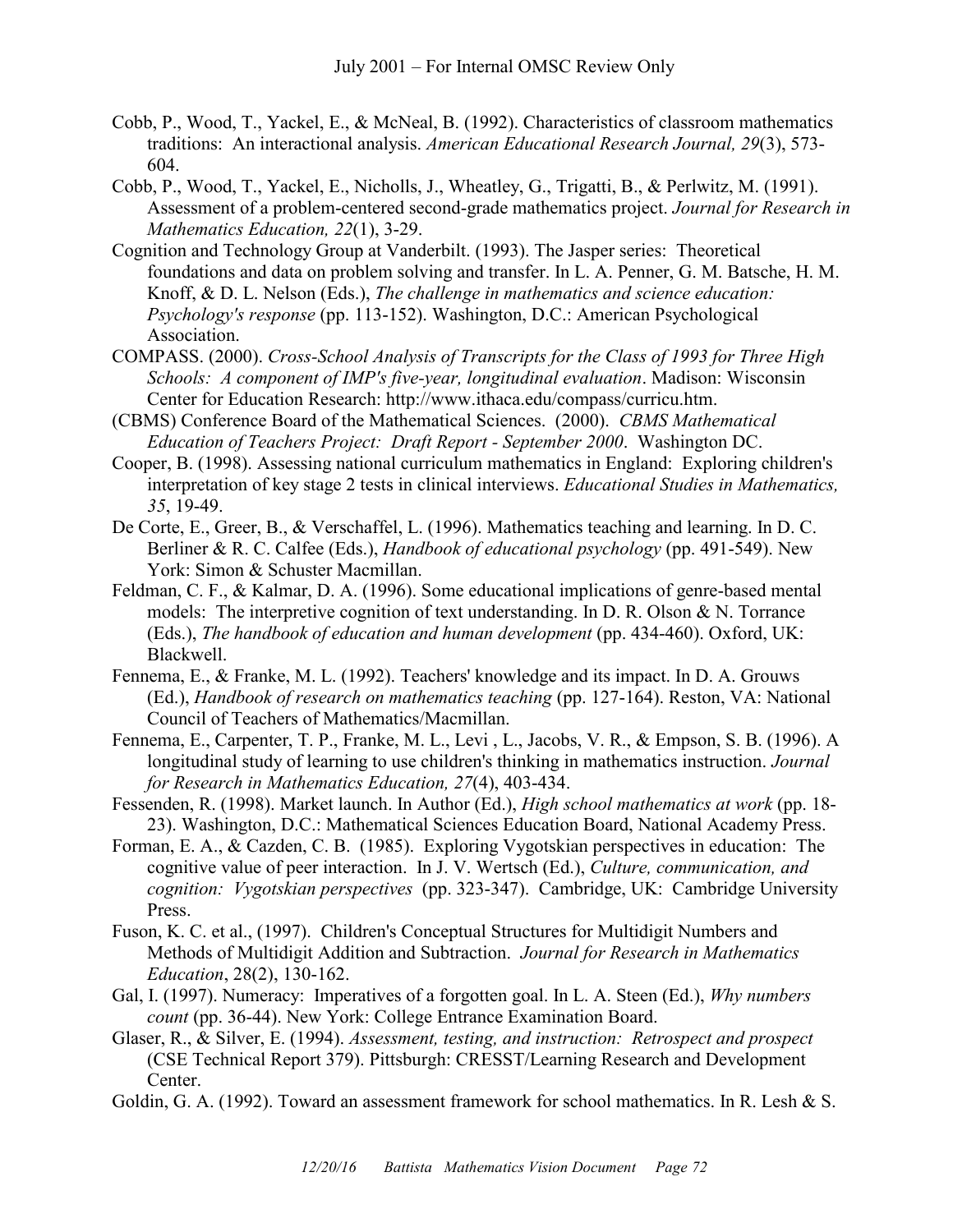J. Lamon (Eds.), *Authentic assessment performance in school mathematics* (pp. 63-88). Washington, D. C.: AAAS Press.

- Goldin, G. A. (2000). A scientific perspective on structured, task-based interviews in mathematics education research. In A. E. Kelly & R. Lesh (Eds.), *Handbook of Research Design in Mathematics and Science Education* (pp. 517-546). Mahwah, NJ: Lawrence Erlbaum.
- Greeno, J. G., Collins, A. M., & Resnick, L. (1996). Cognition and learning. In D. C. Berliner & R. C. Calfee (Eds.), *Handbook of educational psychology* (pp. 15-46). New York: Simon & Schuster Macmillan.
- Grouws, D. A., & Cebulla, K. J. (in press). Elementary and middle school mathematics at the crossroads. In T. L. Good (Ed.), *American education, yesterday, today, and tomorrow* . Chicago: University of Chicago Press.
- Hammond, L. D., & Ball, D. L. (1997). *Teaching for high standards: What policymakers need to know and be able to do*. National Education Goals Panel. Available: [http://www.negp.gov/reports/highstds.htm.](http://www.negp.gov/reports/highstds.htm)
- Hart, L. E., & Allexsaht-Snider, M. (1996). Sociocultural and motivational contexts of mathematics learning for diverse students. In M. Carr (Ed.), *Motivation in mathematics* (pp. 1-24). Cresskill, New Jersey: Hampton Press.
- Hersh, R. (1997). *What is mathematics, really?* New York, Oxford: Oxford University Press.
- Hershberg, T. (2000). Long-term skills for quick-turn tech. *Government Technology*, 13(7), 32- 37.
- Hewson, P. & Davies, D. (1999). *Urban Middle School: How much is too much?*. Paper presented at the annual meeting of the American Educational Research Association, Montreal, Canada.
- Hiebert, J. (1999). Relationships between research and the NCTM standards. *Journal for Research in Mathematics Education, 30*(1), 3-19.
- Hiebert, J., & Carpenter, T. P. (1992). Learning and teaching with understanding. In D. A. Grouws (Ed.), *Handbook of research on mathematics teaching* (pp. 65-97). Reston, VA: National Council of Teachers of Mathematics/Macmillan.
- Hiebert, J., Carpenter, T. P., Fennema, E., Fuson, K. C., Wearne, D., Murray, H., Olivier, A., & Human, P. (1997). *Making sense: Teaching and learning mathematics with understanding*. Portsmouth, NH: Heinemann.
- Hoachlander, G. (1997). Organizing mathematics education around work. In L. A. Steen (Ed.), *Why numbers count* (pp. 122-136). New York: College Entrance Examination Board.
- Johnson-Laird, P. N. (1983). *Mental models: Towards a cognitive science of language, inference, and consciousness*. Cambridge, Mass.: Harvard University Press.
- Keegan, M. (1995). Psychological and physiological mechanisms by which discovery and didactic methods work. *School Science and Mathematics, 95*(1), 3-10.
- Koehler, M., & Grouws, D. A. (1992). Mathematics teaching practices and their effects. In D. A. Grouws (Ed.), *Handbook of research on mathematics teaching* (pp. 115-126). Reston, VA: National Council of Teachers of Mathematics/Macmillan.
- Kouba, V. L., Zawojewski, J. S., & Strutchens, M. E. (1997). What do students know about numbers and operations. In P. A. Kenney & E. A. Silver (Eds.), *Results from the sixth mathematics assessment of the national assessment of educational progress* (pp. 87-140). Reston, VA: National Council of Teachers of Mathematics.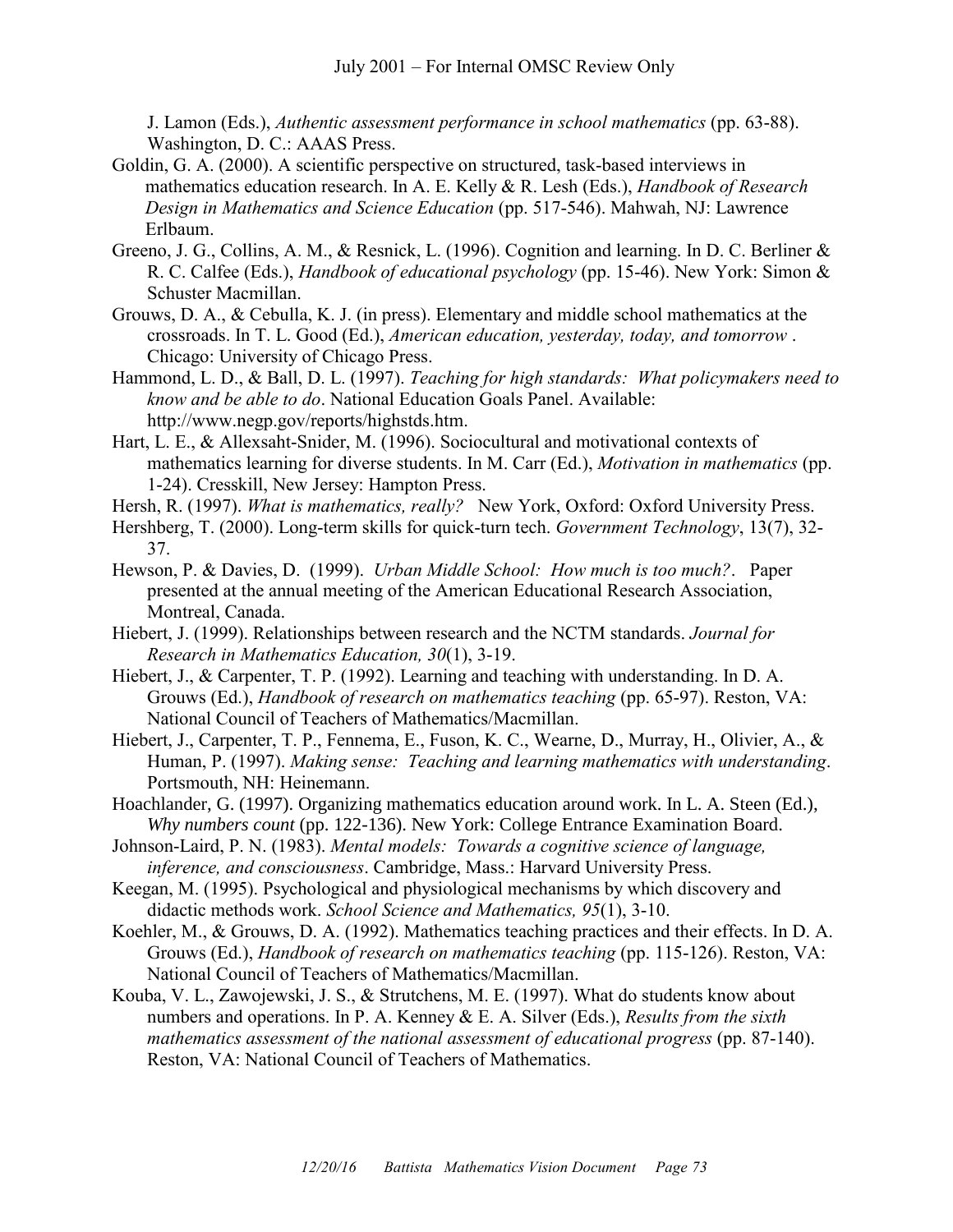- Krummheuer, G. (1995). The ethnography of argumentation. In P. Cobb & H. Bauersfeld (Eds.) *The emergence of mathematical meaning: Interaction in classroom cultures.* (pp. 229-269). Hillsdale, NJ: Lawrence Erlbaum.
- Lamon, M., Secules, T., Petrosino, A., Hackett, R., Bransford, J. D., & Goldman, S. R. (1996). Schools for Thought. In L. Schauble & R. Glaser (eds.) *Innovations in Learning: New Environments for Education.* Mahwah, NJ, Lawrence Erlbaum. Pp. 243-288.
- Lamon, S. J. (1993). Ratio and proportion: Connecting content and children's thinking. *Journal for Research in Mathematics Education, 24*(January), 41-61.
- Lappan, G., & Even, R. (1994). *Learning to teach: Constructing meaningful understanding of mathematical understanding of mathematical content* . East Lansing: Michigan State University.
- Lesh, R., & Kelly, A. E. (2000). Multitiered teaching experiments. In A. E. Kelly & R. Lesh (Eds.), *Handbook of Research Design in Mathematics and Science Education* (pp. 197-230). Mahwah, NJ: Lawrence Erlbaum.
- Lesh, R., Lamon, S. J., Behr, M., & Lester, F. (1992). Future directions for mathematics assessment. In R. Lesh & S. J. Lamon (Eds.), *Authentic assessment performance in school mathematics* (pp. 379-425). Washington, D. C.: AAAS Press.
- Lester, F. K. (1994). Musing about mathematical problem-solving research: 1970-1994. *Journal for Research in Mathematics Education, 25*(6), 660-675.
- Lindquist, M. M. (1989). *Results from the Fourth Mathematics Assessment of the National Assessment of Educational Progress*. Reston, VA: National Council of Teachers of Mathematics.
- Linn, R. L. (1998). *Assessments and accountability* (CSE Technical Report 490). Los Angeles: National Center for Research on Evaluation, Standards, and Testing.
- Ma, L. (1999). *Knowing and teaching elementary mathematics*. Mahwah: Lawrence Erlbaum.
- Mack, N. K. (1990). Learning fractions with understanding: Building on informal knowledge. *Journal for Research in Mathematics Education, 21*(1), 16-32.
- Mack, N. K. (1993). Learning rational numbers with understanding: The case of informal knowledge. In T. P. Carpenter, E. Fennema, & T. A. Romberg (Eds.), *Rational numbers: An integration of research* . Hillsdale, NJ: Lawrence Erlbaum Associates.
- Macleod, Douglas B.. (1992). Research on affect in mathematics education: A reconceptualization. In D. A. Grouws (Ed.), *Handbook of research on mathematics teaching* (pp. 575-596). Reston, VA: National Council of Teachers of Mathematics/Macmillan.
- Masters, G. N., & Mislevy, R. J. (1993). New views of student learning: Implications for educational measurement. In N. Frederiksen, R. J. Mislevy, & I. I. Bejar (Eds.), *Test Theory for a New Generation of Tests*, (pp. 219-242). Hillsdale, NJ: Lawrence Erlbaum.
- Mayer, R. E., & Wittrock, M. C. (1996). Problem-solving transfer. In D. C. Berliner & R. C. Calfee (Eds.), *Handbook of educational psychology* (pp. 47-62). New York: Simon & Schuster Macmillan.
- McCombs, B. L. (1993). Learner-centered psychological principles for enhancing education: Applications in school settings. In L. A. Penner, G. M. Batsche, H. M. Knoff, & D. L. Nelson (Eds.), *The challenge in mathematics and science education: Psychology's response* (pp. 287-313). Washington, D.C.: American Psychological Association.
- McDiarmid, G. W., Ball, D., & Anderson, C. (in press). Why staying ahead one chapter just won't work: Subject-specific pedagogy. In M. Reynolds (Ed.), *Knowledge base for beginning teachers* . Washington, DC: American Association of Colleges of Education.

Middleton, J. A., & Spanias, P. A. (1999). Motivation for achievement in mathematics: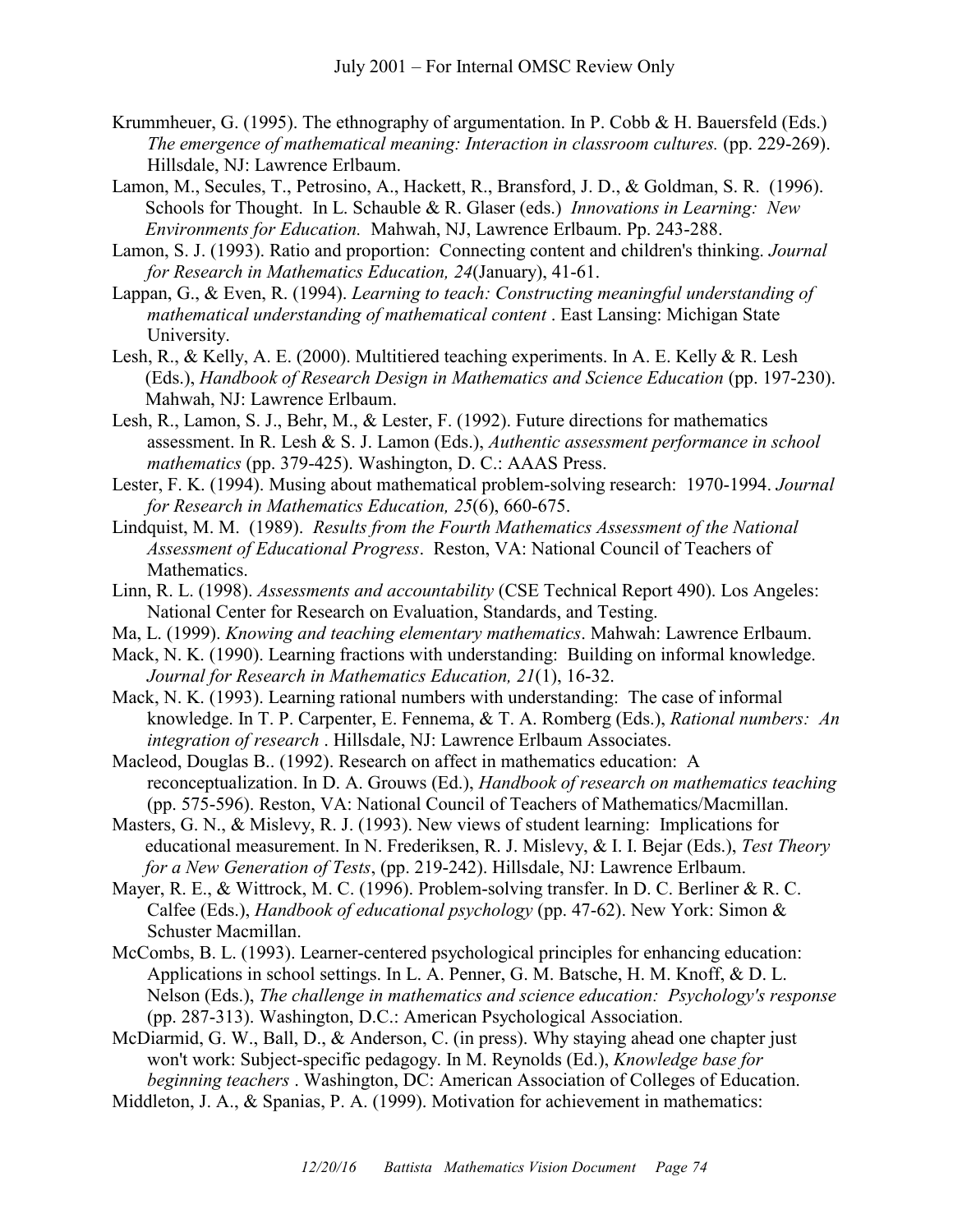Findings, generalizations, and criticisms of the research. *Journal for Research in Mathematics Education, 30*(1), 65-88.

- Mollison, A. 03-28-2001, *The Atlanta Constitution*.
- MSEB (Mathematical Sciences Education Board). (1996). *The preparation of teachers of mathematics: Considerations and challenges*. Washington: National Science Foundation.
- Muller, C. (1998). Gender differences in parental involvement and adolescents' mathematics achievement. *Sociology of Education*, 71(4), 336-356.
- Mullis, I. V. S., J. A. Dossey, E. H. Owen, & G. W. Phillips. (1993). *NAEP 1992 Mathematics Report Card for the Nation and States.* Vol. Report No. 23-ST02. Washington D. C.: National Center for Education Statistics.

Muthukrishna, N., & Borkowski, J. g. (1996). Constructivism and the motivated transfer of skills. In M. Carr (Ed.), *Motivation in mathematics* (pp. 40-63). Cresskill, New Jersey: Hampton Press.

- NCES (National Center for Education Statistics, U. S. D. o. E.) (1996). *Pursuing excellence: A study of U.S. eighth-grade mathematics and science teaching,learning, curriculum, and achievement in international context*. Washington, D.C.: U.S. Government Printing Office.
- NCREL, 2000. (2000.) Report on the condition of mathematics and science education in Ohio. Ohio Mathematics and Science Coalition.
- NCTM (National Council of Teachers of Mathematics). (1989). *Curriculum and Evaluation Standards for School Mathematics*. Reston, VA: NCTM.
- NCTM (National Council of Teachers of Mathematics). (2000). *Principles and standards for school mathematics*. Reston, VA: Author.
- Nickson, M. (1992). The culture of the mathematics classroom: An unknown quantity? In D. A. Grouws (Ed.), *Handbook of research on mathematics teaching* (pp. 101-114). Reston, VA: National Council of Teachers of Mathematics/Macmillan.
- NRC (National Research Council). (1989). *Everybody counts*. Washington, D. C.: National Academy Press, 1989.
- NSF (National Science Foundation). (1995). *The success of standards-based mathematics curricula for all students: A preliminary report*: University of Chicago School Mathematics Project.
- NSF (National Science Foundation). (1997). *The challenge and promise of K-8 science education reform*. Washington: ESIE [NSF 97-76]: National Science Foundation.
- Organization for Economic Cooperation and Development. (2000). *Literacy in the Information Age*, Paris, OECD Publications.
- Packer, A. (1997). Mathematical competencies that employers expect. In L. A. Steen (Ed.), *Why numbers count* (pp. 137-154). New York: College Entrance Examination Board.
- Pesek, D. D., & Kirshner, D. (2000). Interference of instrumental instruction in subsequent relational learning. *Journal for Research in Mathematics Education, 31*(5), 524-540.
- Prawat, R. S. (1999). Dewey, Peirce, and the learning paradox. *American Educational Research Journal*, 36(1), 47-76.
- Quinn, A. L. (1997). *Justifications, argumentations, and sense making of preservice elementary education teachers in a constructivist matheamatics classroom.* Unpublished doctoral dissertation, Kent State University, Kent, OH.
- Reese, C. M., Miller, K. E., Mazzeo, J., & Dossey, J. A. (1997). *NAEP 1996 Mathematics report card for the nation and the states*. Washington D. C: National Center for Education Statistics.
- Resnick, L. B. (1987). *Education and learning to think*. Washington, D.C.: National Academy Press.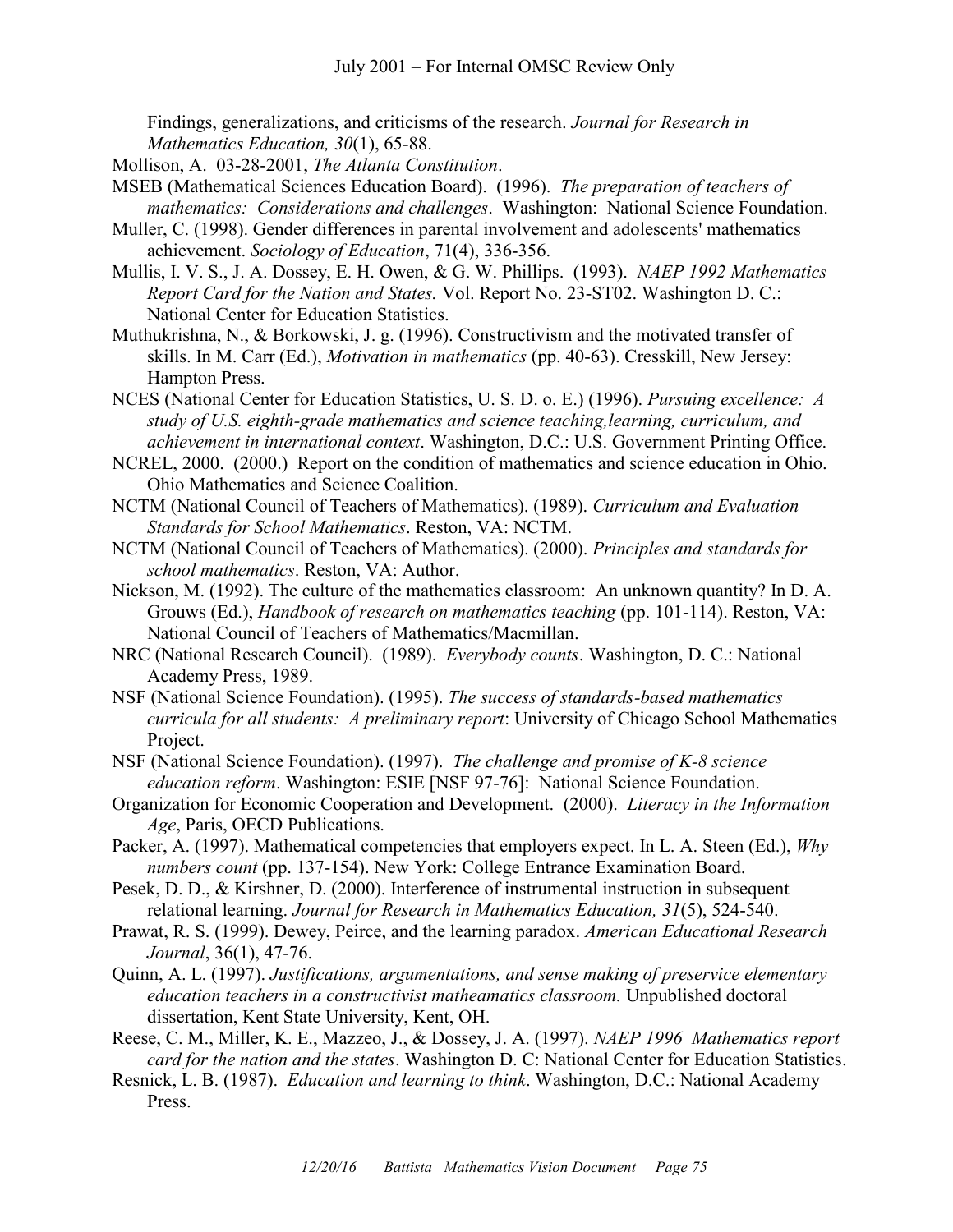- Resnick, L. B. (1995). Inventing arithmetic: Making children's intuition work in school. In C. A. Nelson (Ed.), *Basic and applied perspectives on learning, cognition, and development* (pp. 75-101). Mahwah: Lawrence Erlbaum.
- Resnick, L. B., Cauzinille-Marmeche, E., & Mathieu, J. (1987). Understanding algebra. In J. Sloboda & D. Roger (Ed.), *Cognitive processes in mathematics* (pp. 169-203). New York: Oxford Unversity Press.
- Resnick, L. B., & Hall, M. W. (1998). Education yesterday, education tomorrow. *Daedalus, 127*(4), 89-118.
- Restak, M. D., Richard M. (1995). *Brainscapes*. New York: Hyperion.
- Romberg, T. A. (1992). Further thoughts on the Standards: A reaction to Apple. *Journal for Research in Mathematics Education* 23(5), 432-437.
- Romberg, T. A., Wilson, L., Khaketla, M., & Chavarria, S. (1992). Curriculum and test alignment. In T. A. Romberg (Ed.), *Mathematics assessment and evaluation*, (pp. 61-74). Albany: SUNY Press.
- Schmidt, W. H., McKnight, C. C., & Raizen, S. A. (1997). *A splintered vision: An investigation of U. S. science and mathematics education*. Dordrecht: Kluwer Academic Publishers.
- Schoenfeld, A. C. (1994). What do we know about mathematics curricula. *Journal of Mathematical Behavior, 13*, 55-80.
- Shaver, A. V. (1998). Effect of Title I parent involvement on student reading and mathematics achievement. *Journal of Research and Development in Education*, 31, 90-97.
- Silver, E. A., & Stein, M. K. (1996). The QUASAR project: The "revolution of the possible" in mathematics instructional reform in urban middle schools. *Urban Education, 30*, 476-521.
- Spillane, J. P., & Zeuli, J. S. (1999). Reform and teaching: Exploring patterns of practice and context of national and state mathematics reforms. *Educational Evaluation and Policy Analysis, 21*(1), 1-27.
- Steffe, L. P. & D'Ambrosio, B. S. (1995). Toward a working model of constructivist teaching: A reaction to Simon. *Journal for Research in Mathematics Education, 26*(2), 146-159.
- Steffe, L. P. & Tzur, R. (1994). Interaction and children's mathematics. In Paul Ernst (Ed.), *Constructing mathematical knowledge: Epistemology and mathematics education* (pp. 8- 32). London: Falmer Press.
- Steffe, L. P. (1988). Children's construction of number sequences and multiplying schemes. In J. Hiebert & M. Behr (Eds.), *Number concepts and operations in the middle grades* (pp. 119- 140). Reston, VA: National Council of Teachers of Mathematics.
- Steffe, L. P. (1992). Schemes of action and operation involving composite units. *Learning and individual differences* 4(3), 259-309.
- Steffe, L. P., & Kieren, T. (1994). Radical constructivism and mathematics education. *Journal for Research in Mathematics Education, 25*(6), 711-733.
- Stevenson, H. W. (1995). Mathematics achievement of American students: First in the world by the year 2000? In C. A. Nelson (Ed.), *Basic and applied perspectives on learning, cognition, and development* (pp. 693-699). Mahwah: Lawrence Erlbaum.
- Stevenson, H. W., & Lee, S. Y. (1990). *Contexts of achievement: A study of Chinese, Japanese, and American children*. Monographs of the society for research in child development, Vol. 55.
- Stigler, J. W., & Hiebert, J. (1999). *The teaching gap*. New York: Free Press.
- Sui-Chu, E. H., & Willms, J. D. (1996). Effects of parental involvement on eighth-grade achievement. *Sociology of Education*, 69, 126-141.
- Taylor, J. E. (1998). The importance of workplace and everyday mathematics. In Author (Ed.),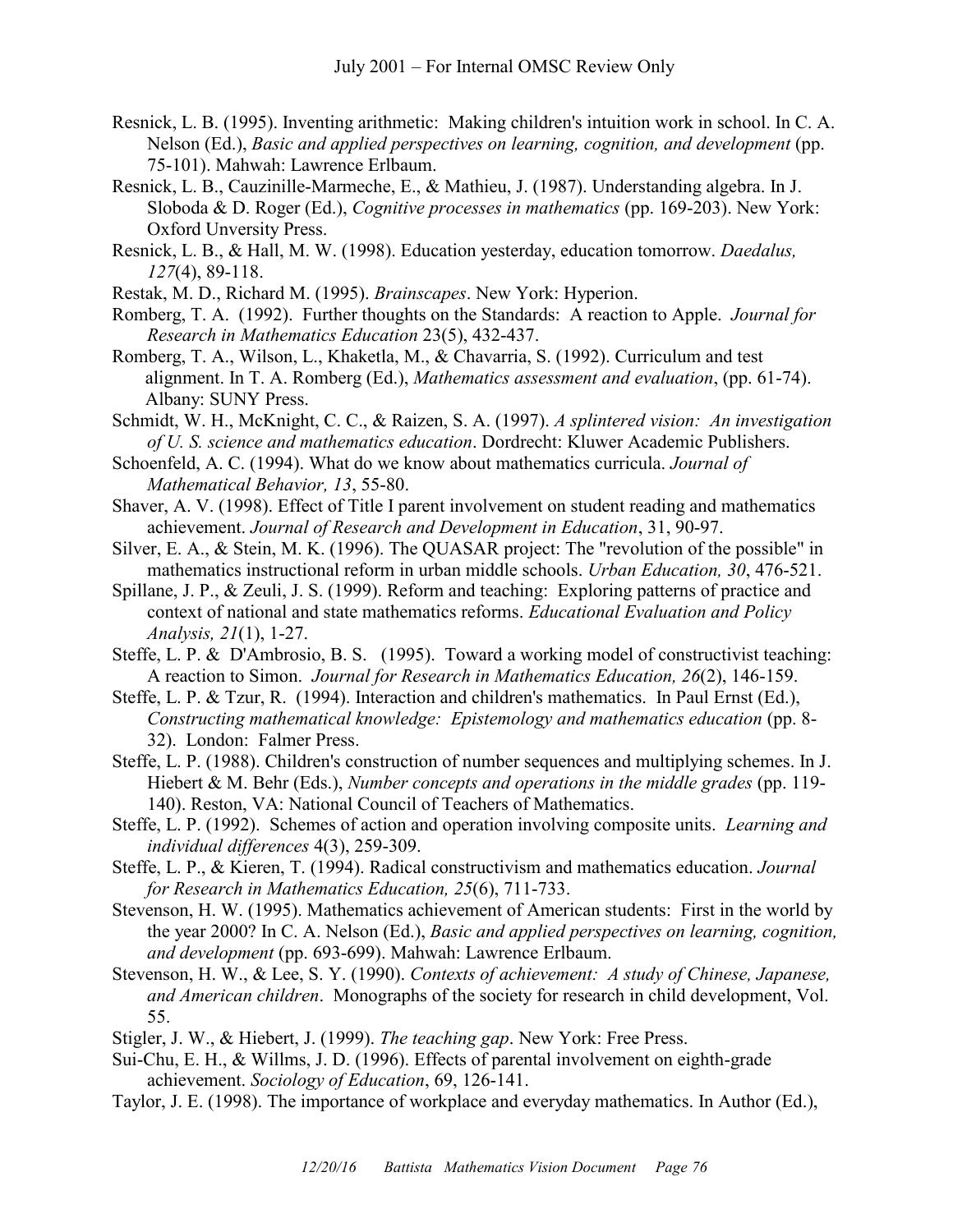*High school mathematics at work* (pp. 30-34). Washington, D.C.: Mathematical Sciences Education Board, National Academy Press.

- Thompson, A. (1992). Teachers' beliefs and conceptions: A synthesis of the research. In D. A. Grouws (Ed.), *Handbook of research on mathematics teaching* (pp. 127-146). Reston, VA: National Council of Teachers of Mathematics/Macmillan.
- Thompson, I. (2000). Teaching place value in the UK: Time for a reappraisal? *Educational Review*, 52(3), 291-98.
- Triangle Coalition. (2000). Small businesses seek 20th century skills for 21st century workforce. *Triangle Coalition Electronic Brief*, July 27, vol. 6, issue 30.
- U.S. Department of Education, National Center for Education Statistics. (1996). *Pursuing Excellence*. NCES 97-198, Washington D.C.: U.S. Government Printing Office.
- United States Commission on National Security (NSCNS)/21st Century. (2001). *Road Map for National Security: Imperative for Change*. Washington D.C.: U.S. Government Printing Office.
- von Glasersfeld, E. (1987). Learning as a constructive activity. In C. Janvier (Ed.), *Problems of representation in the teaching and learning of mathematics* (pp. 3-17). Hillsdale, NJ: Lawrence Erlbaum Assoc.
- von Glasersfeld, Ernst. (1995). *Radical constructivism: A way of knowing and learning*. Washington, DC: Falmer Press.
- Wadsworth, D. (1997). Civic numeracy: Does the public care? In L. A. Steen (Ed.), *Why numbers count* (pp. 11-22). New York: College Entrance Examination Board.
- Webb, N. L. (1998). Thoughts on assessment in the mathematics classroom. In G. W. Bright & J. M. Joyner (Eds.), *Classroom assessment in mathematics*, (pp. 101-114). New York: University Press of America.
- Wilson, K. G., & Daviss, B. (1994). *Redesigning education*. New York: Henry Holt & Company.
- Wood, T., & Sellers, P. (1996). Assessment of a problem-centered mathematics program: third grade. *Journal for Research in Mathematics Education, 27*(3), 337-353.
- Wood, T., & Sellers, P. (1997). Deepening the analysis: longitudinal assessment of a problemcentered mathematics program. *Journal for Research in Mathematics Education, 28*(2), 163- 186.
- Yackel, E., Cobb, P., & Wood, T. (1991). Small-group interactions as a source of learning opportunities in second-grade mathematics. *Journal for Research in Mathematics Education, 22*, 390-408.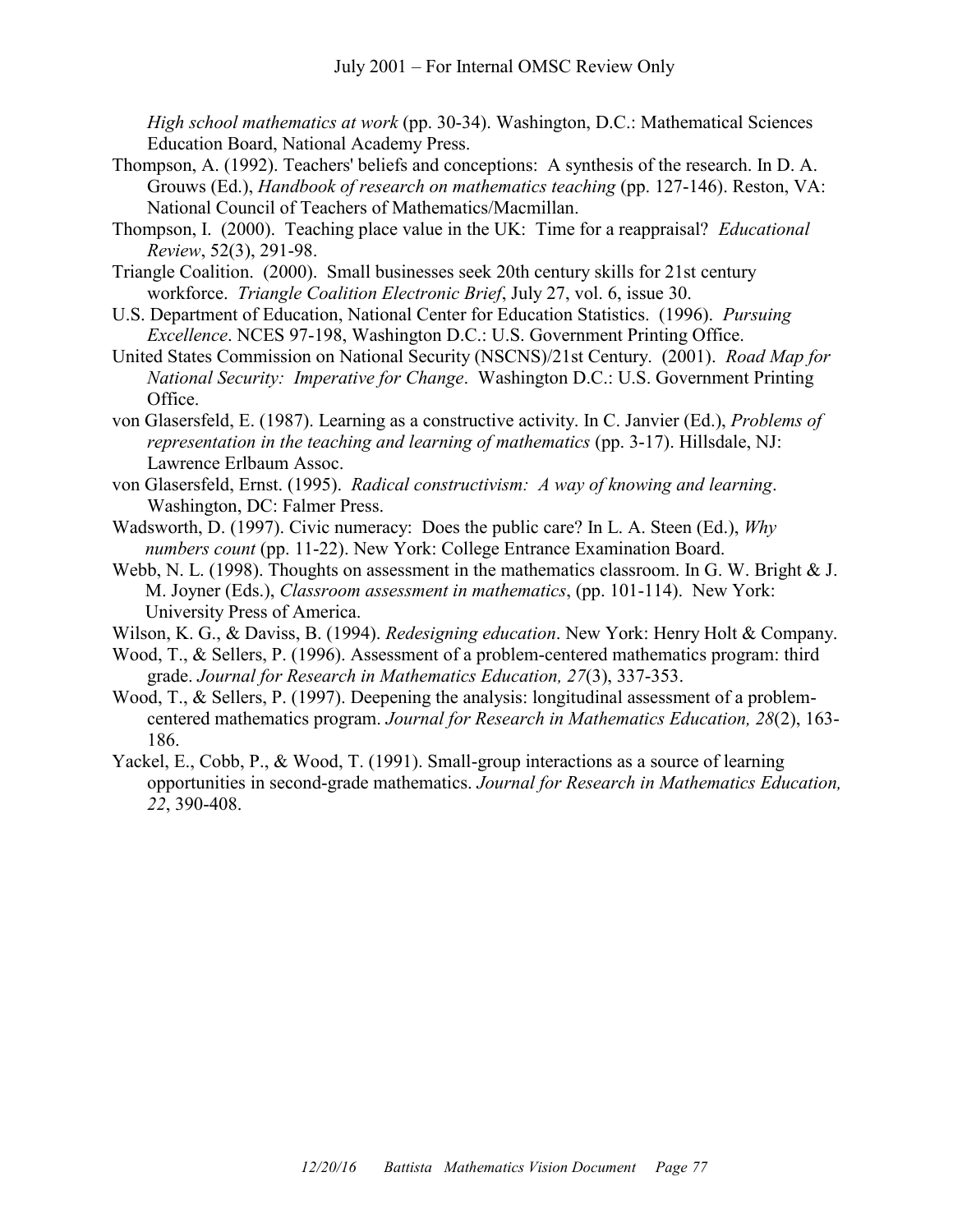# *Appendix A: NCTM's Principles and Standards*

"The Principles describe particular features of high-quality mathematics education. The Standards describe the mathematical content and processes that students should learn. Together, the Principles and Standards constitute a vision to guide educators as they strive for the continual improvement of mathematics education in classrooms, schools, and educational systems.

# **Principles**

# **Equity**

 Excellence in mathematics education requires equity—high expectations and strong support for all students.

# **Curriculum**

 A curriculum is more than a collection of activities: it must be coherent, focused on important mathematics, and well articulated across the grades.

## **Teaching**

 Effective mathematics teaching requires understanding what students know and need to learn and then challenging and supporting them to learn it well.

## **Learning**

 Students must learn mathematics with understanding, actively building new knowledge from experience and prior knowledge.

## **Assessment**

 Assessment should support the learning of important mathematics and furnish useful information to both teachers and students.

# **Technology**

 Technology is essential in teaching and learning mathematics; it influences the mathematics that is taught and enhances students' learning.

## **Standards**

"What mathematical content and processes should students know and be able to use as they progress through school? Principles and Standards for School Mathematics presents NCTM's proposal for what should be valued in school mathematics education."

Instructional programs from prekindergarten through grade 12 should enable all students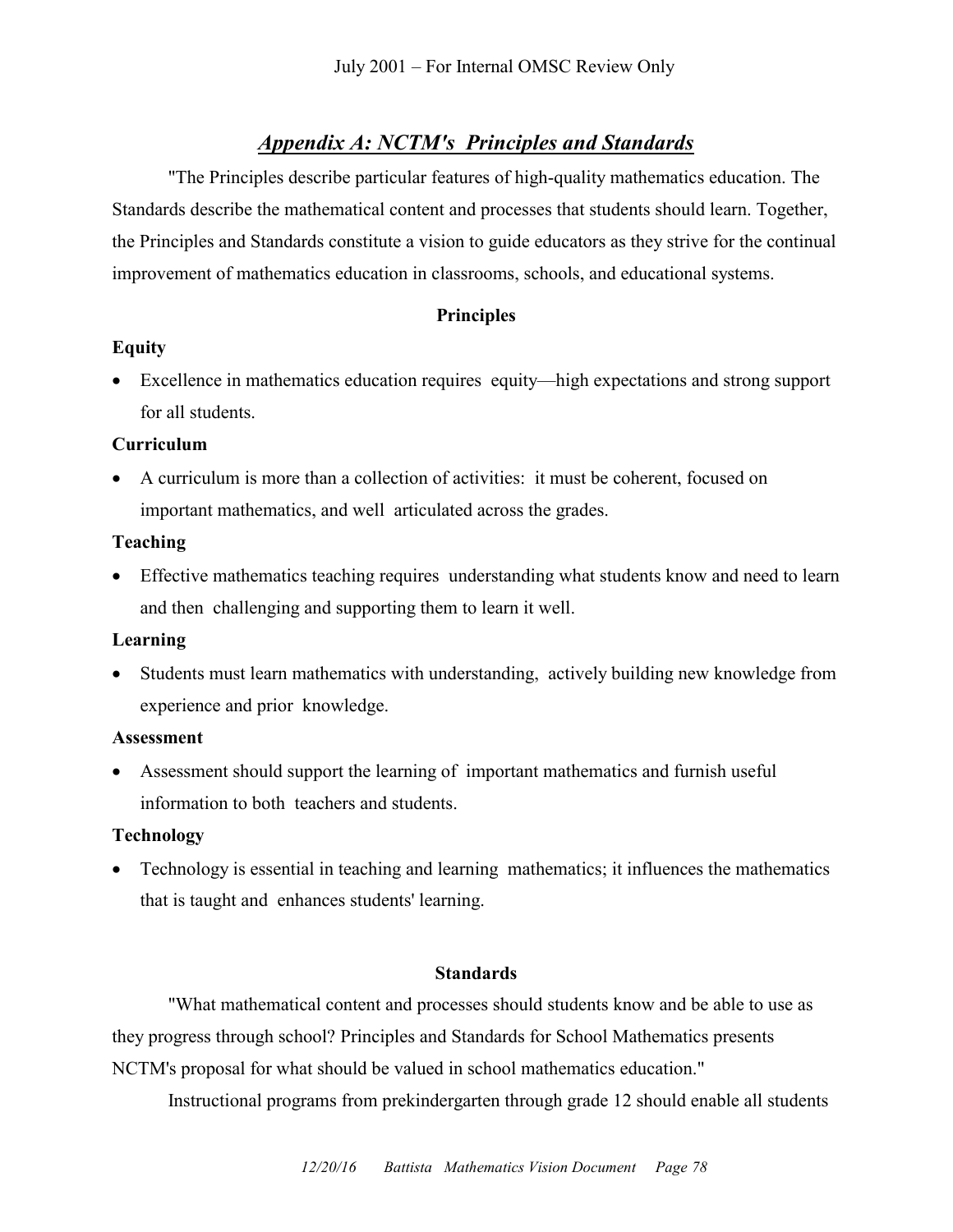#### to—

## **Number and Operations**

- understand numbers, ways of representing numbers, relationships among numbers, and number systems;
- understand meanings of operations and how they relate to one another;
- compute fluently and make reasonable estimate

# **Algebra**

- understand patterns, relations, and functions;
- represent and analyze mathematical situations and structures using algebraic symbols;
- use mathematical models to represent and understand quantitative relationships;
- analyze change in various contexts.

## **Geometry**

- analyze characteristics and properties of two- and three-dimensional geometric shapes and develop mathematical arguments about geometric relationships;
- specify locations and describe spatial relationships using coordinate geometry and other representational systems;
- apply transformations and use symmetry to analyze mathematical situations;
- use visualization, spatial reasoning, and geometric modeling to solve problems.

## **Measurement**

- understand measurable attributes of objects and the units, systems, and processes of measurement;
- apply appropriate techniques, tools, and formulas to determine measurements.

# **Data Analysis and Probability**

- formulate questions that can be addressed with data and collect, organize, and display relevant data to answer them;
- select and use appropriate statistical methods to analyze data;
- develop and evaluate inferences and predictions that are based on data;
- understand and apply basic concepts of probability.

# **Problem Solving**

build new mathematical knowledge through problem solving;